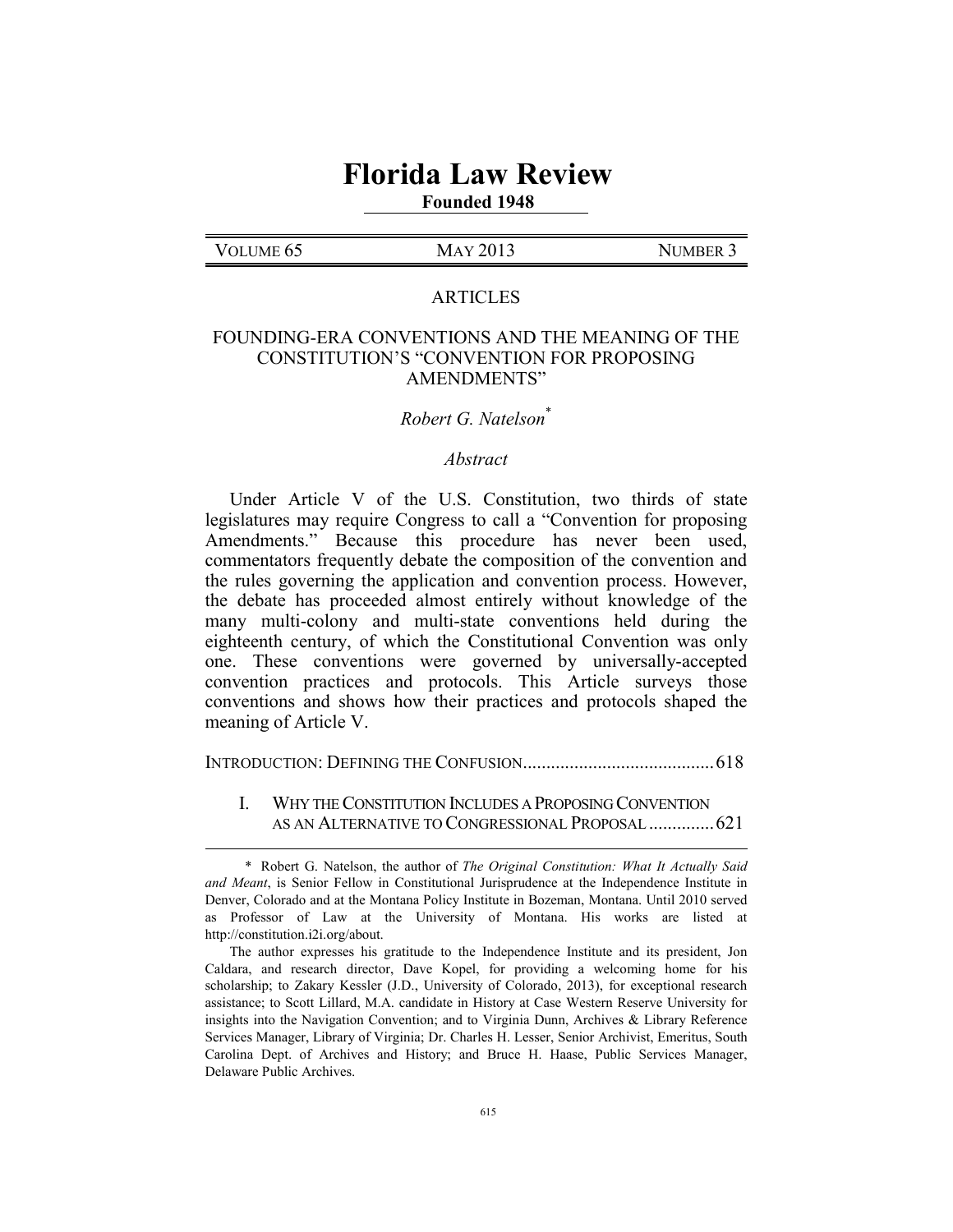| 616 | <b>FLORIDA LAW REVIEW</b>                                                       | <b>IVol. 65</b> |
|-----|---------------------------------------------------------------------------------|-----------------|
|     | the contract of the contract of the contract of the contract of the contract of |                 |

| Π.   | <b>OVERVIEW OF PRIOR AMERICAN EXPERIENCE WITH</b>       |  |
|------|---------------------------------------------------------|--|
|      | CONVENTIONS, AND THEIR RECORDS AND TERMINOLOGY 624      |  |
|      | A.                                                      |  |
|      | $B_{-}$                                                 |  |
|      | $C_{\cdot}$                                             |  |
| III. | SUMMARY OF CONVENTIONS PRIOR TO THE CONSTITUTION 632    |  |
|      | A.                                                      |  |
|      | B.                                                      |  |
|      | $\mathcal{C}$ .                                         |  |
|      | The Providence Convention of 1776-1777  640<br>D.       |  |
|      | E.<br>The York Town and Abortive Charleston Price       |  |
|      |                                                         |  |
|      | F.                                                      |  |
|      | The New Haven Price Convention of 1778 (and the<br>G.   |  |
|      | Abortive Meetings in Charleston and Fredericksburg)649  |  |
|      | H.                                                      |  |
|      | L<br>The Philadelphia Price Convention of 1780 655      |  |
|      | J.                                                      |  |
|      | K.                                                      |  |
|      | The Abortive and Successful Providence<br>L.            |  |
|      |                                                         |  |
|      | On the Road to Annapolis: Abortive Conventions<br>M.    |  |
|      | and the First State Legislative "Application"665        |  |
|      | The Annapolis Commercial Convention of 1786  671<br>N.  |  |
|      | O.                                                      |  |
|      |                                                         |  |
| IV.  | <b>DID PRIOR MULTI-GOVERNMENT CONVENTIONS</b>           |  |
|      | FORM THE CONSTITUTIONAL MODEL FOR THE                   |  |
|      |                                                         |  |
|      |                                                         |  |
|      | <b>CONCLUSION: WHAT PRIOR CONVENTIONS TELL US ABOUT</b> |  |
|      |                                                         |  |
|      |                                                         |  |
|      |                                                         |  |
|      |                                                         |  |

#### *Government Records Cited Multiple Times*

 <sup>1</sup>*. Bibliographical Note*: This footnote collects alphabetically the secondary sources cited more than once, including several of the author's prior publications. The sources and short form citations used are as follows:

**Connecticut**: 1, 2 & 3 THE PUBLIC RECORDS OF THE STATE OF CONNECTICUT (Charles J. Hoadly ed., Hartford, Case, Lockwood & Brainard Co. 1894, 1895, 1922) [hereinafter CONN. RECORDS]. **Delaware**: MINUTES OF THE COUNCIL OF THE DELAWARE STATE FROM 1776 TO 1792 (Dover,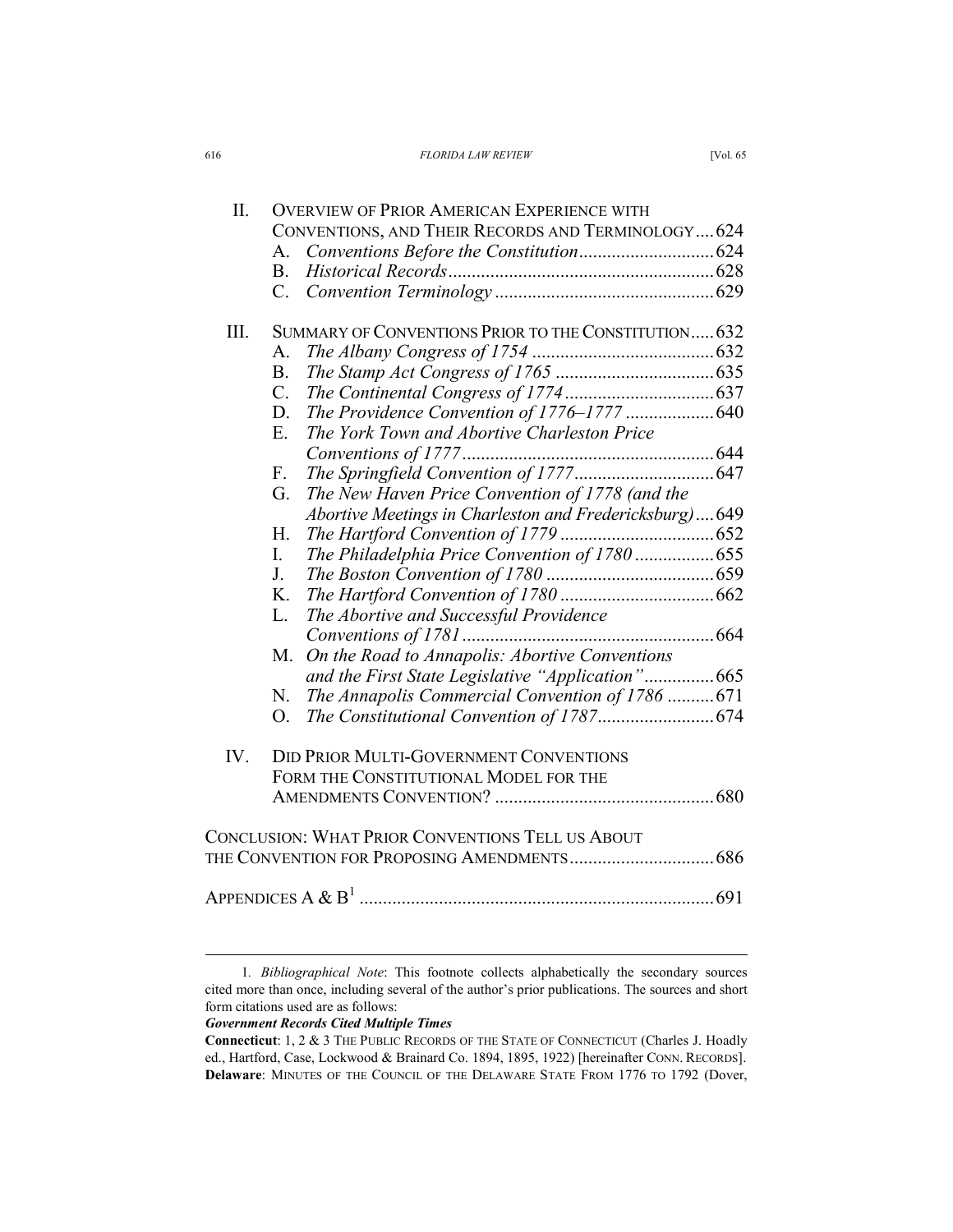James Kirk & Son 1886) [hereinafter MINUTES, DELAWARE COUNCIL]; PROCEEDINGS OF THE HOUSE OF ASSEMBLY OF THE DELAWARE STATE 1781–1792 AND OF THE CONSTITUTIONAL CONVENTION OF 1792 (Claudia L. Bushman, Harold B. Hancock, & Elizabeth Moyne Homsey eds., 1988) [hereinafter PROCEEDINGS, DELAWARE ASSEMBLY].

**Massachusetts**: 19, 20 & 21 THE ACTS AND RESOLVES, PUBLIC AND PRIVATE, OF THE PROVINCE OF THE MASSACHUSETTS BAY (1918, 1918, 1922); ACTS AND LAWS OF THE COMMONWEALTH OF MASSACHUSETTS, 1780–1781 (n.p., Wright and Potter Printing Co. 1890) [collectively hereinafter MASS. RECORDS].

**Maryland**: VOTES AND PROCEEDINGS OF THE HOUSE OF DELEGATES OF THE STATE OF MARYLAND, Nov. Session, 1785 [hereinafter PROCEEDINGS, MD. HOUSE OF DELEGATES].

**New Jersey**: SELECTIONS FROM THE CORRESPONDENCE OF THE EXECUTIVE OF NEW JERSEY, FROM 1776 TO 1786 (Newark, Newark Daily Advertiser Office 1848) [hereinafter N. J. SELECTIONS].

**New York**: DOCUMENTS RELATIVE TO THE COLONIAL HISTORY OF THE STATE OF NEW YORK (E.B. O'Callaghan et al. eds., 1855) [hereinafter N.Y. RECORDS]; DOCUMENTARY HISTORY OF THE STATE OF NEW YORK (E.B. O'Callaghan, 1849) [hereinafter N.Y. HISTORY].

Pennsylvania: MINUTES OF THE SUPREME EXECUTIVE COUNCIL OF PENNSYLVANIA (Samuel Hazard ed., 1853) [hereinafter PA. RECORDS]; 1 JOURNALS OF THE HOUSE OF REPRESENTATIVES OF THE COMMONWEALTH OF PENNSYLVANIA (John Dunlap ed., 1782) [hereinafter PA. JOURNALS]; MINUTES OF THE FIRST SESSION OF THE TENTH GENERAL ASSEMBLY OF THE COMMONWEALTH OF PENNSYLVANIA (Philadelphia, Hall & Sellers 1785) [hereinafter MINUTES, PA. ASSEMBLY]; MINUTES OF THE SUPREME EXECUTIVE COUNCIL OF PENNSYLVANIA (Harrisburg, Theo. Fenn & Co. 1853) [hereinafter MINUTES, PA. COUNCIL]; 10 PENNSYLVANIA ARCHIVES (Samuel Hazard ed., Philadelphia, Joseph Severns & Co. 1854) [hereinafter PA. ARCHIVES].

**Rhode Island**: RECORDS OF THE COLONY OF RHODE ISLAND AND PROVIDENCE PLANTATIONS IN NEW ENGLAND (John Russell Bartlett ed., Providence, A. Crawford Greene 1862, 1963, 1864) [hereinafter R.I. RECORDS].

**United States**: JOURNALS OF THE CONTINENTAL CONGRESS 1774–1789 (Worthington Chauncey Ford, Gaillard Hunt, & Roscoe R. Hill eds., 1904–1936) [hereinafter J. CONT. CONG.]. *Other collections* 

AMERICAN ARCHIVES, FIFTH SERIES (Peter Force ed., 1853) [hereinafter AMERICAN ARCHIVES]. THE DOCUMENTARY HISTORY OF THE RATIFICATION OF THE CONSTITUTION (Merrill Jensen, John P. Kaminski, & Gaspare J. Saladino eds., 1976–2012) [hereinafter DOCUMENTARY HISTORY].

THE DEBATES IN THE SEVERAL STATE CONVENTIONS ON THE ADOPTION OF THE FEDERAL CONSTITUTION (Jonathan Elliot ed., Washington, 2d ed. 1836) [hereinafter ELLIOT'S DEBATES].

1, 2 & 3 THE RECORDS OF THE FEDERAL CONVENTION OF 1787 (Max Farrand ed., 1937) [hereinafter FARRAND'S RECORDS].

INDIAN TREATIES PRINTED BY BENJAMIN FRANKLIN (Carl Van Doren & Julian P. Boyd eds., 1938) [hereinafter FRANKLIN, INDIAN TREATIES].

2, 3, 4 & 5 LETTERS OF MEMBERS OF THE CONTINENTAL CONGRESS (Edmund C. Burnett ed., 1921) [hereinafter LETTERS].

THE PAPERS OF JOSIAH BARTLETT (Frank C. Mevers ed., 1979) [hereinafter BARTLETT PAPERS]. PROCEEDINGS OF A CONVENTION OF DELEGATES FROM SEVERAL OF THE NEW-ENGLAND STATES, HELD AT BOSTON, AUGUST 3–9, 1780 (Franklin B. Hough ed., Albany, J. Munsell 1867) [hereinafter BOSTON PROCEEDINGS].

#### *Books and Articles*

Simeon E. Baldwin, *The New Haven Convention of 1778*, *reprinted in* THREE HISTORICAL PAPERS READ BEFORE THE NEW HAVEN COLONY HISTORICAL SOCIETY 33 (New Haven, Tuttle, Morehouse & Taylor 1882) [hereinafter Baldwin].

Charles L. Black, Jr., *The Proposed Amendment of Article V: A Threatened Disaster*, 72 YALE L.J. 957 (1963) [hereinafter Black].

WILLIAM GARROTT BROWN, THE LIFE OF OLIVER ELLSWORTH (Leonard W. Levy ed., Da Capo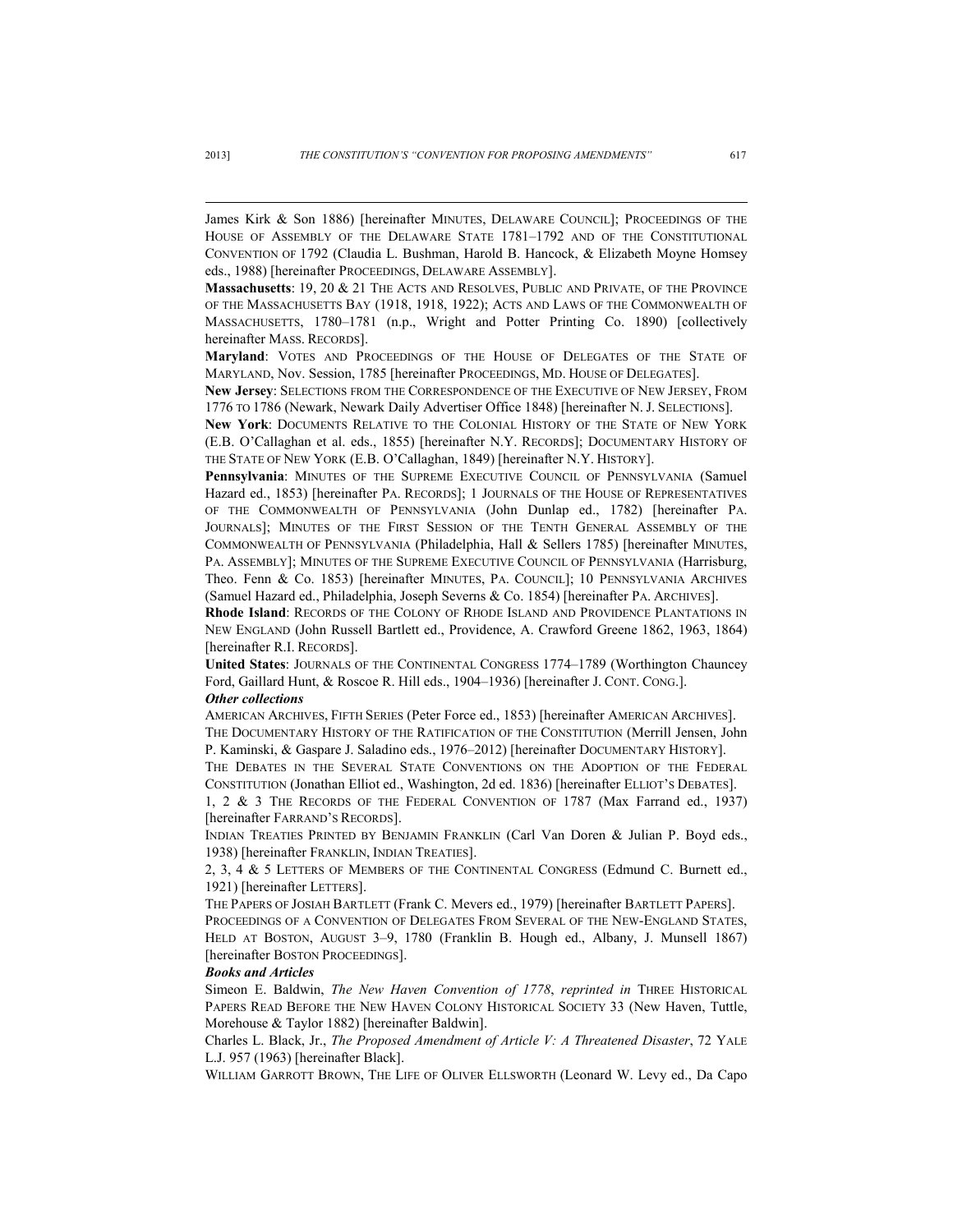The United States Constitution authorizes two methods by which amendments may be proposed for ratification: (1) by a two thirds majority of each house of Congress or (2) by a "Convention for proposing Amendments," which Congress is required to call upon receiving applications from two thirds of the state legislatures.<sup>2</sup>

Scott Lillard, The Cement of Interest: Interstate Canals and the Transition from the Articles of Confederation to the Constitution, 1783–1787 (2012) (on file with author). Robert G. Natelson, *Amending the Constitution by Convention: A More Complete View of the Founders' Plan*  (Independence Institute, Working Paper No. IP-7-2010, 2010) [hereinafter Natelson, *Founders' Plan*], *available at* http://constitution.i2i.org/files/2010/12/IP \_7\_2010\_a.pdf.

Robert G. Natelson, *Amending the Constitution by Convention: Lessons for Today from the Constitution's First Century*, (Independence Institute, Working Paper No. IP-5-2011, 2011) [hereinafter Natelson, *First Century*], *available at* http://liberty.i2i.org/files/2012/03/IP\_5\_2011 \_c.pdf.

Robert G. Natelson, *Proposing Constitutional Amendments by Convention: Rules Governing the Process*, 78 TENN. L. REV. 693 (2011) [hereinafter Natelson, *Rules*].

ROBERT C. NEWBOLD, THE ALBANY CONGRESS AND PLAN OF UNION OF 1754 (1955) [hereinafter NEWBOLD].

CLINTON ROSSITER, 1787: THE GRAND CONVENTION (1966) [hereinafter ROSSITER].

Benjamin Rush, *Historical Notes of Dr. Benjamin Rush, 1777*, 27 PA. MAG. HIST. & BIOGRAPHY 129 (1903) (comp. S. Weir Mitchell) [hereinafter Rush, *Notes*].

Kenneth Scott, *Price Control in New England During the Revolution*, 19 NEW ENG. Q. 453 (1946).

TIMOTHY J. SHANNON, INDIANS AND COLONISTS AT THE CROSSROADS OF EMPIRE: THE ALBANY CONGRESS OF 1754 (2000) [hereinafter SHANNON].

Laurence H. Tribe, *Issues Raised by Requesting Congress to Call a Constitutional Convention to Propose a Balanced Budget Amendment*, Statement Before the Committee on Ways and Means of the California State Assembly (Feb. 1, 1979), *reprinted in* 10 PAC. L.J. 627 (1979) [hereinafter Tribe].

HARRY M. WARD, UNITE OR DIE: INTERCOLONY RELATIONS 1690-1763 (1971) [hereinafter WARD]

C.A. WESLAGER, THE STAMP ACT CONGRESS (1776) (hereinafter WESLAGER).

2. The relevant language is as follows:

The Congress, whenever two thirds of both Houses shall deem it necessary, shall propose Amendments to this Constitution, or, on the Application of the Legislatures of two thirds of the several States, shall call a *Convention for proposing Amendments*, which, in either Case, shall be valid to all Intents and Purposes, as Part of this Constitution, when ratified by the Legislatures of three fourths of the several States, or by Conventions in three fourths thereof, as the one or the other Mode of Ratification may be proposed by the Congress. . . .

Press, Da Capo Press Reprint ed. 1970) (1905) [hereinafter BROWN].

RUSSELL L. CAPLAN, CONSTITUTIONAL BRINKMANSHIP: AMENDING THE CONSTITUTION BY NATIONAL CONVENTION (1988) [hereinafter CAPLAN].

THE FEDERALIST (George W. Carey & James McClellan eds., Liberty Fund, Gideon ed. 2001) [hereinafter THE FEDERALIST].

THE HISTORY AND CULTURE OF IROQUOIS DIPLOMACY (Francis Jennings et al. eds, 1985) [hereinafter IROQUOIS DIPLOMACY].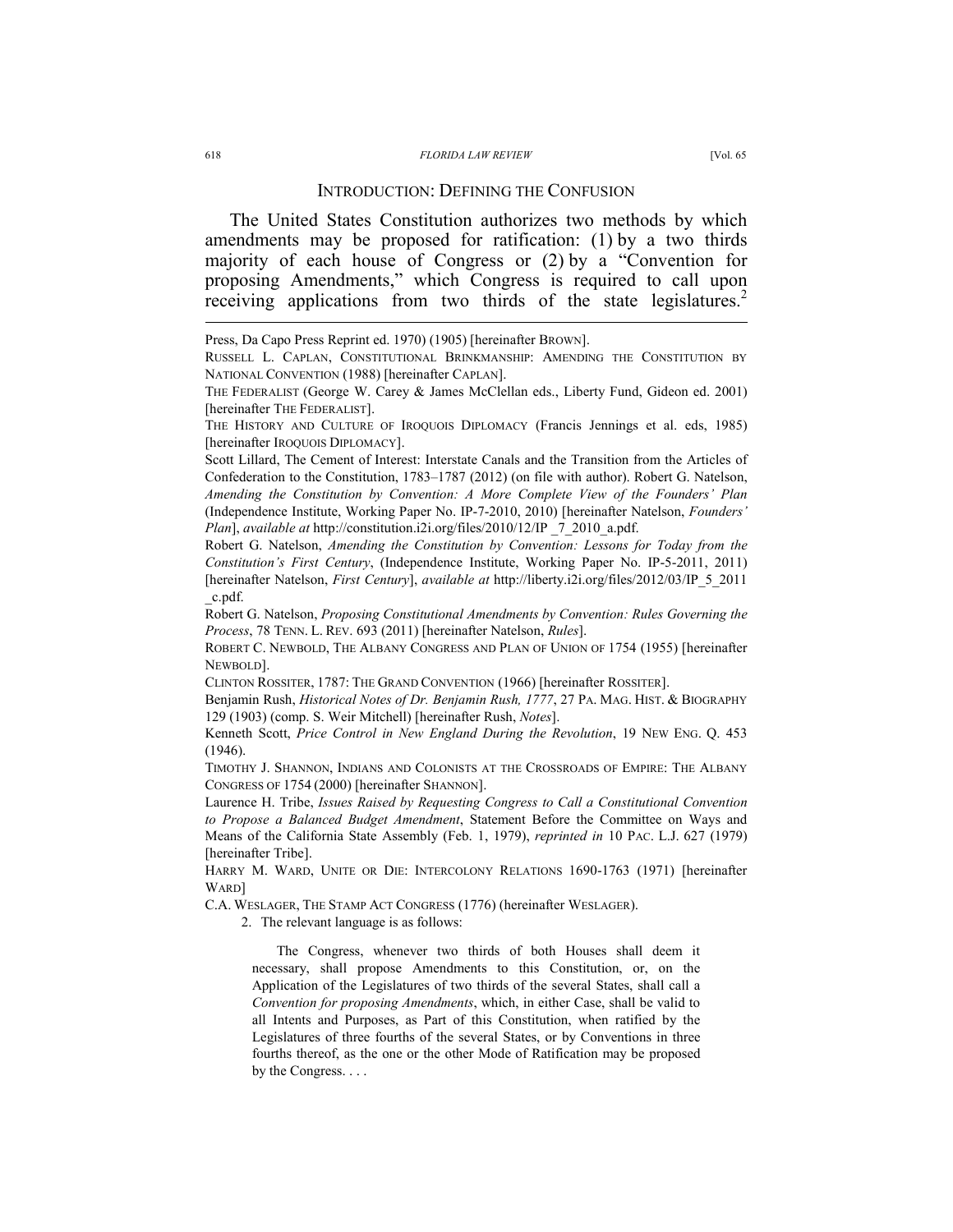Although state legislatures have applied repeatedly, at no time has the necessary minimum of two thirds been reached on any one topic, so Congress has never called an amendments convention.

In recent decades, commentators have expressed uncertainty about the scope of an amendments convention, the effectiveness of limits on its charge, how delegates should be selected, and who should determine its operative rules.<sup>3</sup> They also have posed the question of whether it is essentially (to use James Madison's dichotomy)<sup>4</sup> a "national" or a "federal" body. In other words, is it a national assembly elected by the people and presumably apportioned by population? Or is it an assembly of delegates representing the states?<sup>5</sup>

Many of these questions arise because of a general failure to examine sufficiently the history behind and surrounding Article V. For example, the late Professor Charles L. Black, Jr. of Yale Law School concluded that an amendments convention is a "national" rather than "federal" body.<sup>6</sup> He deduced this conclusion without referring to anything the Founders had to say on the matter and while under the misimpression that the only relevant precedent was the 1787 Constitutional Convention.<sup>7</sup> Other questions derive from the ahistorical error of assuming that an *amendments* convention is the same thing as a *constitutional* convention,<sup>8</sup> despite clear historical differences between the two. $9$ 

 $\overline{a}$ 

 9. In a nutshell, the difference is as follows: a constitutional convention is a body that drafts an entirely new constitution, often (although not always) outside any pre-existing constitutional structure. Natelson, *Founders' Plan*, *supra* note 1, at 5–7. An amendments convention meets pursuant to the Constitution and is essentially a drafting committee for determining the language of amendments addressing subjects identified in the state legislative applications. *Id*.; *see also* Ann Stuart Diamond, *A Convention for Proposing Amendments: The Constitution's Other Method*, 11 PUBLIUS 113, 137 ("An Article V convention could propose one or many amendments, but it is not for the purpose of 'an unconditional reappraisal of constitutional foundations.' Persisting to read Article V in this way, so that it contemplates a constitutional convention that writes—not amends—a constitution, is often a rhetorical ploy to terrify sensible people." (footnote omitted)). Confusion between the two first arose in the nineteenth century, sowed by opponents of the process. *See* Natelson, *First Century*, *supra* note

U.S. CONST. art. V (emphasis added).

<sup>3</sup>*. E.g.*, Tribe, *supra* note 1, at 634–40. Some commentators argue that Congress should decide all or some of those questions. *See, e.g.*, Samuel J. Ervin, *Proposed Legislation to Implement the Convention Method of Amending the Constitution*, 66 MICH. L. REV. 875, 879, 892 (1968).

 <sup>4.</sup> THE FEDERALIST NO. 39, *supra* note 1, at 196–99 (James Madison).

<sup>5</sup>*. E.g.*, Black, *supra* note 1, at 964–65.

 <sup>6.</sup> *Id.*

 <sup>7.</sup> *See id.*

 *<sup>8.</sup> See, e.g*., Michael Stokes Paulsen, *A General Theory of Article V: The Constitutional Lessons of the Twenty-seventh Amendment*, 103 Yale L.J. 677, 738 (1993) ("[T]here can be no such thing as a 'limited' constitutional convention. A constitutional convention, once called, is a free agency.").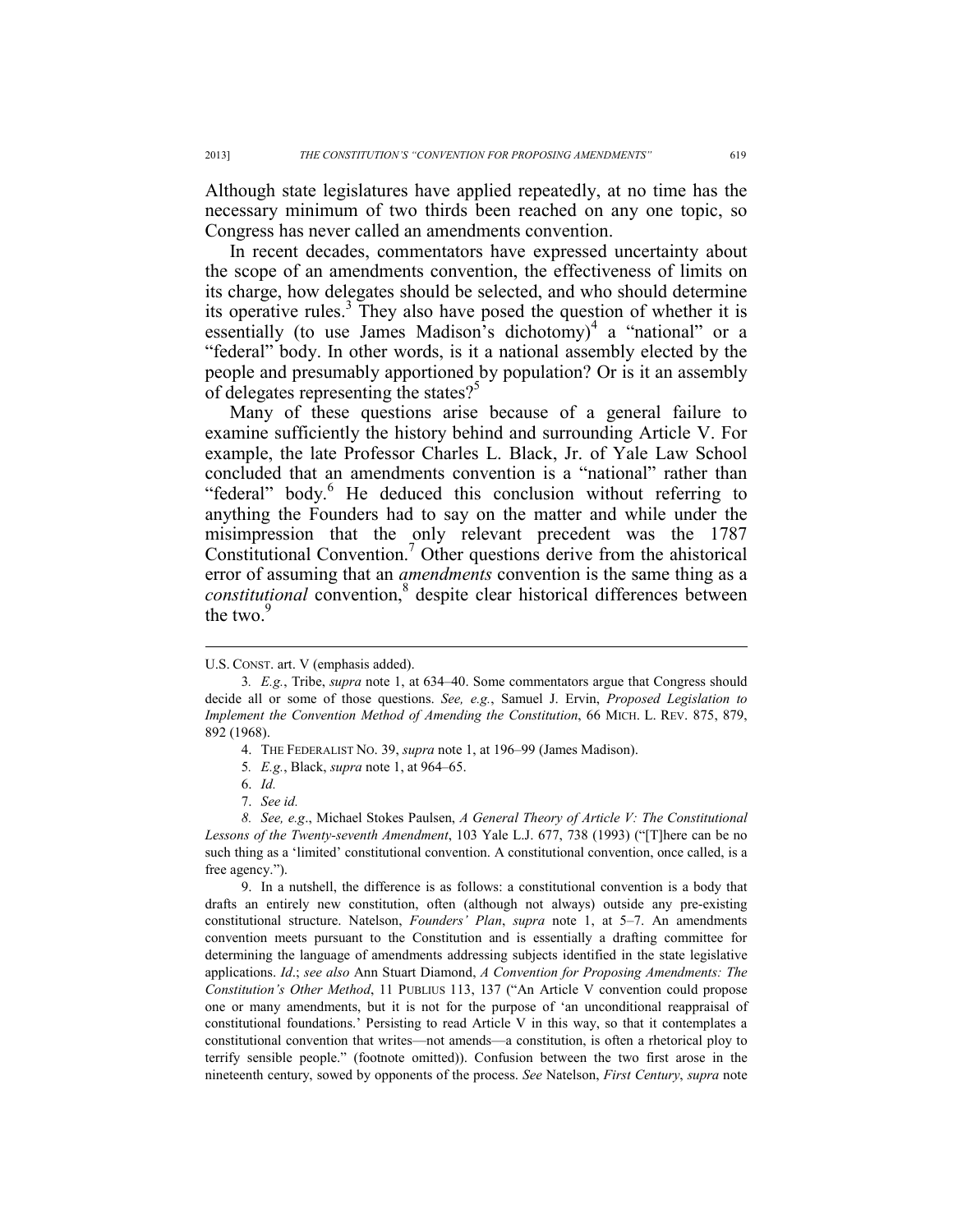What nearly all commentators have overlooked $10$  is that the Framers did not write, nor did the Ratifiers adopt, Article V on a blank slate. They wrote and ratified against the background of a long tradition of multi-colony and multi-state conventions. During the century before the drafting of Article V, there had been at least 32 such gatherings—at least  $2\tilde{1}$  before Independence<sup>11</sup> and another eleven between 1776 and 1786.<sup>12</sup> In addition, there had been several abortive, although still instructive, convention calls. These multi-government gatherings were the direct predecessors of the convention for proposing amendments, and formed the model upon which the convention for proposing amendments was based.

Universally-accepted protocols determined multi-government convention procedures. These protocols fixed the acceptable ways of calling such conventions, selecting and instructing delegates, adopting convention rules, and conducting convention proceedings. The actors involved in the process—state legislatures and executives, the Continental and Confederation Congresses, and the delegates themselves—each had recognized prerogatives and duties, and were subject to recognized limits.<sup>13</sup>

These customs are of more than mere Founding-Era historical interest. They governed, for the most part, multi-state conventions held in the nineteenth century as well—notably but not exclusively, the Washington Conference Convention of 1861.<sup>14</sup> More importantly for present purposes, they shaped the Founders' understanding of how the constitutional language would be interpreted and applied.

Moreover, the Constitution, as a legal document, must be understood in the context of the jurisprudence of the time. In that jurisprudence, custom was a key definer of the "incidents" or attributes that accompanied principal (i.e., express) legal concepts and powers.<sup>15</sup> Thus,

 $\overline{a}$ 

 15. The Founding-Era law of principals and incidents and its implication for constitutional interpretation are discussed in Robert G. Natelson, *The Legal Origins of the Necessary and Proper Clause*, *in* GARY LAWSON, GEOFFREY P. MILLER, ROBERT G. NATELSON & GUY I.

<sup>1,</sup> at 10. Today it is rampant in the legal literature and other areas of public discourse. *See, e.g*., Tribe, *supra* note 1 (calling an amendments convention a "constitutional convention").

 <sup>10.</sup> Russell L. Caplan is an important exception. *See* CAPLAN, *supra* note 1.

 <sup>11.</sup> *Infra* Part II.A (listing conventions).

 <sup>12.</sup> *Infra* Part III.C–III.O (listing and discussing post-Independence convention).

 <sup>13.</sup> *Infra* Part III.

 <sup>14.</sup> The Washington Conference Convention was a gathering of 21 states called by Virginia in an effort to propose a constitutional amendment that would avoid the Civil War. *See* ROBERT GRAY GUNDERSON, OLD GENTLEMEN'S CONVENTION: THE WASHINGTON PEACE CONFERENCE OF 1861 (1961). This convention followed eighteenth century convention protocol virtually to the letter. *See, e.g.*, *id.* at 48 (describing "one state, one vote" rule). *See also* THELMA JENNINGS, THE NASHVILLE CONVENTION: SOUTHERN MOVEMENT FOR UNITY, 1848–1850 (1980) (describing the nine-state Nashville Convention of 1850, which followed the same voting rule). *Id.* at 137–38.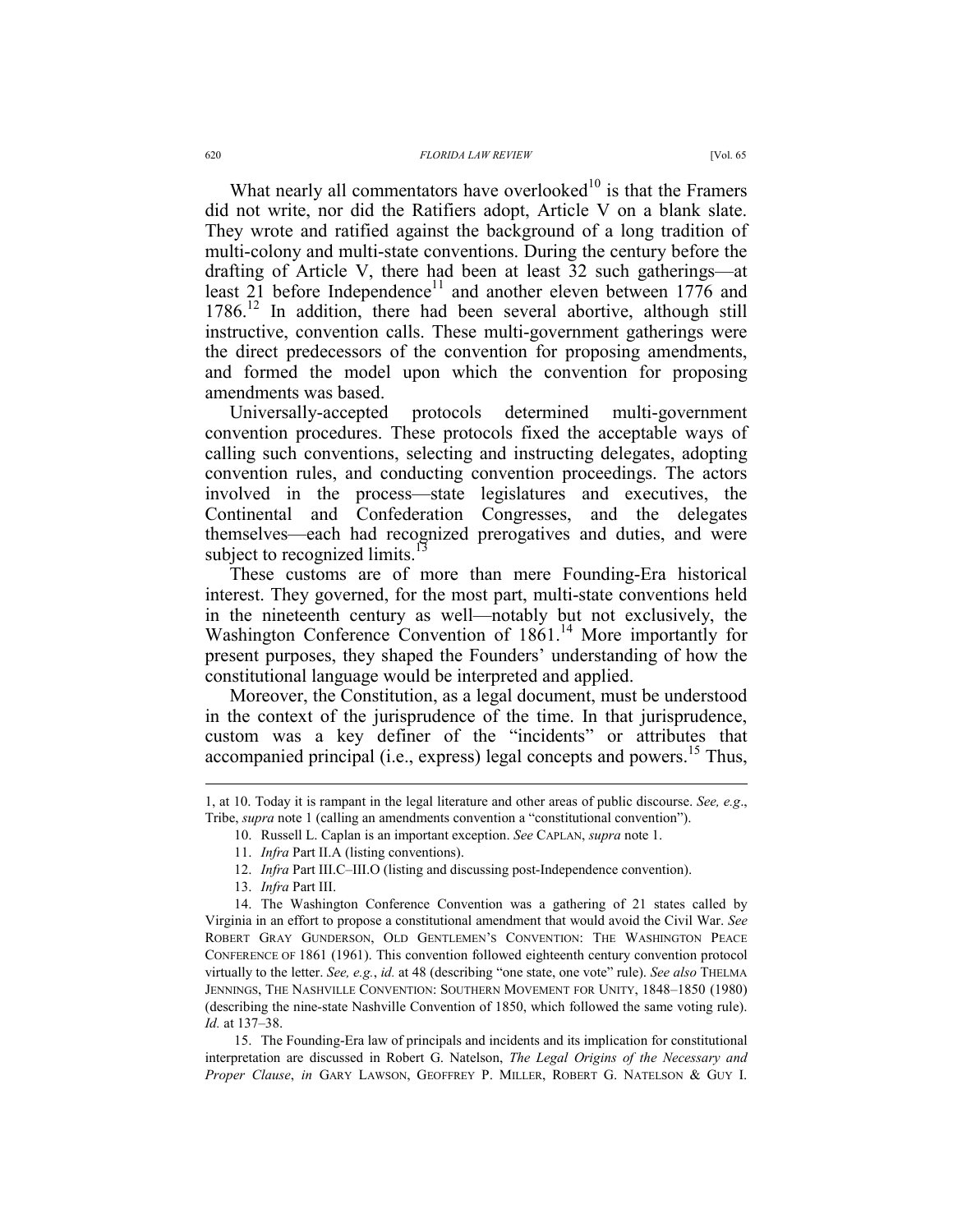the customs by which the founding generation initiated and conducted interstate conventions tell us how an Article V convention should be initiated and conducted; further, they help define the powers and prerogatives of the actors in the process. But beyond that, there is considerable affirmative evidence that the Founders *specifically* understood these customs to define the language of Article V. These practices enable us to re-capture the constitutional meaning of the terms "Application," "call," and "Convention for proposing Amendments."<sup>16</sup>

Part I of this Article explains why the Founders inserted the convention method for proposing amendments into the Constitution. Part II introduces the early-American convention tradition and some of its terminology. Part III summarizes the protocols for fourteen multicolony and multi-state conventions held between 1754 and 1787, and also discusses the procedures employed for calling several abortive conventions. Part IV collects the evidence showing that the established protocols inhere in Article V. Part IV also explains that the Constitution specifies rules for the few cases in which there were procedural variations. The discussion concludes with an explanation of how the practice surrounding the predecessor conventions impacts the rules for amendments conventions today. Two Appendices follow, the first listing alphabetically the delegates to the fourteen conventions examined in detail, and the second listing the same delegates by state.

# I. WHY THE CONSTITUTION INCLUDES A PROPOSING CONVENTION AS AN ALTERNATIVE TO CONGRESSIONAL PROPOSAL

Article V grants powers $17$  to two principal sorts of assemblies: legislatures, both state and federal; and conventions, both state and federal. It assigns *in-state* conventions the task of ratifying or rejecting the Constitution itself<sup>18</sup> and (when Congress so determines) the task of ratifying or rejecting proposed amendments.<sup>19</sup> Article V assigns to a *general* convention power to propose amendments.<sup>20</sup>

The initial draft of the Constitution, composed by the Committee of Detail, provided that "This Constitution ought to be amended whenever such Amendment shall become necessary; and on the Application of the Legislatures of two thirds of the States in the Union, the Legislature of

SEIDMAN, THE ORIGINS OF THE NECESSARY AND PROPER CLAUSE 52, 60–68 (2010).

 <sup>16.</sup> U.S. CONST. art. V.

 <sup>17.</sup> The assemblies designated in Article V exercise "federal functions" derived from the Constitution. State legislatures and conventions do not exercise reserved powers pursuant to the Tenth Amendment. Natelson, *Rules*, *supra* note 1, at 703 (collecting cases).

 <sup>18.</sup> U.S. CONST. art. VII.

 <sup>19.</sup> *Id.* art. V.

<sup>20.</sup> *Id.*; *see infra* note 63 and accompanying text on the meaning of "general convention."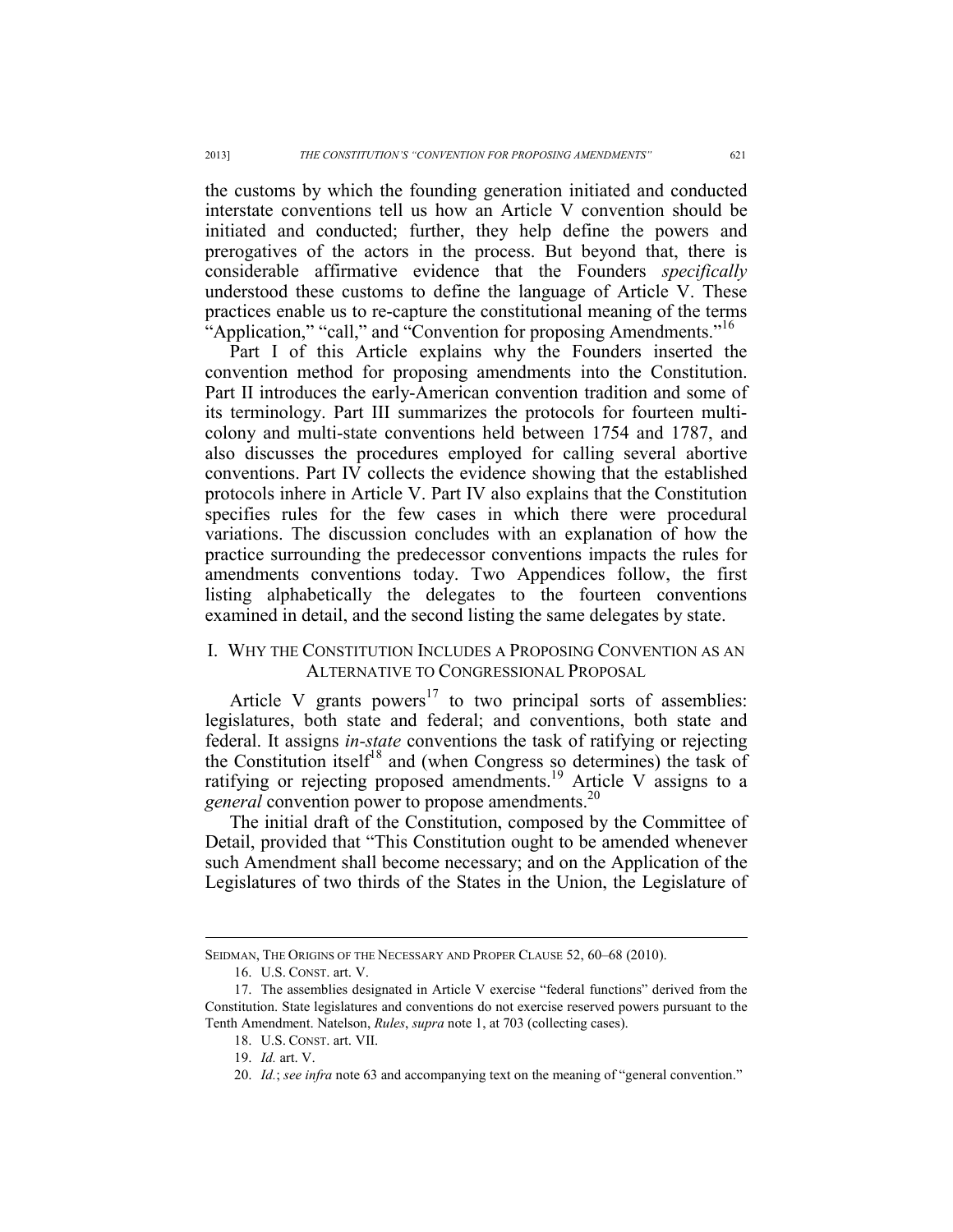the United States shall call a Convention for that Purpose."<sup>21</sup> In other words, the states would trigger a process requiring Congress to call a convention, which in turn would draft, and possibly adopt, all amendments. Gouverneur Morris successfully proposed permitting Congress, as well as the states, to initiate the amendment process.<sup>22</sup> When the document emerged from the Committee of Style, it appeared to give Congress *exclusive* power to propose amendments for state

ratification.<sup>23</sup> George Mason then objected because he feared Congress might become abusive or refuse to adopt necessary or desirable amendments, particularly those curbing its own power.<sup>24</sup> For this reason, the draft was changed to insert the convention for proposing amendments to enable the states to propose amendments without a substantive veto by Congress.<sup>25</sup> The immediate inspiration for the application procedure seems to have been a provision in the Georgia constitution whereby a majority of counties could demand amendments on designated topics, and require the legislature to call a convention to draft the language.<sup>26</sup>

It was well for the Constitution that the state application and convention procedure was added. Without it, the document may never have been ratified. This is because many believed the Constitution could lead to congressional abuse and overreaching, and that Congress would

24. The record, paraphrasing George Mason, stated:

As the proposing of amendments is in both the modes to depend, in the first immediately, and in the second, ultimately, on Congress, no amendments of the proper kind would ever be obtained by the people, if the Government should become oppressive, as [Mason] verily believed would be the case.

*Id.* at 629 (Sept. 15, 1787).

25. *See id.* at 629–30.

No alteration shall be made in this constitution without petitions from a majority of the counties . . . at which time the assembly shall order a convention to be called for that purpose, specifying the alterations to be made, according to the petitions preferred to the assembly by the majority of the counties as aforesaid.

GA. CONST. of 1777, art. LXIII. The Committee of Detail's draft convention looked much like the Georgia provision. 2 FARRAND'S RECORDS, *supra* note 1, at 188.

 <sup>21. 2</sup> FARRAND'S RECORDS, *supra* note 1, at 159.

 <sup>22.</sup> *Id*. at 468 (Aug. 30, 1787); *see also id.* at 558 (Sept. 10, 1787) ("The National Legislature will be the first to perceive and will be most sensible to the necessity of amendments. . . ." (quoting Alexander Hamilton)).

 <sup>23.</sup> *Id.* at 578 (Aug. 30, 1787) ("The Legislature of the United States, whenever two thirds of both Houses shall deem necessary, or on the application of two thirds of the Legislatures of the several States, shall propose amendments to this Constitution . . . .").

 <sup>26.</sup> Georgia's constitution provided that: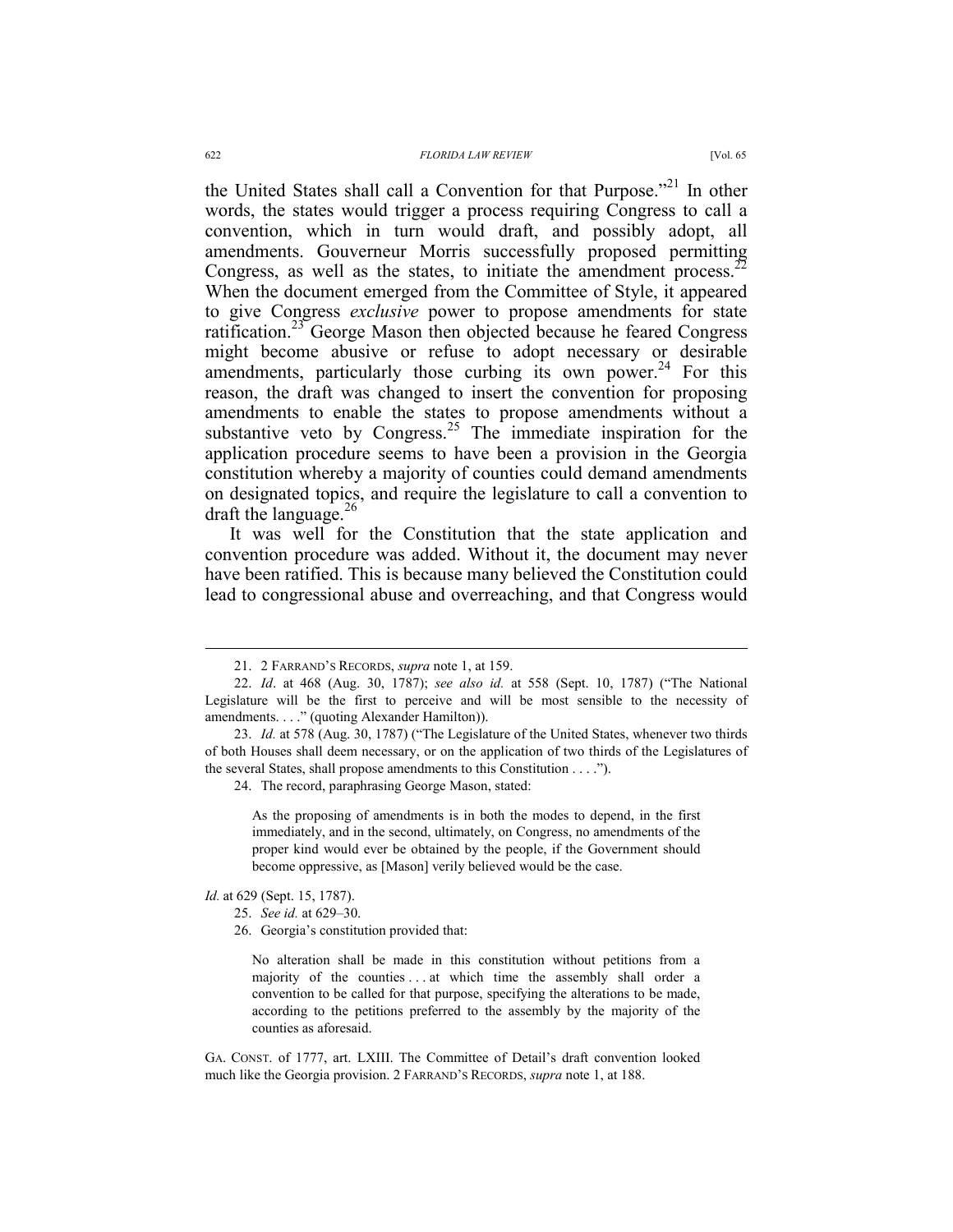be unlikely to curb itself.<sup>27</sup> The state application and convention procedure of Article V provided the Constitution's advocates with a basis for arguing that the system was a balanced one,<sup>28</sup> and that Congress could be bypassed, if appropriate.<sup>29</sup> Illustrative are comments by the widely-read Federalist essayist Tench Coxe:

It has been asserted, that the new constitution, when ratified, would be fixed and permanent, and that no alterations or amendments, should those proposed appear on consideration ever so salutary, could afterwards be obtained. A candid consideration of the constitution will shew [*sic*] this to be a groundless remark. It is provided, in the clearest words, that Congress shall be *obliged* to call a convention on the application of' two thirds of the legislatures; and all amendments proposed by such convention, are to be *valid* when approved by the conventions or legislatures of three fourths of the states. It

28*. E.g.*, 23 DOCUMENTARY HISTORY, *supra* note 1, at 2522 (Feb. 4, 1789) (reproducing remarks of Samuel Rose, that Congress could propose amendments if it did not have sufficient power and the states, acting through the convention, could propose if it had too much).

 29. 3 ELLIOT'S DEBATES, *supra* note 1, at 101 ("[Patrick Henry] thinks amendments can never be obtained, because so great a number is required to concur. Had it rested solely with Congress, there might have been danger. The committee will see that there is another mode provided, besides that which originated with Congress. On the application of the legislatures of two thirds of the several states, a convention is to be called to propose amendments. . . ." (quoting George Nicholas at the Virginia ratifying convention)); James Iredell, at the North Carolina ratifying convention, also explained:

The proposition for amendments may arise from Congress itself, when two thirds of both houses shall deem it necessary. If they should not, and yet amendments be generally wished for by the people, two thirds of the legislatures of the different states may require a general convention for the purpose, in which case Congress are under the necessity of convening one. Any amendments which either Congress shall propose, or which shall be proposed by such general convention, are afterwards to be submitted to the legislatures of the different states, or conventions called for that purpose, as Congress shall think proper, and, upon the ratification of three fourths of the states, will become a part of the Constitution.

4 ELLIOT'S DEBATES, *supra* note 1, at 177.

 <sup>27.</sup> *An Old Whig I*, PHILA. INDEP. GAZETTEER, Oct. 12, 1787, *reprinted in* 13 DOCUMENTARY HISTORY, *supra* note 1, at 376–77 ("[W]e shall never find two thirds of a Congress voting or proposing anything which shall derogate from their own authority and importance"); *see also* A Plebeian, *An Address to the People of the State of New York*, Apr. 17, 1788, *reprinted in* 20 DOCUMENTARY HISTORY, *supra* note 1, at 942, 944 ("The amendments contended for as necessary to be made, are of such a nature, as will tend to limit and abridge a number of the powers of the government. And is it probable, that those who enjoy these powers will be so likely to surrender them after they have them in possession, as to consent to have them restricted in the act of granting them? Common sense says—they will not.").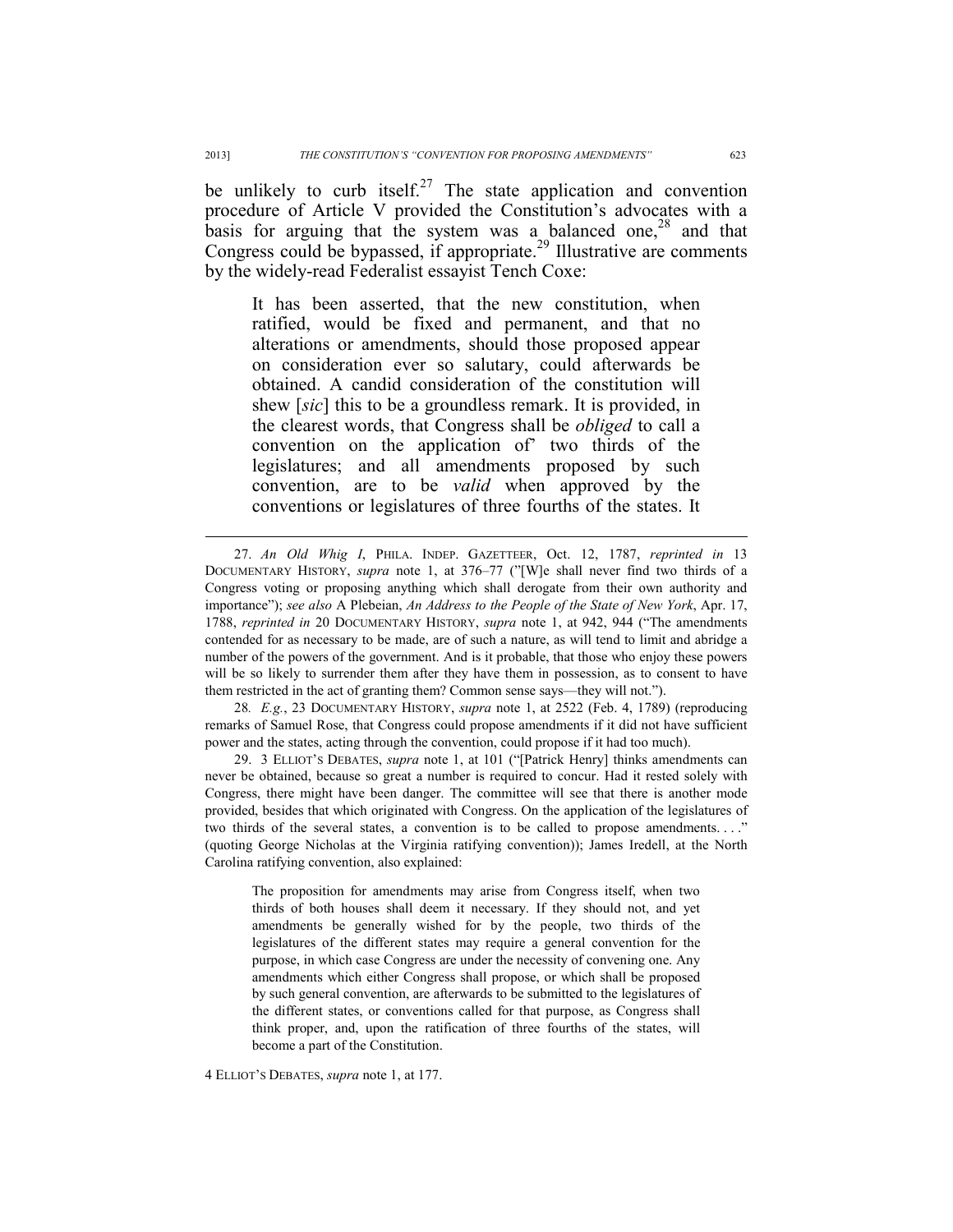#### 624 *FLORIDA LAW REVIEW* [Vol. 65

must therefore be evident to every candid man, that two thirds of the states can *always* procure a general convention for the purpose of amending the constitution, and that three fourths of them can introduce those amendments into the constitution, although the President, Senate and Federal House of Representatives, should be *unanimously* opposed to each and all of them. Congress therefore cannot hold *any power*, which three fourths of the states shall not approve, on *experience.*<sup>30</sup>

#### II. OVERVIEW OF PRIOR AMERICAN EXPERIENCE WITH CONVENTIONS, AND THEIR RECORDS AND TERMINOLOGY

### A. *Conventions Before the Constitution*

The Founders understood a political "convention" to be an assembly, other than a legislature, designed to undertake prescribed governmental functions.31 The convention was a familiar and approved device: several generations of Englishmen and Americans had resorted to them. In 1660 a "convention Parliament" had recalled the Stuart line, in the person of Charles II, to the throne of England.<sup>32</sup> A 1689 convention Parliament had adopted the English Bill of Rights, declared the throne vacant, and invited William and Mary to fill it.<sup>33</sup> Also in 1689, Americans resorted to at least four conventions in three different colonies as mechanisms to replace unpopular colonial governments, and in 1719 they held yet another.<sup>34</sup>

During the run-up to Independence, conventions within particular colonies issued protests, operated as legislatures when the de jure legislature had been dissolved, and removed British officials and governed in their absence.<sup>35</sup> After Independence, conventions wrote

 <sup>30.</sup> Tench Coxe, *A Friend of Society and Liberty*, PA. GAZETTE, July 23, 1788, *reprinted in* 18 DOCUMENTARY HISTORY, *supra* note 1, at 277, 283–84 (alteration added) (emphasis in original). Coxe made the same points in *A Pennsylvanian to the New York Convention*, PA. GAZETTE, Jun. 11, 1788, *reprinted in* 20 DOCUMENTARY HISTORY, *supra* note 1, at 1139, l142. Coxe had been Pennsylvania's delegate to the Annapolis convention.

 <sup>31.</sup> Natelson, *Founders' Plan, supra* note 1, at 6; *see also In re* Op. of the Justices, 167 A. 176, 179 (Sup. Jud. Ct. Me. 1933) ("The principal distinction between a convention and a Legislature is that the former is called for a specific purpose, the latter for general purposes."); CAPLAN, *supra* note 1, at 5–6 (discussing the development of the word "convention" in the seventeenth century).

 <sup>32.</sup> CAPLAN, *supra* note 1, at 5; *see also* Natelson, *Founders' Plan, supra* note 1, at 6.

 <sup>33.</sup> CAPLAN, *supra* note 1, at 5; Natelson, *Founders' Plan, supra* note 1, at 6.

 <sup>34.</sup> CAPLAN, *supra* note 1, at 6–7 (discussing two conventions in Massachusetts, one in New York, one in Maryland, and one in South Carolina).

 <sup>35.</sup> *See id.* at 8–10.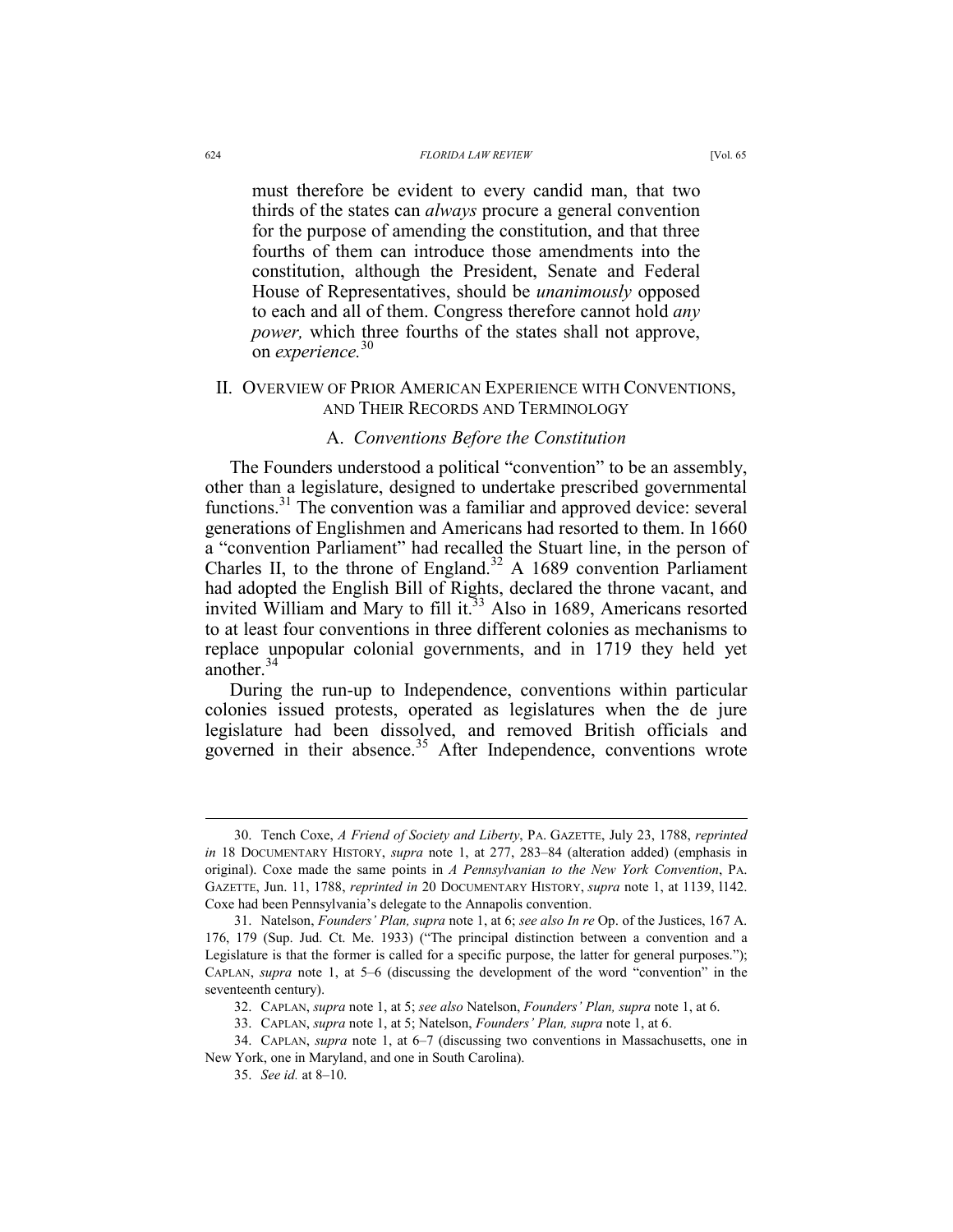several state constitutions.<sup>36</sup>

 $\overline{a}$ 

Those state constitutions also resorted to conventions as elements of their amendment procedures. The Pennsylvania Constitution of 1776 and the Vermont Constitution of 1786 both authorized amendments conventions limited as to subjects by a "council of censors."<sup>37</sup> The Massachusetts Constitution of 1780 provided for amendment by convention.38 The Georgia Constitution of 1777 required the legislature to call a convention to draft constitutional amendments whose gist had been prescribed by a majority of counties.<sup>39</sup>

Conventions within individual colonies or states represented the people, towns, or counties.<sup>40</sup> Another sort of "convention" was a

PA. CONST. of 1776, § 47; *see also* VT. CONST. of 1786, art. XL (similar language).

38. The Massachusetts constitution of 1780 stated that:

[T]he general court which shall be in the year of our Lord [1795] shall issue precepts to the selectmen of the several towns, and to the assessors of the unincorporated plantations, directing them to convene the qualified voters of their respective towns and plantations, for the purpose of collecting their sentiments on the necessity or expediency of revising the constitution in order to [*sic*] amendments.

And if it shall appear, by the returns made, that two-thirds of the qualified voters throughout the State, who shall assemble and vote in consequence of the said precepts, are in favor of such revision or amendment, the general court shall issue precepts, or direct them to be issued from the secretary's office, to the several towns to elect delegates to meet in convention for the purpose aforesaid.

39. GA. CONST. of 1777, art. LXIII.

 40. HOAR, *supra* note 1, at 2–10 (describing state constitutional conventions at the Founding); *see also* CAPLAN, *supra* note 1, at 8–16 (also discussing conventions). Thus, state conventions for ratifying the Constitution represented the people. *See, e.g*., 3 DOCUMENTARY HISTORY, *supra* note 1, at 110 (setting forth the Delaware form of ratification); *id*. at 275–78 (setting forth the Georgia form of ratification); *id.* at 560 (setting forth the Connecticut form of

 <sup>36.</sup> CAPLAN, *supra* note 1, at 10–13. Sometimes a joint session of the legislature met as a convention to write a constitution, as happened with the unsuccessful Massachusetts constitution of 1777. 20 MASS. RECORDS, *supra* note 1, at 315.

 <sup>37.</sup> Pennsylvania's original constitution provided, in relevant part:

The said council of censors shall also have power to call a convention, to meet within two years after their sitting, if there appear to them an absolute necessity of amending any article of the constitution which may be defective, explaining such as may be thought not clearly expressed, and of adding such as are necessary for the preservation of the rights and happiness of the people: But the articles to be amended, and the amendments proposed, and such articles as are proposed to be added or abolished, shall be promulgated at least six months before the day appointed for the election of such convention, for the previous consideration of the people, that they may have an opportunity of instructing their delegates on the subject.

MASS. CONST. of 1780, pt. II, ch. VI, art. X.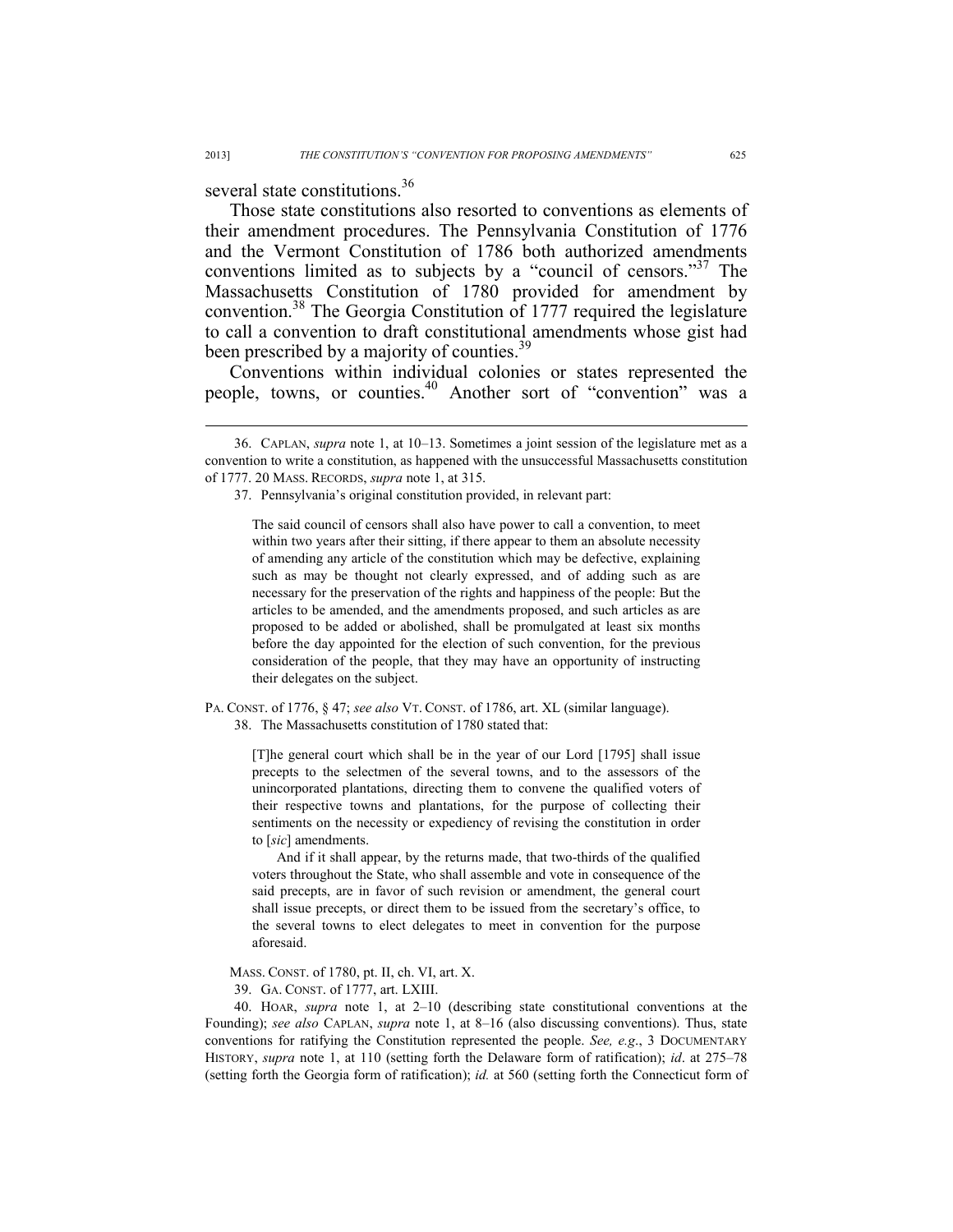gathering of three or more American governments under protocols modeled on international diplomatic practice.<sup>41</sup> These multi-government conventions were comprised of delegations from each participating government, including, on some occasions, Indian tribes. Before Independence, such gatherings often were called "congresses," because "congress" was an established term for a gathering of sovereignties.<sup>42</sup> After Independence, they were more often called "conventions,"43 presumably to avoid confusion with the Continental and Confederation Congresses. But both before<sup>44</sup> and after<sup>45</sup> Independence the terms could be employed interchangeably.

Multi-government congresses or conventions were particularly common in the Northeast, perhaps because governments in that region had a history of working together. In 1643 the four colonies of Massachusetts, Plymouth Colony, Connecticut, and New Haven formed the United Colonies of New England. Essentially a joint standing committee of colonial legislatures, this association was not always active, but endured at least formally until 1684.<sup>46</sup> In 1695, the Crown created the Dominion of New England, a unified government imposed on New England, New York, and New Jersey.47 The Dominion proved

42*. See, e.g.*, THOMAS SHERIDAN, A COMPLETE DICTIONARY OF THE ENGLISH LANGUAGE (1789) (defining "congress" in part as "an appointed meeting for settlement of affairs between different nations").

43. *See*Parts III.D through III.O (discussing post-Independence multi-state conventions)..

45*.* Rush, *Notes*, *supra* note 1, at 129 (Dec. 25, 1776) (referring to the Providence Convention as "a *Congress* composed of Deputies from the 4 New Eng<sup>d</sup> [sic] States"); Letter from Daniel St. Thomas Jenifer to Thomas Sim Lee (Sept. 26, 1780), *in* 5 LETTERS, *supra* note 1, at 391–92 (calling the 1780 Boston Convention a "Congress or Convention"); Gov. James Bowdoin, Speech before Council Chamber (May 31, 1785), *reprinted in* 1784-85 MASS. RECORDS, *supra* note 1, at 706, 710 (referring to a proposed general convention as a "Convention or Congress" of "special delegates from the States").

46. NEWBOLD, *supra* note 1, at 24–25.

47. *Id.* at 1, at 26.

ratification); *cf. In re* Op. of the Justices, 167 A. 176, 179 (Sup. Jud. Ct. Me. 1933) (noting that conventions within states directly represented the people).

 <sup>41.</sup> There also were many meetings of representatives of only two colonial governments—for example, the 1684 and 1746 conferences with the Iroquois, and the 1785 meeting between Maryland and Virginia at Mount Vernon, but two-sovereign meetings seem not to have been called "conventions." IROQUOIS DIPLOMACY, *supra* note 1, at 161, 182, 201. On the pre-Independence conferences with the Iroquois, *see generally id.* at 157–208; *see generally* FRANKLIN, INDIAN TREATIES, *supra* note 1.

<sup>44</sup>*. See, e.g.*, 2 N.Y. RECORDS, *supra* note 1, at 545 (reproducing Massachusetts commission to Albany Congress, referring to it as "a General convention of Commissioners for their Respective Governments"); 1 J. CONT. CONG., *supra* note 1, at 17 (reproducing the Connecticut credentials for the First Continental Congress, which empower Connecticut's delegates to attend the "congress, or convention of commissioners, or committees of the several Colonies"); DANIEL LEONARD, MASSACHUSETTENSIS 106 (Boston, 1775) (referring to the Albany Congress as a "congress or convention of committees from the several colonies").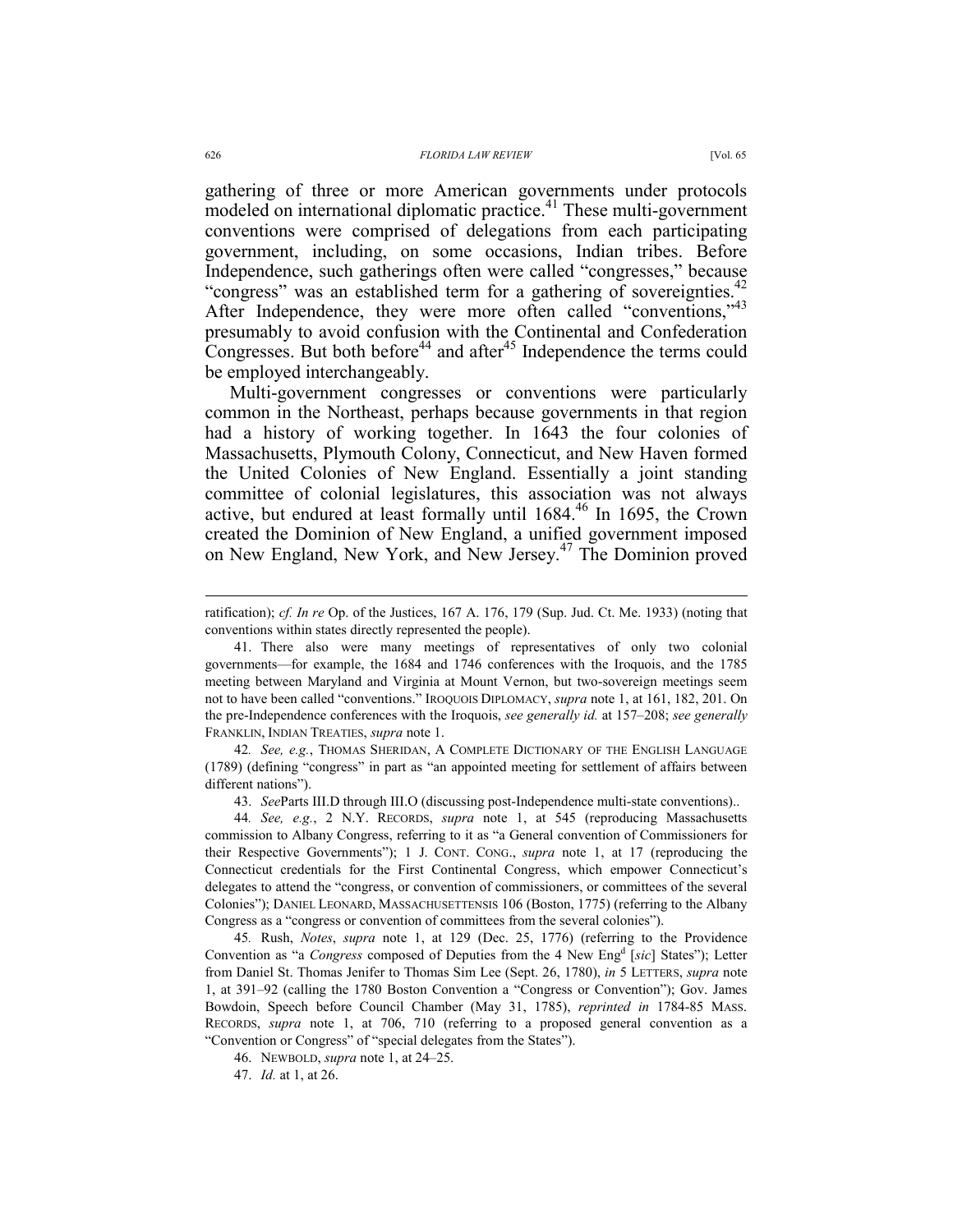unpopular, and in 1689 colonial conventions swept it away; nevertheless, northeastern governments continued to confer together. Many of these meetings were conclaves of colonial governors, usually conferring on issues of defense against French Canada and her allied Indian tribes, rather than conventions of diplomatic delegations.<sup>48</sup> An example from outside the Northeast was the meeting of five governors held at Alexandria, Virginia in 1755.<sup>49</sup> Many others, however, were full-dress conventions among commissioners appointed from three or more colonies. These meetings were usually, but not always, held under the sanction of royal authorities.

To be specific: Three colonies met at Boston in 1689 to discuss defense issues.<sup>50</sup> The following year, the acting New York lieutenant governor called, without royal sanction, a defense convention of most of the continental colonies to meet in New York City. The meeting was held on May 1, 1690, with New York, Massachusetts Bay, Connecticut, and Plymouth colonies in attendance.<sup> $51$ </sup> A similar gathering occurred in 1693 in New York, this time under Crown auspices.<sup>52</sup> Other defense conventions were held in New York City in  $1704$ ,<sup>53</sup> Boston in  $1711$ ,<sup>54</sup> Albany in 1744 and 1745,<sup>55</sup> and New York City in 1747.<sup>56</sup> The New England colonies held yet another in  $1757$ <sup>57</sup>

In addition to defense conventions, there were conventions serving as diplomatic meetings among colonies and sovereign Indian tribes, particularly the Iroquois. There were at least ten such conclaves between 1677 and 1768 involving three or more colonies. Those ten included gatherings in 1677, 1689, 1694, and 1722 at Albany, New York; in 1744 at Lancaster, Pennsylvania; in 1745, 1746, 1751, and 1754 at Albany; and in 1768 at Fort Stanwix (Rome), New York.<sup>38</sup>

 $\overline{a}$ 

53. *Id.* at 54.

 58. IROQUOIS DIPLOMACY, *supra* note 1, at 160, 161, 173, 181 (listing two), 182, 185, 187, 190 & 197.WARD, *supra* note 1, adds the conventions held in 1689, 1694, and 1746. *Id.* at 131, 133 & 139. NEWBOLD, *supra*, note 1, at 28, seems to be counting Indian conferences at which only one colony attended. He specifically names as multi-state gatherings only the 1744 Lancaster, Pennsylvania convention (Indians plus Pennsylvania, Maryland, and Virginia); a 1748 (possibly an error for 1746) Albany meeting (Indians plus Massachusetts and New York); and a 1751 gathering, also in Albany (Indians plus Massachusetts, Connecticut, New York, and South Carolina). *Id. Cf*. SHANNON, *supra*, note 1, at 132 & 133 (adding the 1745 Albany

 <sup>48.</sup> *See generally*, WARD, *supra* note 1, at 52–65 (summarizing war conferences and conventions).

 <sup>49.</sup> *Id.* at 58.

 <sup>50.</sup> *Id.* at 52.

 <sup>51.</sup> *Id*. at 52–53. The brief proceedings are in 2 N.Y. HISTORY, *supra* note 1, at 134–35.

 <sup>52.</sup> WARD, *supra* note 1, at 53–54.

 <sup>54.</sup> *Id.* at 56.

 <sup>55.</sup> *Id.* 

 <sup>56.</sup> *Id.* at 56–57.

 <sup>57.</sup> *Id.* at 62.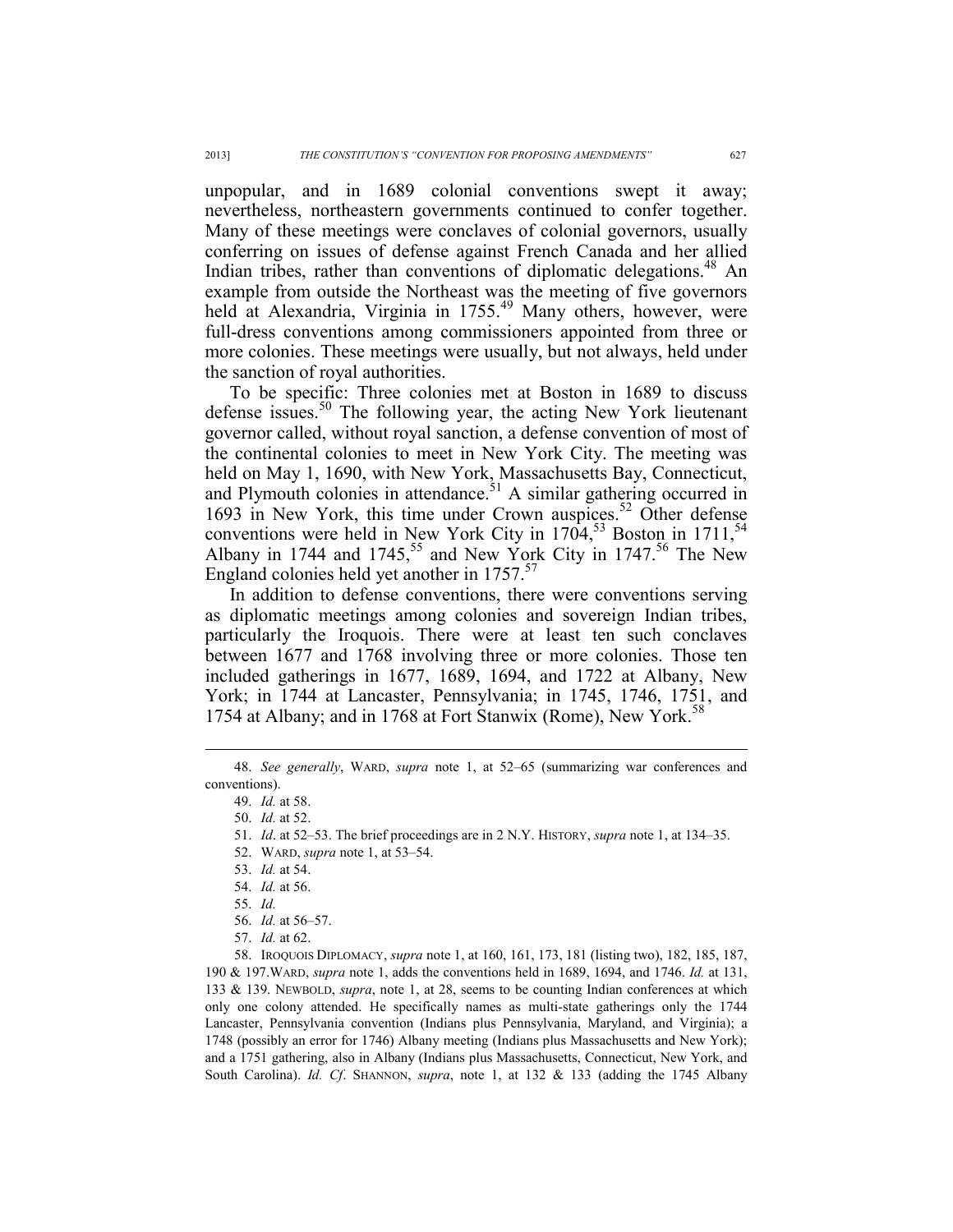The assembly at Lancaster became one of the more noted. Participants included Pennsylvania, Maryland, Virginia, and several Indian tribes. The proceedings lasted from June 22 to July 4, 1744, and produced the Treaty of Lancaster.<sup>59</sup> Even more important, however, was the seven-colony Albany Congress of 1754, whose proceedings are discussed in Part III.A.

The most famous inter-colonial conventions were the Stamp Act Congress of 1765 and the First Continental Congress of 1774, discussed in Parts IV.B and IV.C. As for the *Second* Continental Congress (1775- 81), participants might initially have thought of it as a convention, but it is not so classified here because it really served as a continuing legislature.

After the colonies had declared themselves independent states, they continued to gather in conventions. All of these meetings were called to address specific issues of common concern. Northeastern states convened twice in Providence, Rhode Island—in December, 1776 and January, 1777, and again in 1781. Other conventions of northeastern states met in Springfield, Massachusetts (1777); New Haven, Connecticut (1778); Hartford, Connecticut (1779 and 1780); and Boston, Massachusetts (1780).<sup>60</sup> Conventions that included states outside the Northeast included those at York Town, Pennsylvania (1777), Philadelphia, Pennsylvania (1780 and, of course, 1787), and Annapolis, Maryland  $(1786)$ .<sup>61</sup> There also were abortive calls for multistate conventions in Fredericksburg, Virginia, Charleston, South Carolina, and elsewhere. $62$ 

Thus, the Constitutional Convention of 1787—far from being the unique event it is often assumed to be—was but one in a long line of similar gatherings.

#### B. *Historical Records*

Each convention produced official records referred to as its *journal*, *minutes*, or *proceedings*. These records vary widely in length and completeness. For example, the journals of the First Continental Congress and of the Constitutional Convention consume hundreds of pages, but the proceedings of the 1781 Providence Convention cover

conference between the Indians and Pennsylvania, Massachusetts, Connecticut, and New York, and stating accurately that four colonies attended the 1751 meeting in Albany).

 <sup>59.</sup> WARD, *supra* note 1, at 137–38. Maryland and Virginia signed treaties with the Indians at this conference, with Pennsylvania serving as a broker. The lieutenant governor of Pennsylvania also served as a representative of the colony of Delaware. *See* FRANKLIN, INDIAN TREATIES, *supra* note 1, at 41.

<sup>60.</sup> *See* Natelson, *First Century*, *supra* note 1, at 1–2.

 <sup>61.</sup> *See id.*

<sup>62</sup>*. Infra* Part III.K–L.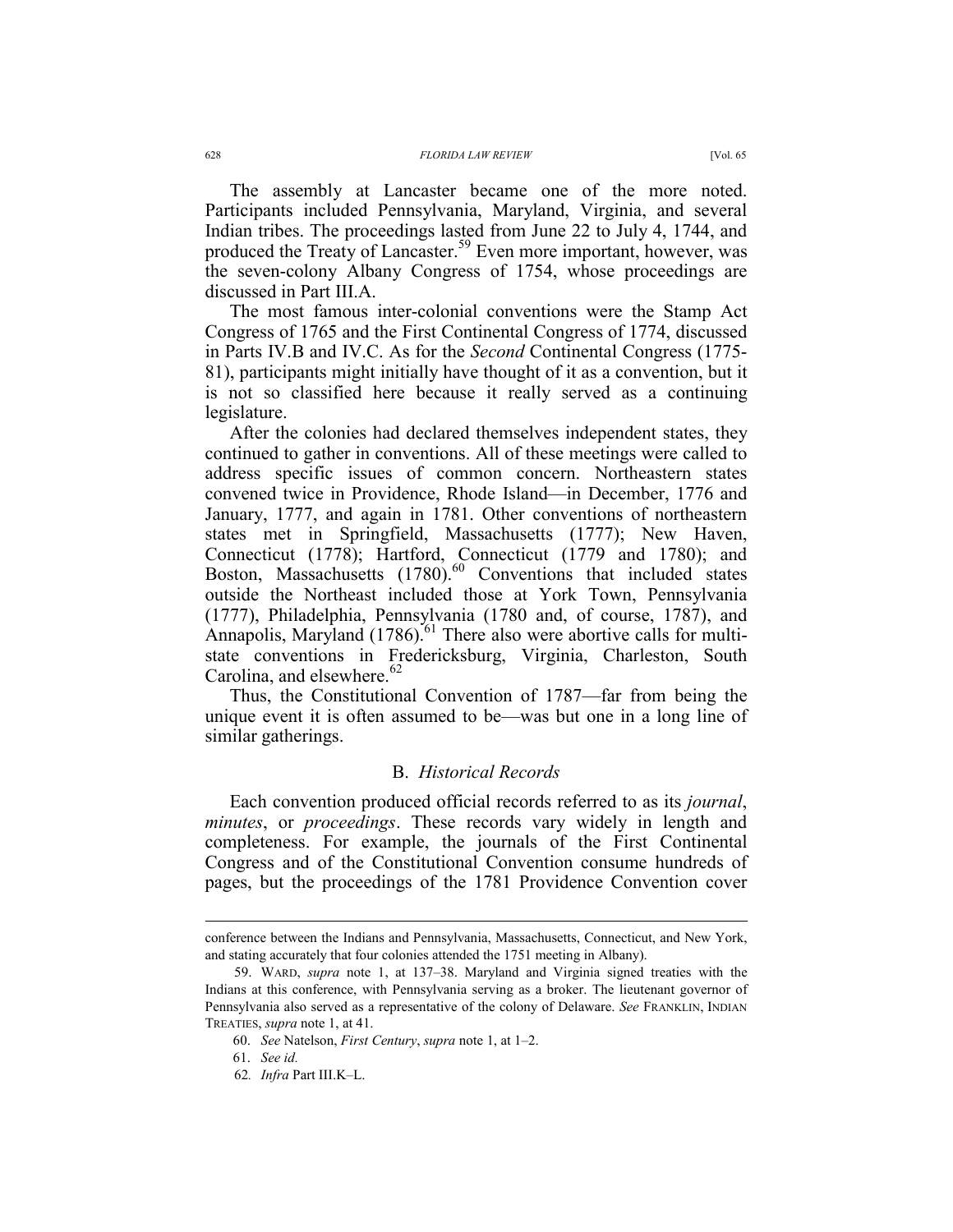less than a page and a half. Fortunately, a fair amount of other historical material supplements the journals. This material includes legislative records, other official documents, and personal correspondence. The journals and other sources tend to show consistency in convention protocol and procedures.

The Albany Congress, the Stamp Act Congress, the First Continental Congress, and the Constitutional Convention have been subjects of detailed historical study. The other multi-state conventions have been largely neglected.

### C. *Convention Terminology*

Convention practice included certain standard terminology, some of which appears in Article V. The convention *call* was the initial invitation to meet. Most calls were issued by individual states or colonies. Some were issued by the Continental Congress or by previous conventions.

The usual role of a multi-state convention was as a problem-solving task force, so the call necessarily specified the issue or issues to be addressed. However, the call never attempted to dictate a particular outcome or to limit the convention to answering a prescribed question affirmatively or negatively. The call also specified the initial time and place of meeting and whether the convention resolutions would bind the participating states or serve merely as recommendations or proposals. The call did not determine how the colonies or states were to select their delegates, nor did it establish convention rules or choose convention officers. An invited government was always free to ignore a call.

A *general* convention was one to which all or most colonies or states were invited, even if limited to a single subject.<sup>63</sup> A *partial* convention was one restricted to a certain region, such as New England or the Middle States. The terms "general" or "partial" referred only to geographic area; they had nothing to do with the scope of the subject matter specified by the call. Thus, a convention for proposing amendments is a general convention, even if limited to a single subject. $64$  Failure to understand why a convention for proposing

 <sup>63</sup>*. E.g.*, *A Freeman*, NEWPORT HERALD, Apr. 3, 1788, *reprinted in* 24 DOCUMENTARY HISTORY, *supra* note 1, at 220–21 (referring to the Constitutional Convention as "the General Convention of the States"). The Philadelphia Price Convention of 1780 was referred to as a general convention because all but the three southernmost states were invited. PA. JOURNALS, *supra* note 1, at 396–97 (Nov. 15, 1779).

<sup>64</sup>*. E.g.*, 4 ELLIOT'S DEBATES, *supra* note 1, at 177 ("The proposition for amendments may arise from Congress itself, when two thirds of both houses shall deem it necessary. If they should not, and yet amendments be generally wished for by the people, two thirds of the legislatures of the different states may require a *general convention* for the purpose, in which case Congress are under the necessity of convening one. Any amendments which either Congress shall propose, or which shall be proposed by *such general convention*, are afterwards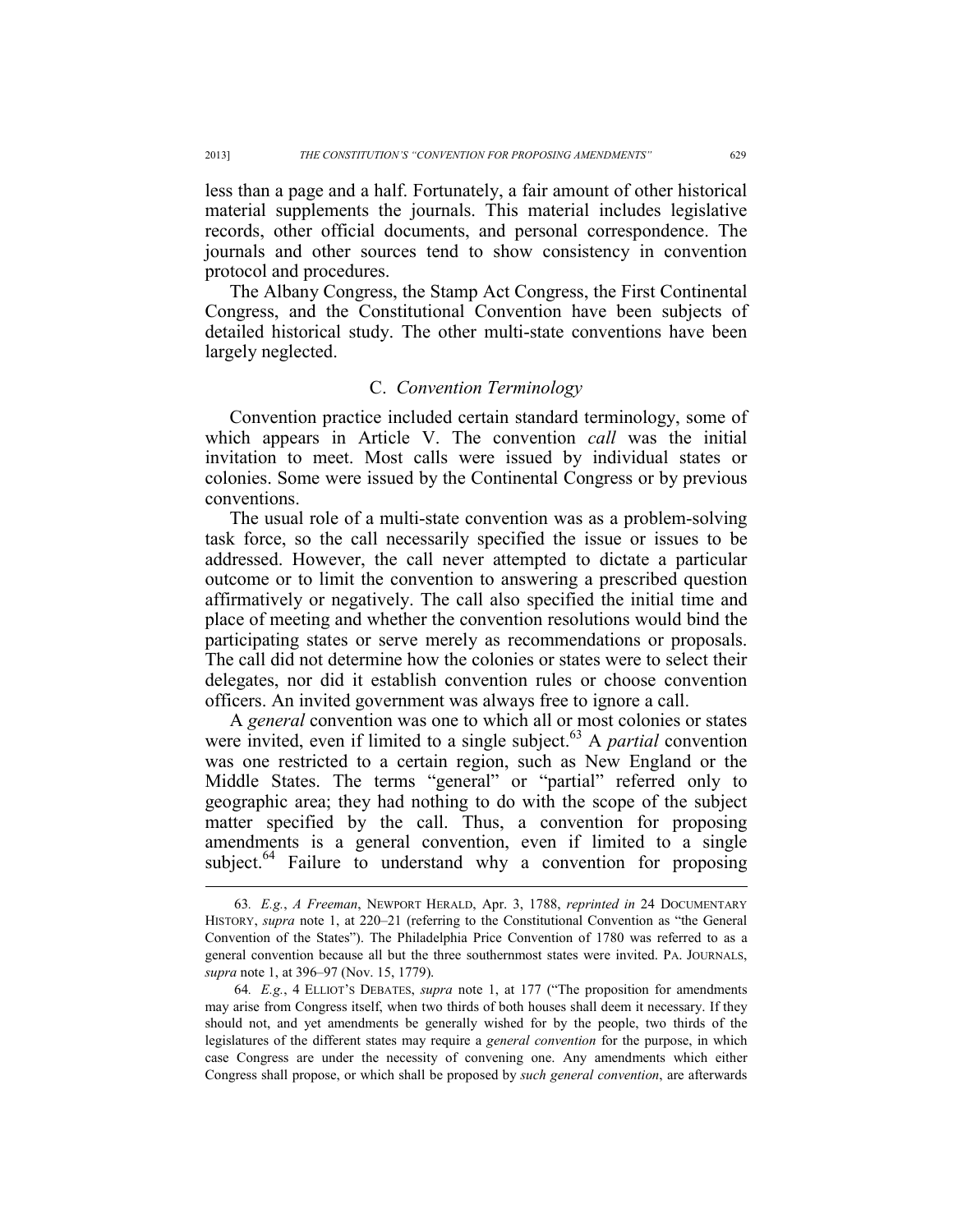amendments is referred to as a general convention has led some writers to conclude that it must be unlimited as to topic.<sup>65</sup>

A *plenipotentiary* convention was one whose topic was unlimited. The credentials issued to delegates to the First Continental Congress were so broad, that it was arguably plenipotentiary.<sup>66</sup> The powers of the other multi-government conventions ranged from the very broad (the Springfield Convention of  $1777<sup>67</sup>$  the 1787 Constitutional Convention) $^{68}$  to the very narrow (e.g., the Providence Convention of  $1781$ .<sup>69</sup>

A *committee* was a colonial or state delegation—that is, the body into which the diplomacy of the colony or state had been *committed*. Thus, an interstate convention, while often referred to by a variant of the phrase "convention of the states,"<sup>70</sup> also could be called a "convention of committees"<sup>71</sup> or a "convention of committees of the several states."<sup>72</sup>

Each participating colony or state empowered its representatives by documents called *commissions*, sometimes referred to also as *credentials*. 73 Although a representative could be referred to informally as a "delegate," the formal title was *commissioner*. 74 Each commission

69. *Infra* Part III.L.

to be submitted to the legislatures of the different states, or conventions called for that purpose, as Congress shall think proper, and, upon the ratification of three fourths of the states, will become a part of the Constitution." (quoting James Iredell, at the North Carolina ratifying convention)) Iredell, a leading lawyer and judge, later served as associate justice on the United States Supreme Court.

 <sup>65.</sup> *E.g.*, Charles L. Black, Jr., *Amending the Constitution: A Letter to a Congressman*, 82 YALE L.J. 189, 202 (1972).

 <sup>66.</sup> *Infra* Part III.C.

 <sup>67.</sup> *Infra* Part III.F.

 <sup>68.</sup> On the broad scope of the powers of most delegates at the Constitutional Convention, see *infra* Part III.N–O.

<sup>70</sup>*. E.g.*, *A Freeman*, NEWPORT HERALD, Apr. 3, 1788, *reprinted in* 24 DOCUMENTARY HISTORY, *supra* note 1, at 220; 19 J. CONT. CONG. 235 (Mar. 6, 1781) (referring to the second Hartford convention as a "convention of sundry states").

<sup>71</sup>*. E.g.*, 11 J. CONT. CONG., *supra* note 1, at 843 (Aug. 27, 1778) (referring to the Springfield gathering); 15 *id*. at 1254 (Nov. 10, 1779) (referring to the first Hartford convention the same way); *id.* at 1272 (Nov. 15, 1779) (same); 17 *id.* at 790 (Aug. 29, 1780) (referring to the 1780 Boston Convention); 18 *id.* at 931–32 (Oct. 16, 1780) (same); *id.* at 1141 (Dec. 12, 1780) (referring to the second Hartford convention the same way).

<sup>72</sup>*. E.g.*, 9 *id.* at 1043 (Dec. 20, 1777) (referring to the prospective New Haven convention).

 <sup>73.</sup> *See generally infra* Part III (discussing proceedings at various conventions).

 <sup>74.</sup> Hence, such a convention sometimes was called a "convention of commissioners." *See, e.g.*, 15 *id.* at 1287 (Nov. 18, 1779) (so labeling the first Hartford convention); PA. JOURNALS, *supra* note 1, at 398 (Nov. 18, 1779) (also so labeling the first Hartford Convention).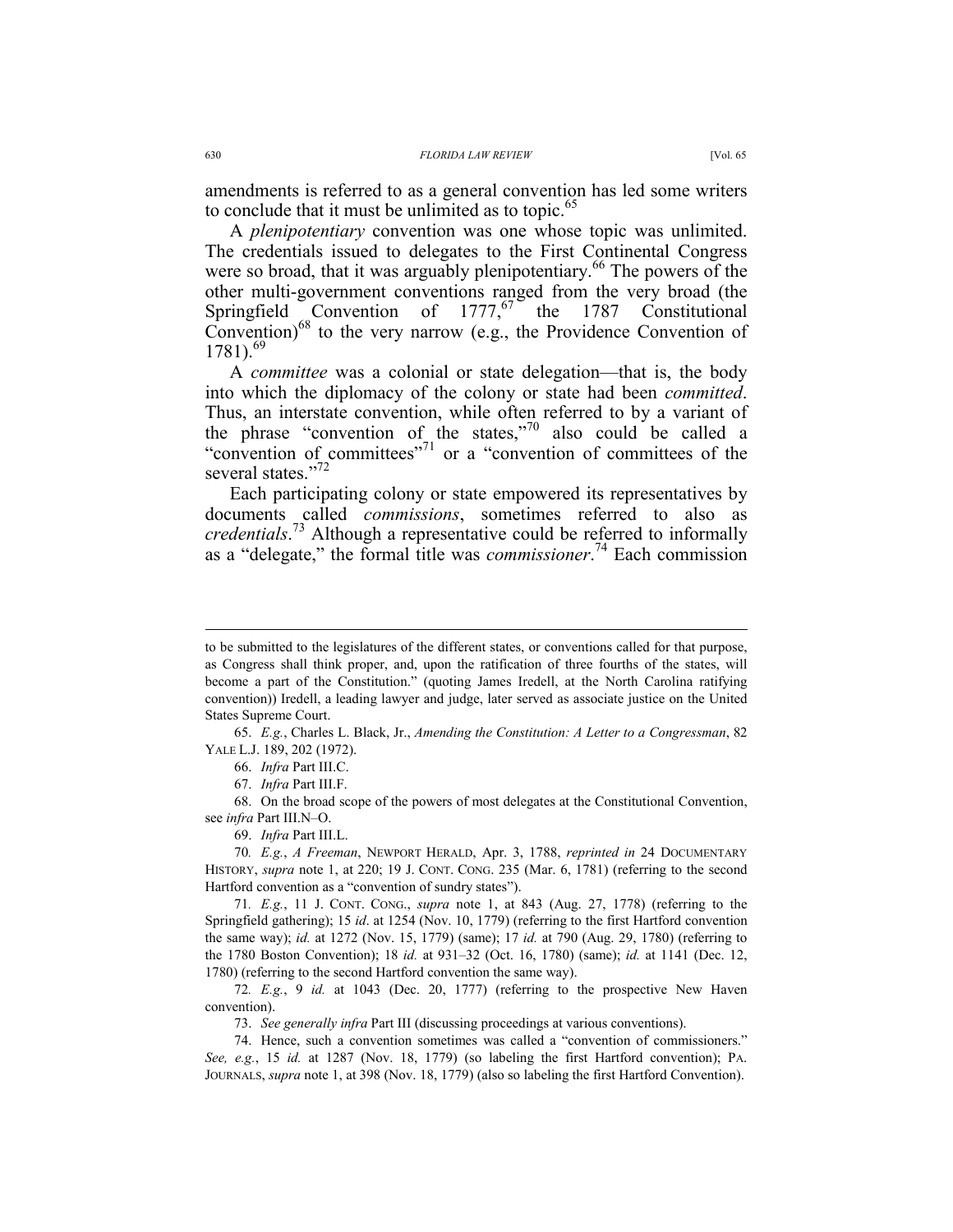specified the topic of the meeting and the scope of authority granted.<sup>75</sup> *Instructions* might supplement the commission.<sup>76</sup> Unlike commissions, instructions were not usually reproduced in the convention journal, and might be secret.<sup>77</sup> A delegate's commission or instructions could restrict his authority to a scope narrower than the scope of the call. For example, the commissions issued by New York, Massachusetts, and Delaware to their delegates to the Constitutional Convention limited their authority to a scope narrower than the call.<sup>78</sup>

Like other agents, commissioners were expected to remain within the limits of their authority, and *ultra vires* acts were not legally binding.<sup>79</sup> However, also like other agents, commissioners could make non-binding recommendations to their principals. To put this in modern terms: A convention for proposing amendments could recommend that Congress or the states consider amendments outside the subject-matter assigned to the convention, but those recommendations would be legally void—that is, they would not be ratifiable "proposals."

Each state determined how to appoint its commissioners, but in practice the legislature usually selected them, with chambers in bicameral legislatures acting either by joint vote or *seriatim*. 80 If the legislature was not in session or had authorized the executive to fill vacancies, then selection was by the executive—normally the governor and his executive council, but in wartime often by the state's committee of safety.<sup>81</sup> Each colony or state paid its own delegates.<sup>82</sup>

 77. As the Massachusetts instructions set forth *supra* note 76 undoubtedly were, since they quarreled with the purposes of the convention.

 80. *See, e.g.*, Part III.F (discussing selection of delegates to the 1777 Springfield convention).

81*. See generally* Part III; *cf.* U.S. CONST. art. I, § 3, cl. 2 ("[I]f Vacancies happen by Resignation, or otherwise, during the Recess of the Legislature of any State, the Executive

 <sup>75</sup>*. See* THE FEDERALIST NO. 40, *supra* note 1, at 199 (James Madison) ("The powers of the convention ought, in strictness, to be determined by an inspection of the commissions given to the members by their respective constituents.").

<sup>76</sup>*. E.g.*, 2 CONN. RECORDS, *supra* note 1, at 574 (reproducing Rhode Island's instructions to its delegates at the 1780 Philadelphia Price Convention); 21 MASS. RECORDS, *supra* note 1, at 307–08 (reproducing instructions to delegates at the 1780 Philadelphia Price Convention); 1786–1787 *id.* at 320 (reproducing instructions to delegates to the Annapolis Convention); *id.* at 447–49 (reproducing instructions to delegates to the Constitutional Convention).

 <sup>78.</sup> *See infra* notes 411 & 415 and accompanying text.

 <sup>79.</sup> THE FEDERALIST NO. 78, *supra* note 1, at 403 (Alexander Hamilton) ("There is no position which depends on clearer principles, than that every act of a delegated authority, contrary to the tenor of the commission under which it is exercised, is void."); *see* THOMAS BRADBURY CHANDLER, WHAT THINK YE OF THE CONGRESS NOW? 7 (New York, J. Rivington 1775) (stating that a principal is bound by an agent's actions within the scope of the commission, but not by actions that exceed the scope of the commission). For a summary of eighteenth-century fiduciary law, see generally Robert G. Natelson, *Judicial Review of Special Interest Spending: The General Welfare Clause and the Fiduciary Law of the Founders*, 11 TEX. REV. L. & POL. 239, 251–69 (2007).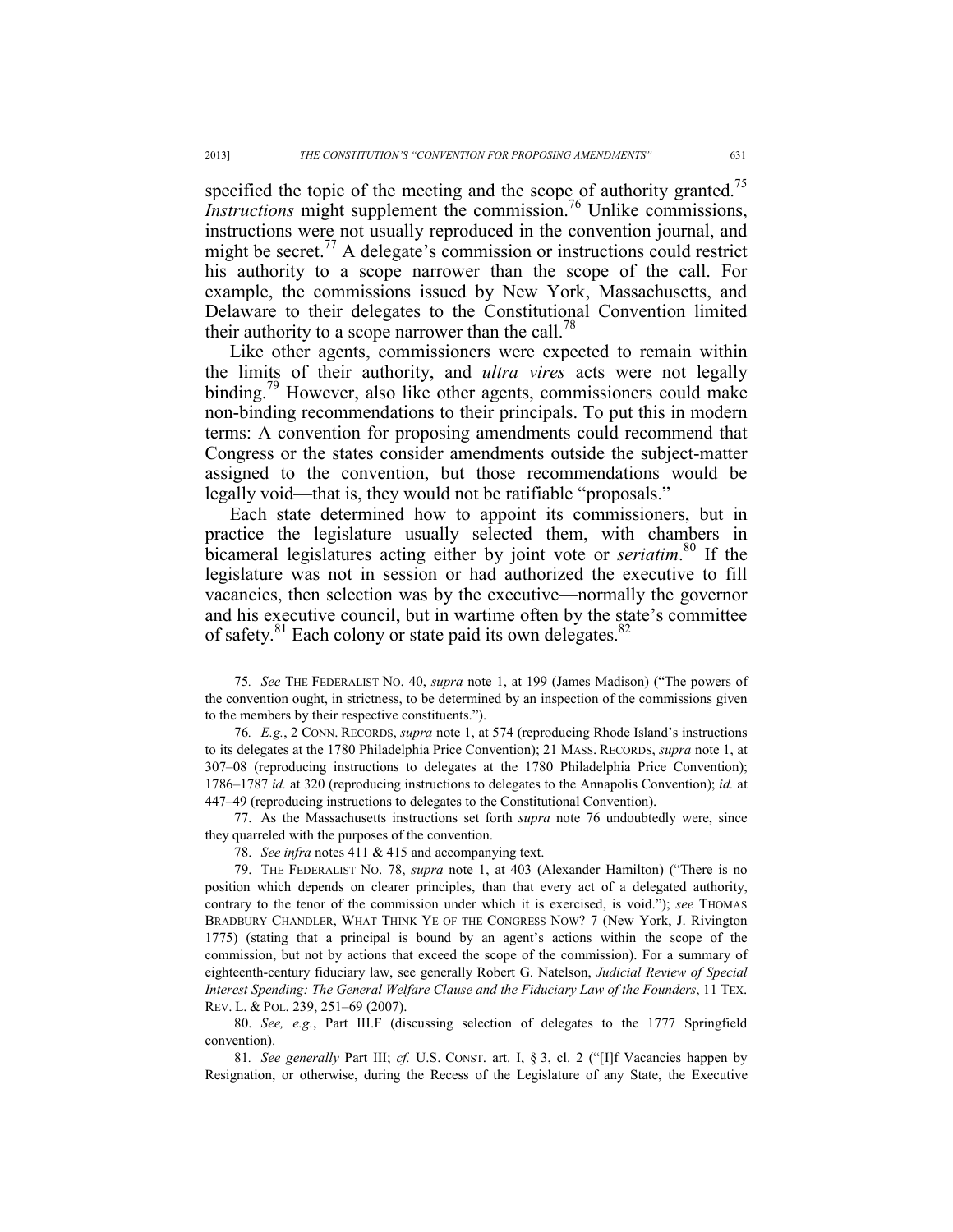#### 632 *FLORIDA LAW REVIEW* [Vol. 65

As observed earlier, the official proceedings of the convention, drafted by the convention secretary or clerk, constituted its *journal, minutes*, or *proceedings.*

#### III. SUMMARY OF CONVENTIONS PRIOR TO THE CONSTITUTION

This Part III summarizes the central procedures and characteristics of the three inter-colonial conventions for which records are most complete and all of the interstate conventions for which I have found records. This is not intended to be an exhaustive history of these meetings. It focuses principally on the protocols and usages employed in calling, conducting, and considering the recommendations of intergovernmental conventions.

#### A. *The Albany Congress of 1754*

Of the multi-colonial conventions in Albany during the eighteenth century, the gathering between June 19 and July 11, 1754 is by far the best documented. It also has been the subject of several scholarly studies.<sup>83</sup>

Twenty-five delegates from seven colonies participated in the 1754 Albany Congress. The number of colonies actually was eight if one counts Delaware, which had its own legislature but an executive held in common with Pennsylvania. Georgia had not been invited; the other

thereof may make temporary Appointments. . . ."); *id.* art. IV, § 4 ("[May protect the states from domestic violence] on Application of the Legislature, or of the Executive (when the Legislature cannot be convened). . . .") For the roles of committees of safety (also called "councils of war" and "councils of safety") during "the recess" of Founding-Era state legislatures, see Robert G. Natleson, *The Origins and Meaning of "Vacancies that May Happen During the Recess" in the Constitution's Recess Appointments Clause*, 37 HARVARD J. L. & PUB. POL'Y (forthcoming, 2014).

 <sup>82.</sup> *E.g.*, 3 CONN. RECORDS, *supra* note 1, at 270–71 (showing payment of delegates to the two Hartford Conventions); 20 MASS. RECORDS, *supra* note 1, at 175 (showing payment to commissioners to first Hartford Convention); *id.* at 233 (showing payment to New Haven commissioners); *id.* at 296 (showing payment to commissioners to first Hartford Convention); *id.* at 308 (payment for Philadelphia Price Convention); *id.* at 387 (same); 1786–1787 *id.* at 304 (showing allowance to commissioners to Annapolis Convention); *id.* at 519 (showing allowance to commissioners to Constitutional Convention); 15 PA. RECORDS, *supra* note 1, at 135 (Minutes of the Supreme Executive Council of Pennsylvania, showing payment to Tench Coxe for service in Annapolis); *id.* at 546 (showing payment to widow of William Henry for service at the Philadelphia Price Convention); 8 R.I. RECORDS, *supra* note 1, at 301 (showing payments to delegates to the first Providence and Springfield Conventions); *id.* at 369 (showing payment to New Haven commissioner); 9 *id.* at 293 (showing payment to commissioner to first Hartford Convention).

<sup>83</sup>*. See generally, e.g.*, NEWBOLD, *supra* note 1; SHANNON, *supra* note 1; *see also* Beverly McAnear, Notes and Documents, *Personal Accounts of the Albany Congress of 1754*, 39 MISS. VALLEY HIST. REV. 727 (1953); John R. Alden, *The Albany Congress and the Creation of the Indian Superintendencies*, 27 MISS. VALLEY HIST. REV. 193 (1940). The minutes of the Albany Congress appear in 6 N.Y. RECORDS, *supra* note 1, at 853–92.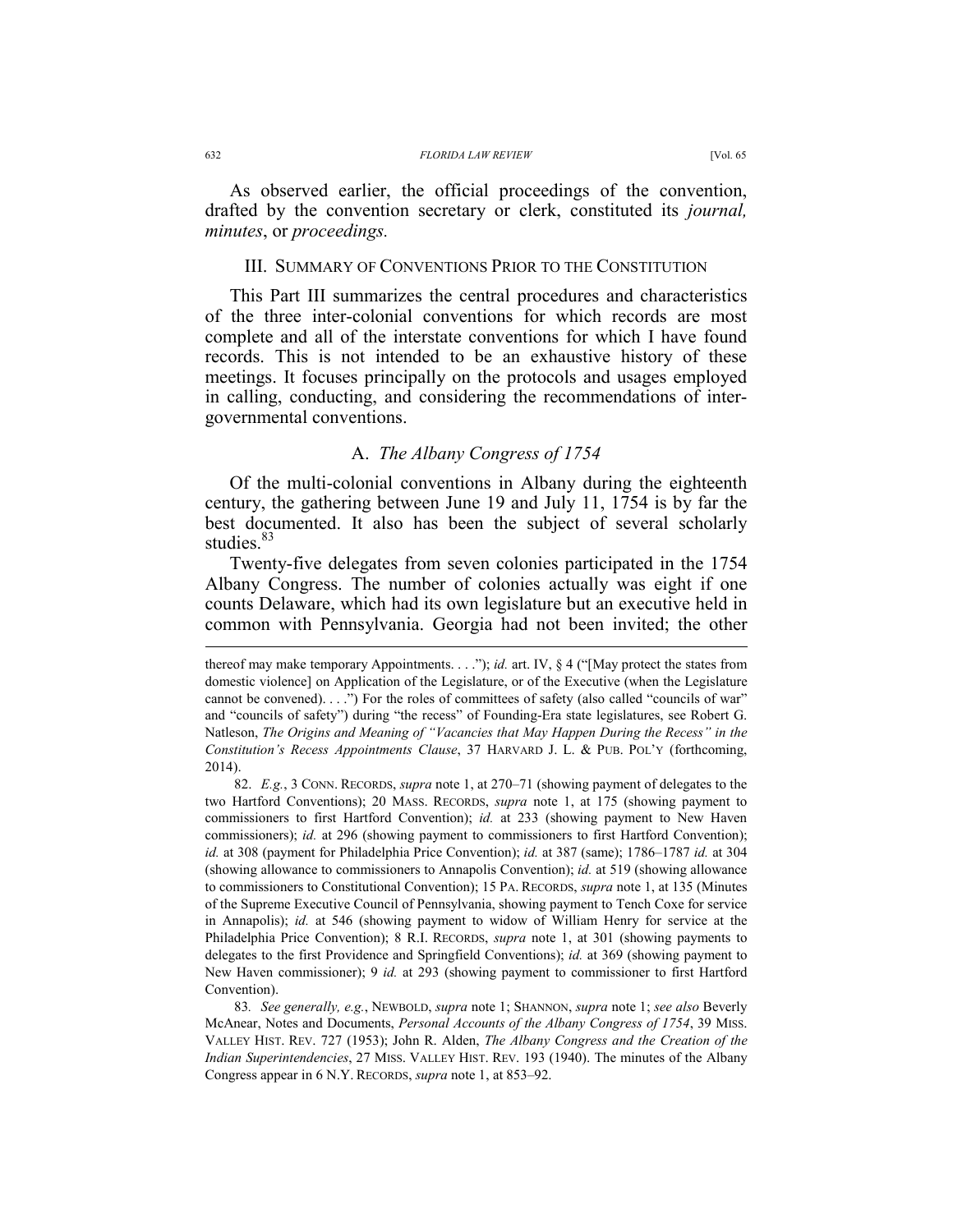colonies had been invited but did not attend. Appendixes A and B list the commissioners and the colonies they represented for the Albany Congress and for the other (non-abortive) conventions discussed in this Article.

In a few ways the Albany Congress varied from most subsequent multi-government gatherings. Because it was called primarily to conduct diplomacy with the Six Nations of the Iroquois, it included delegates from the Six Nations as well as commissioners from the colonies.84 Although the immediate call came from James DeLancey, the royal lieutenant governor of New York,<sup>85</sup> DeLancey was acting as a proxy for the British Lords of Trade.<sup>86</sup> Thus, the Albany Congress was different from future conventions in that the British government was represented. Moreover, as the representative of the Crown,  $8<sup>7</sup>$  DeLancey was expected to preside; beginning in 1774, multi-colonial and multistate conventions invariably elected their own presiding officers. Otherwise, the practices followed before and during the Albany Congress were consistent with those of later gatherings.

First, like the call of most subsequent conventions, the call for the Albany Congress was limited rather than plenipotentiary.<sup>88</sup> The specified topic was improving relations with the Iroquois and signing an inter-colonial treaty with them.<sup>89</sup>

Second, each participating colony sent "commissioners" empowered by "commissions" or "credentials." An exception was New York, where the lieutenant governor and members of the executive council comprised that state's committee. Those delegates needed no commissions because their offices granted them sufficient authority.<sup>90</sup>

Third, the colonies themselves decided how to select their delegates. New York, as noted, sent its executive council. In Pennsylvania the lieutenant governor chose the commissioners with the consent of the colony's proprietors. <sup>91</sup> In Maryland, the governor made the selection. <sup>92</sup> In the other four colonies, the legislature elected the commissioners. $93$ 

91. 2 N.Y. HISTORY, *supra* note 1, at 549–50.

 <sup>84.</sup> *See* 6 N.Y. RECORDS, *supra* note 1, at 866.

 <sup>85.</sup> DeLancy undertook the task because the royal governor, Sir Danvers Osborne, had committed suicide. NEWBOLD, *supra* note 1, at 23.

 <sup>86.</sup> The Lords of Trade letter appears at N.Y. RECORDS, *supra* note 1, at 854–56.

 <sup>87.</sup> SHANNON, *supra* note 1, at 130 ("James DeLancey ironically became the king's mouthpiece at the Albany Congress.").

 <sup>88.</sup> *See* NEWBOLD, *supra* note 1, at 47–48.

 <sup>89. 6</sup> N.Y. RECORDS, *supra* note 1, at 856 (quoting letter from Lords of Trade to New York governor).

 <sup>90.</sup> SHANNON, *supra* note 1, at 147.

 <sup>92.</sup> *Id.* at 551.

 <sup>93.</sup> The Massachusetts commission recites selection by the General Court (legislature). 2 N.Y. RECORDS, *supra* note 1, at 545. The New Hampshire commission is not entirely clear, but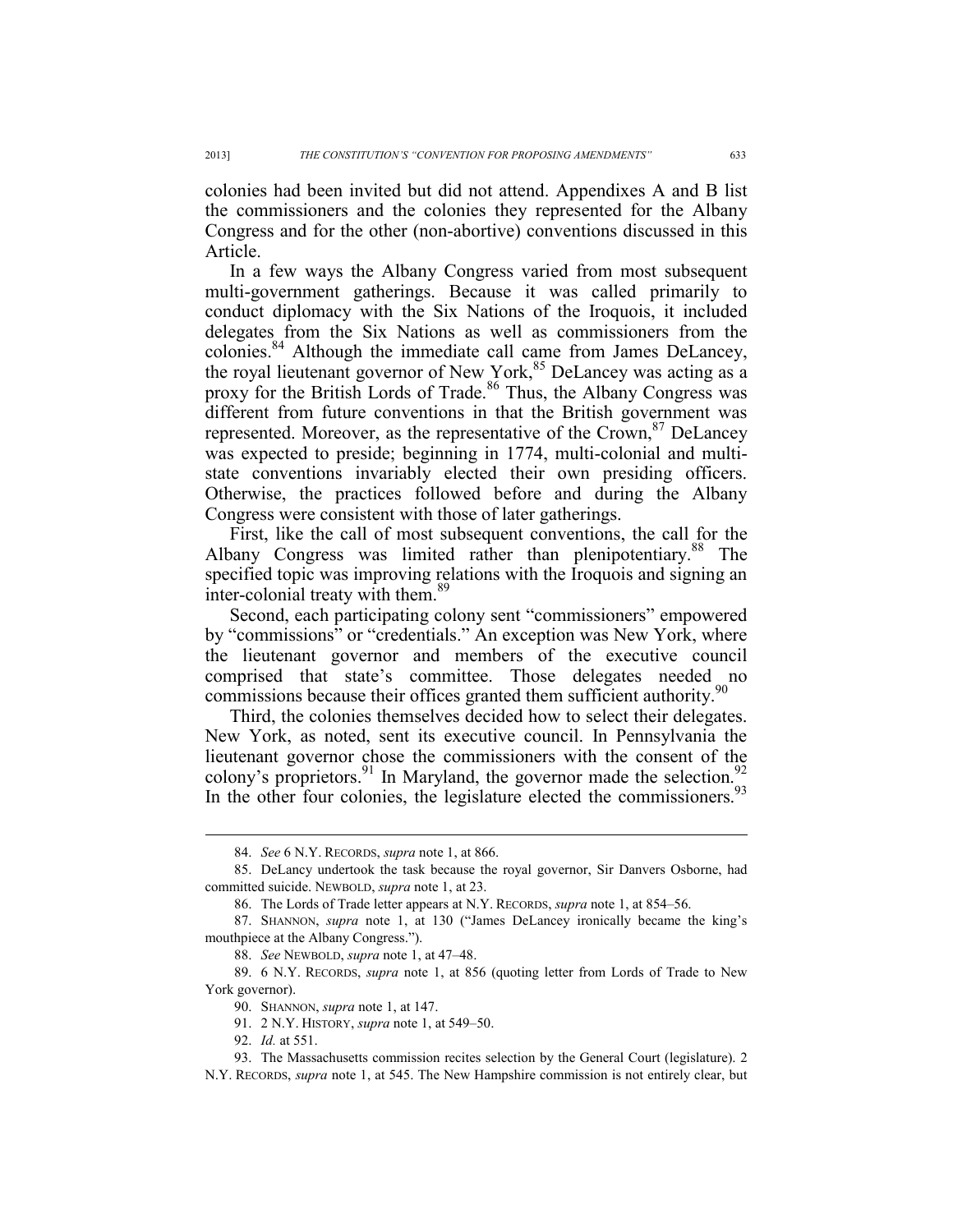In subsequent conventions, the legislative election method became dominant.

Fourth, each colony decided how many delegates to send. New Hampshire credentialed four commissioners, Massachusetts five, Rhode Island two, Connecticut three, New York five, Pennsylvania four, and Maryland two.<sup>94</sup> By far the best-known today of the delegates was Benjamin Franklin, although two others are well known to students of the period: Thomas Hutchinson of Massachusetts was to become the royal governor of his colony and perhaps the continent's most prominent Tory. Rhode Island's Stephen Hopkins would become a leading Founder and signer of the Declaration of Independence.<sup>95</sup>

Fifth, despite the different size of colonial committees, the weight of each colony seems to have been equal. The Albany Congress established a precedent followed by all subsequent conventions: "to avoid all disputes about the precedency of the Colonies," they always were ordered in the minutes from north to south.<sup>96</sup>

Sixth, the Albany Congress kept an official record of its proceedings, which it denominated the *minutes*. 97

Seventh, the gathering elected a non-delegate, Peter Wraxall, as secretary (in later conventions sometimes entitled "clerk"), and he was put on oath.<sup>98</sup>

Finally, the group established its own committees, and elected members to staff them.<sup>9</sup>

Most of the time at the Albany Congress was consumed by negotiations with the Iroquois. At the urging of Franklin, however, the gathering also recommended to the colonies and to Parliament a "Plan of Union" uniting most of British North America under a single Grand Council and President-General. The vote for the Plan at the Albany Congress was unanimous, but the scheme became highly controversial. Many saw the it as beyond the scope of the Congress's call, even though the language of most of the commissions was broad enough to authorize the recommendation.<sup>100</sup> Some colonies refused to consider it,

 $\overline{a}$ 

99. *Id.* at 860.

implies selection of two delegates from each legislative chamber. *Id.* at 546–47. The Connecticut credentials recite selection by the general assembly, *id.* at 547–48, as do those of Rhode Island, *id.* at 548–49.

 <sup>94.</sup> *See* Newbold, *supra* note 1, at 45.

 <sup>95.</sup> *See id.* at 42–43.

 <sup>96. 6</sup> N.Y. RECORDS, *supra* note 1, at 859.

 <sup>97.</sup> *Id.* at 853–59.

 <sup>98.</sup> *Id.* at 859.

 <sup>100.</sup> The Commissions are located at 2 N.Y. HISTORY, *supra* note 1, at 545–53, at 47. Newbold claims that only the Massachusetts commissioners had such authority, but he reads the other commissions far too narrowly. NEWBOLD, *supra* note 1, at 47. Historian Timothy J. Shannon, SHANNON, *supra* note 1, at 176, is more accurate, but is incorrect when he states that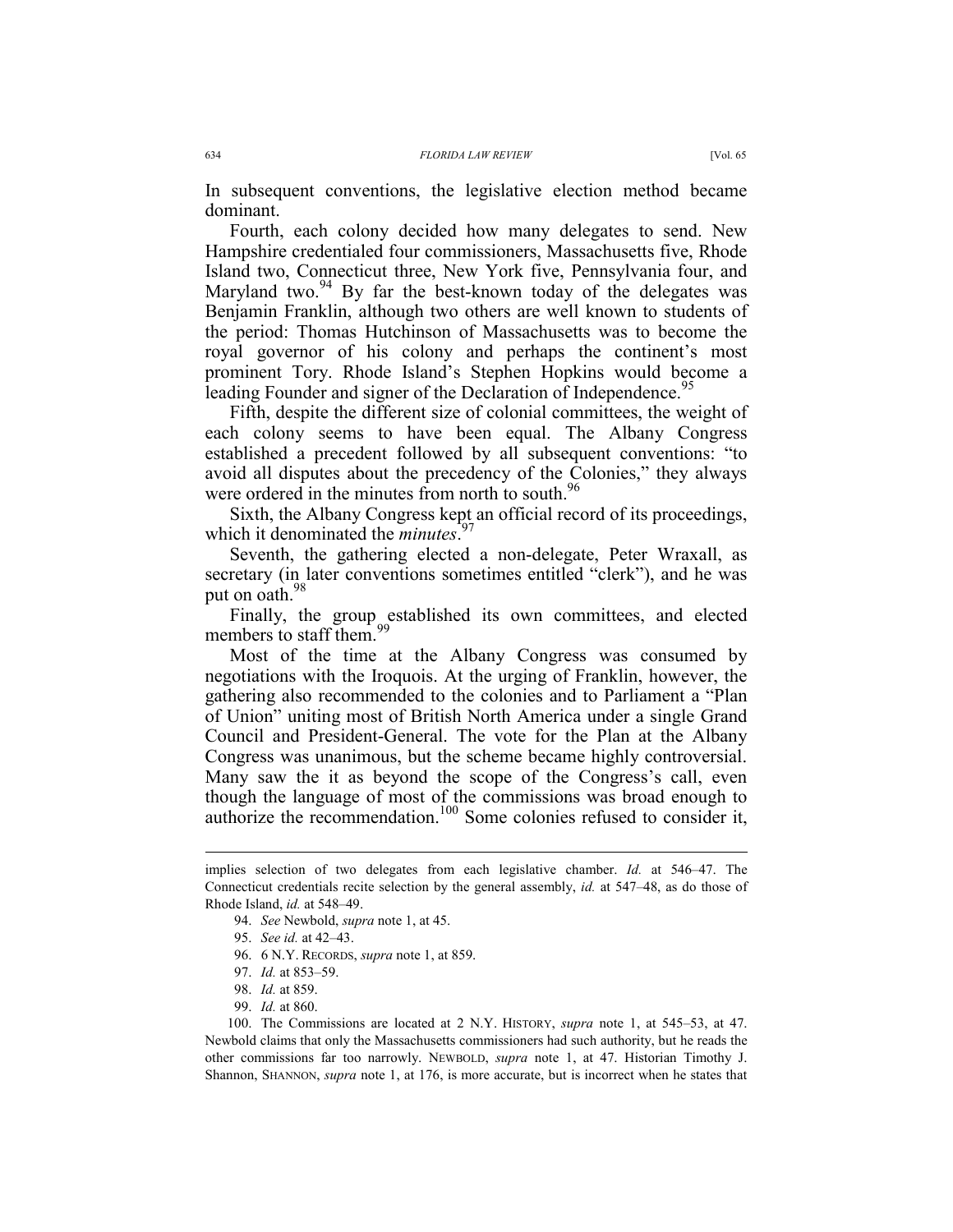and those that did consider it, rejected it. $101$  This reception assured that the Plan was never introduced in Parliament.<sup>102</sup>

#### B. *The Stamp Act Congress of 1765*

The Stamp Act Congress was held at the instigation of the colonists; it was not sponsored by the Crown. The gathering is fairly well documented, largely due to C.A. Weslager's diligent research, and his 1976 book based on that research.<sup>103</sup>

This convention (as in other cases, the word was used interchangeably with "congress")104 was called by the lower house of the Massachusetts legislature "to Consult togather [sic] on the present Circumstances of the Colonies and the Difficulties to which they are and must be reduced by the operation of the late Acts of Parliment [sic]," particularly the Stamp Act.<sup>105</sup> The call was, therefore, quite broad but not plenipotentiary. It asked that the invited colonies send "such Committees as the other Houses of Representatives, or Burgesses in the Several Colonies on this Continent may think fit to Appoint. . . "<sup>106</sup> The call specified the date of meeting (October 1, 1765) and the place (New York City). The invitation was not extended to the British colonies in Canada or in the Caribbean.

Nine of the 13 invited colonies sent committees: New Hampshire, Massachusetts, Connecticut, Rhode Island, New York, New Jersey, Pennsylvania, Maryland, and South Carolina. The number of commissioners on each committee ranged from two to five. There were 27 in all. Despite the call's suggestion that the lower house of each colony elect commissioners, the colonies used their judgment in the matter. Several colonies whose legislatures had been prorogued or dissolved chose delegates by other means. In New York, the legislature

- 101. NEWBOLD, *supra*, note 1, at 169–70.
- 102. *Id.* at 173.

 $\overline{a}$ 

103. WESLAGER, *supra* note 1.

 104. On the interchangeability of the two terms to describe meetings of governments, see *supra* notes 44 and 45 and accompanying text. Thus, the word "convention" frequently was applied to the Stamp Act Congress. *See, e.g*., WESLAGER, *supra* note 1, at 62 (referring to the meeting as a convention) & *id.* at 89 (quoting Thomas Whately as referring to it as a convention); 116 (citing attack on the meeting as an "illegal convention").

105. The call is reproduced *id.* at 181–82.

106. *Id.*

Maryland commissioners were forbidden to discuss a union: they were barred merely from committing to one. 2 N.Y. HISTORY, *supra* note 1, at 552. The Plan of Union was a recommendation only. In his subsequent pamphlet advocating the plan, Rhode Island commissioner Stephen Hopkins defensively included language from the credentials of four colonies that seemed to authorize the Plan, but omitted the Pennsylvania credentials, which were more restrictive. STEPHEN HOPKINS, A TRUE REPRESENTATION OF THE PLAN FORMED AT ALBANY, FOR UNITING ALL THE BRITISH NORTHERN COLONIES, IN ORDER TO THEIR COMMON SAFETY AND DEFENSE 1–3 (Newport, 1755).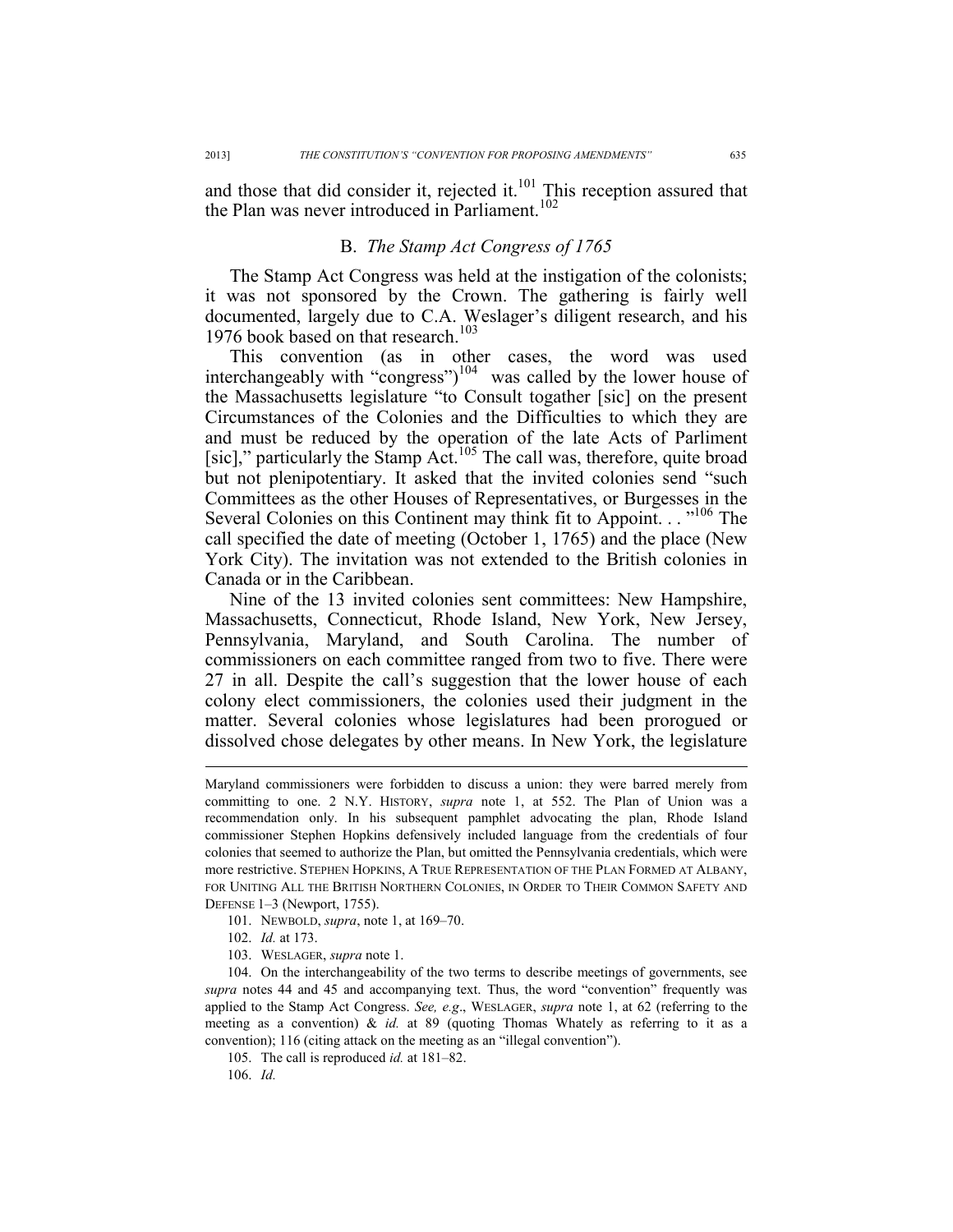previously had designed five New York City lawmakers as a committee of correspondence; after informal consultation with their colleagues, that committee decided to act as the delegation.107 In Delaware, out-ofsession lawmakers chose the commissioners.<sup>108</sup> The convention seated delegates even if their selection was not in accord with the mode suggested by the call.

The commissioners included Oliver Partridge of Massachusetts, who had served at the 1754 gathering in Albany, and a number of other members destined to become "old convention hands."<sup>109</sup> Eliphat Dyer of Connecticut, for example, served in four subsequent Founding Era conventions.110 The roster also included three men who performed distinguished service at the 1787 Constitutional Convention: John Dickinson of Pennsylvania (who represented Delaware in Philadelphia), William Samuel Johnson of Connecticut, and John Rutledge of South Carolina.<sup>111</sup> The gathering was late getting started, but finally convened on October 7.

The protocols and procedures followed in organizing and operating the Stamp Act Congress foreshadowed those of all subsequent gatherings of the type. As we have seen, the call was a sparse document, limited to date, place and subject. Although unlike most subsequent convention calls, it suggested how delegates might be appointed, the colonies did not find this suggestion binding and the convention seated each colony's delegates however selected.<sup>112</sup> Each colony paid its own committee,<sup>113</sup> and issued credentials and instructions.<sup>114</sup> Some of these authorized their delegates only to consult,  $115$  while the rest empowered them to join in any proposed course of action.

The convention adopted its own rules and chose its own committees.<sup>116</sup> It selected a commissioner, Timothy Ruggles of Massachusetts, as President,<sup>117</sup> and a non-commissioner, John Cotton, as Secretary.<sup>118</sup> It elected those two gentlemen by ballot, but then

 <sup>107.</sup> *Id.* at 80–81.

 <sup>108.</sup> *Id.* at 93–95. Such was also the case in South Carolina, *id.* at 148.

 <sup>109.</sup> For a list of all commissioners, see *id.* at 255.

 <sup>110.</sup> *See* Appendix A.

 <sup>111.</sup> *Id.*; WESLAGER, *supra* note 1, at 255.

 <sup>112.</sup> WESLAGER, *supra* note 1, at 198 (reproducing portion of journal reporting seating of irregularly-selected delegates).

 <sup>113.</sup> *See, e.g.*, *id.* at 62 (Massachusetts), 69 (Connecticut), 73 (Maryland), 85 (Pennsylvania).

 <sup>114.</sup> The credentials are reproduced *id.* at 183–97; for an example of instructions, see *id.* at 88 (Rhode Island).

 <sup>115.</sup> These included Connecticut, *id.* at 69 and South Carolina. *Id.* at 148.

 <sup>116.</sup> *Id.* at 124 (discussing election of committee to inspect minutes and proceedings).

 <sup>117.</sup> *Id.* at 122.

 <sup>118.</sup> *Id.* at 123.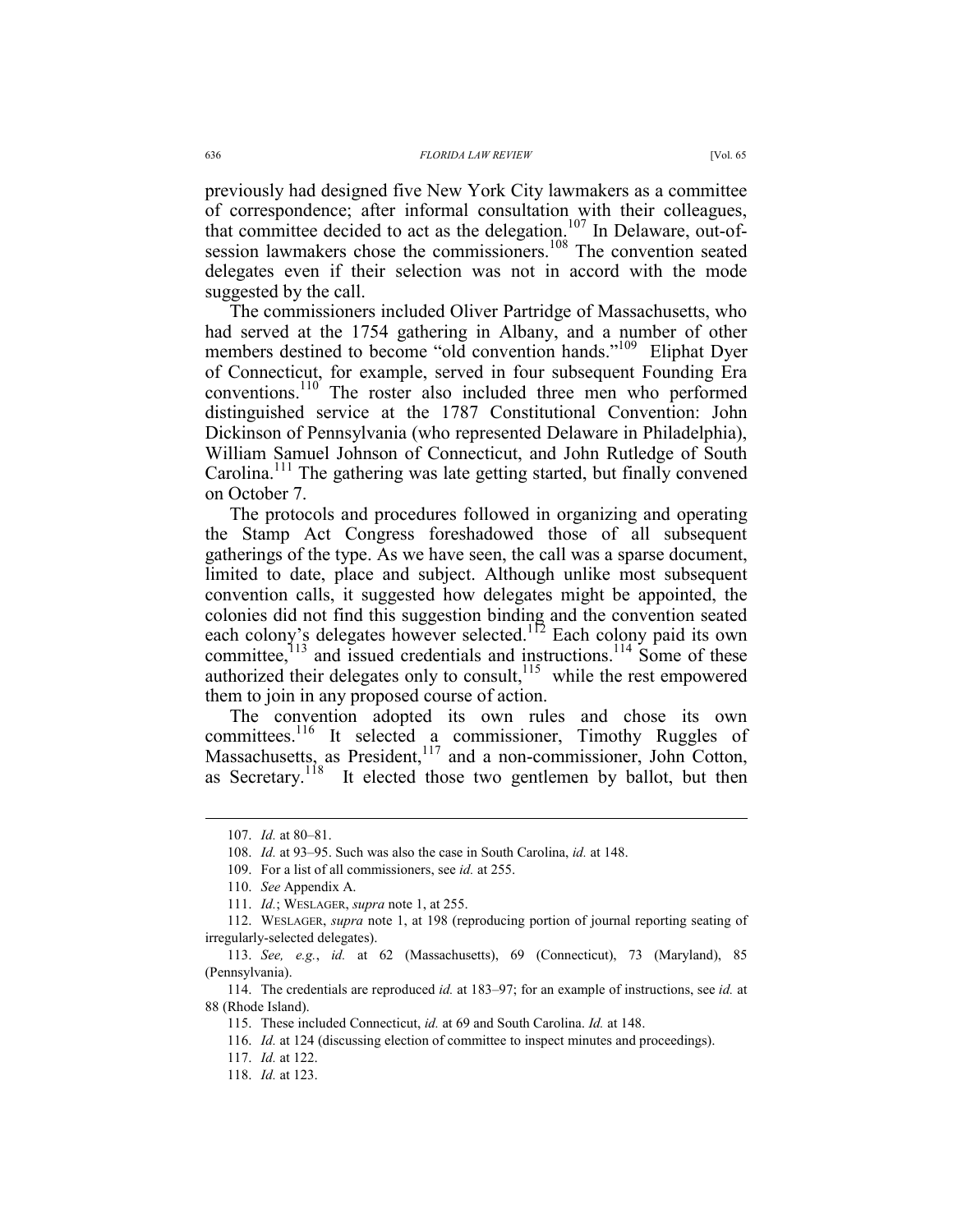reverted to the rule of one colony/one vote.<sup>119</sup> It also kept a journal.<sup>120</sup> The convention adjourned on October 25 after issuing four documents: A declaration of the rights of the colonists, an address to the king, a memorial to the House of Lords, and a petition to the House of Commons.<sup>121</sup>

### C. *The Continental Congress of 1774*

The call for a continental congress or convention came from the New York Committee of Correspondence in a circular letter authored by John Jay.<sup>122</sup> The gathering was a general rather than a partial convention, since all the colonies were invited.<sup>123</sup>

The Congress met in Philadelphia on September 5, 1774 and adjourned on October 26 of the same year. Fifty-six commissioners from twelve of the thirteen continental colonies south of Canada attended; Georgia was absent. (See Appendices A and B.) The journal of the proceedings is extensive, and of course the history of the Congress has inspired a massive amount of retelling. The task here is not to recite that history, but to identify key protocols and procedures.

In most colonies, commissioners were chosen by the *de facto* legislative authority. In Rhode Island, the *de jure* legislature also governed *de facto*, so it named that colony's commissioners. In other colonies, royal officials and upper-house councilors had become recalcitrant, so commissioners were selected either by the lower house (as in Massachusetts or Pennsylvania) or by colonial conventions acting as legislatures (New Jersey, Delaware, Maryland, Virginia, and North Carolina). In Connecticut, the lower house empowered the committee of correspondence to appoint the commissioners. In New York, voters elected them directly in local meetings.<sup>124</sup>

In its scope, the First Continental Congress was perhaps the most nearly plenipotentiary of multi-colonial and multi-state conventions. Colony-issued credentials granted very broad authority to consult and recommend solutions to the crisis with Great Britain. The narrowest credentials, those issued by Rhode Island, empowered that colony's

 <sup>119.</sup> *Id.* at 124–25 (discussing the one colony/one vote decision).

 <sup>120.</sup> The journal is reproduced *id.* at 181–218.

 <sup>121.</sup> These documents are reproduced in the journal.

 <sup>122.</sup> The text of the letter is reproduced at http://avalon.law.yale.edu/18th\_century/letter\_

ny comm 1774.asp (last accessed Mar. 12, 2013). For an account, see Edward D. Collins, Committees of Correspondence of the American Revolution 262 (1901).

 <sup>123.</sup> The New York invitation stated that the gathering should be a "congress of deputies from the colonies in general. . ." *See* http://avalon.law.yale.edu/18th century/letter ny comm 1774.asp (last accessed Mar. 12, 2013).

 <sup>124.</sup> The credentials of delegates from attending states other than North Carolina are reproduced at 1 J. CONT. CONG., *supra* note 1, at 15–24. Those for North Carolina are reproduced at *id.* at 30.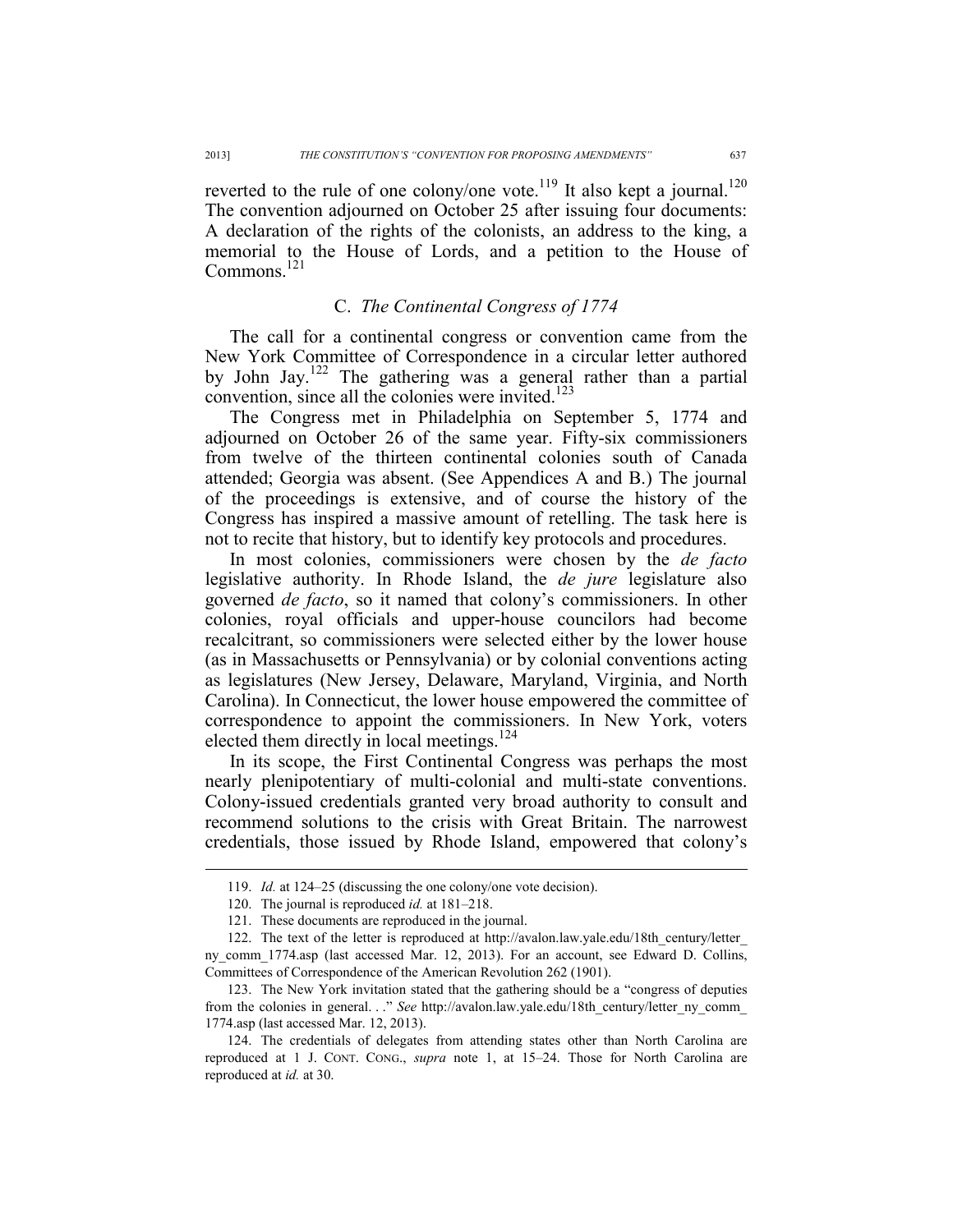delegates

to *meet and join* with the commissioners or delegates from the other colonies, *in consulting* upon proper measures to obtain a repeal of the several acts of the British parliament, for levying taxes upon his Majesty's subjects in America, without their consent, and particularly an act lately passed for blocking up the port of Boston, and upon proper measures to establish the rights and liberties of the Colonies, upon a just and solid foundation, agreeable to the instructions given you by the general Assembly.<sup>125</sup>

The other credentials were wider still, for they not only authorized almost unlimited discussion, but also conveyed authority to bind their respective colonies to collective decisions. For example, the Delaware commissions empowered delegates "to consult and advise [i.e., deliberate] with the deputies from the other colonies, and to *determine upon* all such prudent and lawful measures, as may be judged most expedient for the Colonies immediately and unitedly to adopt.  $\ldots$ <sup>126</sup> Pennsylvania bestowed authority "to form *and adopt* a plan for the purposes of obtaining redress of American grievances,"<sup>127</sup> and New Jersey used the general formula, "to represent the Colony of New Jersey in the said general congress."<sup>128</sup> Thus, Rhode Island had in mind a *proposing* convention, but the other colonies sought one that actually could *decide* matters. When a commissioner had authority to bind his government, international lawyers said he had power to *pledge the faith* of his government.129 Variants on "pledge the faith" appear in the proceedings of several later multi-state conventions.<sup>130</sup>

Ultimately, however, the First Continental Congress made no decisions legally binding on the colonies. It merely issued a series of recommendations and petitions, memorials and other communications. Thus, it remained within the scope of power authorized by the narrowest credentials.

As the Stamp Act Congress had done,  $131$  the First Continental Congress elected all its own officers and staffed all its own committees.

 <sup>125.</sup> *Id.* at 17 (emphasis added).

 <sup>126.</sup> *Id.* at 22 (emphasis added).

 <sup>127.</sup> *Id.* at 20 (emphasis added).

 <sup>128.</sup> *Id.*

<sup>129</sup>*. Cf.* EMER DE VATTEL, THE LAW OF NATIONS bk. 2, §§ 163, 220, 329.4 (Liberty Fund ed., 2008) (1758) (discussing the faith of treaties); *id.* bk. 2, § 225 (discussing the pledge of faith in an oath); *id.* bk. 2, § 234 (discussing tacit pledges of faith), bk. 3, § 238 (discussing the pledge of faith in truces and suspensions of arms).

<sup>130</sup>*.* This is most notable in the commissions issued for the Philadelphia Price Convention. *Infra* notes 261–63 and accompanying text.

 <sup>131.</sup> *Supra* Part III.B.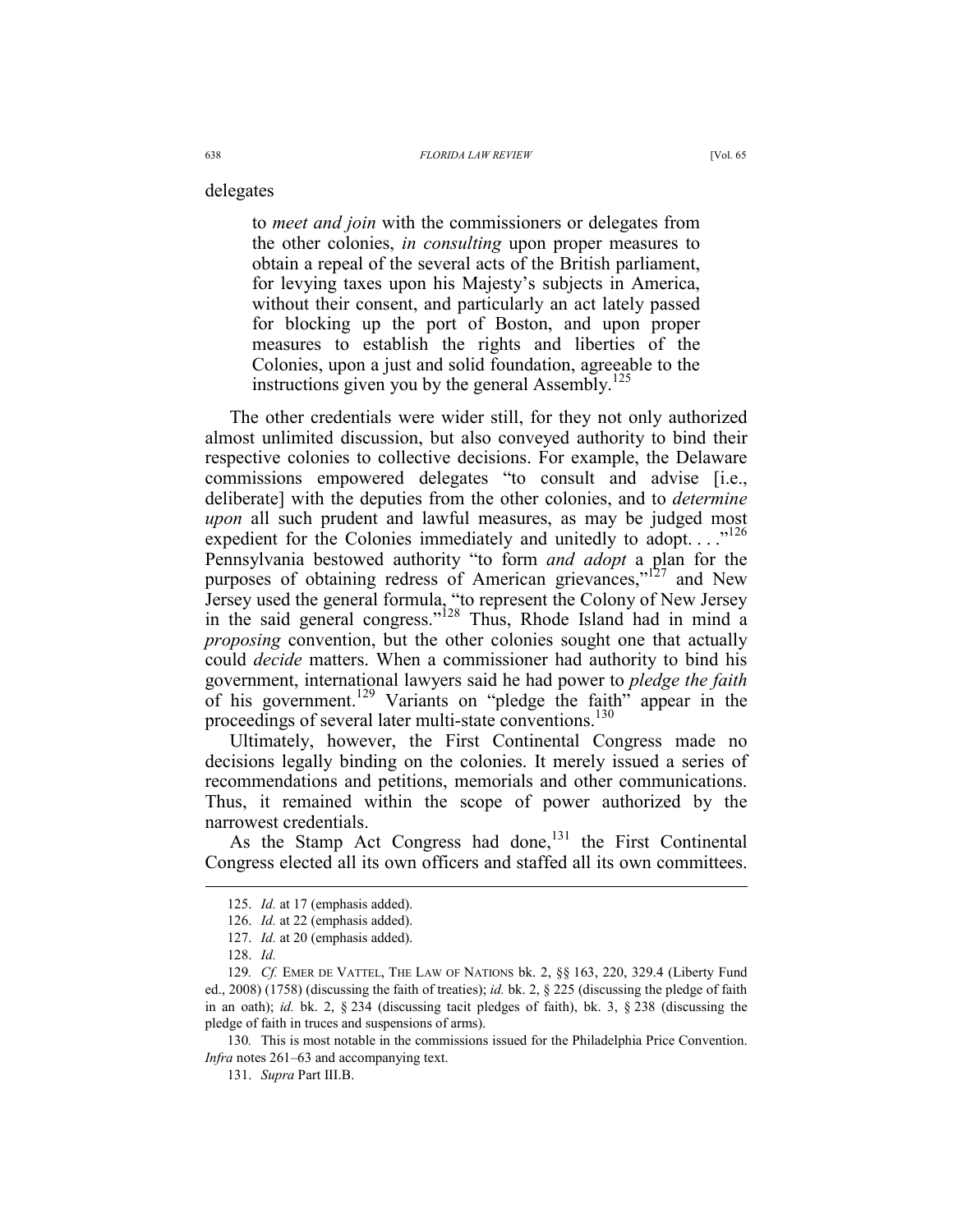At the first session, the gathering elected Peyton Randolph, a delegate from Virginia, as president, and Charles Thompson, a non-delegate, as secretary.<sup>132</sup> The following day, the convention set about adopting rules. The first of these was the principle of suffrage:

 *Resolved*, That in determining questions in this Congress, each Colony or Province shall have one Vote.— The Congress not being possess'd of, or at present able to procure proper materials for ascertaining the importance of each Colony.<sup>133</sup> [The session then adopted the following additional rules.]

 *Resolved,* That no person shall speak more than twice on the same point, without the leave of the Congress.

 *Resolved,* That no question shall be determined the day, on which it is agitated and debated, if any one of the Colonies desire the determination to be postponed to another day.

 *Resolved,* That the doors be kept shut during the time of business, and that the members consider themselves under the strongest obligations of honour, to keep the proceedings secret, untill [*sic*] the majority shall direct them to be made public.

 *Resolved,* unan: That a Committee be appointed to State the rights of the Colonies in general, the several instances in which these rights are violated or infringed, and the means most proper to be pursued for obtaining a restoration of them. . . .

*Resolved*, That the Rev.<sup>d</sup> Mr. Duché be desired to open the Congress tomorrow morning with prayers, at the Carpenter's Hall, at 9 o'Clock.<sup>134</sup>

These rules were adopted by the Second Continental Congress as well.<sup>135</sup>

Before adjournment, the Congress issued a conditional call for a second congress to meet on May 10, 1775, "unless the redress of grievances, which we have desired, be obtained before that time."<sup>136</sup> The body then dissolved itself. $137$ 

 <sup>132. 1</sup> J. CONT. CONG., *supra* note 1, at 14.

 <sup>133.</sup> *Id.* at 25.

 <sup>134.</sup> *Id.* at 26.

 <sup>135. 2</sup> *id.* at 55.

 <sup>136. 1</sup> *id.* at 102.

 <sup>137.</sup> *Id.* at 114.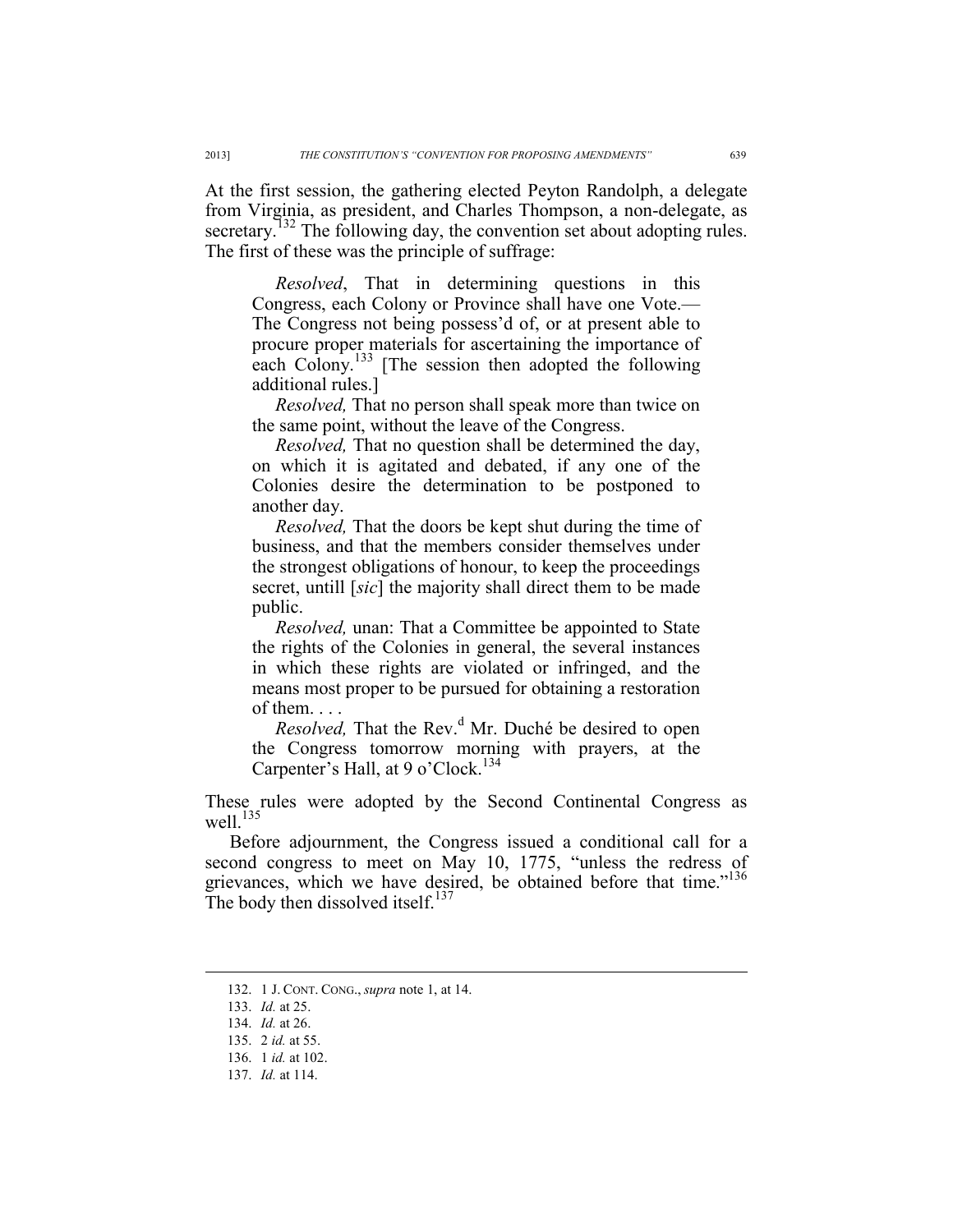#### D. *The Providence Convention of 1776–1777*

The first multi-government convention after Independence was that held from December 25, 1776 to January 2, 1777 in Providence, Rhode Island.

On November 16, 1776, the Massachusetts House of Representatives passed, and the council approved, a resolution that served both as the call and as the appointment of delegates. It specified as subjects paper currency and public credit. The convention was to confer on those subjects and make proposals to the legislatures sending them, as well as to Congress.138 The power of the Massachusetts delegation to communicate proposals to other states and to Congress was conditional on agreement by the committees of the other states. The resolution appointed Tristram Dalton and Azor Orne as "a Committee to meet Committees from the General Assemblies of the States of Connecticut, New-Hampshire and Rhode-Island, at Providence in Rhode-Island the tenth day of December next. . . ."139

On November 21, the Rhode Island general assembly accepted the call and appointed its own committee.<sup>140</sup> Just four days later, Connecticut rejected the call. In a letter to Massachusetts Council president James Bowdoin, Connecticut Governor Jonathan Trumbull explained that "[I] am desired by the Assembly of this State to advise" that such a convention might "give umbrage to the other States" because Congress previously had "taken the subject into consideration." Trumbull added that Connecticut already had laws dealing with

And it is *Ordered*, That the Secretary immediately transmit authenticated copies of the Resolve to the General Assemblies of the several States aforementioned.

3 AMERICAN ARCHIVES, *supra* note 1, at 772.

139. 19 MASS. RECORDS, *supra* note 1, at 661.

140. 8 R.I. RECORDS, *supra* note 1, at 48–49.

 <sup>138.</sup> The Massachusetts resolution stated:

*Resolved,* That the Honourable *Tristram Dalton* and *Aaron Orne,* Esquires, with such as the honourable Board shall join, be a Committee to meet Committees from the General Assemblies of the States of *Connecticut, New-Hampshire,* and *Rhode-Island,* at *Providence,* in *Rhode-Island,* the tenth day of *December* next, provided said Assemblies think proper to appoint such Committees, then and there to hold a conference respecting further emissions of Paper Currency on the credit of any of said States; also on measures necessary for supporting the credit of the publick [*sic*] Currencies thereof: And the said Committee (if the Committees of the other States so met agree thereto) be empowered to communicate to the other *United States of America* the intention of their Convention, and urge that some measures be taken by them to the same purpose, and to give like information to the honourable the Continental Congress, and propose to them whether the regulation of the Currencies is not an object of necessary attention, and to report as soon as may be.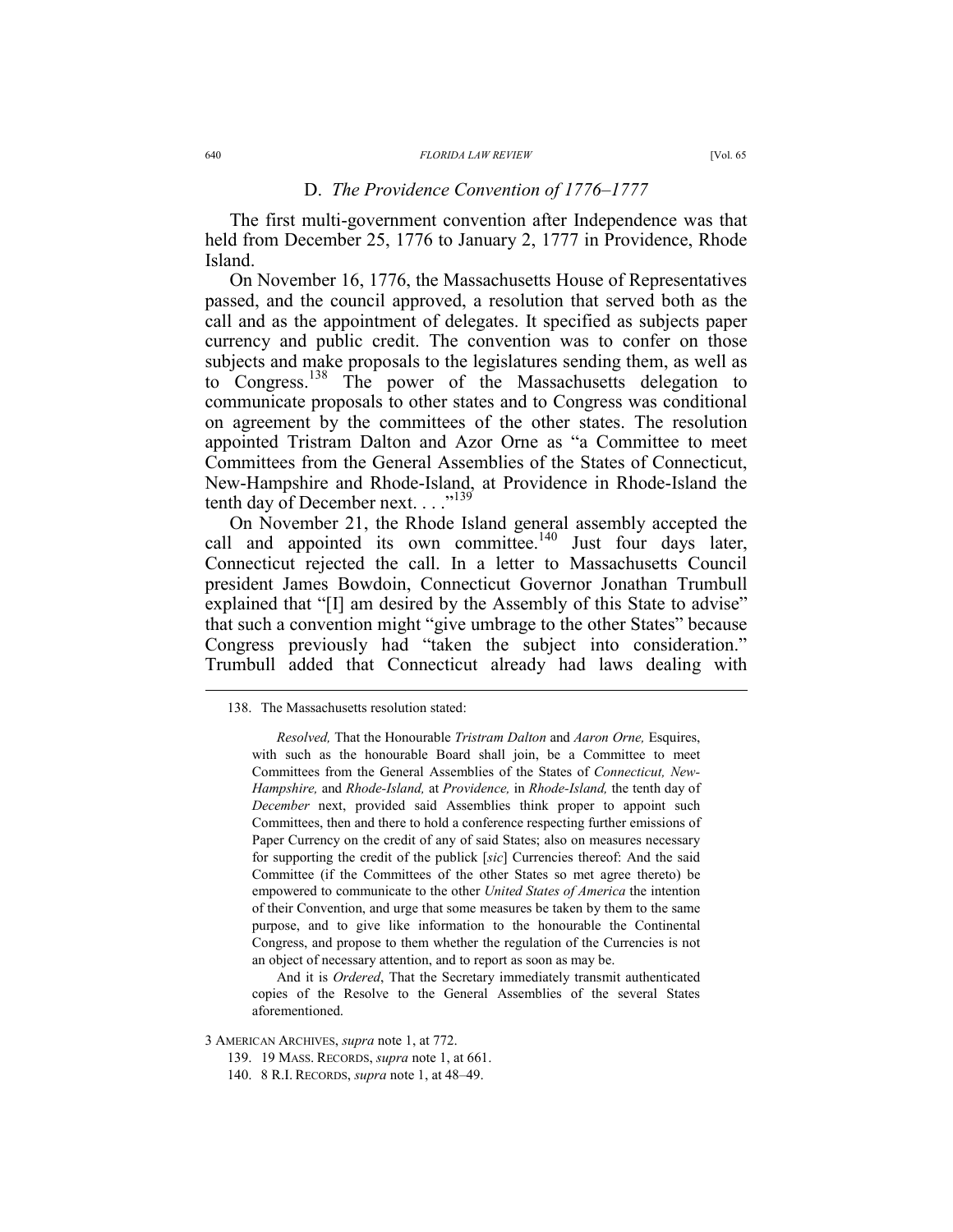currency and credit issues.<sup>141</sup>

Initially, the Massachusetts Council voted to proceed with the convention "the foregoing letter notwithstanding,"<sup>142</sup> but the House was opposed. With the ultimate concurrence of the Council, the legislature wrote to New Hampshire and Rhode Island informing them the gathering was canceled.<sup>143</sup> President Bowdoin expressed the belief, however, that "this matter will be taken up again."<sup>144</sup>

Bowdoin turned out to be right. On December 6 (the same day the Massachusetts legislature decided not to pursue the convention) Rhode Island's Governor Nicholas Cooke, surveying the military situation, wrote to Bowden that Rhode Island would "readily concur in proper measures with the Assemblies of the States of *Massachusetts-Bay* and *Connecticut*."145 Just three days after that, Trumbell sent a missive to Massachusetts bemoaning the sad state of the American cause. He added:

When we had an intimation from you a few weeks past for Commissioners from the *New-England* States to meet at *Providence*, to confer on the affair of our currency, it was then thought, for prudential reasons given you in answer then, to decline; but I beg leave to suggest whether, in the present aspect of affairs, our main army drove to the southward, the communication being greatly interrupted and in danger of being totally obstructed between the Southern and *New-England* Colonies, whether it will not be best, as soon as the enemy are retired into winter quarters, for the *New-England* States to meet by their Commissioners to consult on the great affairs of our safety, and of counteracting the enemy in their future operations. . . . We hope we shall soon hear from you on this subject. $146$ 

With the Massachusetts House then in recess, the Council, through Bowdoin, responded warmly. Bowdoin assured Trumbull that

 <sup>141.</sup> Letter from Jonathan Trumbull to James Bowdoin (Nov. 25, 1776), *in* 3 AMERICAN ARCHIVES, *supra* note 1, at 845. Trumbull further explained the decision in a letter to Governor Cooke of Rhode Island. Letter from Governor Trumbull to Governour Cooke (Dec. 4, 1776), *in* 3 AMERICAN ARCHIVES, *supra* note 1, at 1077.

 <sup>142. 3</sup> AMERICAN ARCHIVES, *supra* note 1, at 845–46 (Dec. 6, 1776).

 <sup>143.</sup> *Id.* at 846.

 <sup>144.</sup> James Bowdoin to President Weare (President of the Council of New Hampshire), Dec. 6, 1776, *reprinted in* 3 AMERICAN ARCHIVES, *supra* note 1, at 1104–05.

 <sup>145.</sup> Letter from Governor Cooke to James Bowdoin (Dec. 6, 1776), *in* 3 AMERICAN ARCHIVES, *supra* note 1, at 1104.

 <sup>146.</sup> Letter from Governor Trumbull to Mass. Council (Dec. 9, 1776), *in* 3 AMERICAN ARCHIVES, *supra* note 1, at 1142–43.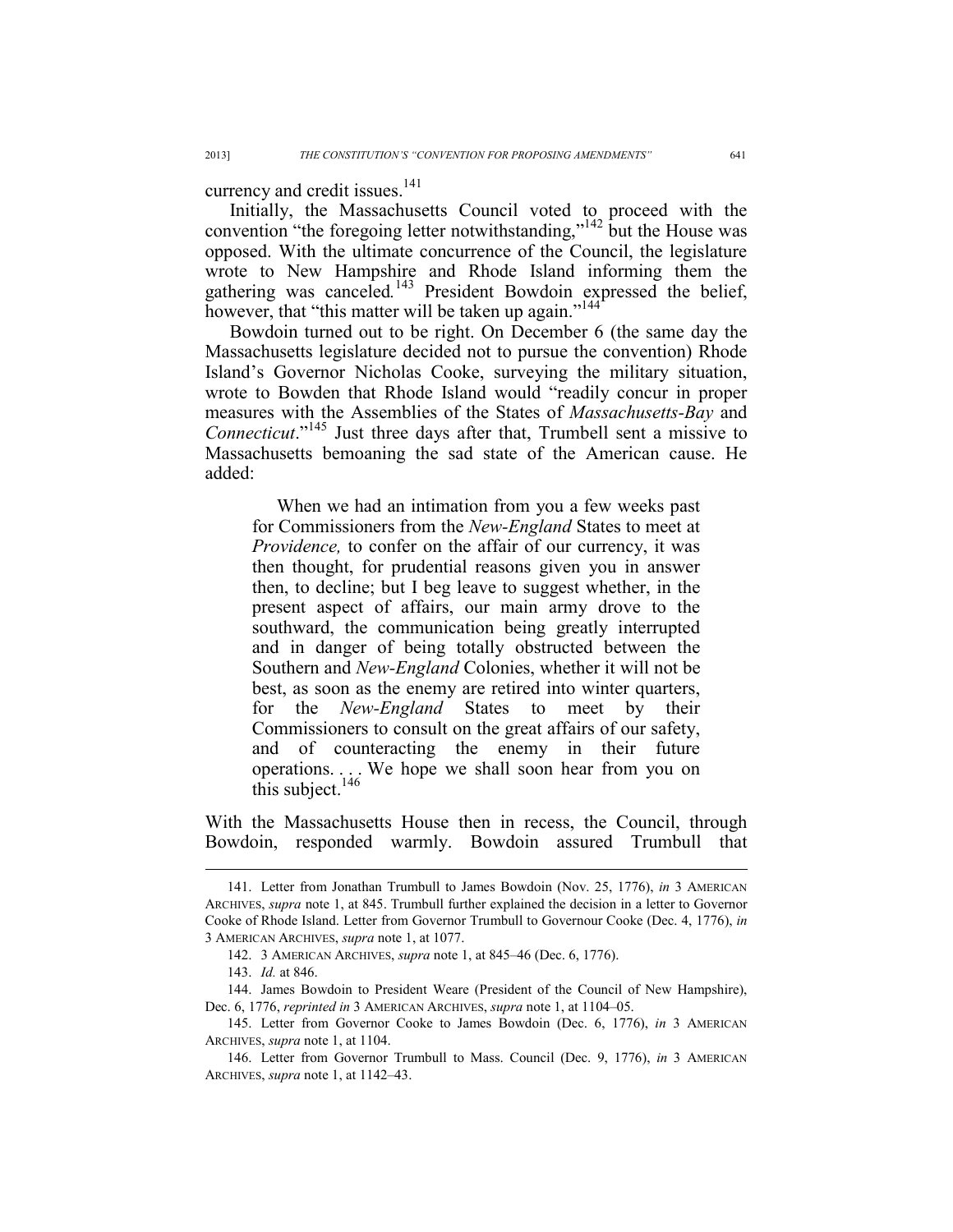Massachusetts was still willing to participate, and that the authority of the Bay State delegates would be expanded to include military affairs:

The regulation of the price of things, (the mode you have adopted,) was thought of, and might have been the best, but many objections arose, which at that time prevented it. However, as we have renewed our application to you to join with the other States of *New-England* in the appointing a Committee to consider this and other matters, we hope you will approve the measure, and that great good will result from it. By our proposal their commission is to be so extensive as to include the important business you mention of consulting on the great affairs of our safety, and counteracting the enemy in their future operations. But if this is not expressed in terms sufficiently explicit, you can agree to our proposal with such additions as you think proper, and there is no doubt we shall concur with you.<sup>147</sup>

After that communication, all the invited states acted quickly. On December 18, for example, Massachusetts delegate Tristram Dalton acknowledged receiving his orders,  $148$  and on the same day the Connecticut legislature appointed its delegates and defined their authority.149 The committees had gathered in Providence by Christmas Day.

Thirteen delegates represented the four states: four from Connecticut and three each from Rhode Island, New Hampshire, and Massachusetts (which had added Thomas Cushing to its committee).<sup>150</sup> All had been appointed by their respective legislatures, except for the Rhode Island commissioners. The British had occupied much of that state, so the legislature had deputized a council of war to exercise its powers. The council of war appointed its commissioners, two of whom were members of the council itself.<sup>151</sup>

The states had granted their delegates authority that, while not unlimited, was quite broad. As promised, Massachusetts had expanded the power conferred on its committee to include military as well as

 <sup>147.</sup> Letter from Massachusetts Council to Governor Trumbull (Dec. 13, 1776), *in* 3 AMERICAN ARCHIVES, *supra* note 1, at 1209–10.

 <sup>148.</sup> Letter from Tristram Dalton to John Avery (Dec. 18, 1776), *in* 3 AMERICAN ARCHIVES, *supra* note 1, at 1287.

 <sup>149. 3</sup> AMERICAN ARCHIVES, *supra* note 1, at 1389.

 <sup>150.</sup> For the delegates, see Appendices A and B. One delegate, a man from New Hampshire, rejoiced in the name of Supply Clap. Apparently he was a competent fellow. *See*  Letter from John Langdon to Josiah Bartlett (June 3, 1776), *in* BARTLETT PAPERS, *supra* note 1, at 67, 68 n.2.

 <sup>151. 1</sup> CONN. RECORDS, *supra* note 1, at 585, 588.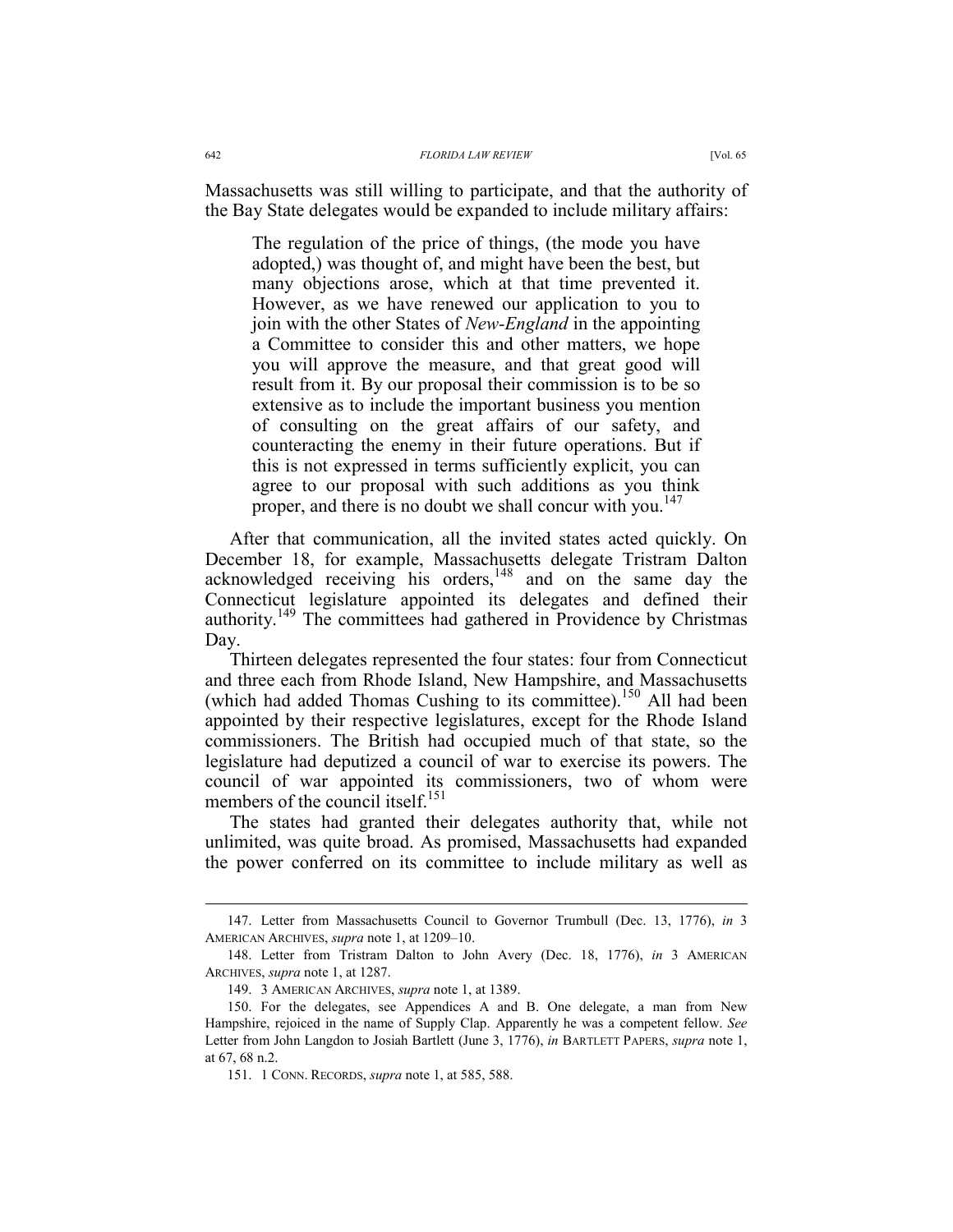economic measures, with the proviso that they avoid subjects "repugnant to or interfering with the powers and authorities of the Continental Congress."152 Connecticut granted authority to address public credit and "every measure . . . necessary for the common defense."<sup>153</sup> The authority of the Rhode Island committee was similar.<sup>154</sup> Only New Hampshire issued narrower credentials, which encompassed military matters but did not mention currency or public credit.<sup>155</sup>

However, a key reason for the decision to address currency and public credit was the need to keep armies in the field. Accordingly, the New Hampshire delegates finally concluded that commissions were broad enough to include them. As Josiah Bartlett, one of those delegates explained:

I am fully sensible of the difficulties attending the setting prices to any thing, much more to every thing, but unless something was done so as the soldier might be ascertained of what he could purchase for his forty shillings, no more would enlist, nor could we with reason expect it: what will be the effect of establishing prices I know not, however it must be tried . . . .<sup>156</sup>

The call had been for a convention that would make proposals only, without authority to "pledge the faith" of the participating governments. This limitation, reflected in a letter from the Rhode Island's Stephen Hopkins, the first president of the convention, to the Massachusetts council,<sup>157</sup> also appeared in the credentials and in the proceedings: The latter repeatedly referred to convention resolutions as "representations" or "applications" (in a precatory sense).<sup>158</sup>

The convention elected its own officers, initially choosing Hopkins as president.<sup>159</sup> When Hopkins left midway through the proceedings, the convention replaced him with William Bradford, also from Rhode

 <sup>152.</sup> *Id.* at 585, 586.

 <sup>153.</sup> *Id.* at 587.

 <sup>154.</sup> *Id.* at 588.

 <sup>155.</sup> *Id.* at 587.

 <sup>156.</sup> Letter from Josiah Bartlett to William Whipple (Jan. 15, 1777), *in* BARTLETT PAPERS, *supra* note 1, at 143–44; *see also* 1 CONN. RECORDS, *supra* note 1, at 585, 592 (a convention resolution expressing the view that "exhorbitant [*sic*] price[s] of every necessary and convention article of life . . . disheartens and disaffects the soldiers.").

 <sup>157.</sup> Letter from Stephen Hopkins to James Bowdoin, 3 AMERICAN ARCHIVES, *supra* note 1, at 1423 (stating in part, "we . . . are of opinion" and "We submit this representation, and desire you would give orders").

 <sup>158. 1</sup> CONN. RECORDS, *supra* note 1, at 585, 589.

 <sup>159.</sup> *Id.* at 589.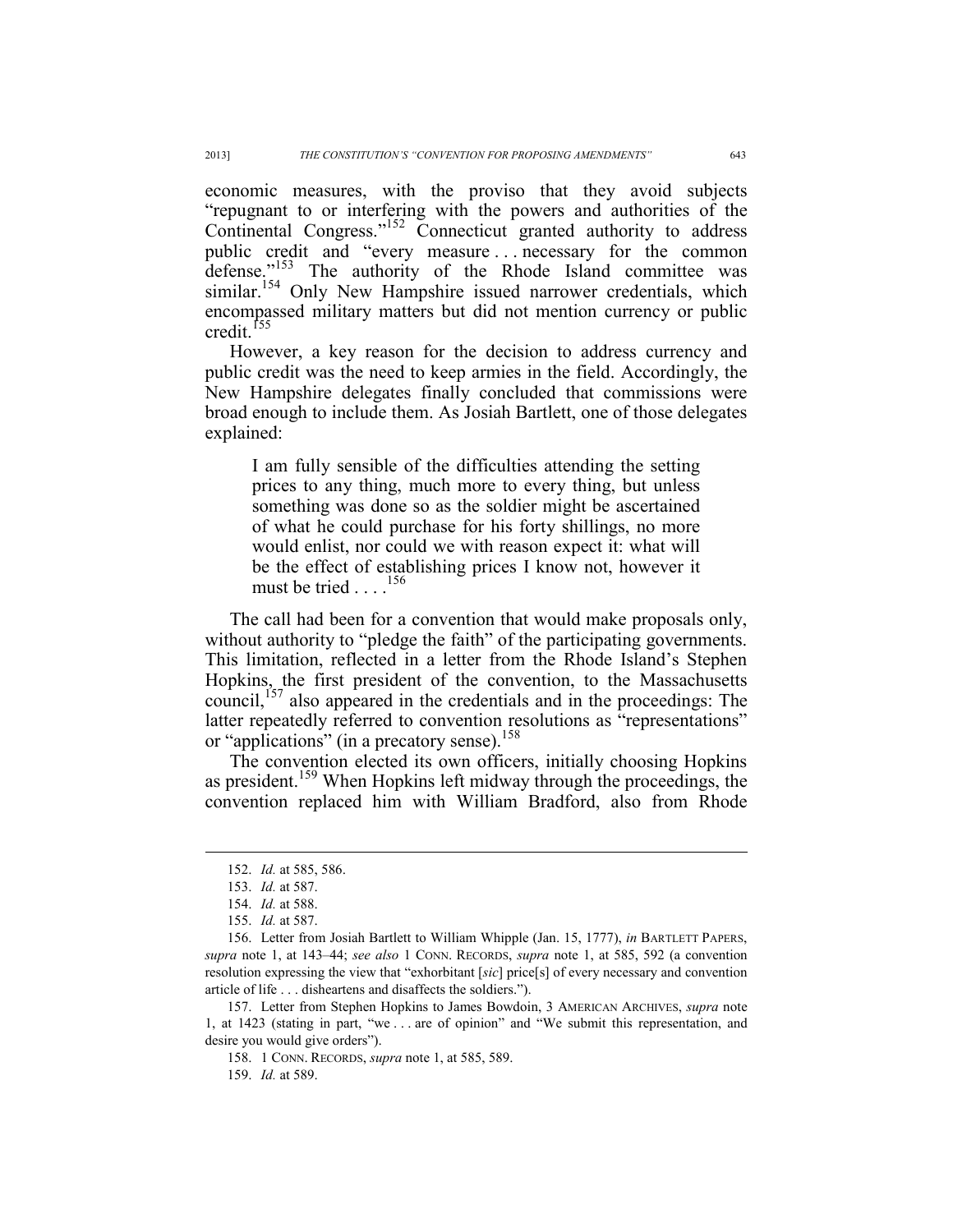Island.<sup>160</sup> As clerk, the delegates selected Rowse J. Helme, a nondelegate.<sup>161</sup>

The Providence Convention of 1776–1777 issued a wide range of recommendations, covering prices, auctions, and an embargo of luxury goods.162 Its final proposal—a "Day of Fasting, Public Humiliation, and Prayer"<sup>163</sup>—would in those religious times and in religious New England certainly, be seen as within the delegates' respective powers. On January 2, 1777, the group adjourned *sine die*. 164 The convention's recommendations were taken seriously, and later in the year, Massachusetts and Connecticut both sent troops to Rhode Island in accordance with them.165

### E. *The York Town and Abortive Charleston Price Conventions of 1777*

When the Continental Congress received letters from Connecticut and Massachusetts describing the Providence recommendations, Congress scheduled the matter for discussion.<sup>166</sup> That discussion spread over several days in late January and the first half of February, 1777.<sup>167</sup> Some congressional delegates questioned whether the meeting of the New England states had been proper, in view of the power vested in Congress. Those delegates were in the minority, however; contemporaneous reports relate that Congress in general was quite pleased with the recommendations, particularly those pertaining to prices.<sup>168</sup>

 $\overline{a}$ 

 166. 7 J. CONT. CONG., *supra* note 1, at 65–66 (referring to receipt of the letters and scheduling of discussion on Jan. 28, 1777).

 167. 7 J. CONT. CONG., *supra* note 1, at 79, 80–81 (Jan. 31, 1777); *id.* at 85, 87–88 (Feb. 4, 1777); *id.* at 88, 93–94 (Feb. 5, 1777); *id.* at 94, 97 (Feb. 6, 1777); *id.* at 108, 111–12 (Feb. 12, 1777); *id.* at 112, 118 (Feb. 13, 1777); *id.* at 118, 121–22 (Feb. 14, 1777); *id.* at 123, 124–25 (Feb. 15, 1777).

 168. 7 J. CONT. CONG., *supra* note 1, at 88 (committee of the whole report, Feb. 4, 1777); *id.* at 118, 121–22 n.4 (Feb. 14, 1777); *id.* at 123, 124–25 (Feb. 15, 1777); *see also* Letter of the Massachusetts Delegates to the President of the Massachusetts Council (Jan. 31, 1777), 196 MASSACHUSETTS ARCHIVES 183, *reprinted in* 2 LETTERS, *supra* note 1, at 228–29 ("[A] similar Mode for giving Stability to the Currency will probably be recommended to the Southern and middle Departments of the Continent."); Letter from Samuel Adams to James Warren (Feb. 1, 1777), *in* 2 LETTERS, *supra* note 1, at 233 (stating that the Providence resolutions "are much applauded as being wise and salutary"); Letter from John Adams to Abigail Adams (Feb. 7, 1777), *reprinted in* 2 LETTERS, *supra* note 1, at 237 ("The attempt of New England to regulate prices is extremely popular in Congress, who will recommend an imitation of it to the other States."); Letter from Abraham Clark to the Speaker of the New Jersey Assembly (Feb. 8,

 <sup>160.</sup> *Id.* at 592.

 <sup>161.</sup> *Id.* at 589.

 <sup>162.</sup> *See id.* at 589–99. For the embargo recommendation, see *id.* at 597.

 <sup>163.</sup> *Id.* at 598–99.

 <sup>164.</sup> *Id.* at 589.

 <sup>165.</sup> *Id.* at 161; 19 MASS. RECORDS, *supra* note 1, at 732–33.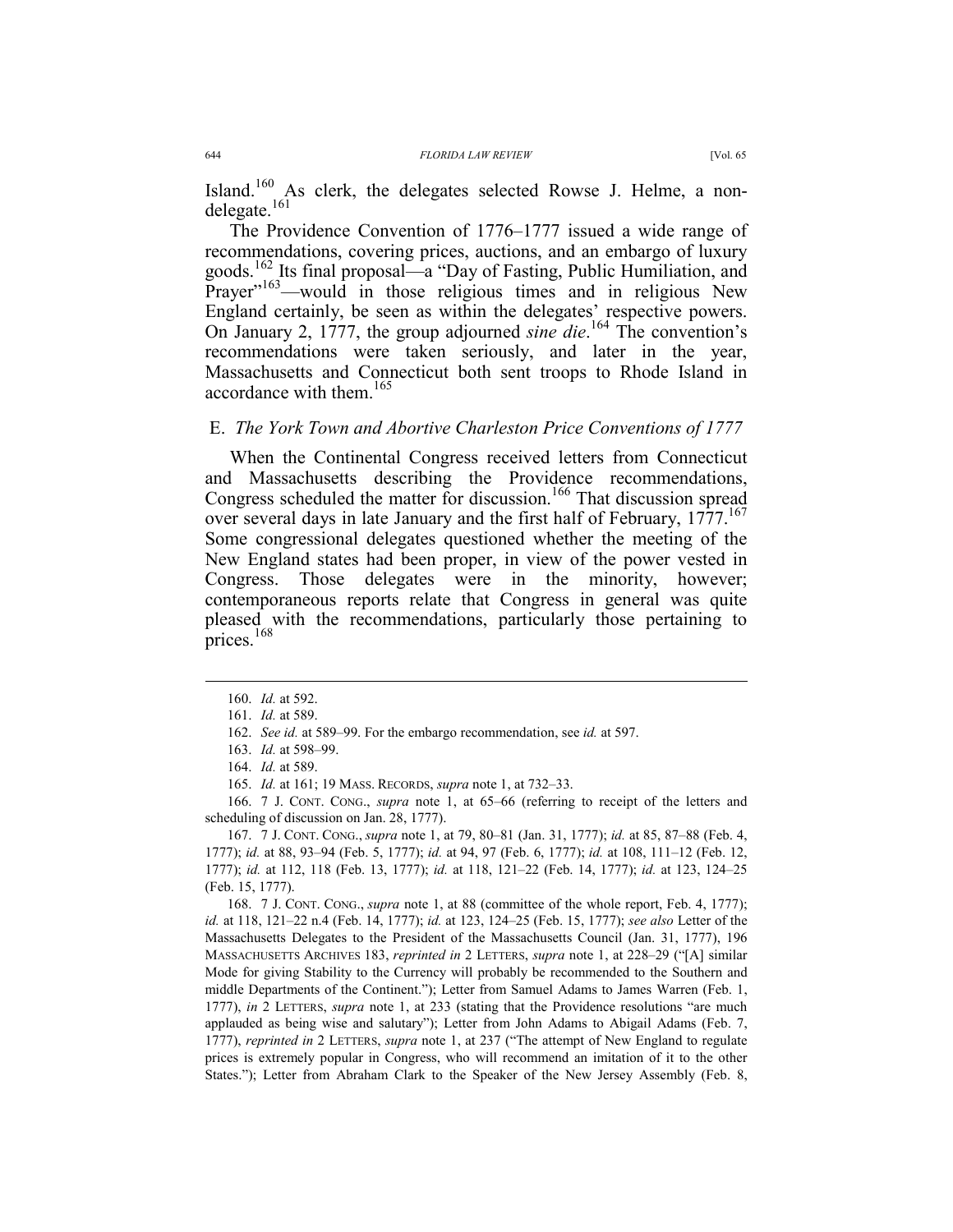On February 15, Congress formally approved the military and economic recommendations of the Providence Convention, "except that part which recommends the striking bills bearing interest.<sup>"169</sup> Congress resolved further:

That the plan for regulating the price of labour, of manufactures and of internal produce within those states, and of goods imported from foreign parts, except military stores, be referred to the consideration of the other [U]nited States: and that it be recommended to them, to adopt such measures, as they shall think most expedient to remedy the evils occasioned by the present fluctuating and exorbitant prices of the articles aforesaid[.] $170$ 

Congress then proceeded to call two additional conventions, both of the "proposing" or recommendatory kind:

That, for this purpose, it be recommended to the legislatures, or, in their recess, to the executive powers of the States of New York, New Jersey, Pensylvania [*sic*], Delaware, Maryland, and Virginia, to appoint commissioners to meet at York town, in Pensylvania, on the 3d Monday in March next, to consider of, and form a system of regulation adapted to those States, to be laid before the respective legislatures of each State, for their approbation:

That, for the like purpose, it be recommended to the legislatures, or executive powers in the recess of the legislatures of the States of North Carolina, South Carolina, and Georgia, to appoint commissioners to meet at Charlestown [*sic*], in South Carolina, on the first Monday in May next[ $.\bar{]}^{171}$ 

The Charleston convention apparently was never held.<sup>172</sup> One likely reason was the objection by North Carolina that Virginia, the economic powerhouse of the region, had been grouped with the middle rather than

<sup>1777),</sup> *in* 2 LETTERS, *supra* note 1, at 242 (reporting that congressional approbation is expected); Rush, *Notes, supra* note 1, at 131–39.

 <sup>169. 7</sup> J. CONT. CONG., *supra* note 1, at 124 (Feb. 15, 1777).

 <sup>170.</sup> *Id.*

 <sup>171.</sup> *Id.* at 124–25 (Feb. 15, 1777).

 <sup>172.</sup> CAPLAN, *supra* note 1, at 17. South Carolina legislative records from the time are lost, and Georgia records are spotty, but my investigation and those of two experienced state archivists makes this conclusion probable.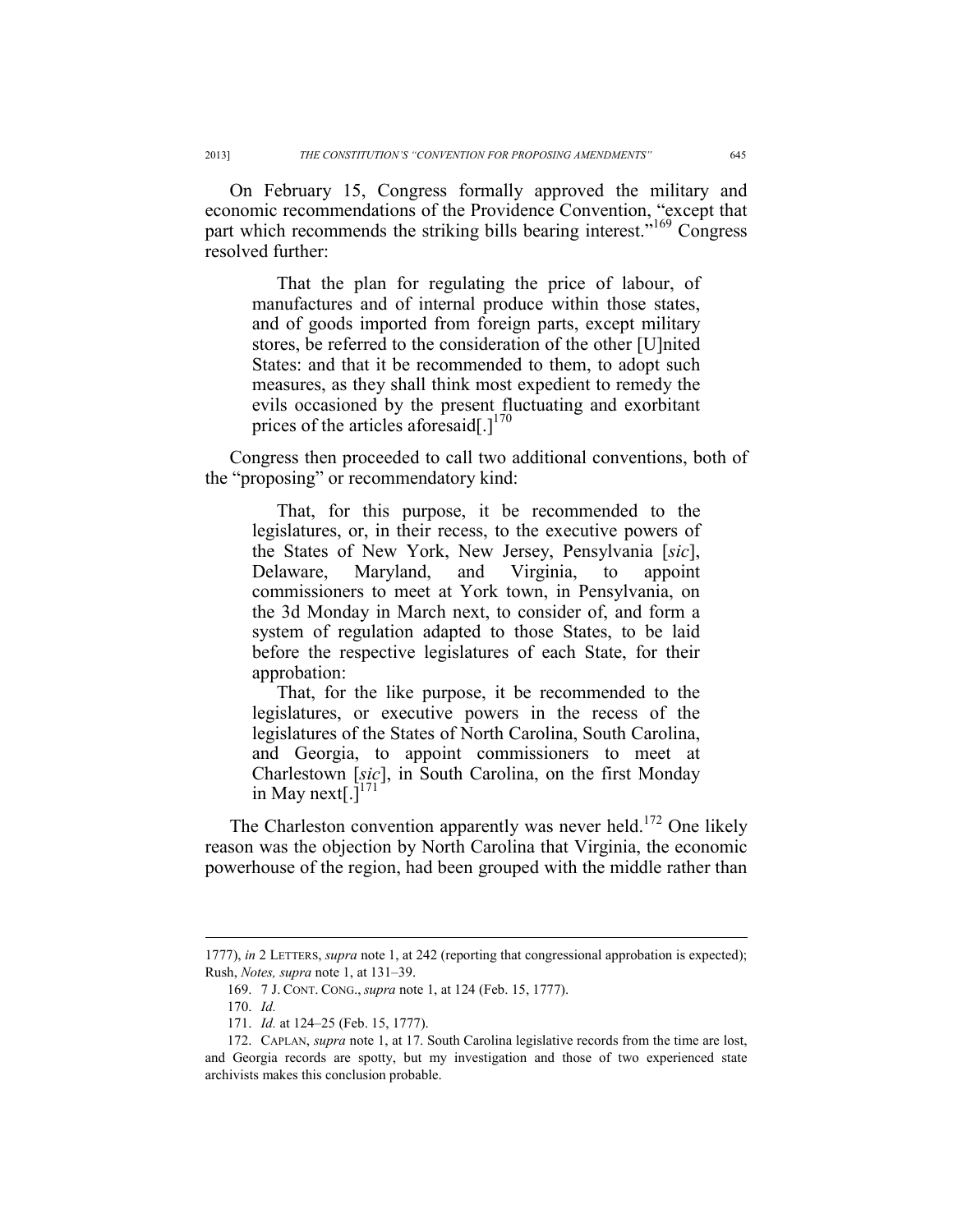the southern states.<sup>173</sup> However, eighteen commissioners from New York, New Jersey, Pennsylvania, Delaware, Maryland, and Virginia had convened in York Town by March 26.<sup>174</sup> The committees from each state ranged in size from two commissioners to five.<sup>175</sup> The convention minutes do not reproduce their credentials. I have been able to find only the authority of the Virginia delegates, which was much the same as called for by Congress. After reciting the fact of the call, the Virginia executive council (acting presumably during a legislative recess) authorized its delegates to discuss "regulating the prices of Commodities within those States respectively, and of Goods imported in the same."<sup>176</sup>

The York Town Price Convention elected Lewis Burwell, a Virginia commissioner, as chairman, and Thomas Annor, a non-commissioner, as clerk.<sup>177</sup> Like other gatherings of the type, the convention appointed committees.<sup>178</sup> particularly a wavs-and-means committee. to particularly a ways-and-means committee, to recommend a scheme of price controls for the consideration of the entire assembly.<sup>179</sup>

The York Town minutes reveal that the delegates fully understood that their role was only to propose to state legislatures, not to decide.<sup>180</sup> Yet they could not agree on a proposal. When the ways-and-means committee issued its report, the states split evenly on a motion to reject it.<sup>181</sup> A motion to amend the plan was voted down five states to one.<sup>182</sup>

 $\overline{a}$ 

This Board, taking under their Consideration the Resolutions of Congress, bearing date the 15th of [F]ebruary last, respecting the appointment of Commissioners from this State, to meet Commissioners of several other States at York Town in Pensylvania [sic] for regulating the prices of Commodities within those States respectively, and of Goods imported in the same, do appoint Lewis Burwell, and Thomas Adams esquires, commissioners for the purposes aforesaid on Behalf of this State.

 <sup>173. 2</sup> LETTERS, *supra* note 1, at 253–54, 257–58; 7 J. CONT. CONG. 121–22 n.4 (reporting objections of Thomas Burke, delegate from North Carolina, to placing Virginia in convention of middle states).

 <sup>174.</sup> The York Town minutes have been hard to locate; even archivists in Pennsylvania and in York were unaware that such a convention ever met. They can be found, however, in N.J. SELECTIONS, *supra* note 1, at 34–45 (1848).

 <sup>175.</sup> *Id.* at 35.

 <sup>176.</sup> The authorization of Virginia read as follows:

<sup>1</sup> JOURNALS OF THE COUNCIL OF THE STATE OF VIRGINIA 359 (H, R, McIlwain ed., 1931) (Mar. 4, 1777).

 <sup>177.</sup> N.J. SELECTIONS, *supra* note 1, at 35–36.

<sup>178</sup>*. Id.* at 36, 38.

<sup>179</sup>*. Id.* at 36–37.

 <sup>180.</sup> *See id.* at 40–42 (reproducing a proposed resolution to recommend various measures to state legislatures).

 <sup>181.</sup> On April 1, 1777, the record stated as follows: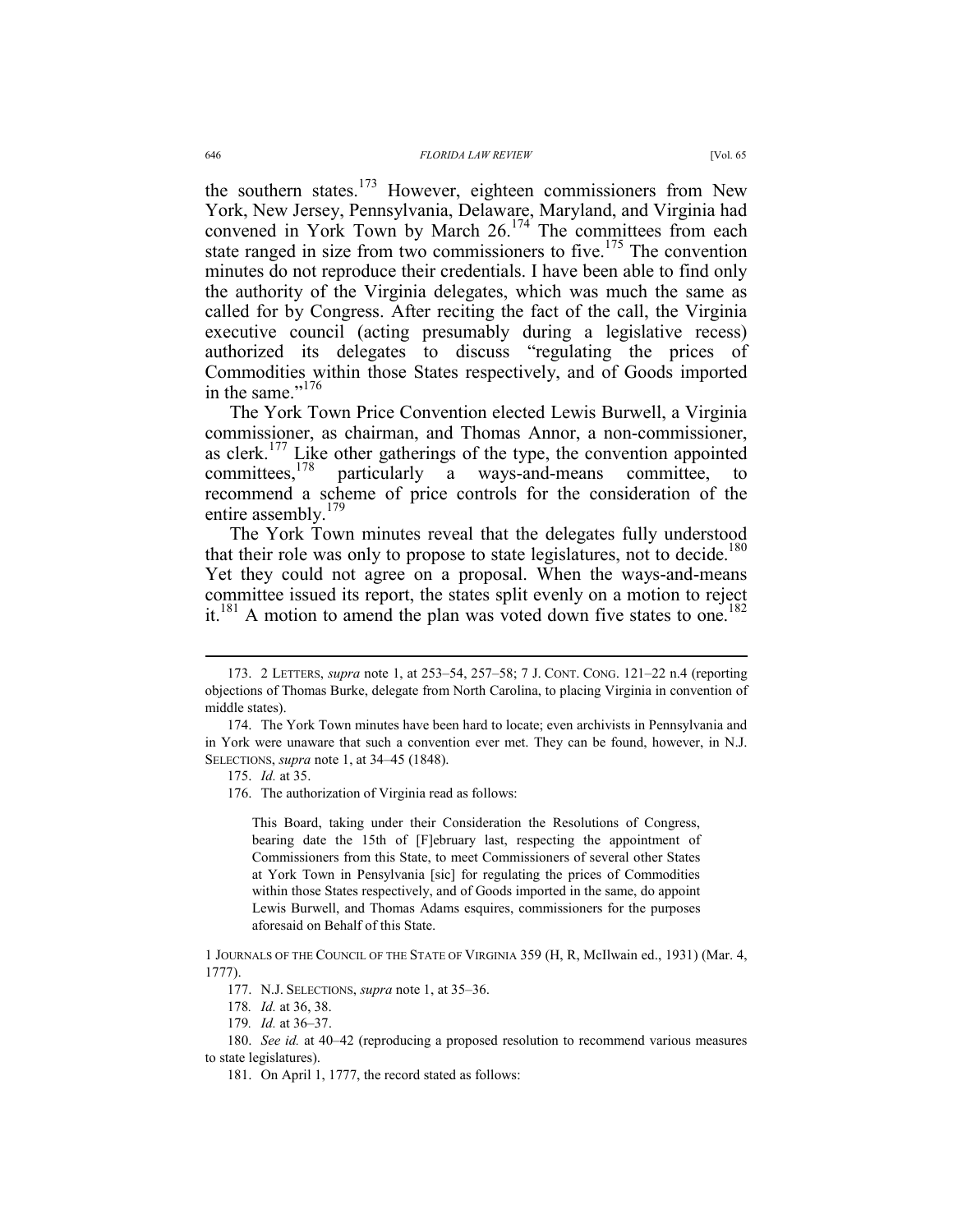The deadlock appears to have been brought on, at least in part, because many delegates did not believe price controls to be wise or effective public policy.183 Accordingly, the convention voted on April 3 to send copies of its proceedings to Congress and to the legislatures of the participating states—and thereupon to dissolve.<sup>184</sup>

### F. *The Springfield Convention of 1777*

On June 27, 1777, the Massachusetts legislature called for a convention of "Committees from the General Assemblies" of the New England states and New York.<sup>185</sup> The legislature disseminated the call in a circular letter sent to the other four states.<sup>186</sup> The designated location was Springfield, Massachusetts.<sup>187</sup> The subject matter was expansive, encompassing paper money, laws to prevent monopoly and economic oppression, interstate trade barriers, and "such other matters as particularly [c]oncern the immediate [w]elfare" of the participating states.188 But it was limited by the stipulation that the convention confine itself to matters "not repugnant to or interfering with the powers and authorities of the Continental Congress."<sup>189</sup>

Like the York Town and Providence gatherings, this was to be only a proposal convention. The call asked that the delegates "consider" measures and "report the result of their conference to the General Courts [legislatures] of their respective States."190 The convention's

#### *Id.* at 43.

 $\overline{a}$ 

182. *Id.* at 44.

183. *Id.* at 45.

 184. *Id.* The exhaustion of the delegates is captured by the presiding officer's certification line on the resolution to adjourn: "LEWIS BURWELL, Chairman. Signed Thursday evening, By candle-light, April 3, 1777." *Id.*

185. 1 CONN. RECORDS, *supra* note 1, at 601.

 186. *E.g.*, Letter from Jeremiah Powell to Nicholas Cooke, Governor of Rhode Island (July 2, 1777), *in* 8 R.I. RECORDS, *supra* note 1, at 280 (containing call).

 187. 20 MASS. RECORDS, *supra* note 1, at 49–50; *see also* 1 CONN. RECORDS, *supra* note 1, at 601 (reproducing Massachusetts resolution); *id.* at 602 (reproducing New York resolution reciting Massachusetts call).

188. 20 MASS. RECORDS, *supra* note 1, at 49–50.

 189. 1 CONN. RECORDS, *supra* note 1, at 599; 8 R.I. RECORDS, *supra* note 1, at 276 (reciting and accepting the call); *id.* at 278 (appointing committee).

190. *See* 1 CONN. RECORDS, *supra* note 1, at 599.

A motion was made and seconded, that the report be rejected, and the question being put it was received in the negative, in the manner following: viz: For the affirmative, Pennsylvania, Delaware, Maryland. For the negative, New York, New Jersey, Virginia.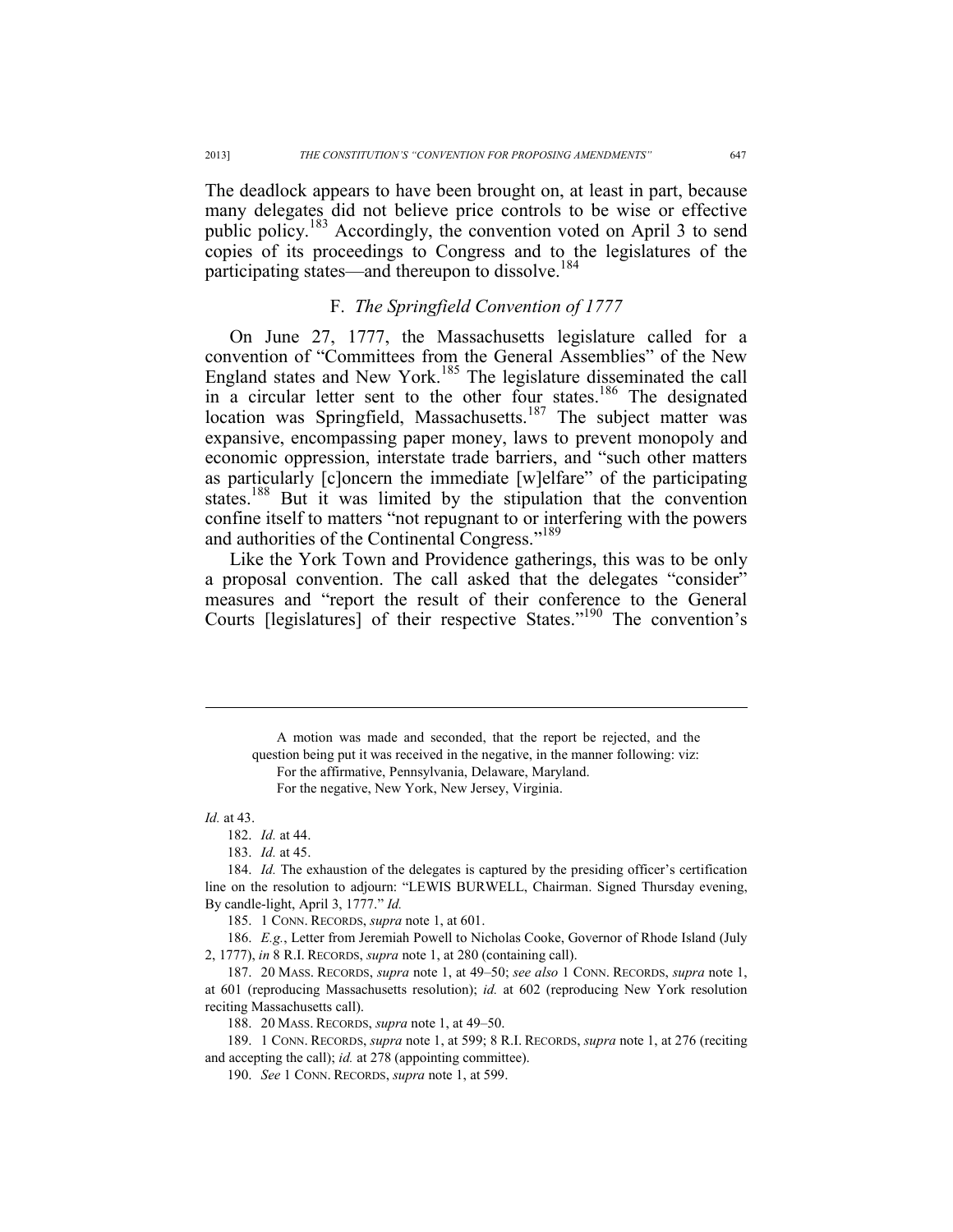resolutions are consistent with that limitation.<sup>191</sup>

On July 30, eleven commissioners from all five states had appeared.<sup>192</sup> They included, among others, New York's John Sloss Hobart, who had attended at York Town, and several Providence veterans: Titus Hosmer of Connecticut, Thomas Cushing of Massachusetts, Josiah Bartlett of New Hampshire, and William Bradford and Stephen Hopkins of Rhode Island.<sup>193</sup> Their credentials mostly tracked the language of the call or, in the case of New York, referred to the call when defining the scope of authority.<sup>194</sup> State officials were learning that uniformity is important when credentialing.

The mode of selection varied by state. A joint session of the legislature had elected New Hampshire's and Rhode Island's committees.<sup>195</sup> In Massachusetts the legislature had chosen its committee by the two chambers voting seriatim.<sup>196</sup> In New York, the council of safety selected the delegates, and in Connecticut the governor and council of safety.<sup>197</sup>

As the Providence Convention had done, the Springfield gathering elected Stephen Hopkins as President. It chose William Pynchon, Sr., a non-commissioner, as clerk.198

It is a shame that more historical work has not been done on the Springfield Convention,<sup>199</sup> for it turned out to be an important and productive assembly. It met only from July 30 through August 5, but produced a series of significant recommendations on a range of economic and military subjects.<sup>200</sup> The day after adjournment, President Hopkins submitted the convention proposals to "the Honorable Congress, that such measures may be taken for that end as they in their great wisdom shall think proper."<sup>201</sup> These recommendations formed the basis for extensive congressional debate and further recommendations

 199. For example, Scott*, supra* note 1, which discusses the other New England conventions dealing with prices, fails to mention Springfield.

200. 1 CONN. RECORDS, *supra* note 1, at 605.

 <sup>191</sup>*. E.g.*, *id.* at 603 (resolving "[t]hat it be earnestly recommended" and, again, "[t]hat it be recommended"); *id.* at 604 (resolving "[t]hat it be recommended"); *id.* at 605 (resolving,"as the opinion of this Committee").

 <sup>192.</sup> *Id.* at 600.

 <sup>193.</sup> *Id.* 

 <sup>194.</sup> *Id.* at 600–02. The Connecticut commissions initially omitted the exception in favor of the power of Congress, but then seemed to limit its delegates' authority to the items in the call. *Id.* at 601–02.

 <sup>195.</sup> *See id.* at 600, 602.

 <sup>196.</sup> *See id.* at 601.

 <sup>197.</sup> *Id.* at 601, 602.

 <sup>198.</sup> *Id.* at 605.

 <sup>201.</sup> *Id.* at 605–06. Hopkins' letter was read in Congress on August 18. 8 J. CONT. CONG., *supra* note 1, at 649–50.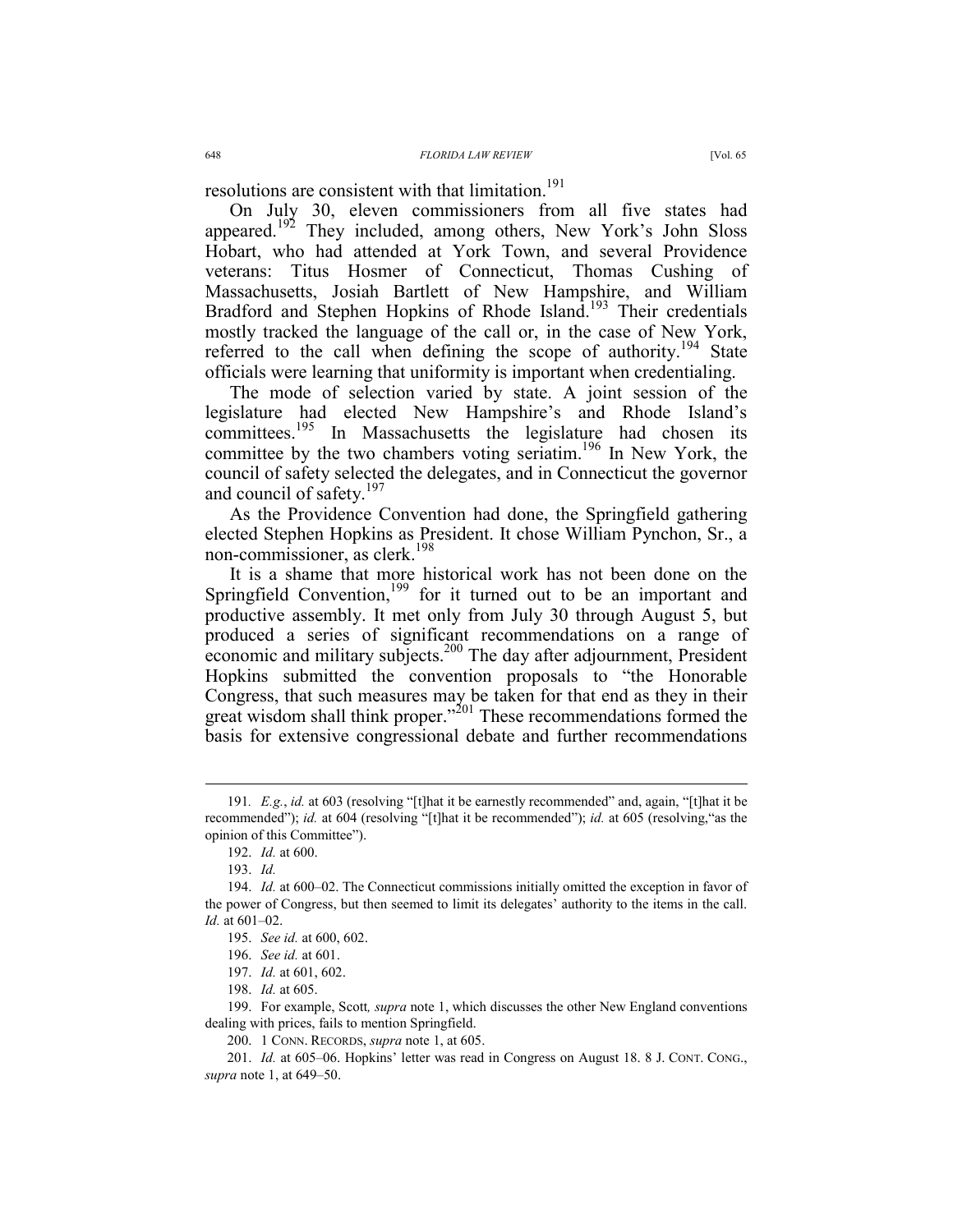$\overline{a}$ 

to the states, $202$  although not all recommendations were effectuated.<sup>203</sup>

# G. *The New Haven Price Convention of 1778 (and the Abortive Meetings in Charleston and Fredericksburg)*

On November 22, 1777, as part of continuing efforts to curb price inflation, the Continental Congress issued calls for three separate multistate conventions.<sup>204</sup> Congress requested that the eight northernmost states meet at New Haven, Connecticut on January 15, 1778; that

 203. Letter from William Greene, Governor of Rhode Island to Jonathan Trumbull, Governor of Connecticut (May 16, 1778), *in* 8 R.I. RECORDS, *supra* note 1, at 424 (complaining that Rhode Island had not received the troops promised from other states); Letter from William Greene, Governor of Rhode Island to the Council of Massachusetts (May 31, 1778), *in* 8 R.I. RECORDS, *supra* note 1, at 425 (same); Letter from Jonathan Trumbull, Governor of Connecticut, to William Greene, Governor of Rhode Island (Jun. 5, 1778), *in* 8 R.I. RECORDS, *supra* note 1, at 443 (excusing failure to meet Connecticut quota)*; see* 8 R.I. RECORDS, *supra* note 1, at 519–20 (representing to Congress the difficulty this failure has inflicted on Rhode Island); Letter from Nicholas Cooke, Governor of Rhode Island, to General Sullivan (Mar. 30, 1778), *in* 8 R.I. RECORDS, *supra* note 1, at 526–27 (outlining same problems).

 204. *See* 9 J. CONT. CONG., *supra* note 1, at 948, 955–57. The November 22 resolution stated:

*Resolved*, That it be recommended to the legislatures, or, in their recess, to the executive power of the respective states of New Hampshire, Massachusetts bay, Rhode Island and Providence Plantations, Connecticut, New York, New Jersey, Pensylvania [*sic*], and Delaware, respectively, to appoint commissioners to convene at New Haven, in Connecticut, on the 15 day of January next; and to the states of Virginia, Maryland, and North Carolina, respectively, to appoint commissioners to convene at Fredericksburg, in Virginia, on the said 15 day of January; and to the states of South Carolina and Georgia, respectively, to appoint commissioners to convene at Charleston, on the 15 day of February next; in order to regulate and ascertain the price of labour, manufactures, internal produce, and commodities imported from foreign parts, military stores excepted; and also to regulate the charges of inn-holders; and that, on the report of the commissioners, each of the respective legislatures enact suitable laws, as well for enforcing the observance of such of the regulations as they shall ratify, and enabling such inn-holders to obtain the necessary supplies, as to authorize the purchasing commissaries for the army, or any other person whom the legislature may think proper, to take from any engrossers, forestallers, or other person possessed of a larger quantity of any such commodities or provisions than shall be competent for the private annual consumption of their families, and who shall refuse to sell the surplus at the prices to be ascertained as aforesaid, paying only such price for the same.

Id. at 956–57 (footnote omitted).

 <sup>202. 8</sup> J. CONT. CONG., *supra* note 1, at 727, 731 (voting on September 10, 1777 to add five members to committee to consider Springfield recommendations). For further response, see 9 *id.* at 948, 953–58 (Nov. 22, 1777); *id.* at 967–970 (Nov. 26, 1777); *id.* at 970–971 (Nov. 27, 1777); *id.* at 985 (Dec. 2, 1777); *id.* at 988–89 (Dec. 3, 1777); 10 *id.* at 43, 46 (Jan. 13, 1778); 11 *id.* at 758–60 (Aug. 7, 1778); 8 R.I. RECORDS, *supra* note 1, at 286 (appointing legislative committee to encapsulate military supply recommendations in a bill).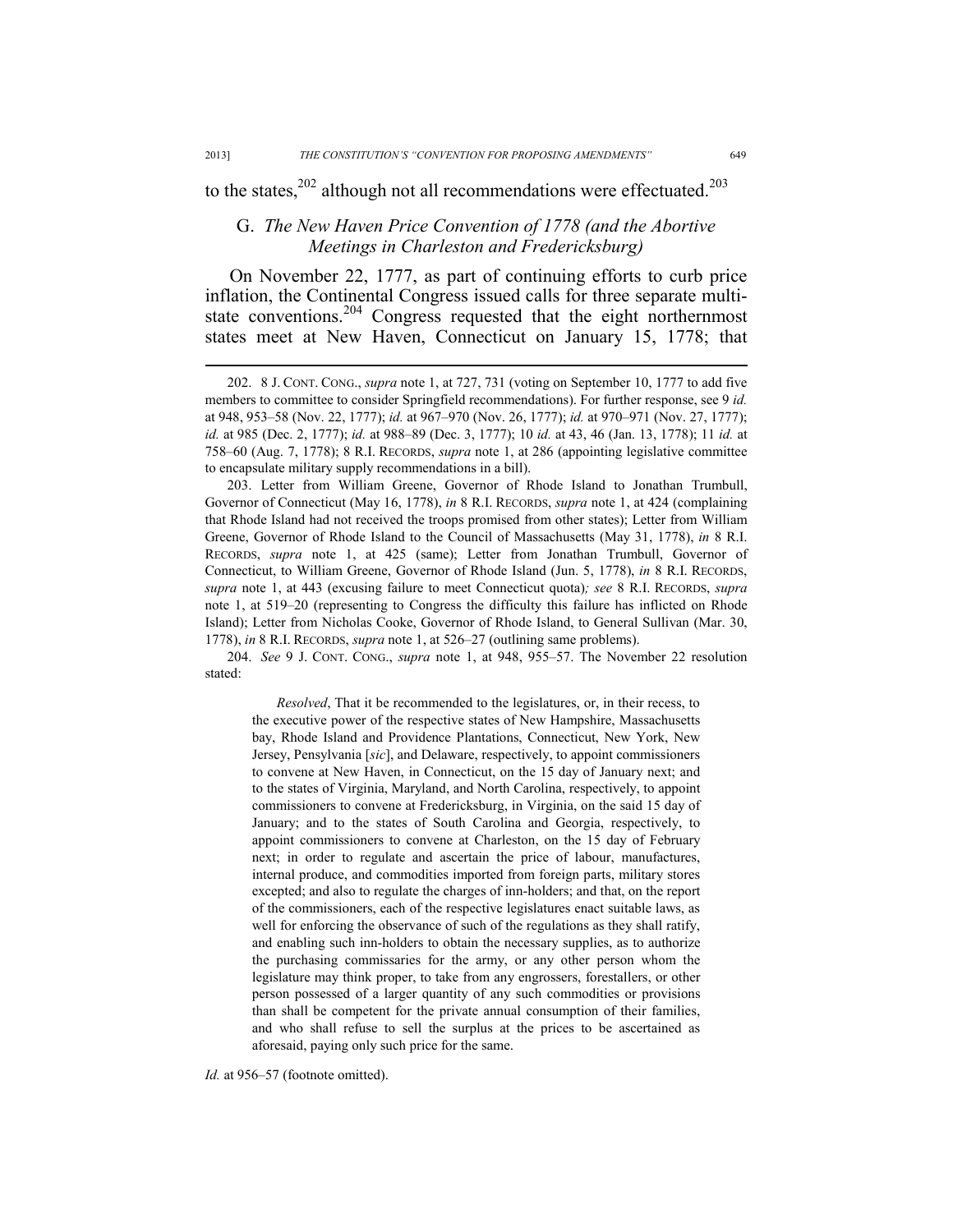Maryland, Virginia, and North Carolina convene at Fredericksburg, Virginia on the same day; and that South Carolina and Georgia gather on February 15 at Charleston. I have found no evidence the latter two conventions ever met.<sup>205</sup>

The call specified as the convention subject-matter developing a comprehensive schedule of price controls for non-military products, developing enforcement mechanisms, and empowering authorities to seize goods from engrossers (hoarders). The call further provided that state legislatures should adopt laws to implement "such of the regulations as they shall ratify."<sup>206</sup> The precatory nature of that language communicated that these gatherings, too, were to be merely agencies to propose.

Like the York Town and Springfield meetings, the New Haven Convention has received little scholarly attention.207 One reason may be that its journal was so thin.208 Yet the gathering at New Haven was one of the better-attended meetings of the kind. It was comprised of committees from seven states: New Hampshire, Massachusetts, Rhode Island, Connecticut, New York, New Jersey, and Pennsylvania. Delaware had been invited but did not send delegates.

The states had named 21 commissioners, but one from New Jersey and two from Pennsylvania failed to attend. By January 15, three committees had arrived; six days later, all seven were on hand.<sup>209</sup> Except for the New York committee, all had been elected by their state legislatures, $210$  with bicameral legislatures (Pennsylvania's was unicameral) voting either jointly or by chambers *seriatim*. The New York committee was appointed by the state convention, a body that served as the legislature when the regular legislature was in recess or disrupted by the British.<sup>211</sup>

The convention elected Thomas Cushing of Massachusetts, a veteran of both the First Continental Congress and of Providence and

 <sup>205</sup>*. Accord* CAPLAN, *supra* note 1, at 18.

 <sup>206. 9</sup> J. CONT. CONG., *supra* note 1, at 957.

 <sup>207.</sup> The principal treatment, Baldwin*, supra* note 1, is a sketchy and unsatisfying account that spends much of its time on other events and gets some facts wrong (for example, claiming that New Jersey delegate John Neilson was subsequently a delegate at the Constitutional Convention). *Id.* at 46. This work is sometimes referred to by the consecutive titles of its first two papers: "The New Haven Convention of 1778; The Boundary Line between Connecticut and New York."

 <sup>208.</sup> *See generally* 1 CONN. RECORDS, *supra* note 1, at 607–20.

 <sup>209.</sup> *Id.* at 610–11 (reporting that "[t]he Commissioners arrived from the State of Pennsylvania" on that date).

 <sup>210.</sup> The credentials stated how the committees were selected. *Id.* at 607–11; *see also* 8 R.I. RECORDS, *supra* note 1, at 340 (reproducing Rhode Island's acceptance of the congressional call, and election of the commissioners by a joint ballot of both houses of the general assembly).

 <sup>211. 1</sup> CONN. RECORDS, *supra* note 1, at 609–10 (setting forth resolution of New York convention).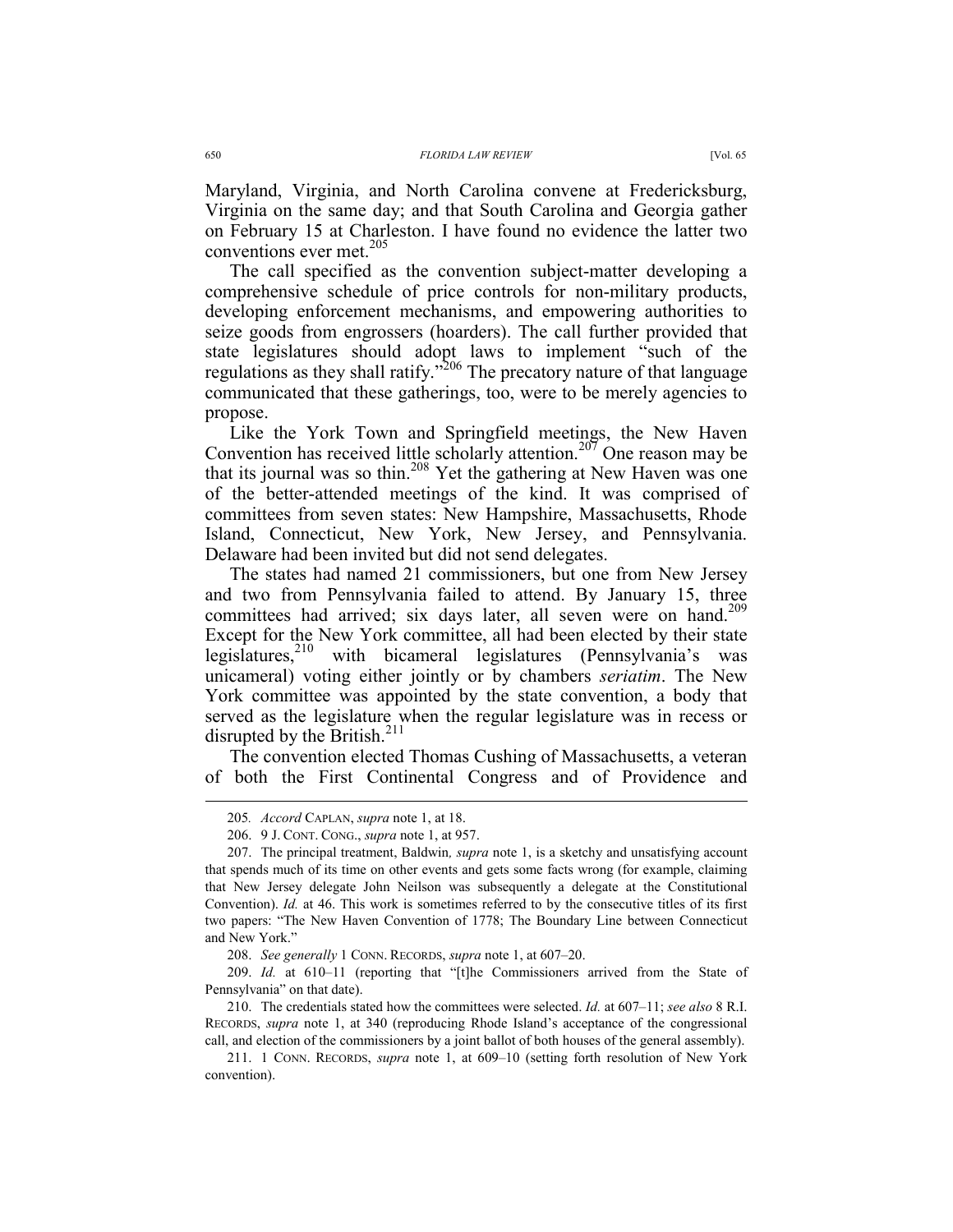Springfield, as its president. It chose Henry Daggett, a non-delegate, as secretary.<sup>212</sup> Besides Cushing, four other commissioners had convention experience. William Floyd of New York had attended the First Continental Congress. Robert Treat Paine of Massachusetts had been at that Congress and at Springfield, as had Connecticut's Roger Sherman. Nathaniel Peabody of New Hampshire also had represented his state at Springfield. $^{213}$ 

On January 22, 1778, the New Haven convention adopted rules of conduct. The content of those rules does not appear in the journal, except the rule of suffrage: each state had one vote.<sup>214</sup> Like other such assemblies, the convention appointed its own committees.<sup>215</sup>

The official journal tells us little of the proceedings. It does reproduce the lengthy text of the principal resolution,  $2^{16}$  which in accordance with the call is purely recommendatory.<sup>217</sup> The journal likewise includes a formal letter to Congress,<sup>218</sup> a letter to the absent state of Delaware, $2^{19}$  and a recommendation that states write circular letters to other states assuring them that the senders had stopped issuing paper money and were honoring congressional requisitions.<sup>220</sup>

The New Haven convention also exercised its prerogative *not* to propose. For reasons it explained, the convention refused to list maximum prices for certain items listed in the congressional call.<sup>221</sup>

The gathering apparently adjourned on February  $1.^{222}$  Congress received its recommendations on February  $16.223$  The convention proposals were the subject of later congressional debate and some implementation, $2^{24}$  and four states enacted its wage-price schedule into

 $\overline{a}$ 

218. *Id.* at 618–19.

219. *Id.* at 619–20.

220. *Id.* at 620.

221. *Id.* at 615 (explaining why certain items of foreign production are excepted).

 222. As unlikely as this appears, the journal seems to report that the delegates convened on a Sunday (February 1) at 5:00 p.m. to adopt the circular-letter resolution and to adjourn. *Id.* at 620.

223. 10 J. CONT. CONG., *supra* note 1, at 170, 172 (Feb. 16, 1778).

 224. *Id.* at 53, 55 (Jan. 15, 1778) ("[N]o limitation to be made by the Board of War, with respect to price, shall contravene any . . . of the regulations which may be made hereafter by the convention of committees which is to meet at New Haven, in Connecticut, on this fifteenth day of January[]."). *See also id.* at 170, 172 (Feb. 16, 1778); *id*. at 258, 260 (Mar. 16, 1778); *id.* at 321–24 (May 8, 1778); 11 *id.* at 472 (May 7, 1778).

 <sup>212. 1</sup> CONN. RECORDS, *supra* note 1, at 607.

 <sup>213.</sup> *See* Appendix A.

 <sup>214. 1</sup> CONN. RECORDS, *supra* note 1, at 611.

 <sup>215.</sup> *Id.* at 612 (appointing committees "to draw up a report of the doings of this Convention" and "draw up a letter" to Congress).

 <sup>216.</sup> *Id.* at 613–18.

 <sup>217.</sup> The resolution is not clearly identified as a recommendation until near the end. *Id.* at 618.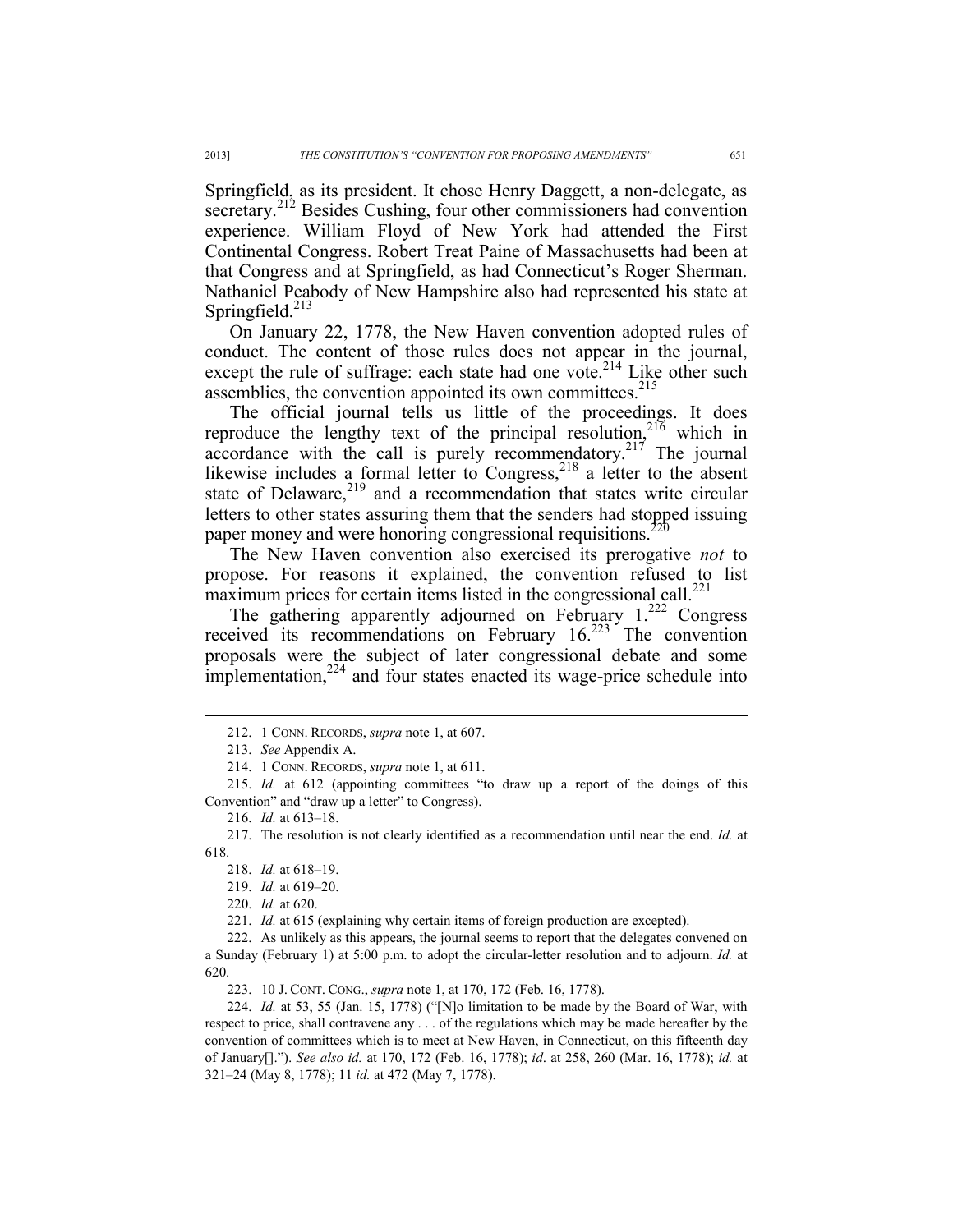#### 652 *FLORIDA LAW REVIEW* [Vol. 65

law.225 Those price controls were soon repealed on the recommendation of Congress, but adopted to an extent on the local level.<sup>226</sup>

# H. *The Hartford Convention of 1779*<sup>227</sup>

As the Revolutionary War continued, the value of paper money nosedived and trade wars grew among states.<sup>228</sup> In a further effort to coordinate interstate price controls and other economic policies, the Massachusetts General Court (legislature) on September 28, 1779 called yet another multi-state convention.<sup>229</sup> Massachusetts invited New York and the other New England states to meet at Hartford, Connecticut on October 20.<sup>230</sup> The call provided that the convention was to promote "a free and general Intercourse . . . upon Principles correspondent with the public Good, and effectually to cut up and destroy the Practices of those People who prey both upon you and us  $\ldots$ <sup>231</sup> The commissions of the Massachusetts delegates instructed them specifically to explain the motives for Massachusetts' embargo law, to "concert . . . such Measures as may appear proper to appreciate our Currency," and to "open a free and general Intercourse of Trade upon Principles correspondent with the public Good."<sup>232</sup>

The Massachusetts documents were not clear whether they contemplated a mere consultation or a meeting at which committees could "pledge the faith" of their respective governments. The call denominated the convention as a "Consultation," but stated that its

 <sup>225.</sup> CAPLAN, *supra* note 1, at 18; *see also* 1 CONN. RECORDS, *supra* note 1, at 521–22 (reproducing Governor Trumbull's recommendation based on the New Haven resolutions); 8 R.I. RECORDS, *supra* note 1, at 361 (reproducing resolution of the Rhode Island general assembly accepting the convention proceedings); *id.* at 381 (accepting committee report for bill controlling prices).

 <sup>226.</sup> CAPLAN, *supra* note 1, at 18; *see* Letter from Jonathan Trumbull, Governor of Connecticut, to William Green, Governor of Rhode Island (May 19, 1778), *in* 8 R.I. RECORDS, *supra* note 1, at 423–24 (complaining of Rhode Island's non-compliance); Letter from William Green, Governor of Rhode Island, to Jonathan Trumbull, Governor of Connecticut (May 29, 1778), *in* 8 R.I. RECORDS, *supra* note 1, at 425 (explaining that Rhode Island cannot comply until Massachusetts does).

 <sup>227.</sup> As is true of the conventions at Providence, York Town, Springfield, and New Haven, little has been written about the 1779 Hartford Convention. One must not confuse it with the far more famous interstate gathering at Hartford in 1814.

 <sup>228.</sup> Josiah Bartlett, who represented New Hampshire at 1779 Hartford conclave, observed that "Land Embargoes" were then in effect in most of the five states at the convention. *See* Letter from Josiah Bartlett to Nathaniel Peabody (Oct. 20, 1779), *in* BARTLETT PAPERS, *supra*  note 1, at 271.

 <sup>229. 21</sup> MASS. RECORDS, *supra* note 1, at 165–66.

 <sup>230.</sup> *Id.* at 165.

 <sup>231.</sup> *Id.*

 <sup>232.</sup> *Id.* at 175; *see also* 2 CONN. RECORDS, *supra* note 1, at 564 (reproduction of Massachusetts resolution).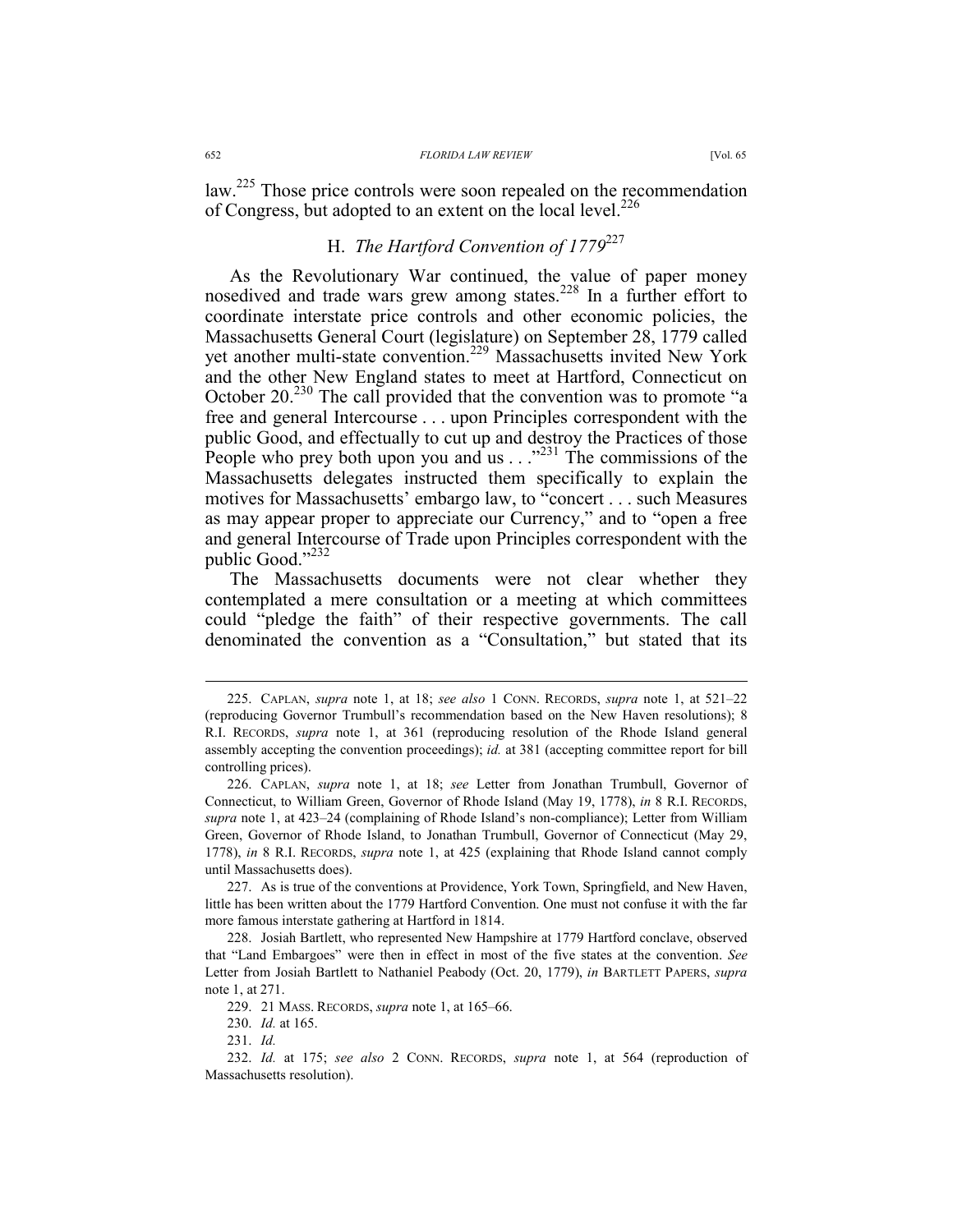commissioners would have "full Powers to appear on the Part of this State."<sup>233</sup> The Massachusetts commissions used the verb "concert" rather than merely "consult," "deliberate," or "recommend."

The documents issued by the other states were clearer, but the commissions issued by New Hampshire contradicted the rest. New Hampshire authorized its delegates to "consult and agree" to virtually any measures.<sup>234</sup> Rhode Island authorized its commissioners only to "meet" with the other delegates.<sup>235</sup> Connecticut empowered its delegates to "deliberate and consult,"<sup>236</sup> and New York empowered its commissioners to "consult and confer" on the subjects identified by Massachusetts as well as any others that might arise.<sup>237</sup> Because of conflicting commissions, the convention could do no more than propose.

The five states appointed 14 commissioners, of whom 13 attended. Massachusetts appointed its committee by legislative action, as did Connecticut and New York. In Rhode Island, commissioners were designated by the council of war, to which the legislature had delegated legislative power.238 In New Hampshire, they were appointed by the committee of safety, charged with the affairs of state during legislative recess.<sup>239</sup>

The proceedings opened promptly on October 20, 1779. The more notable figures present included three Connecticut commissioners: Eliphat Dyer, veteran of three prior conventions;<sup>240</sup> Benjamin Huntington, who had been at New Haven; and Oliver Ellsworth, new to the convention circuit, but fated to be a central figure at the Constitutional Convention and eventually Chief Justice of the Supreme Court.<sup>241</sup> Representing Massachusetts were Thomas Cushing, now serving in his fifth multi-state convention, and Nathaniel Gorham, who eight years later would chair the Committee of the Whole in Philadelphia.<sup>242</sup> From New Hampshire came Josiah Bartlett, attending his third convention, and from New York William Floyd and John Sloss Hobart, each also attending his third. Stephen Hopkins, one of the two Rhode Island delegates, was now serving in his fifth multi-state

 <sup>233. 21</sup> MASS. RECORDS, *supra* note 1, at 165.

 <sup>234. 2</sup> CONN. RECORDS, *supra* note 1, at 563.

 <sup>235.</sup> *Id.* at 564.

 <sup>236.</sup> *Id.* at 564–65.

 <sup>237.</sup> *Id.* at 565.

<sup>238</sup>*. Supra* note 151 and accompanying text.

 <sup>239. 2</sup> CONN. RECORDS, *supra* note 1, at 563–65.

 <sup>240.</sup> *See* Appendix A (setting forth convention experience for each commissioner).

 <sup>241.</sup> For a short sketch of Ellsworth's contributions to this meeting and to the Philadelphia Price Convention, see BROWN, *supra* note 1, at 72.

 <sup>242.</sup> ROSSITER, *supra* note 1, at 171 (reporting Gorham's chairmanship of the committee of the whole).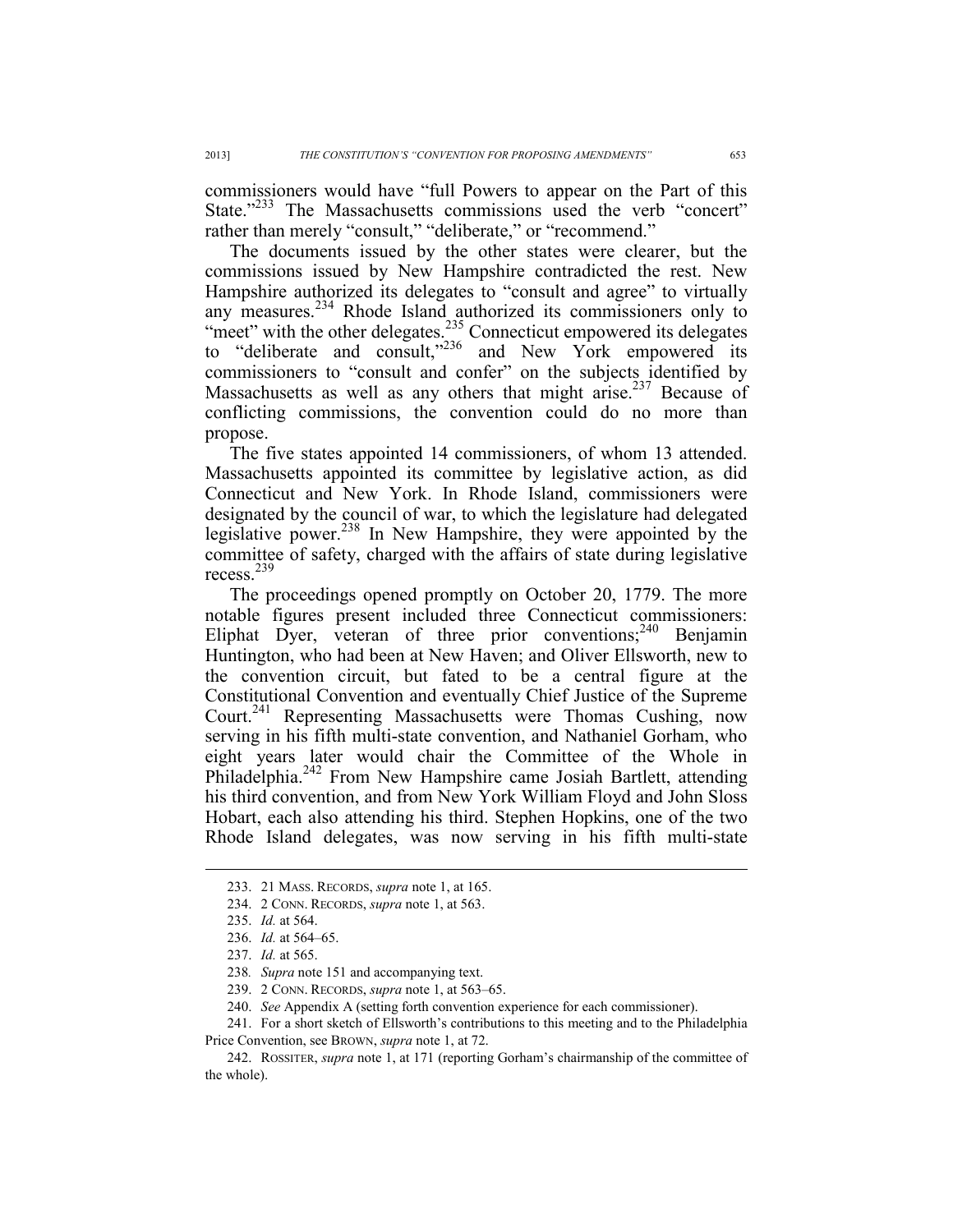meeting. He was elected president, as he had been at Providence and Springfield. In keeping with the tradition of choosing a non-delegate for secretary, the assembly elected Lt. Col. Hezakiah Wyllys.<sup>243</sup>

With this kind of accumulated experience, it was scarcely necessary to adopt formal rules, and the journal mentions none. After reproducing the credentials, the journal does little but report final recommendations.244 They included repeal of embargoes, supplying Massachusetts, Rhode Island, and New Hampshire with flour, and further price regulations. Perhaps as a result of growing skepticism about the efficacy of the latter, the convention stressed the need to obtain supplies by taxing and borrowing rather than printing.<sup>245</sup>

The group also decided to propose yet another multi-state convention. The call read as follows:

That a Convention of Commissioners from the States of New Hampshire, Massachusetts, Rhode Island, Connecticutt [*sic*], New York, New Jersey, Pennsylvania, Delaware, Maryland, and Virginia, be requested to meet at Philadelphia on the first Wednesday of January next, for the purpose of considering the expediency of limiting the prices of merchandize and produce, and if they judge such a measure to be expedient, *then to proceed to limit the prices* of such of said articles as they think proper in their several States in such manner as shall be best adapted to their respective situation and circumstances, *and to report their proceedings to their respective Legislatures.*<sup>246</sup>

As the italicized language suggests, decisions at the Philadelphia meeting would bind their sovereigns. Hopkins's circular letter to the other states also asserted that the proposed Philadelphia convention would "proceed to limit the prices" of articles, if it deemed proper.  $247$ 

The Hartford Convention did not invite the three southernmost states to Philadelphia. The purported reason was "[t]he great distance of North Carolina, South Carolina, and Georgia."<sup>248</sup> Another possible reason is that those states may have been even more skeptical about price controls

 <sup>243. 2</sup> CONN. RECORDS, *supra* note 1, at 564. For his rank, see *id.* at 356.

 <sup>244.</sup> *Id.* at 566–69.

 <sup>245.</sup> *Id.* at 569. Josiah Bartlett of New Hampshire believed that price controls remained necessary because taxes would be insufficient to stabilize the currency. Letter from Josiah Bartlett to Nathaniel Peabody (Nov. 4, 1779), *in* BARTLETT PAPERS, *supra* note 1, at 272–73.

 <sup>246. 2</sup> CONN. RECORDS, *supra* note 1, at 568 (emphasis added).

 <sup>247.</sup> *Id.* at 571.

 <sup>248.</sup> *Id.* at 570.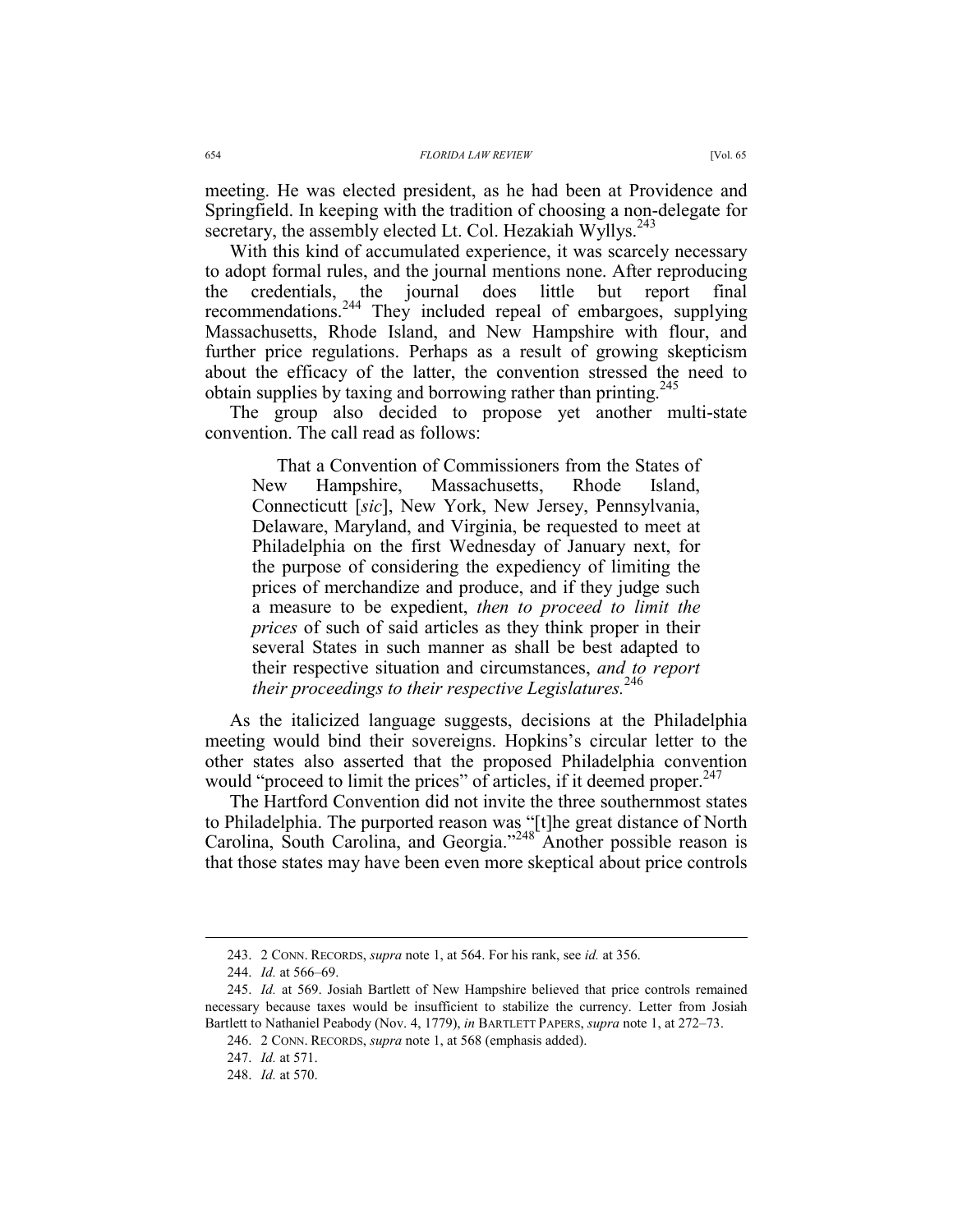than some northerners were.<sup>249</sup> Recall that all those states had refused to honor the two congressional calls for price conventions at Charleston.<sup>250</sup>

After issuing its recommendations, the gathering adjourned, probably on October 28. $^{251}$  Its proceedings seem to have been generally approved in Congress, $252$  and the convention's price recommendations served as the basis for some of Congress's own price edicts.<sup>253</sup>

## I. *The Philadelphia Price Convention of 1780*

The call for the Philadelphia Price Convention—yet another multigovernment gathering largely overlooked by scholars—was issued by the preceding Hartford Convention.<sup>254</sup> The Philadelphia Price Convention was fated to be the final chapter in the sorry history<sup>255</sup> of Revolutionary-Era interstate price controls.

Of the ten states invited, seven attended.<sup>256</sup> They were Massachusetts, New Hampshire, Rhode Island, Connecticut,

 253. 15 J. CONT. CONG., *supra* note 1, at 1287–91 (Nov. 19, 1779 resolution); Letter from Elbridge Gerry to the President of Congress (Feb. 19, 1780), *in* 5 LETTERS, *supra* note 1, at 41– 42 (stating that Congress fixed the price of flour according to the price agreed on at Hartford).

254*. See supra* text accompanying note 246; *see also* 8 R.I. RECORDS, *supra* note 1, at 634 (reproducing Rhode Island resolution reciting the Hartford call while empowering a commissioner to Philadelphia).

255*.* As one historian recounts:

Attempts at price control during the Revolution were all ineffectual. In general even advocates of such regulation looked upon it as a temporary expedient and palliative, while taxation, retrenchment in government expenditures, no further emissions of irredeemable paper currency, and the sinking of such paper already emitted were considered as the true cure for inflationary prices. Most members of Congress realized that large issues of fiat money would cause a decline in its value. . . . New Hampshire and other states learned from trial that price ceilings could be imposed but that producers could not be forced to sell their wares, that control often produced shortages in the midst of plenty, that beef would appear on the market when ceilings were removed and would vanish when they were imposed. People learned, too, that black-market operations would flourish under regulation. . . .

### *See* Scott*, supra* note 1, at 472.

256*. Cf.* BROWN, *supra* note 1, at 72 (alleging that four invited states did not show, but this refers to the very beginning of the convention).

 <sup>249</sup>*. See, e.g.*, Letter from the Connecticut Delegates to the Governor of Connecticut (Apr. 29, 1778), *in* 3 LETTERS, *supra* note 1, at 202 (quoting the Connecticut delegates to Congress as doubting that the southern states would regulate prices).

<sup>250</sup>*. See supra* notes 172 and 205 and accompanying text.

 <sup>251.</sup> The journal is not completely clear on that point, but the final documents are dated October 28. 2 CONN. RECORDS, *supra* note 1, at 570–71.

 <sup>252.</sup> *See* Letter from Henry Marchant to William Greene, Governor of Rhode Island (Nov. 14, 1779), *in* 4 LETTERS, *supra* note 1, at 518–19 (expressing confidence that Congress would approve the convention's proceedings); Letter from Samuel Huntington to Oliver Wolcott (Nov. 26, 1779), *in* 4 LETTERS, *supra* note 1, at 527 (expressing a similar view).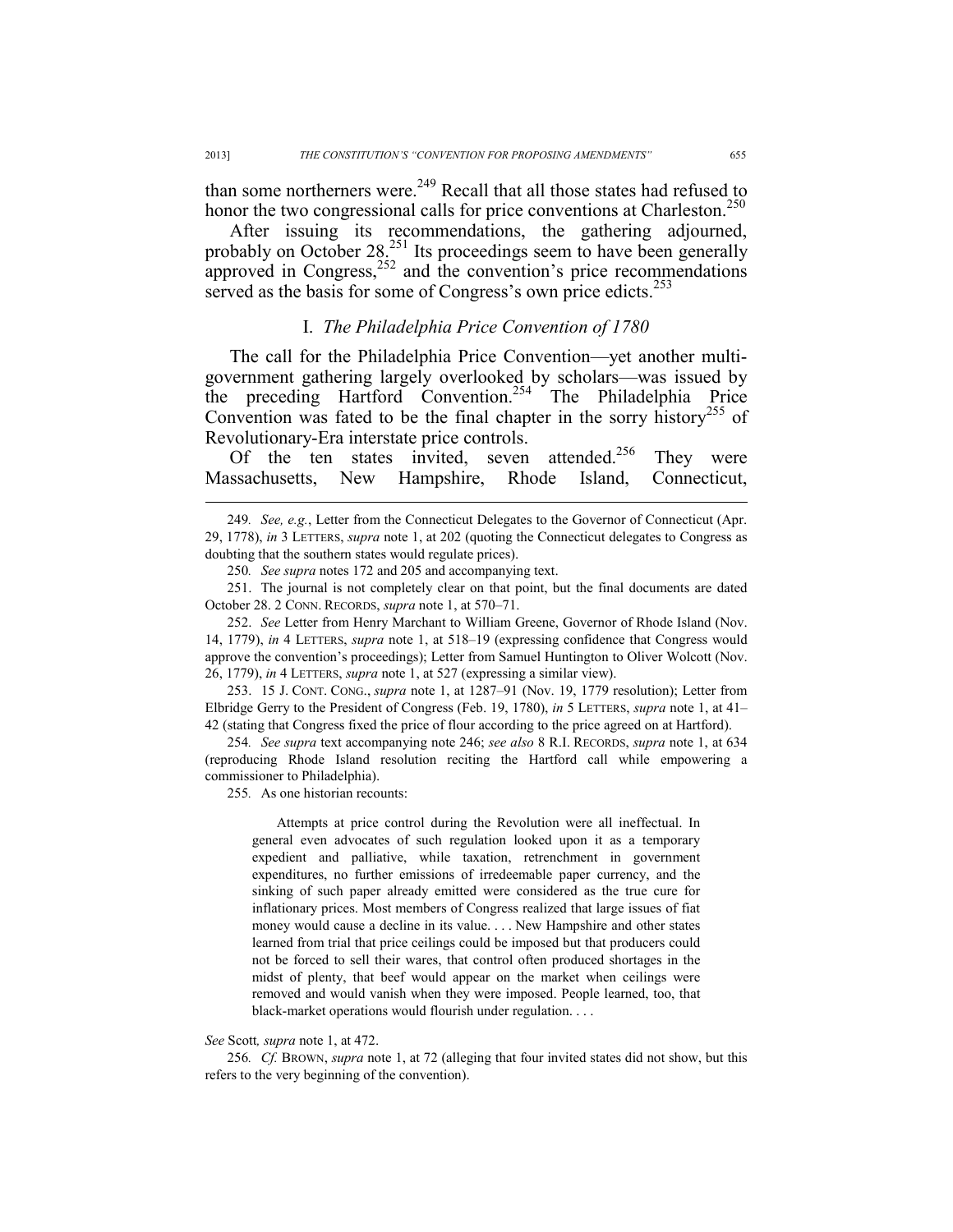Pennsylvania, Delaware, and Maryland. Those states were represented by 20 commissioners, among them such experienced convention hands as Connecticut's Roger Sherman (three prior multi-state conventions) Oliver Ellsworth and Samuel Huntington (each with one prior); Delaware's Thomas McKean (one), Maryland's William Paca (one prior, but also a signer of the Declaration of Independence); and New Hampshire's Nathaniel Folsom and Nathaniel Peabody (two each). This was also the first multi-state convention for Elbridge Gerry of Massachusetts, who like Ellsworth and Sherman would play a significant role in writing the Constitution.<sup>257</sup>

State legislatures had elected all these delegates.<sup>258</sup> In Massachusetts, and perhaps in other states, the two chambers acted by joint ballot rather than *seriatim.*259 Unicameral Pennsylvania required, of course, only the vote of one house. $260$ 

The commissions empowering the delegates displayed more uniformity than they had at Hartford. As requested by the call, all the commissions authorized delegates to bind their respective states. For example, New Hampshire empowered its commissioners "to limit the prices of articles,"<sup>261</sup> New Jersey to "consult and agree" and "confer and agree,"<sup>262</sup> and Massachusetts "to pledge the faith of this government."<sup>263</sup> These commissions restricted the scope of delegates' authority to bind their states to the subject of price limitation, sometimes with explicit reference to the call.<sup>264</sup> Additionally, Rhode Island empowered its delegates to urge the convention to recommend repeal of state embargoes.<sup>265</sup>

Initially, hopes had been high. In preparation for the convention, some commissioners conferred during early January of 1780.<sup>266</sup> Formal proceedings began on January 29, 1780 in the Pennsylvania state house,

260. *See* PA. JOURNALS, *supra* note 1, at 398 (Nov. 18, 1779).

 $\overline{a}$ 

 264. The commissions are reproduced at *id.* at 572–77. The commissions of Connecticut and New Jersey refer explicitly to Hartford. *Id.* at 574, 575.

 <sup>257. 2</sup> CONN. RECORDS, *supra* note 1, at 415.

 <sup>258.</sup> Connecticut designated its delegates in Congress as commissioners. *Id.*

 <sup>259.</sup> *Id.* at 573. Some of the other commissions are not clear on this point. *See, e.g.*, *id.* at 576 (describing Pennsylvania's selection of commissioners).

 <sup>261. 2</sup> CONN. RECORDS, *supra* note 1, at 572.

 <sup>262.</sup> *Id.* at 575. The New Jersey commission also empowered its committee to "report whatever measures the said Convention may think proper to recommend, to this Legislature," *id.* at 576, but in light of the earlier wording this presumably applied to recommendations outside the call.

 <sup>263.</sup> *Id.* at 573.

 <sup>265.</sup> *Id.* at 574 (reproducing resolution appointing William Ellery as commissioner).

 <sup>266.</sup> Letter from Roger Sherman to Andrew Adams (Jan. 7, 1780), *in* 5 LETTERS, *supra* note 1, at 4 (reporting that six commissioners from four states had met, as well as an unauthorized representative from New York).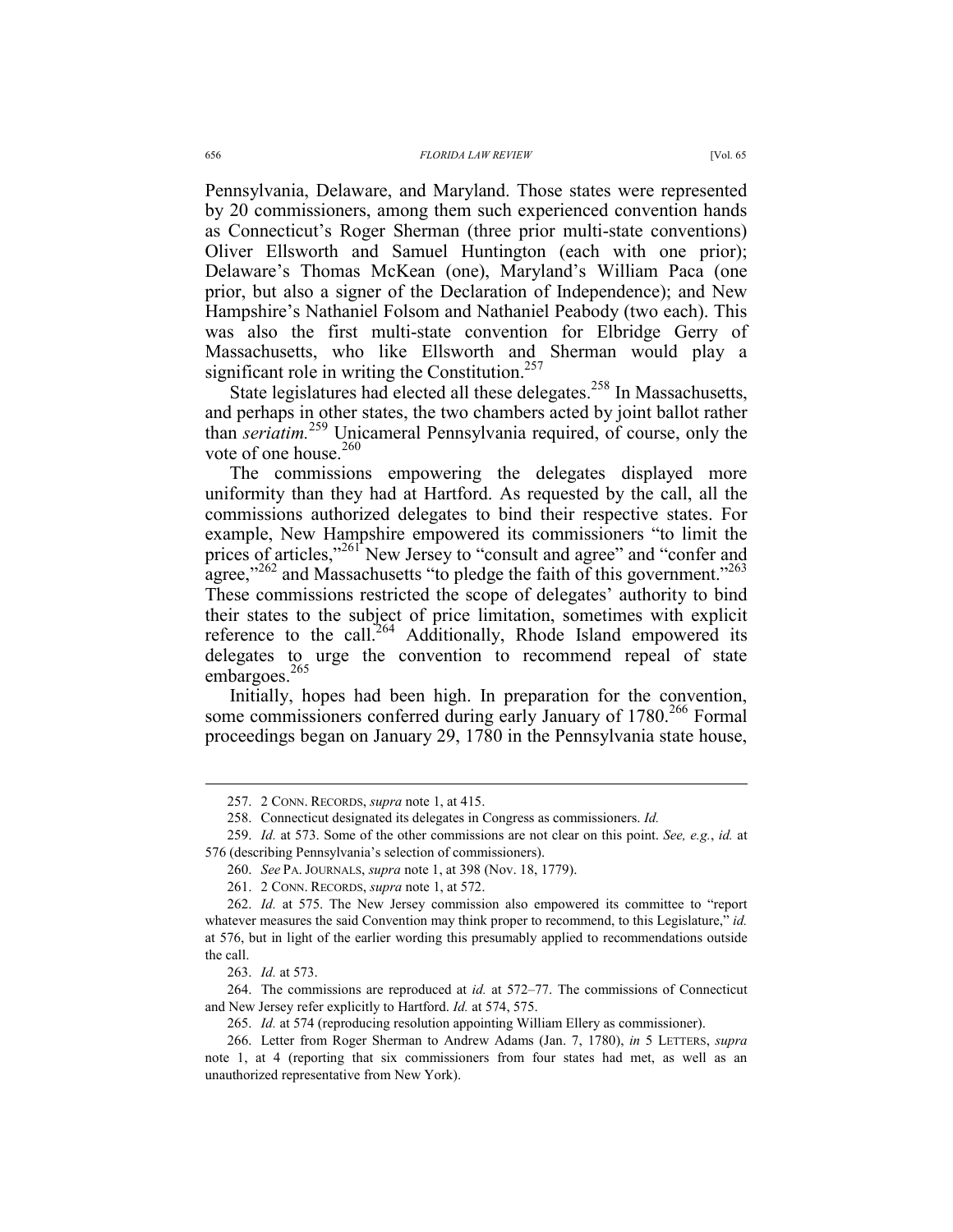the building now called Independence Hall. $267$  The convention elected William Moore, then serving as vice president of Pennsylvania, as its president. Contrary to custom, the commissioners elected one of their number, Samuel Osgood of Massachusetts, as secretary.<sup>268</sup> Because Osgood was a delegate, the convention decided that in the president's absence Osgood was "authorized to take and declare the sense of the [convention] on all questions that shall come before them."<sup>269</sup>

The convention soon encountered snags. New Jersey had appointed two delegates, but when the convention opened they were nowhere to be found. The assembly wrote to request their attendance, apparently without success.<sup>270</sup> In addition, they wrote to New York and Virginia, which also were absent.<sup>271</sup>

Most of the delegates believed that without the participation of Virginia and New York, any general price-fixing agreement would fail.<sup>272</sup> The results for the convention were multiple adjournments and inconclusive discussions.

Whatever the reason for New Jersey's absence, the non-participation by Virginia and New York seems to have been calculated. Virginia had attended the abortive and frustrating price convention at York Town (where it apparently had supported a price control recommendation), $^{273}$ but when Congress later asked Virginia to convene with neighboring states at Fredericksburg, it failed to do so.<sup>274</sup> During the Philadelphia gathering a New Jersey congressional delegate complained that "Virginia seems to hang back; no members have attended frm [*sic*] thence, and as far as I can learn none have been appointed."<sup>275</sup> As for New York, there was no overt political basis for its absence, since the government in Albany already had "pledge[d] the faith of the State for carrying into effect a general plan for regulating prices  $\ldots$  ...  $^{276}$  Nor was there a practical basis, for Ezra L'Hommedieu, who had represented the state at Hartford, was readily available. In fact, he had been in Philadelphia meeting with authorized delegates since early January.<sup>277</sup>

 <sup>267. 2</sup> CONN. RECORDS, *supra* note 1, at 572.

 <sup>268.</sup> *Id.* at 577.

 <sup>269.</sup> *Id.*

 <sup>270.</sup> *See id.*

 <sup>271.</sup> *Id.* at 578.

 <sup>272.</sup> *Id.*

<sup>273</sup>*. Supra* note 181 and accompanying text.

<sup>274</sup>*. Supra* note 205 and accompanying text.

 <sup>275.</sup> Letter from Abraham Clark to Caleb Camp, Speaker of the Assembly (Feb. 7, 1780), *in* N.J. SELECTIONS, *supra* note 1, at 212.

 <sup>276. 2</sup> CONN. RECORDS, *supra* note 1, at 578.

 <sup>277.</sup> Letter from Roger Sherman to Andrew Adams (Jan. 7, 1780), *in* 5 LETTERS, *supra* note 1, at 4 (reporting on L'Hommedieu's meeting with six commissioners from four states).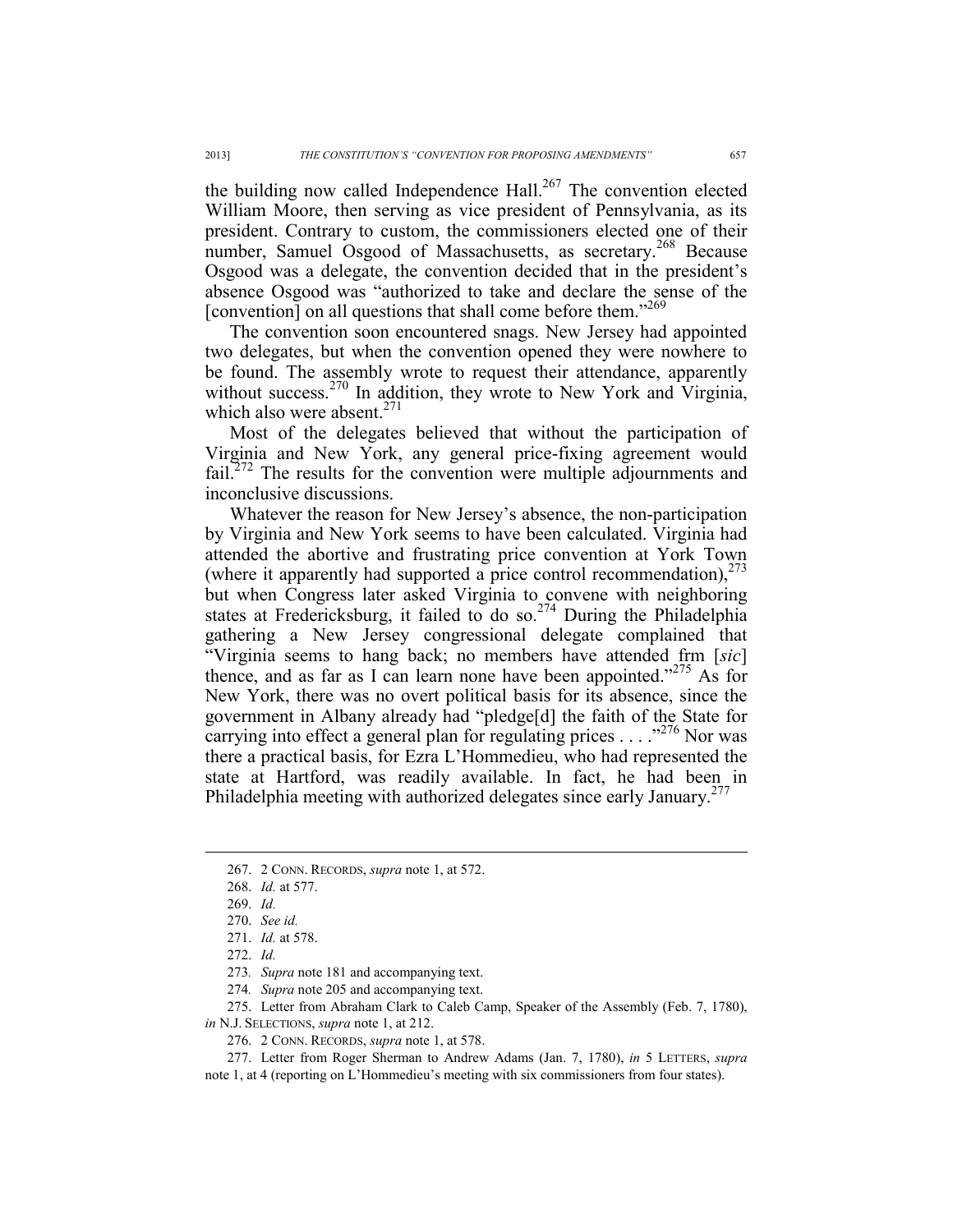The fundamental reason for the failure of Virginia and New York to cooperate may have been widespread doubts about the feasibility and justice of price controls. Even in 1777, the same year Congress called several price conventions, Dr. Benjamin Rush had argued that:

The wisdom & power of government have been employed in all ages to regulate the price of necessaries to no purpose. It was attempted in  $Eng<sup>d</sup>$  in the reign of Edward II by the English parliament, but without effect. The laws for limiting the price of every thing were repealed, and  $M<sup>r</sup>$ Hume [David Hume, the historian and philosopher], who mentions this fact, records even the very attempt as a monument of human folly. The Congress with all its authority have failed in a former instance of regulating the price of goods.<sup>278</sup>

At the time, Rush's views had been seconded by such leading figures as James Wilson, Jonathan Witherspoon, and John Adams.<sup>279</sup>

Since 1777, reservations about the prudence of price controls had grown. The York Town Price Convention had failed, and the southernmost states had refused to hold any price conventions at all. Where controls had been imposed, they had proved spectacularly unsuccessful.<sup>280</sup> So by the time the Philadelphia convention met, "[e]nthusiasm for [price] regulation was on the wane."281 In instructions withheld from the rest of the convention, the Massachusetts legislature had communicated to its own commissioners grave doubts about the entire price-fixing enterprise.<sup>282</sup>

In an effort to rescue the situation, on February 7 an unnamed commissioner moved several resolutions. One was to request the presence of Virginia and another of New York. A third resolution was to appoint a committee to draft a price-limitation plan. The journal is unclear whether this motion was adopted, although it likely was.<sup>283</sup> What is clear is that the following day the assembly adjourned until April 4, apparently never to re-convene.<sup>284</sup>

 <sup>278</sup>*.* Rush, *Notes*, *supra* note 1, at 135.

<sup>279</sup>*. Id.* at 137–38.

<sup>280</sup>*. See* Scott, *supra* note 1, at 472.

<sup>281</sup>*. Id.* at 471.

 <sup>282. 21</sup> MASS. RECORDS, *supra* note 1, at 307–08 (reproducing a letter of instruction in which perhaps half consisted of an attack on price controls' that portion was deleted in the convention version); *see also* 2 CONN. RECORDS, *supra* note 1, at 573.

 <sup>283. 2</sup> CONN. RECORDS, *supra* note 1, at 578–79.

 <sup>284.</sup> *Id.* at 579; *see also* BROWN, *supra* note 1, at 72–73; CAPLAN, *supra* note 1, at 19; PA. JOURNALS, *supra* note 1, at 422 (Feb. 14, 1780).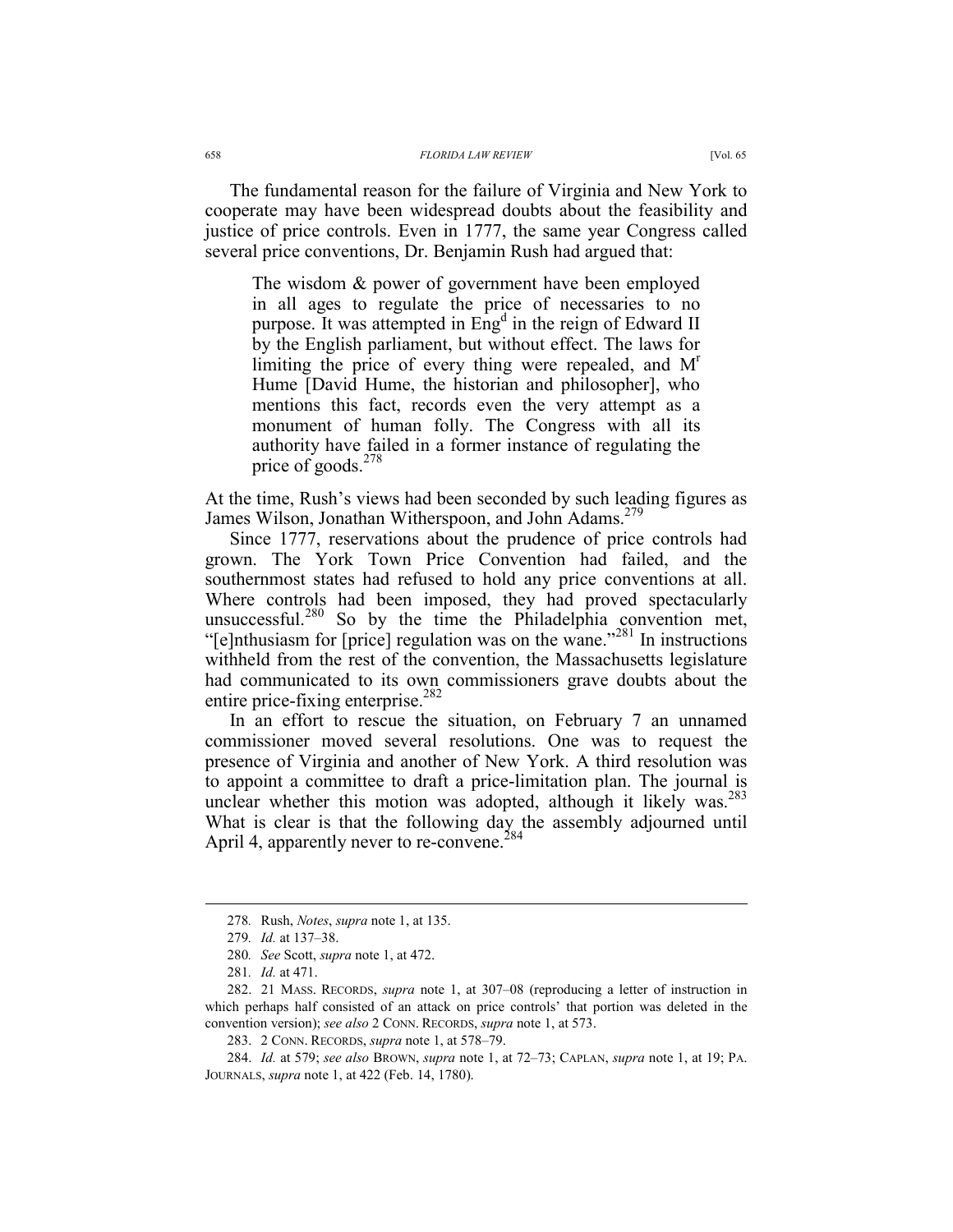## J. *The Boston Convention of 1780*

The Boston Convention of 1780 was the smallest of the Founding Era multi-government conventions: five delegates from three states.<sup>285</sup> Contemporaries sometimes referred to it as "the Committee from the New England States"<sup>286</sup> or the "Eastern Convention."<sup>287</sup> It has received slightly more scholarly attention than most of the other Founding-Era conventions.288

The motive for the gathering appears to have been military, although Daniel of St. Thomas Jenifer of Maryland thought it might also have been related to New York's diplomatic movement away from New England and toward Virginia.289 But no other motive other than military appears in the records.

For the Americans, the military situation in 1780 was grave. Moreover, New England (specifically Rhode Island) was hosting a French army, and that army needed to be supplied. Letters from General Washington asked Congress to ensure adequate supplies, and Congress in turn urged the states to do so.290

The convention call came from Connecticut, and was addressed to the other three New England states.<sup>291</sup> It was initiated in a letter dated July 14, 1780 from Governor Jonathan Trumbull to Governor William Greene of Rhode Island in which Trumbell sought the support of Rhode Island for the meeting. $292$  In the letter, Trumbull bemoaned the war situation and noted the difficulties of supplying the French and their irritation at high prices, and proceeded as follows:

To effect which, with the greater Expedition, we have thought it necessary to send one of our Board [i.e., council] to meet such Gentlemen as may be appointed from the States of Rhode Island, Massachusetts and New

 <sup>285.</sup> If 1768 be judged part of the Founding Era, the statement in the text must be qualified. That year, only three colonies attended a meeting with the Iroquois at Fort Stanwix (Rome), rendering it as small (aside from the Iroquois) as the Boston Convention. The attending colonies at Fort Stanwix were New Jersey, Pennsylvania, and Virginia. IROQUOIS DIPLOMACY, *supra* note 1, at 197.

 <sup>286.</sup> Letter from Ezekial Cornell to William Greene (Aug. 29, 1780), *in* 5 LETTERS, *supra* note 1, at 347.

 <sup>287.</sup> Letter from James Duane to George Washington (Sept. 19, 1780), *in* 5 LETTERS, *supra* note 1, at 378–79.

 <sup>288.</sup> *See generally* BOSTON PROCEEDINGS, *supra* note 1.

 <sup>289.</sup> Letter from Daniel of St. Thomas Jenifer to Thomas Sim Lee (Sept. 26, 1780), *in* 5 LETTERS, *supra* note 1, at 391–92.

 <sup>290.</sup> *See* BOSTON PROCEEDINGS, *supra* note 1, at ix–xxix (reproducing correspondence).

<sup>291</sup>*.* Baldwin*, supra* note 1, at 38; *see* BOSTON PROCEEDINGS, *supra* note 1, at 53–55 (reproducing letter); 9 R.I. RECORDS, *supra* note 1, at 153 (same).

 <sup>292.</sup> *See* Letter from Jonathan Trumbull to William Green (July 15, 1780), *in* BOSTON PROCEEDINGS, *supra* note 1, at 53–55.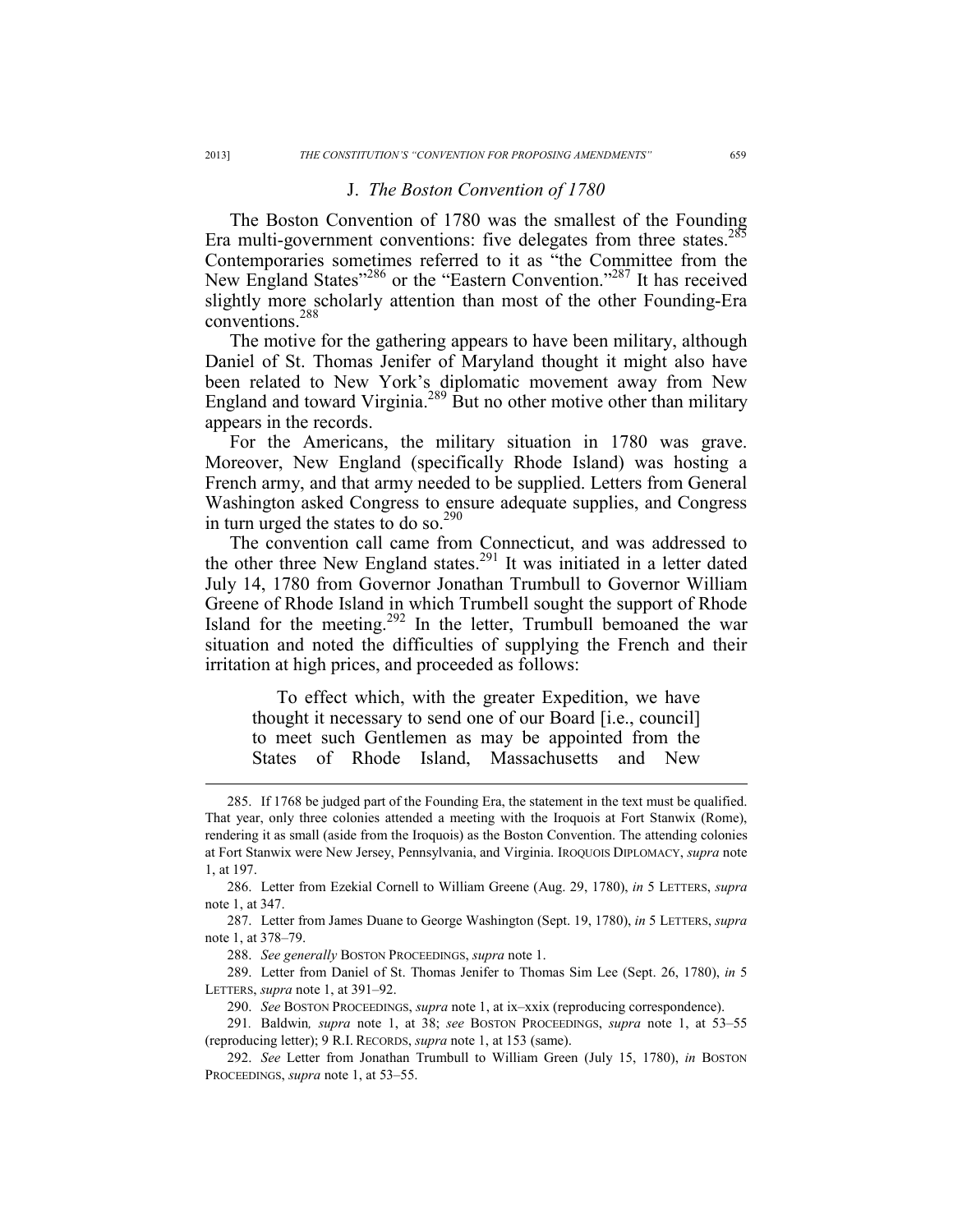Hampshire, or such of them as shall concur in the Measure, at Boston, as early next Week as possible, to confer on these and other important Subjects peculiarly necessary at this Day; to agree upon and adopt such similar Measures as may be most conducive to the general Interest.

We have forwarded this Intimation by an Express to the Council of War, at Providence; and if agreeable to them, it is requested they would unite in their request with ours, to the Council of War at Boston, by them immediately to be communicated to the President and Council in New Hampshire, for the Purpose that such Convention may be held at Boston with all possible Expedition.<sup>293</sup>

The call seemed to ask for Rhode Island and Massachusetts commissioners to be designated by those states' councils of war and for the New Hampshire commissioners to be appointed by the legislature. However, a call from one sovereign could not dictate how other sovereigns selected their delegates, as the convention realized by seating delegates however selected. In Massachusetts and Connecticut, the council of safety did appoint the commissioners, but in both of the other states the authorities deviated from Governor Trumbull's suggested method of appointment. In New Hampshire, the delegate was chosen not by the legislature, but by the committee of safety.<sup>294</sup> In Rhode Island, the governor referred the request to the general assembly,<sup>295</sup> which elected William Bradford.<sup>296</sup>

When the convention met on August 3, three commissioners from Massachusetts were in attendance together with one each from Connecticut and New Hampshire. Bradford, the Rhode Island delegate, proved unable to attend.<sup>297</sup>

Three of the five commissioners had prior convention experience. They were Nathaniel Gorham and Thomas Cushing of Massachusetts and Jesse Root of Connecticut, who substituted for Eliphalet Dyer (another seasoned conventioneer). Cushing had attended five previous conventions.<sup>298</sup> The group elected him president, and a non-delegate,

 <sup>293.</sup> BOSTON PROCEEDINGS, *supra* note 1, at 54–55.

 <sup>294. 3</sup> CONN. RECORDS, *supra* note 1, at 559–60.

 <sup>295. 9</sup> R.I. RECORDS, *supra* note 1, at 161 (reproducing letters from Governor William Greene of Rhode Island to the governor of Connecticut and the president of the council [governor] of Massachusetts).

 <sup>296.</sup> *Id.* at 172–73.

 <sup>297. 3</sup> CONN. RECORDS, *supra* note 1, at 559; *see* Letter from James Bowdoin, President of Massachusetts Council, to William Greene, Governor of Rhode Island (July 24, 1780), *in* 9 R.I. RECORDS, *supra* note 1, at 300 (complaining of Rhode Island's absence).

 <sup>298. 3</sup> CONN. RECORDS, *supra* note 1, at 559.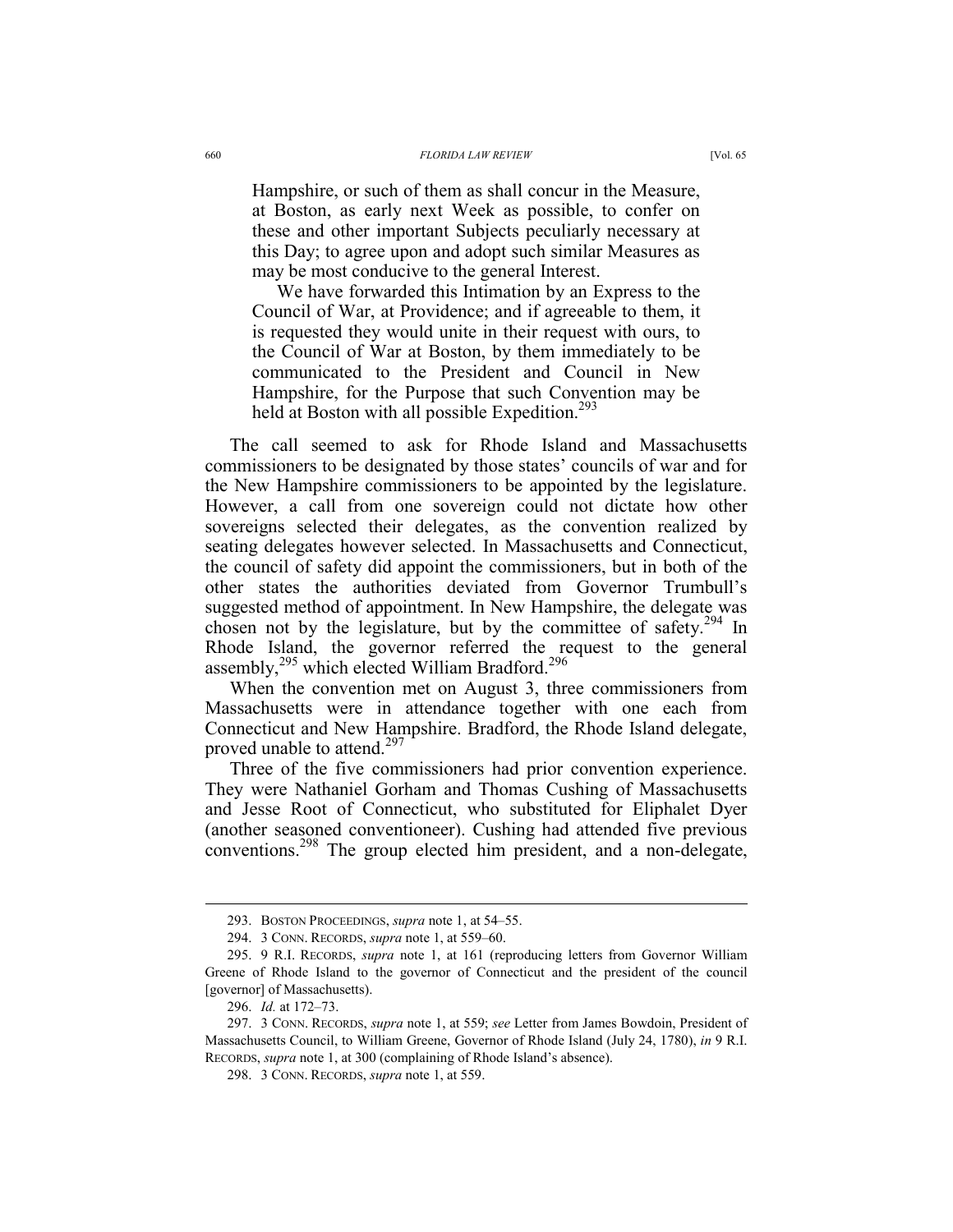Henry Alline, clerk.<sup>299</sup>

This was a proposal convention merely. The Massachusetts commission empowered delegates only to

consult and advise [deliberate] on all such business and affairs as shall be brought under consideration, relative to the war, and to promote and forward the most vigorous exertions of the present campaign, and to cultivate a good understanding and procure a generous treatment of the officers and men of our great and generous Ally [i.e., France], and make report thereof accordingly. $300$ 

The language of the other commissions was similar, except that New Hampshire, as at Hartford, permitted its commissioner to wander farther afield: He could "consult and advise . . . on any other matters that may be thought advisable for the public good."<sup>301</sup>

The journal tells us little about the substance of the convention, except for a lengthy list of recommendations. Most dealt with matters of military detail. However, the convention further recommended that land embargoes be repealed and water embargoes be continued, that bills of credit be sunk, and that those states that had not ratified the Articles of Confederation do so. $302$  The recommendations dealing with bills of credit and embargoes might seem to be outside the scope of the convention, but prices and trade restrictions were key aspects of the military struggle. In fact, the convention call included specific reference to the need to protect the French army from "being imposed and extorted upon by extravagant Prices by Individuals."303 The convention justified its two-fold recommendations on embargoes by stating that land embargoes should be repealed because they tended to injure rather than serve the common cause, while water embargos should remain with "particular care  $\dots$  to prevent all illicit trade with the enemy."<sup>304</sup>

Just as the first Hartford Convention had called the convention at Philadelphia, the Boston gathering extended a conditional invitation to any and all other states to a second meeting at Hartford.<sup>305</sup> It adjourned on August  $9.306$ 

 <sup>299.</sup> *Id.* at 561.

 <sup>300.</sup> *Id.* at 559.

 <sup>301.</sup> *Id.* at 560–61.

 <sup>302.</sup> *Id.* at 561–64.

 <sup>303.</sup> *See* BOSTON PROCEEDINGS, *supra* note 1, at 54.

 <sup>304. 3</sup> CONN. RECORDS, *supra* note 1, at 562.

 <sup>305.</sup> *Id.* at 564.

 <sup>306.</sup> *Id.*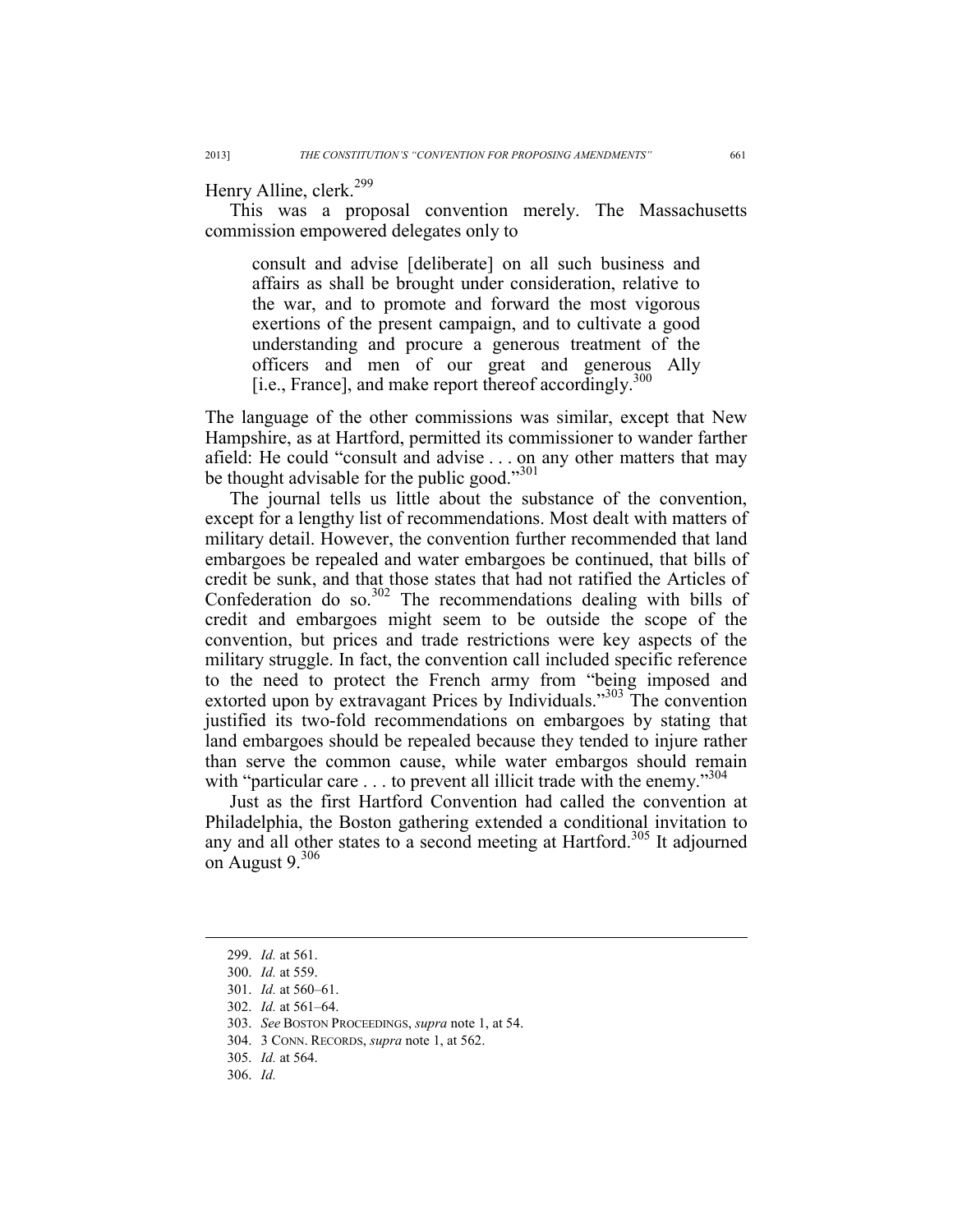#### 662 *FLORIDA LAW REVIEW* [Vol. 65

These proceedings and recommendations were praised in Congress as consistent with congressional policies.<sup>307</sup> General Washington wrote that they were "the most likely Means that could be adopted to rescue our Affairs from the complicated and dreadful Embarrassments under which they labor, and will do infinite Honor to those with whom they originate."<sup>308</sup> The Massachusetts legislature took note of the recommendations that all states adhere to the Articles of Confederation and that the confederation government be organized on a regular basis. The Massachusetts legislature signaled its willingness to overlook the unanimity rule and "to confederate with such other nine, or more, of the United States, as will accede to the Confederation."309

## K. *The Hartford Convention of 1780*

The Boston Convention's call to Hartford was conditional in form. It read as follows:

And it is further recommended, that in case the war continues and Congress should not take measures for the purpose and notify the States aforesaid by the first of November next, that the said States do at all events furnish their quota of men and provisions, and charge the same to the United States; and to procure uniformity in the measures that may be necessary to be taken by these States in common with each other, this Convention recommend a meeting of Commissioners from the several States to be held at Hartford on the 2d Wednesday of November next, and invite the State of New York and others to join them that shall think proper.<sup>310</sup>

Pursuant to this call, nine of the eleven commissioners elected by the legislatures of New York and the four New England states gathered on November 8, 1780.<sup>311</sup> Among them was Rhode Island's William Bradford who also had been elected to the Boston Convention, but had been unable to attend.<sup>312</sup> The convention elected Bradford as its

 <sup>307.</sup> *See* Letter from the Connecticut Delegates to the Governor of Connecticut (Sept. 1, 1780), *in* 5 LETTERS, *supra* note 1, at 351–52.

 <sup>308.</sup> BOSTON PROCEEDINGS, *supra* note 1, at xxxii–xxxiii.

 <sup>309. 21</sup> MASS. RECORDS, *supra* note 1, at 640; *cf.* U.S. CONST. art. VII ("The Ratification of the Conventions of nine States, shall be sufficient for the Establishment of this Constitution between the States so ratifying the Same.").

 <sup>310. 3</sup> CONN. RECORDS, *supra* note 1, at 563–64.

 <sup>311.</sup> *Id.* at 564 (setting forth commissions and attendance list). Connecticut had elected as a third member of its committee Andrew Adams, Jr., *Id.* at 179, but he withdrew for several reasons. *Id.* at 237; 9 R.I. RECORDS, *supra* note 1, at 258–59 (reproducing legislative resolution).

<sup>312</sup>*. Supra* note 297 and accompanying text.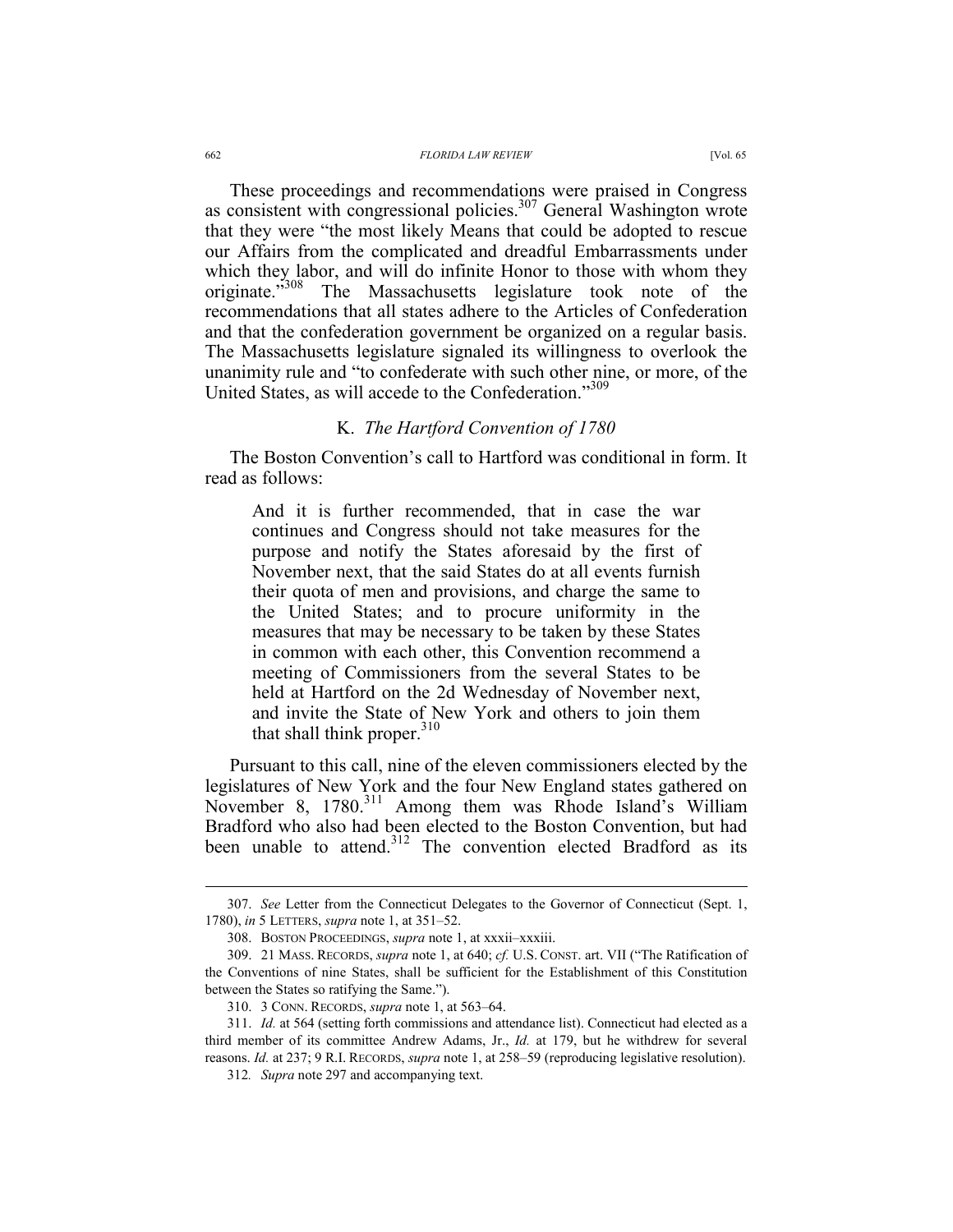president and Hezakiah Wyllys, a non-delegate, as secretary.<sup>313</sup> Wyllys had served as secretary at the Hartford gathering the previous year.<sup>314</sup> During the proceedings, his father George (the Connecticut secretary of state)<sup>315</sup> replaced him for a time,<sup>316</sup> but Hezekiah returned for the end.<sup>317</sup>

Most of the delegates were veterans of previous conventions. Bradford was attending his third convention, Connecticut's Eliphalet Dyer his fifth, and Thomas Cushing of Massachusetts his seventh. Cushing's colleague, Azor Orne, was attending his second convention, and John Sloss Hobart of New York his fourth.

The commissions issued by the New England states all specified military affairs as the topic and limited their delegates to conferring and recommending. New York commissioned its committee to consider "all measures as shall appear calculated to give a vigor to the governing powers equal to the present crises."<sup>318</sup> Accompanying the New York commission were instructions to propose and agree to, in the said Convention, "that Congress should, during the present War, or until a perpetual Confederation shall be completed, be explicitly authorized and empowered, to exercise every Power which they [i.e., Congress] may deem necessary for an effectual Prosecution of the War . . . . .<sup>319</sup> In other words, the New York delegates had been instructed to seek a grant of plenary power to Congress.

Nothing of the debates survives except for formal recommendations, a letter to Congress, and a letter to the non-participating states. The recommendations were sweeping, but all were connected with the war and with issues of military funding and supply.<sup>320</sup> New York's proposal to grant broad powers to Congress was not acted on.

Some of the recommendations were noteworthy. The convention asserted that "the Commander-in-Chief ought to have the sole discretion of the military operations, and an individual should have the charge of each department."<sup>321</sup> Congress adopted the department proposal rather

 <sup>313. 3</sup> CONN. RECORDS, *supra* note 1, at 564.

<sup>314</sup>*. Supra* note 243 and accompanying text.

 <sup>315. 3</sup> CONN. RECORDS, *supra* note 1, at 6.

 <sup>316.</sup> *Id.* at 569. For the relationship, see Portal for Online Museum Catalog, CONN. HIST. SOC'Y MUSEUM & LIBR., http://emuseum.chs.org:8080/emuseum/ (search for "Hezekiah Wyllys"; then follow second "Hezekiah Wyllys" hyperlink) (last visited Apr. 19, 2012).

 <sup>317. 3</sup> CONN. RECORDS, *supra* note 1, at 574. The transition from son to father and back to father was not surprising. Three generations of Wyllyses held the office of secretary of Connecticut continuously from 1712 to 1810. 3 DOCUMENTARY HISTORY, *supra* note 1, at 317 (editor's note).

 <sup>318. 3</sup> CONN. RECORDS, *supra* note 1, at 566.

 <sup>319.</sup> THE VOTES AND PROCEEDINGS OF THE ASSEMBLY OF THE STATE OF NEW YORK AT THE FIRST MEETING OF THE FOURTH SESSION BEGUN AND HOLDEN AT POUGHKEEPSIE IN DUTCHESS COUNTY ON THURSDAY, SEPTEMBER 7TH, 1780 58–59 (Munsell & Rowland reprint, 1859)

 <sup>320. 3</sup> CONN. RECORDS, *supra* note 1, at 570–72.

 <sup>321.</sup> *Id.* at 573.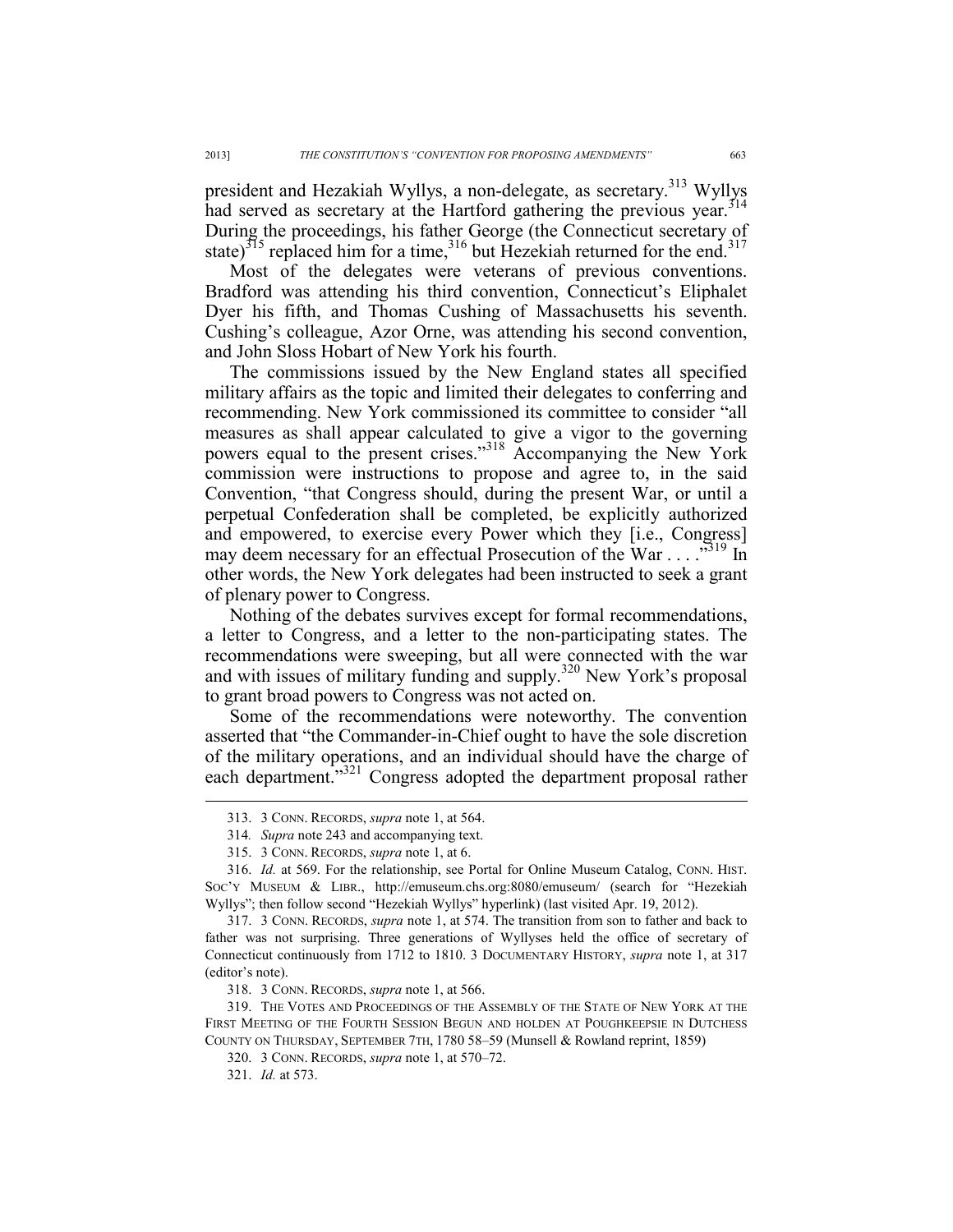quickly.<sup>322</sup> The convention further recommended that states "pledge" their faith" to legally enforce congressional fund-raising decisions.<sup>323</sup> This proposal became law, at least in theory, a few months later, when the thirteenth state (Maryland) ratified the Articles of Confederation.

Frustrated by the failure of states to meet their fund-raising quotas, the convention also recommended

the several states represented in this Convention, to instruct their respective Delegates to use their influence in Congress that the Commander-in-Chief . . . be authorized and empowered to take such measures as he may deem proper and the publick [*sic*] service may render necessary, to induce the several States to a punctual compliance with the requisitions which have been made or may be made by Congress for supplies for the year 1780 and  $1781$ .<sup>324</sup>

This proposed grant of near dictatorial authority to George Washington proved controversial,<sup>325</sup> and Congress never approved it.

The gathering apparently dissolved on November 22. That, at least, was the date of the convention's letter to the other states.<sup>326</sup>

### L. *The Abortive and Successful Providence Conventions of 1781*

At the 1780 Hartford Convention the participating states called for yet another meeting at an early date.<sup>327</sup> The subject would be military affairs, and the gathering would include representatives of the French military stationed in Providence.<sup>328</sup> On February 21, the Connecticut general assembly asked that the call be expanded to include the request of Vermont to be admitted to the union.<sup>329</sup> Governor Trumbull accordingly wrote to the other states announcing the expanded subject matter.<sup>336</sup> In the same letter, he fixed a meeting date of April 12,

 <sup>322.</sup> *See* 19 J. CONT. CONG., *supra* note 1, at ix (editor's prefatory note); *id.* at 124–26 (Feb. 7, 1781); *id.* at 155–57 (Feb. 16, 1781). The convention's recommendations were first noted in Congress on December 12, 1780. 18 *id.* at 1141 (Dec. 12, 1780).

 <sup>323. 3</sup> CONN. RECORDS, *supra* note 1, at 571.

 <sup>324.</sup> *Id.*

<sup>325</sup>*. See, e.g.*, Letter from John Witherspoon to William Livingston, Governor of New Jersey (Dec. 16, 1780), *in* 5 LETTERS, *supra* note 1 at 487; Letter from James Warren to Samuel Adams (Dec. 4, 1780), *in id*. at 488 n.8.

 <sup>326. 3</sup> CONN. RECORDS, *supra* note 1, at 573.

 <sup>327.</sup> *See* Letter from Connecticut Governor Trumbull to Governor of Rhode Island (Mar. 9, 1781), *in* 9 R.I. RECORDS, *supra* note 1, at 378.

 <sup>328. 3</sup> CONN. RECORDS, *supra* note 1, at 575–76.

 <sup>329.</sup> *Id.* at 316–17 (Feb. 21, 1781); *see also* 9 R.I. RECORDS, *supra* note 1, at 343 (reproducing resolution).

 <sup>330.</sup> *E.g.*, Letter from Connecticut Governor Trumbull to Governor of Rhode Island (Mar. 9, 1781), *in* 9 R.I. RECORDS, *supra* note 1, at 378 (reproducing Trumbull's circular letter).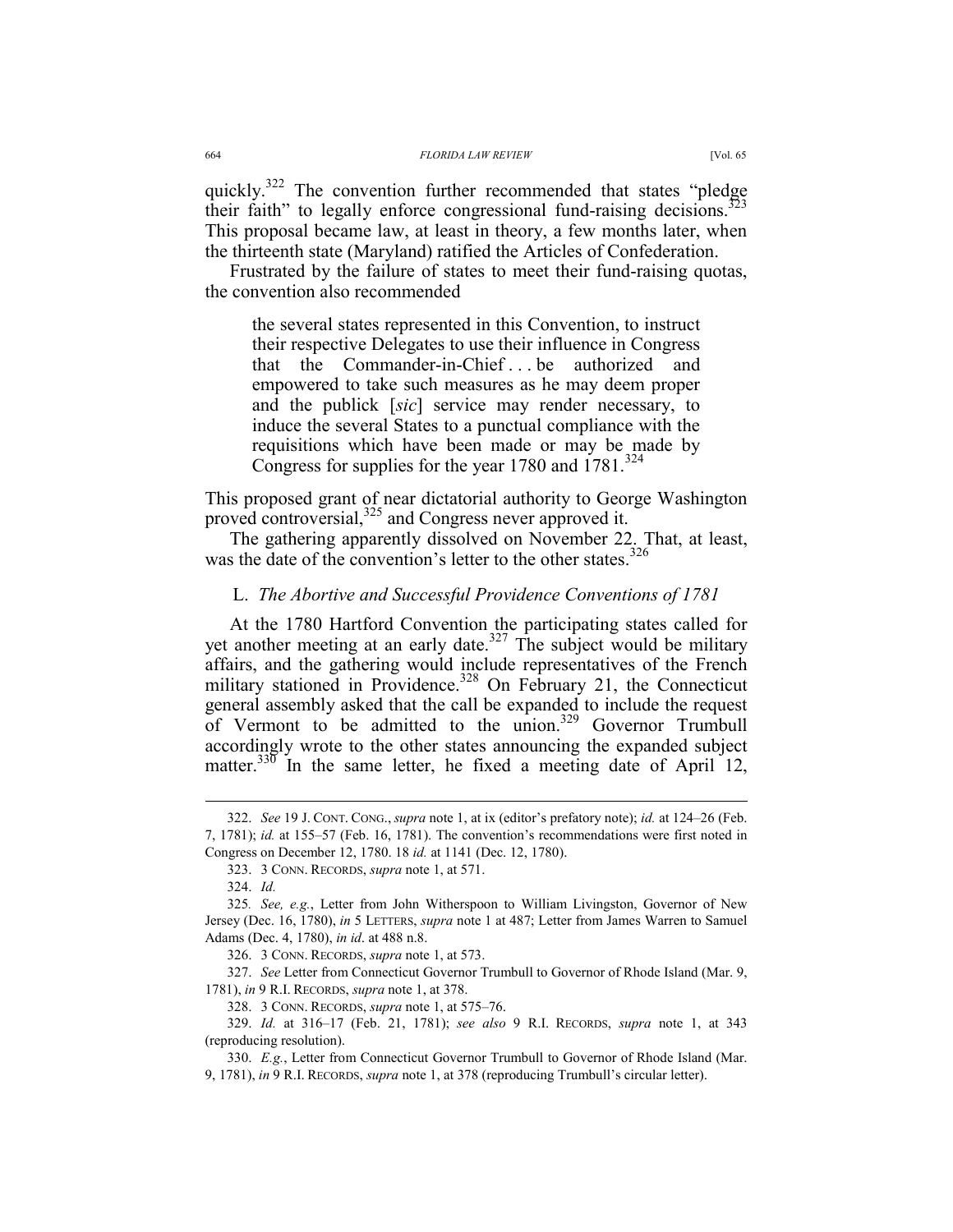1781<sup>331</sup>

At the appointed time, only five delegates had arrived: Thomas Cushing from Massachusetts, Jonathan Trumbull, Jr. from Connecticut, and three Rhode Island commissioners. New York, New Hampshire, and the French all failed to appear. Those present tarried until April 17, then returned home. Before leaving, they agreed to "represent with much regret to the several States, that the seeming neglect on this occasion could not but give them a painful prospect . . . of any future proposed meeting of the States," and that "the interests of the States might be subjected to very substantial detriment."<sup>332</sup>

On June 12, 1781, the Massachusetts legislature issued a resolution calling for the New England states to meet at Providence on June 25, and appointing two Massachusetts commissioners.<sup>333</sup> The call described as the purpose of the gathering "to agree upon some regular method of sending on supplies of beef, &c. to the army, during the present year."<sup>334</sup> Only five delegates convened on June 26, but they represented all four New England states. Two delegates were convention veterans: Jabez Bowen of Rhode Island, who had been at New Haven, and John Taylor Gilman of New Hampshire, a commissioner the preceding year at Hartford. The little group chose Bowen as president and, contrary to usual practice, one of its own members, Justin Ely of Massachusetts, as clerk. $335$ 

This second Providence Convention made several supply recommendations, and disbanded after its second day.<sup>336</sup>

## M. *On the Road to Annapolis: Abortive Conventions and the First State Legislative "Application"*

As noted earlier, the New York commissioners to the 1780 Hartford Convention had been instructed to promote a grant of greater powers to Congress.337 On July 21, 1782, that state's legislature followed up with a resolution concluding as follows:

It appears to this Legislature, that the foregoing important Ends, can never be attained by partial

 <sup>331.</sup> *Id.*; 3 CONN. RECORDS, supra note 1, at 574.

 <sup>332. 3</sup> CONN. RECORDS, *supra* note 1, at 575.

 <sup>333. 1780–1781</sup> MASS. RECORDS, *supra* note 1, at 614.

 <sup>334.</sup> *Id.* at 614.

 <sup>335. 3</sup> CONN. RECORDS, *supra* note 1, at 575.

 <sup>336.</sup> *Id.* at 575–76. At least one state, Rhode Island, proceeded to put some of the recommendations into effect. 9 R.I. RECORDS, *supra* note 1, at 439–40 (reproducing legislative resolution); Letter from Governor Greene to General Washington (July 11, 1781), *in* 9 R.I. RECORDS, *supra* note 1, at 453–54 (outlining state's compliance). The state paid Bowen £2/5s for his service as commissioner. 9 R.I. RECORDS, *supra* note 1, at 453.

 <sup>337.</sup> *Supra* Part III.K.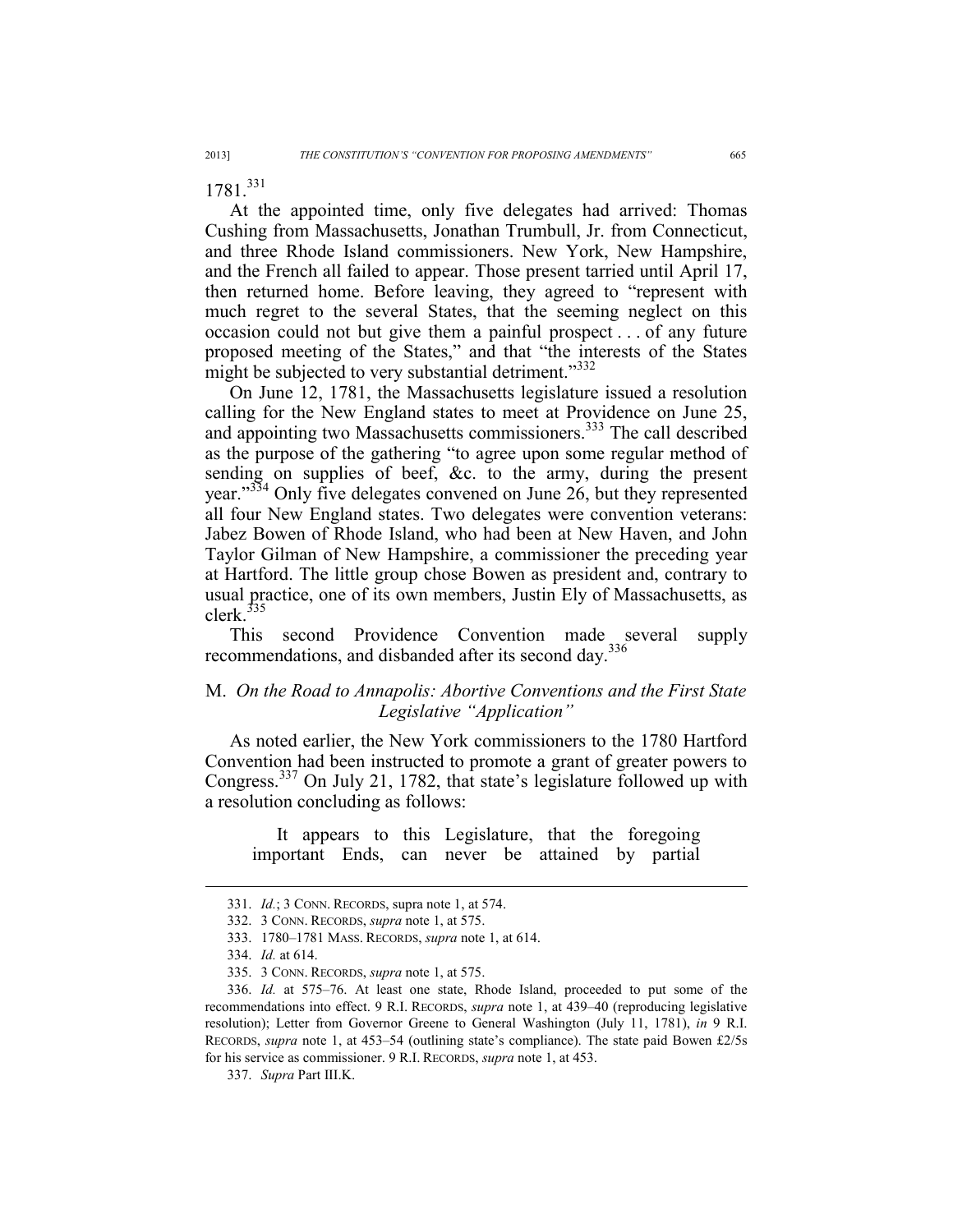#### 666 *FLORIDA LAW REVIEW* [Vol. 65

Deliberations of the States, separately, but that it is essential to the Common Welfare, that there should be as soon as possible a Conference of the Whole on the Subject; and that it would be advisable for this Purpose, to propose to Congress to recommend, and to each State to adopt, the Measure of assembling a General Convention of the States, specially authorised to revise and amend the Confederation, reserving a Right to the respective Legislatures, to ratify their Determinations.<sup>338</sup>

Similarly, on February 13, 1783, the Massachusetts legislature called a more modest convention: a meeting of New York and the New England states to be held at Hartford

to confer . . . on the necessity of adopting within the said States, for their respective uses, such general and uniform system of taxation by impost and excise, as may be thought advantageous to the said States, which system being agreed on by the majority of the delegates so to be convened, shall be recommended to the legislatures of the said States. . . .<sup>339</sup>

John Hancock, now occupying the newly-created office of governor, extended the formal invitation to the other states.<sup>340</sup>

The Massachusetts call was extraordinary for the suggestion that delegates vote as individuals rather than as states. None of the other calls had attempted to specify voting rules for a proposed convention, and all previous multi-government gatherings apparently had operated on a one-state/one vote principle.<sup>341</sup> This may explain the subsequent response: Although in recess of the legislature, the governor and council of safety of Connecticut appointed three commissioners,<sup>342</sup> New Hampshire and Rhode Island simply refused to do so. Massachusetts rescinded the call the following month.<sup>343</sup>

Undaunted, on May 31, 1785, Massachusetts Governor James Bowdoin addressed the state's lawmakers, urging them to promote a

 <sup>338. 5</sup> DOCUMENTS OF THE SENATE OF THE STATE OF NEW YORK, No. 11, Pt. 2, 28–29 (1904).

 <sup>339. 1782–1783</sup> MASS. RECORDS, *supra* note 1, at 382.

 <sup>340.</sup> Letter from William Greene, Governor of Rhode Island, to John Hancock, Governor of Massachusetts (Feb. 28, 1783), *in* 9 R.I. RECORDS, *supra* note 1, at 685 (stating, "I am favored with your Excellency's letter respecting the proposed convention of the five Eastern states, which is now before our General Assembly").

 <sup>341.</sup> *See generally* Part III.

 <sup>342. 5</sup> CONN. RECORDS, *supra* note 1, at 101–02.

 <sup>343. 1782–1783</sup> MASS. RECORDS, *supra* note 1, at 482–83 (Mar. 26, 1783) (rescinding call due to two states "having refused to choose delegates to meet").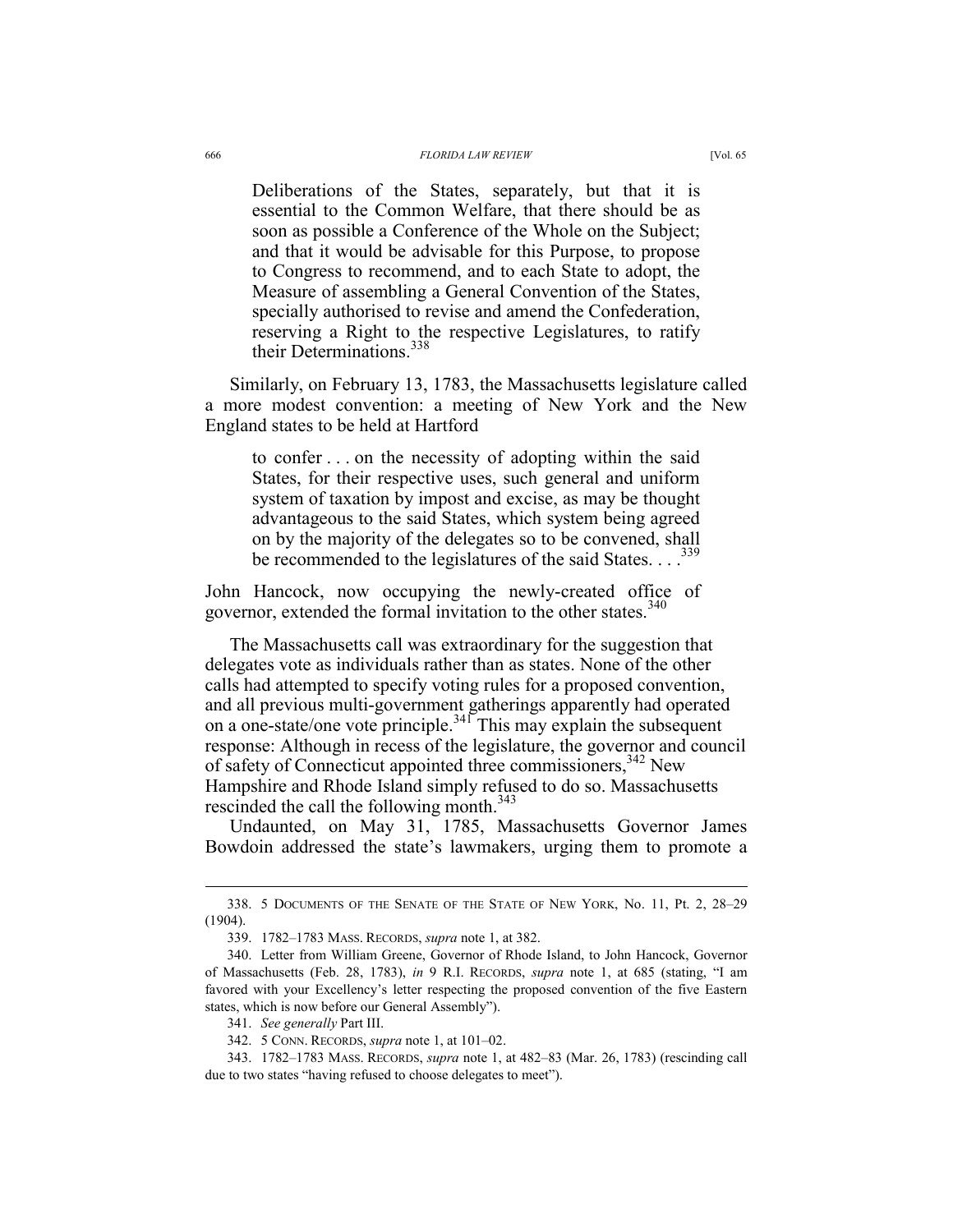"Convention or Congress" of "special delegates from the States" to amend the Articles of Confederation and grant the Confederation Congress more authority.<sup>344</sup> The legislature responded on July 1 by adopting the New York formula in a resolution asking Congress for a general convention to revise the Articles.<sup>345</sup> In its accompanying circular letter to the other states, the legislature designated this action as "[making] *application to the* United States *in Congress assembled*."346 This pre-constitutional use of the word "application" is almost identical to the use of that word in Article V. Previous discourse sometimes referred to the call as an "application."<sup>347</sup>

In addition to its "application" and circular letter, the Massachusetts legislature issued a letter to the president of Congress. This asked Congress "to recommend a Convention of the States at some convenient

345. The full text is as follows:

 $\overline{a}$ 

RESOLVE RECOMMENDING A CONVENTION OF DELEGATES FROM ALL THE STATES, FOR THE PURPOSE MENTIONED.

*As the prosperity and happiness of a nation, cannot be secured without a due proportion of power lodged in the hands of the Supreme Rulers of the State, the present embarrassed situation of our public affairs, must lead the mind of the most inattentive observer to realize the necessity of a revision of the powers vested in the Congress of the* United States, *by the Articles of Confederation:* 

*And as we conceive it to be equally the duty and the privilege of every State in the Union, freely to communicate their sentiments to the rest on every subject relating to their common interest, and to solicit their concurrence in such measures as the exigency of their public affairs may require:* 

*Therefore Resolved*, That it is the opinion of this Court, that the present powers of the Congress of the *United States*, as contained in the Articles of Confederation, are not fully adequate to the great purposes they were originally designed to effect.

*Resolved*, That it is the opinion of this Court, that it is highly expedient, if not indispensibly necessary, that there should be a Convention of Delegates from all the States in the Union, at some convenient place, as soon as may be, for the sole purpose of revising the confederation, and reporting to Congress how far it may be necessary to alter or enlarge the same.

*Resolved*, That Congress be, and they are hereby requested to recommend a Convention of Delegates from all the States, at such time and place as they may think convenient, to revise the confederation, and report to Congress how far it may be necessary, in their opinion, to alter or enlarge the same, in order to secure and perpetuate the primary objects of the Union.

1784–1785 MASS. RECORDS, *supra* note 1, at 666 (July 1, 1785).

 346. Circular Letter of the Massachusetts General Court to the Supreme Executive of Each State (July 1, 1785), *in* 1784–1785 MASS. RECORDS, *supra* note 1, at 667.

347*. E.g*., 1 CONN. RECORDS, *supra* note 1, at 589.

 <sup>344.</sup> *See* 1784–1785 MASS. RECORDS, *supra* note 1, at 709–10 (speech of May 31, 1785); *see also id*. at 708.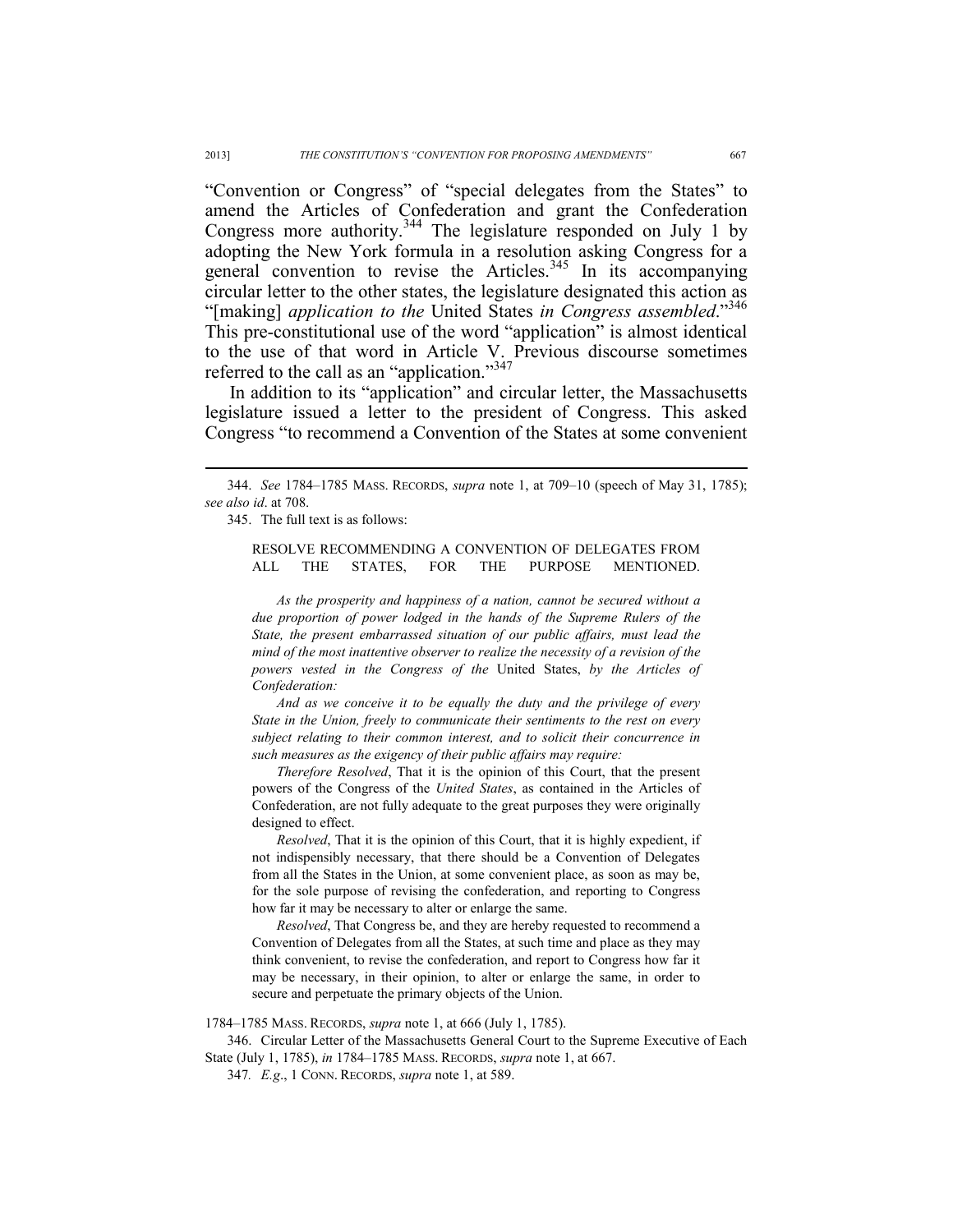place, on an early day, [so] that the evils so severely experienced from the want of adequate powers in the foederal [*sic*] Government, may find a remedy as soon as possible."<sup>348</sup> The legislature issued formal instructions to Massachusetts' congressional delegates to promote the application.349

Yet Congress failed to act.

While New York and Massachusetts were promoting a general convention, Pennsylvania decided to seek another regional one. Pennsylvanians wished to improve the navigability of the Susquehanna and Schuykill Rivers,<sup>350</sup> and Marylanders wished to improve the navigability of the Susquehanna.<sup>351</sup> Pennsylvanians also discussed connecting Susquehanna and Schuylkill River navigation by digging a canal across what is now called the Delmarva Peninsula,  $352$  a project that would require cooperation from Maryland and Delaware. The latter state was, however, upset with both of its neighbors because of the tariffs imposed on Delawareans when they imported goods through Baltimore and Philadelphia.<sup>353</sup>

Pennsylvania political leaders suggested a tri-state convention to foster a comprehensive settlement. On November 18, 1785, a committee of Pennsylvania's unicameral General Assembly proposed

that a negociation [*sic*] be entered into with the States of Maryland and Delaware upon the ground of reciprocal advantages to be derived, to all the States concerned, from a communication between the said two Bays as well as from an effectual improvement of the navigation of the river Susquehanna and its streams.<sup>354</sup>

On November 23, the assembly authorized the Supreme Executive Council to open negotiations.<sup>355</sup> On November  $25$ , the council president, Benjamin Franklin, sent a letter of invitation to the governor of Maryland.<sup>356</sup> The next day, the council vice president, Charles Biddle (who seems to have been carrying much of the burden for the aged

 <sup>348. 1784–1785</sup> MASS. RECORDS, *supra* note 1, at 667 (italics omitted) (July 1, 1785).

 <sup>349.</sup> *Id.* at 668 (July 1, 1785).

 <sup>350.</sup> *See* Lillard, *supra* note 1, at 10–11; 10 PA. ARCHIVES, *supra* note 1, at 128–30 (1783 legislative committee report); *id*. at 312 (election of replacement commissioner on subject); *id.* at 315 (committee report received).

 <sup>351.</sup> *See* Lillard, *supra* note 1, at 11.

 <sup>352.</sup> *See id.* at 16; *see also* MINUTES, PA. ASSEMBLY, *supra* note 1, at 29 (proposed bill from 1st session, November 8, 1785).

 <sup>353.</sup> Lillard, *supra* note 1, at 12.

 <sup>354. 10</sup> PA. ARCHIVES, *supra* note 1, at 538 (Nov. 18, 1786).

 <sup>355. 14</sup> MINUTES, PA. COUNCIL, *supra* note 1, at 582.

 <sup>356.</sup> *Id.* at 585; *see also* 10 PA. ARCHIVES, *supra* note 1, at 540 (containing the text of the letter).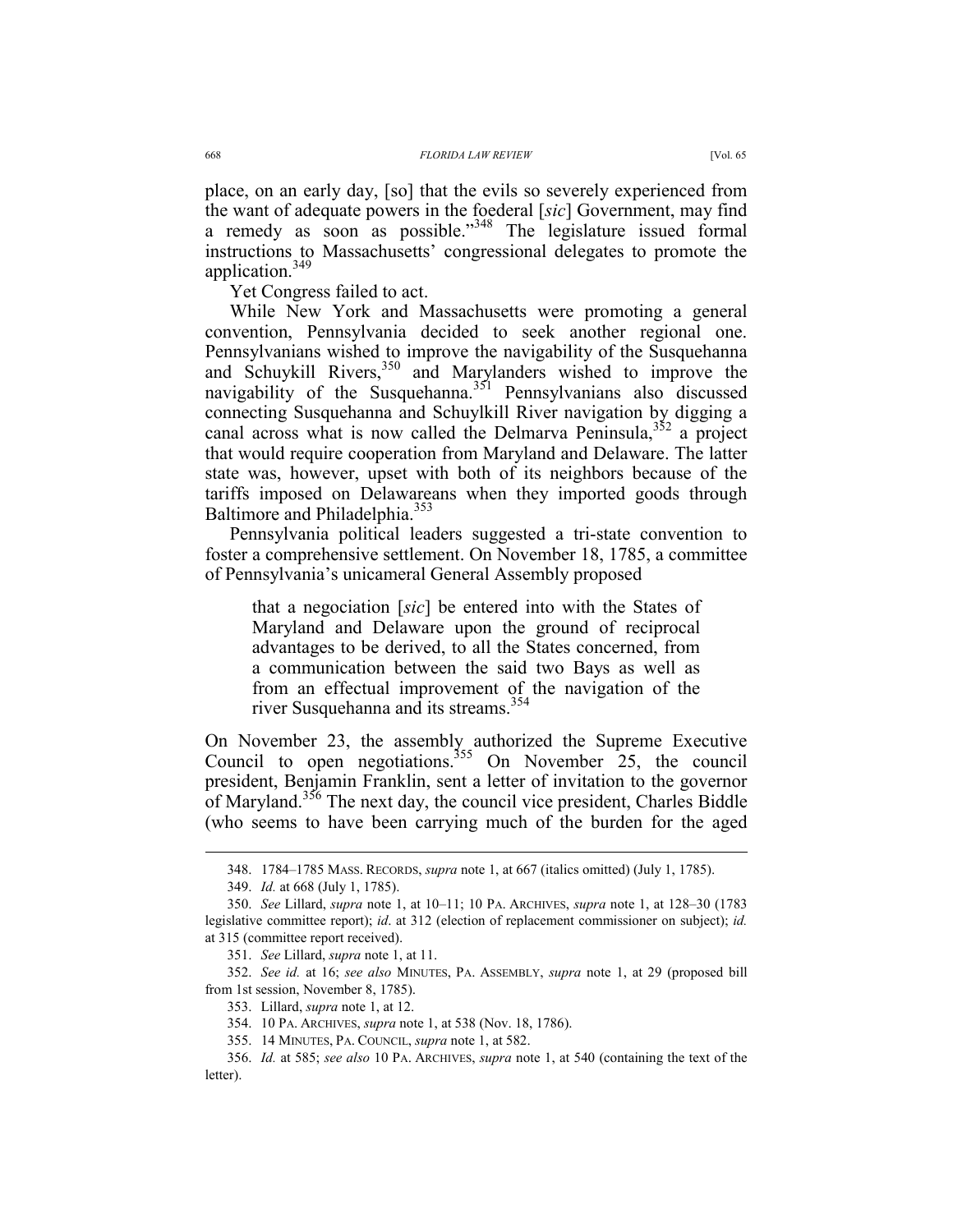Franklin), dispatched a similar invitation to Delaware.<sup>357</sup> The negotiations were to be "for the purpose of opening 'a navigable communication between the Bays of Chesepeak [*sic*] and Delaware, and for an effectual improvement of the river Susquehanna, and its streams."<sup>358</sup> Consistently with the wording of these letters, the proposed meeting came to be referred to as the "Navigation Convention," to distinguish it from the more general "Commercial Convention" then being planned for Annapolis.

Commissioners at the navigation conclave would negotiate, but any results were to constitute proposals only. There was no suggestion that the convention would bind the participating states.

Delaware's initial reaction was negative. In January, 1786, a committee of that state's legislature recommended against participating. The reason cited was that the proposed canal would devalue Delaware's carrying trade. The committee recommended instead that the legislature concentrate on improving the roads spanning the peninsula.<sup>359</sup>

Maryland was willing to meet, provided the agenda be expanded beyond improvements on the Susquehanna and the projected canal. On February 20, Maryland lawmakers approved participation if the meeting included "other subjects which may tend to promote the commerce, and mutual convenience of the said states." $360^4$  On the same day, a joint legislative session elected its commissioners: Samuel Chase, Samuel Hughes, Peregrine Lethrbury, William Smith, and William Hemsley.<sup>361</sup>

A few days later, Vice President Biddle wrote to the Pennsylvania legislature celebrating this progress, and advocating that his state also participate in Virginia's proposed "Commercial Convention" at Annapolis. Biddle added that Navigation Convention negotiations had begun, but failed to mention when or where. $362$ 

In March, 1786, the Maryland legislature authorized its Navigation Convention delegates to discuss interstate tariffs.<sup>363</sup> The following month, the Pennsylvania assembly authorized payment for its delegates and selected its committee: Francis Hopkinson (who had signed the Declaration of Independence), John Ewing, David Rittenhouse (the famous astronomer), Robert Milligan and George Lattimer.<sup>364</sup>

 <sup>357. 10</sup> PA. ARCHIVES, *supra* note 1, at 540–41.

 <sup>358.</sup> *Id.* at 540.

 <sup>359.</sup> Report upon the President's Message, Jan. 11, 1786 (read, Jan. 16, 1786) (on file with Delaware State Archives).

 <sup>360.</sup> *See generally* PROCEEDINGS, MD. HOUSE OF DELEGATES, *supra* note 1, at 149–50 (Feb. 20, 1786); *id.* at 199 (Mar. 12, 1786).

 <sup>361.</sup> PROCEEDINGS, MD. HOUSE OF DELEGATES, *supra* note 1, at 150 (Feb. 20, 1786).

 <sup>362.</sup> *See* 14 MINUTES, PA. COUNCIL, *supra* note 1, at 644–45 (Feb. 22, 1786).

 <sup>363.</sup> PROCEEDINGS, MD. HOUSE OF DELEGATES, *supra* note 1, at 199 (Mar. 12, 1786).

 <sup>364. 10</sup> PA. ARCHIVES, *supra* note 1, at 755; 15 MINUTES, PA. COUNCIL, *supra* note 1, at 2

<sup>(</sup>Apr. 5, 1786). There were some delays in selecting the Pennsylvania commissioners. 14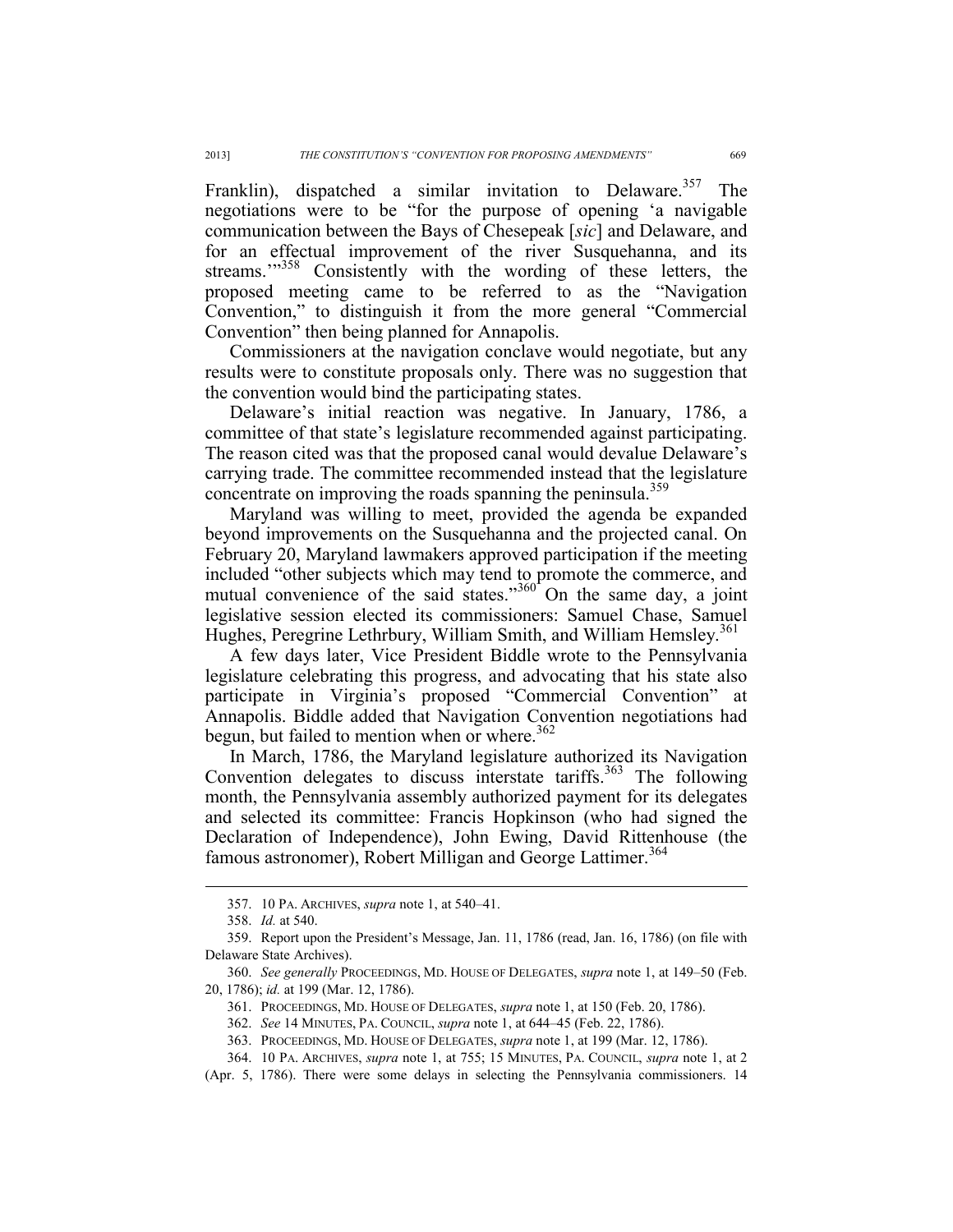Delaware finally responded positively in June, approving participation in both the Navigation Convention and the more general Annapolis Commercial Convention.<sup>365</sup> As its Navigation Convention committee, Delaware lawmakers chose William Killen; Gunning Bedford, Jr.; John Jones; Robert Armstrong, and Eleazar McComb.<sup>366</sup> Authority was limited to proposing only, but encompassed not only the Susquehanna and the canal, but "any other subject that may tend to promote the commerce and the mutual convenience of the said states."367

It is doubtful whether the three state committees ever met or even corresponded. In August, 1786, President Benjamin Franklin reported to the Pennsylvania assembly that "[s]ome farther progress has been made in the negociation [sic] with the States of Delaware and Maryland since your last session: Commissioners have been appointed, an interview proposed, and every inclination to meet this Commonwealth on the ground of reciprocal advantage discovered [revealed]."<sup>368</sup> This statement of "progress" rather more suggests a lack of substantive discussion than its occurrence.

The reasons the Navigation Convention proved abortive are not fully understood. One reason may have been that the invitations issued by President Franklin and Vice President Biddle (essentially, the convention "call") were radically defective: Unlike all successful calls, they failed to specify a time and place of meeting. Also, the project may have been lost amid the more momentous bustle in Annapolis and Philadelphia. Once the Navigation Convention's scope was extended beyond two specific projects to include commerce in general, it overlapped the topics on the agenda in Annapolis and Philadelphia. Not surprisingly, therefore, both contemporaneous accounts and subsequent generations sometimes mistook Navigation Convention records for those pertaining to Annapolis.<sup>369</sup>

 365. *See* MINUTES, DELAWARE COUNCIL, *supra* note 1, at 970–72; PROCEEDINGS, DELAWARE ASSEMBLY, *supra* note 1, at 375–76 (June 15, 1786).

 366. MINUTES, DELAWARE COUNCIL, *supra* note 1, at 971. For the commissions' backgrounds, see *id.* at 25 (editors' introduction).

 369. *See, e.g*., 14 MINUTES, PA. COUNCIL, *supra* note 1, at 672 (erroneously identifying the resolution authorizing the Navigation Convention, adopted March 23, 1786, with the Annapolis Convention resolution adopted on March 21, 1786); *see also* MINUTES, PA. ASSEMBLY, *supra* note 1, at 227 (2d Session, Mar. 21, 1786) (regarding the Annapolis resolution); *id*. at 230 (Mar. 23, 1786) (regarding the National Convention resolution).

A Delaware archivist has informed me that records in his office pertaining to the Navigation Convention were erroneously filed in the location for the Annapolis Convention. E-mail from

MINUTES, PA. COUNCIL, *supra* note 1, at 669 (assigning a future date for the election); *id.* at 672 (postponing the date and erroneously stating the date of the original resolution as March 21 instead of March 23).

 <sup>367.</sup> PROCEEDINGS, DELAWARE ASSEMBLY, *supra* note 1, at 376.

 <sup>368. 15</sup> MINUTES, PA. COUNCIL, *supra* note 1, at 70 (Aug. 25, 1786).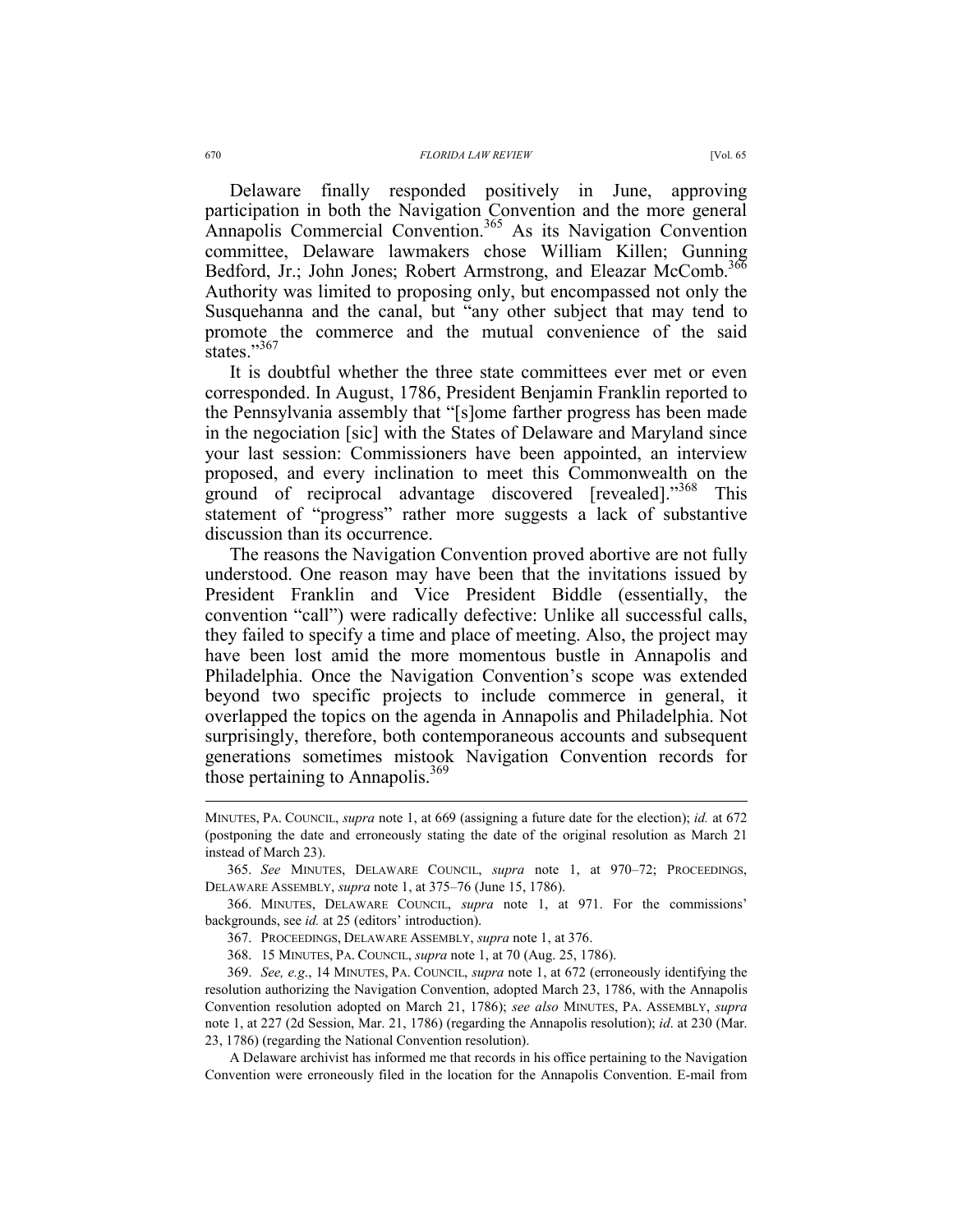### N. *The Annapolis Commercial Convention of 1786*

More concrete progress toward another multi-state convention came from Virginia. Successful negotiations with Maryland in March, 1785 over Potomac and Chesapeake navigation rights encouraged Virginia political leaders to seek further inter-governmental cooperation.<sup>370</sup> On January 21, 1786, the state legislature adopted a resolution calling a convention

to take into consideration the trade of the United States; to examine the relative situations and trade of the States; to consider how far a uniform system in their commercial regulations may be necessary to their common interest and their permanent harmony; and to report to the several States such an act relative to this great object, as, when unanimously ratified by them, will enable the United States in Congress effectually to provide for the same. $371$ 

This call was for a general, not a mere regional, convention. Its subject matter was commerce. Thus, in the contemporaneous records, the Annapolis conclave often is referred to as a "commercial convention."372

The Virginia legislature followed up this resolution with a circular letter inviting the other states to meet on "the first Monday in September next," September 4, 1786.<sup>373</sup> In March, Governor Bowdoin excitedly relayed the news to Massachusetts lawmakers,<sup>374</sup> and three months later those lawmakers elected four delegates<sup>375</sup> and fixed their compensation.376 Shortly thereafter, they empowered the governor and council to fill any vacancies. $377$ 

Yet a full week after the convention was to have met, the Massachusetts delegates were still absent. So also were the appointed commissioners from Rhode Island. Only five states were in attendance, represented collectively by 12 commissioners. The states were New

Bruce H. Haase to Robert G. Natelson (Aug. 13, 2012) (on file with author).

 <sup>370.</sup> CAPLAN, *supra* note 1, at 22.

<sup>371</sup>*.* CHARLES WARREN, THE MAKING OF THE CONSTITUTION 15 (2d ed. 1937) (internal quotation marks omitted) (quoting HOUSE OF DELEGATE OF THE COMMONWEALTH OF VIRGINIA, 1786, 153 (Thomas W. White ed. 1828)).

 <sup>372.</sup> *See, e.g*., 14 MINUTES, PA. COUNCIL, *supra* note 1, at 645 (Feb. 23, 1785); 15 MINUTES, PA. COUNCIL, *supra* note 1, at 82, 86 (Sept. 20, 1786).

 <sup>373.</sup> CAPLAN, *supra* note 1, at 23 (quoting 1 DOCUMENTARY HISTORY, *supra* note 1, at 180).

 <sup>374.</sup> *See* 1784–85 MASS. RECORDS, *supra* note 1, at 915 (communication of March 20, 1786).

 <sup>375. 1786–87</sup> MASS. RECORDS, *supra* note 1, at 286–87.

 <sup>376.</sup> *Id.* at 304.

 <sup>377.</sup> *Id.* at 312.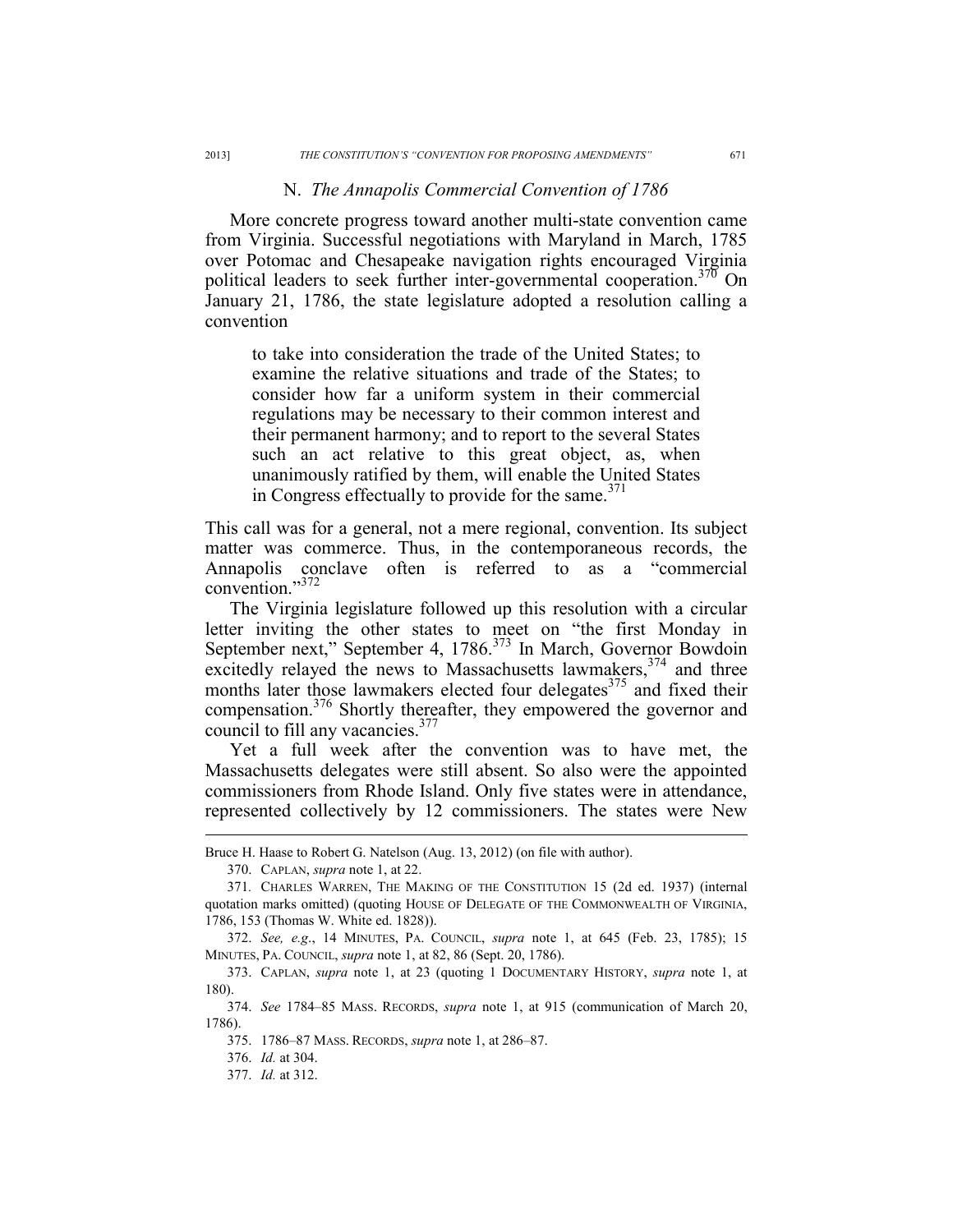York, New Jersey, Delaware, Pennsylvania, and Virginia. The commissioners from Massachusetts and Rhode Island were to learn in mid-journey that the meeting already had adjourned. $378$ 

The delegates present included several convention alumni. John Dickinson of Pennsylvania and served in the Stamp Act Congress, and also in the First Continental Congress with his colleague, George Read.<sup>379</sup> New York's Egbert Benson had been at Hartford in 1780.<sup>380</sup> There also were notable newcomers: James Madison and Edmund Randolph of Virginia, Alexander Hamilton of New York, William Houston of New Jersey, and Richard Bassett of Delaware. All these newcomers were to represent their states in Philadelphia the following year—as would Dickinson and Read. Also present were Tench Coxe of Pennsylvania and St. George Tucker of Virginia, both of whom became highly influential in molding the public's perception of the Constitution.381

The delegates' credentials closely tracked the call, $382$  except that those of Delaware stipulated that any convention proposal had to be reported "to the United States in Congress assembled, to be agreed to by them, and confirmed by the Legislatures of every State."<sup>383</sup>

The commissioners unanimously elected Dickinson, then the most distinguished of their number, as Chairman. The proceedings do not disclose a secretary.

Although other multi-state conventions had succeeded with a representation from only five states, the delegates did not believe that number was sufficient for crafting a trade regime national in scope.<sup>384</sup> They therefore took the same course the commissioners at the abortive 1781 Providence convention had taken—they issued a statement and adjourned. The statement read in part as follows:

Your Commissioners, with the most respectful deference, beg leave to suggest their unanimous conviction, that it may essentially tend to advance the interests of the union, *if* 

 382. Proceedings, *available at* http://avalon.law.yale.edu/18th\_century/annapoli.asp (last visited Apr. 21, 2013).

 384. *Id.* ("Your Commissioners did not conceive it advisable to proceed on the business of their mission, under the Circumstance of so partial and defective a representation.").

 <sup>378.</sup> CAPLAN, *supra* note 1, at 24. Caplan blames the tardiness of their appointment, but the Massachusetts legislature had appointed its commissioners on June 17. *See* 1786–87 MASS. RECORDS, *supra* note 1, at 286–87.

 <sup>379. 1</sup> J. CONT. CONG., *supra* note 1, at 13–14, 74.

 <sup>380. 2</sup> CONN. RECORDS, *supra* note 1, at 565.

 <sup>381.</sup> Coxe was among the most influential Federalist essayists during the ratification fight. JACOB E. COOKE, TENCH COXE AND THE EARLY REPUBLIC 111 (1978) (describing Coxe's influence). Tucker wrote the first formal legal commentary on the Constitution, THE VIEW OF THE CONSTITUTION OF THE UNITED STATES (1803).

 <sup>383.</sup> *Id.* (internal quotation marks omitted).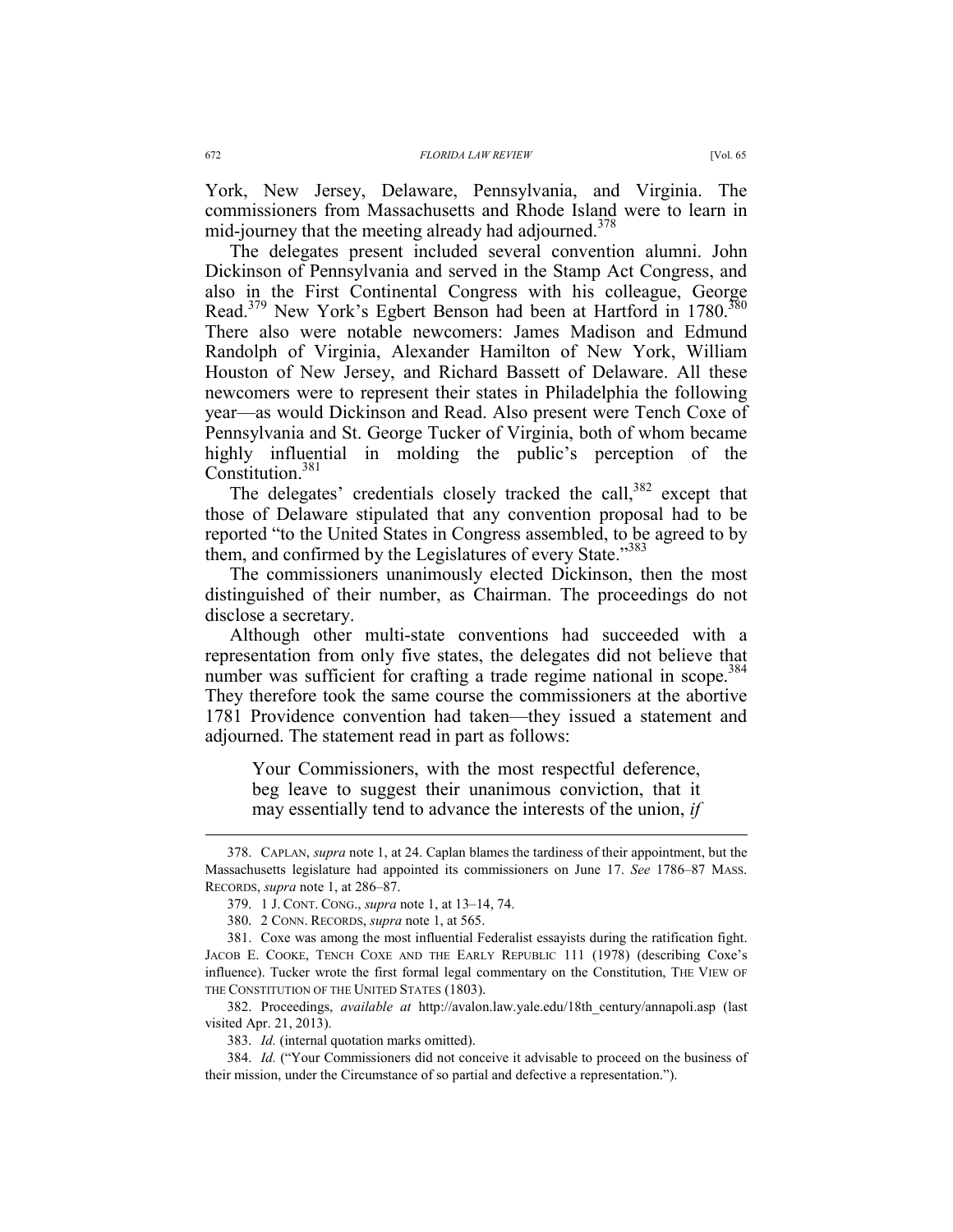*the States, by whom they have been respectively delegated, would themselves concur, and use their endeavours* [sic] *to procure the concurrence of the other States, in the appointment of Commissioners,* to meet at Philadelphia on the second Monday in May next, to take into consideration the situation of the United States, *to devise such further provisions as shall appear to them necessary to render the constitution of the Federal Government adequate to the exigencies of the Union*; and to report such an Act for that purpose to the United States in Congress assembled, as when agreed to, by them, and afterwards confirmed by the Legislatures of every State, will effectually provide for the same 385

The first italicized passage makes it clear that the Annapolis Convention was directing its resolution to the five states that had sent commissioners—not to other states, and not to Congress.

The second italicized passage contemplated a convention that could do more than merely propose changes in the Articles of Confederation. It contemplated a convention to propose changes "to render the *constitution of the Federal Government* adequate to the exigencies of the Union." The word "constitution" in this context was *not* limited to the Articles of Confederation, as some modern writers assume. The prevailing political definition of "constitution" at the time was the political structure as a whole—much as we refer today to the British "constitution." Although Americans had begun to apply the word a few years earlier to specific documents organizing state governments, the usage was not yet dominant, and no contemporaneous dictionary defined "constitution" that way.<sup>386</sup> What we today call a "constitution" was more often called an "instrument," "frame," "system," or "form" of

 <sup>385.</sup> *Id.* (emphasis added).

<sup>386</sup>*. See, e.g.*, 1 JOHN ASH, THE NEW AND COMPLETE DICTIONARY OF THE ENGLISH LANGUAGE (1775) ("The act of constituting, the state of being, the corporeal frame, the temper of the mind, and established form of government, a particular law."); NATHAN BAILEY, AN UNIVERSAL ETYMOLOGICAL ENGLISH DICTIONARY (25th ed. 1783) ("[A]n ordinance or decree; the state of the body; the form of government used in any place; the law of a kingdom."); SAMUEL JOHNSON, 1 A DICTIONARY OF THE ENGLISH LANGUAGE (1786 ed.) (giving as political meanings "[e]stablished form of government; system of laws and customs" and "[p]articular law; establishment; institution"); THOMAS SHERIDAN, A COMPLETE DICTIONARY OF THE ENGLISH LANGUAGE (2d ed. 1789) (similar definitions).

Perhaps the closest analogue in these definitions to the modern use of "constitution" is the phrase "particular law," a usage deriving from the Roman *constitutio*, which denominated any official ruling by the emperor. WOLFGANG KUNKEL, AN INTRODUCTION TO ROMAN LEGAL AND CONSTITUTIONAL HISTORY 127 (J.M. Kelly trans., 2d ed. 1973).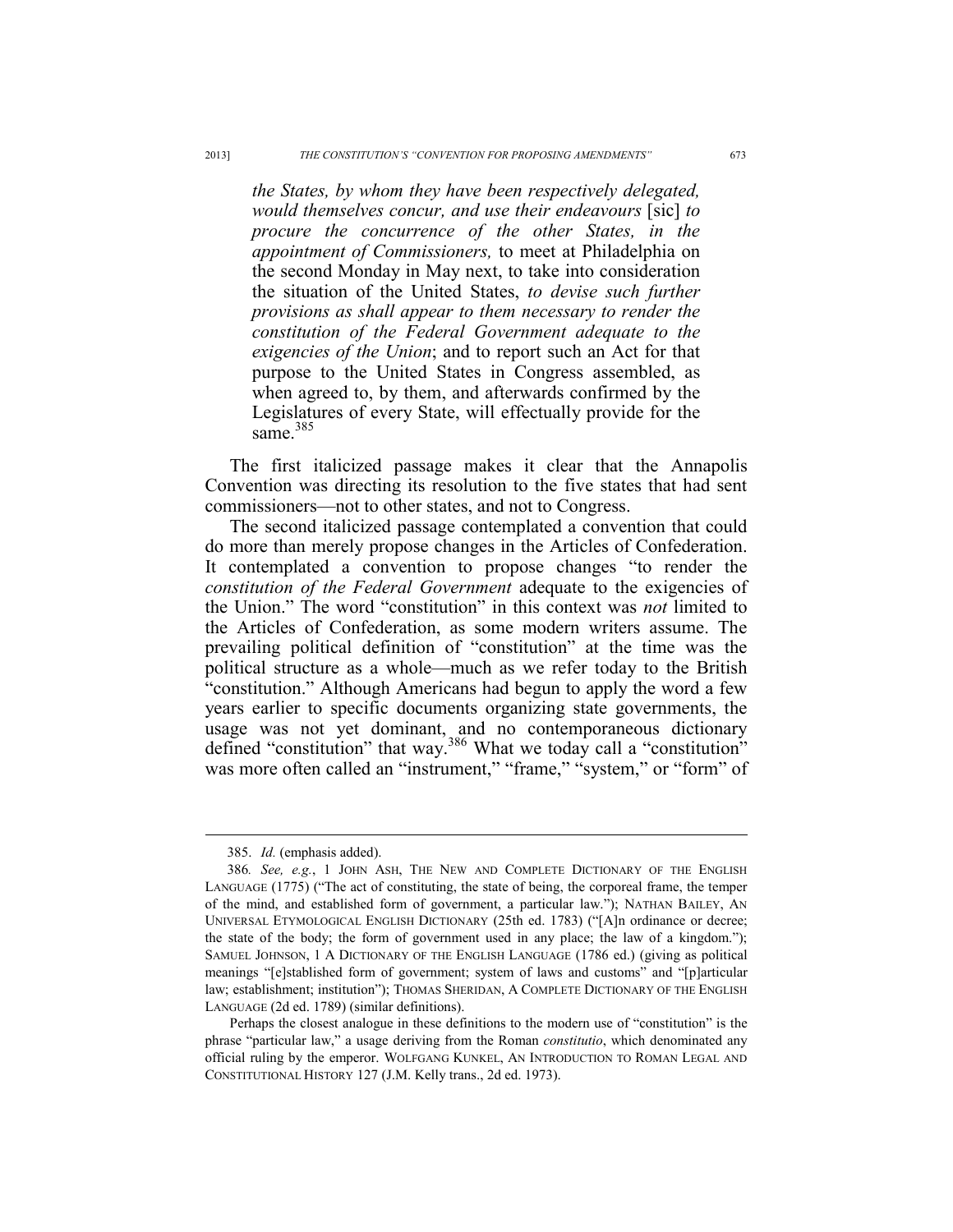government."<sup>387</sup> Thus, the Annapolis report was recommending a convention to consider and propose alterations in the federal *political system*, not merely to the Articles. Subsequent proceedings in Congress confirm that understanding.<sup>388</sup>

The Annapolis Convention adjourned on September 14, and Chairman Dickinson's letter on its behalf was read in Congress on September  $20^{389}$  On October 11, Congress referred the letter to a committee for consideration.<sup>390</sup> But Congress took no further action for several months.

## O. *The Constitutional Convention of 1787*

It is commonly said that the Constitutional Convention was called by Congress for the sole purpose of recommending changes in the Articles of Confederation, and that by writing an entirely new Constitution the delegates exceeded their authority. The claim was first raised during the ratification debates by opponents of the Constitution—and not always in good faith.<sup>391</sup>

The facts are otherwise: Congress did not call the Constitutional Convention, Congress had no power to limit its scope, and the overwhelming majority of delegates did not exceed their authority.

The commissioners at the Annapolis Convention had recommended to the five states they represented that those states "concur, and use their endeavours to procure the concurrence of the other States, in the appointment of Commissioners, to meet at Philadelphia....<sup>392</sup> Arguably, this represented the formal call to Philadelphia. If not, the call had come by November 23, 1786 from the Virginia and New Jersey legislatures. $393$ 

The Virginia resolution of that date was similar to state calls for at least two prior conventions in that the invitation was implied in the

 <sup>387.</sup> Even when states began to entitle their basic laws as "constitutions," they often included the more established titles as well. *E.g.*, DEL. CONST. of 1776 ("Constitution, or System of Government"); MD. CONST. of 1776 ("Constitution and Form of Government"); MASS. CONST. of 1780, pmbl. ("declaration of rights and frame of government as the constitution"); VA CONST. of 1776 ("Constitution or Form of Government").

<sup>388</sup>*. Infra* Part III.N.

 <sup>389.</sup> *See* 31 J. CONT. CONG., *supra* note 1, at 677–80.

 <sup>390.</sup> *Id.* at 770.

 <sup>391.</sup> *See, e.g.*, *A Georgian*, GAZETTE OF THE STATE OF GEORGIA, Nov. 15, 1787, *reprinted in* 3 DOCUMENTARY HISTORY, *supra* note 1, at 236–37 (an anti-federalist tract that misrepresents the delegates' authority by substituting "the articles of confederation" for "the federal constitution" in quoting their commission).

<sup>392</sup>*.* Proceedings, *supra* note 385 and accompanying text.

 <sup>393. 3</sup> FARRAND'S RECORDS, *supra* note 1, at 559, 563.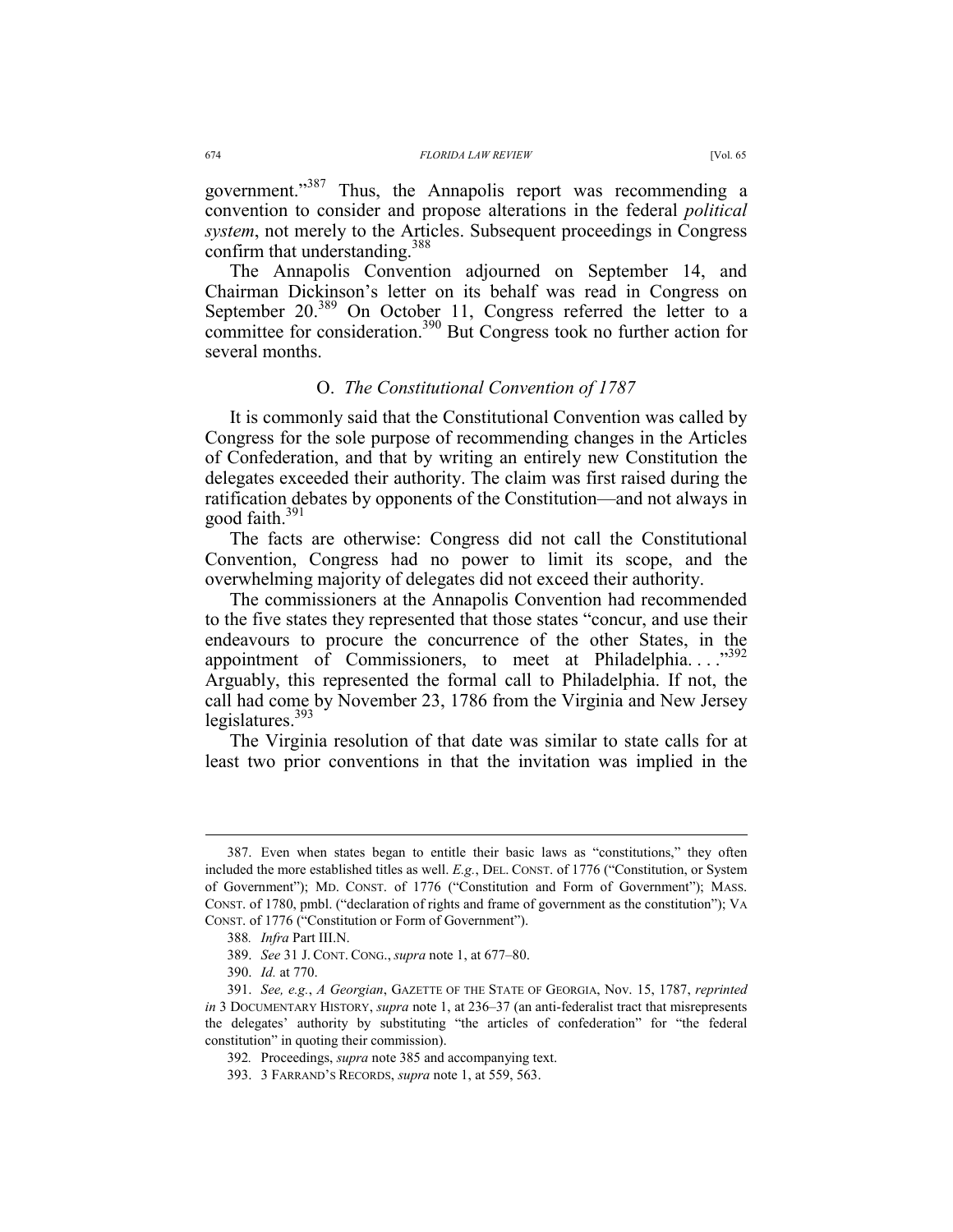# appointment of commissioners.<sup>394</sup> It read as follows:

Be It Therefore Enacted . . . that seven Commissioners be appointed by joint Ballot of both Houses of Assembly who or any three of them are hereby authorized as Deputies from this Commonwealth to meet such Deputies as may be appointed and authorized by other States to assemble in Convention at Philadelphia as above recommended and to join with them in devising and discussing all such Alterations and farther Provisions as may be necessary to render the Foederal [sic] Constitution adequate to the Exigencies of the Union and in reporting such an Act for that purpose to the United States in Congress as when agreed to by them and duly confirmed by the several States will effectually provide for the same.<sup>395</sup>

This resolution followed the Annapolis formula in suggesting that the convention propose any "Alterations and farther Provisions as may be necessary to render the Foederal [sic] Constitution [i.e., the political system]<sup>396</sup> adequate." Perhaps significantly, the language provided not for approval by *every* state (as had the Annapolis recommendation), but by the "several [individual] States"—leaving open the possibility that changes could bind the assenting states even in the absence of unanimous approval. This was a formula for a convention with plenipotentiary, rather than limited, proposal power.<sup>397</sup>

On November 23, 1786, the same day Virginia acted, New Jersey commissioned several delegates "for the purpose of taking into Consideration the state of the Union, as to trade and other important objects, and of devising such other Provisions as shall appear to be necessary to render the Constitution of the Federal Government adequate to the exigencies thereof."<sup>398</sup> New Jersey made no mention of consent by Congress or the other states.

On December 30, the Pennsylvania legislature also decided to send commissioners to Philadelphia, reciting as a reason the prior resolution of Virginia and empowering its delegates according to the Virginia

 <sup>394</sup>*. E.g*., AMERICAN ARCHIVES, *supra* note 138 and accompanying text (quoting the call for the 1776–77 Providence Convention); Proceedings, *supra* note 333 and accompanying text (discussing the call for the 1781 Providence Convention).

 <sup>395. 3</sup> FARRAND'S RECORDS, *supra* note 1, at 559–60 .

 <sup>396.</sup> *Supra* Part III.M.

<sup>397</sup>*. Cf.* Letter from James Madison to George Lee Turberville (Nov. 2, 1788), *in* 5 MADISON, WRITINGS, *supra* note 1, at 297, 299 (distinguishing between a convention recurring to "first principles," which depends on the unanimous consent of the parties who are to be bound by it and a convention for proposing amendments under "the forms of the Constitution," binding even non-consenting states).

 <sup>398. 3</sup> FARRAND'S RECORDS, *supra* note 1, at 563.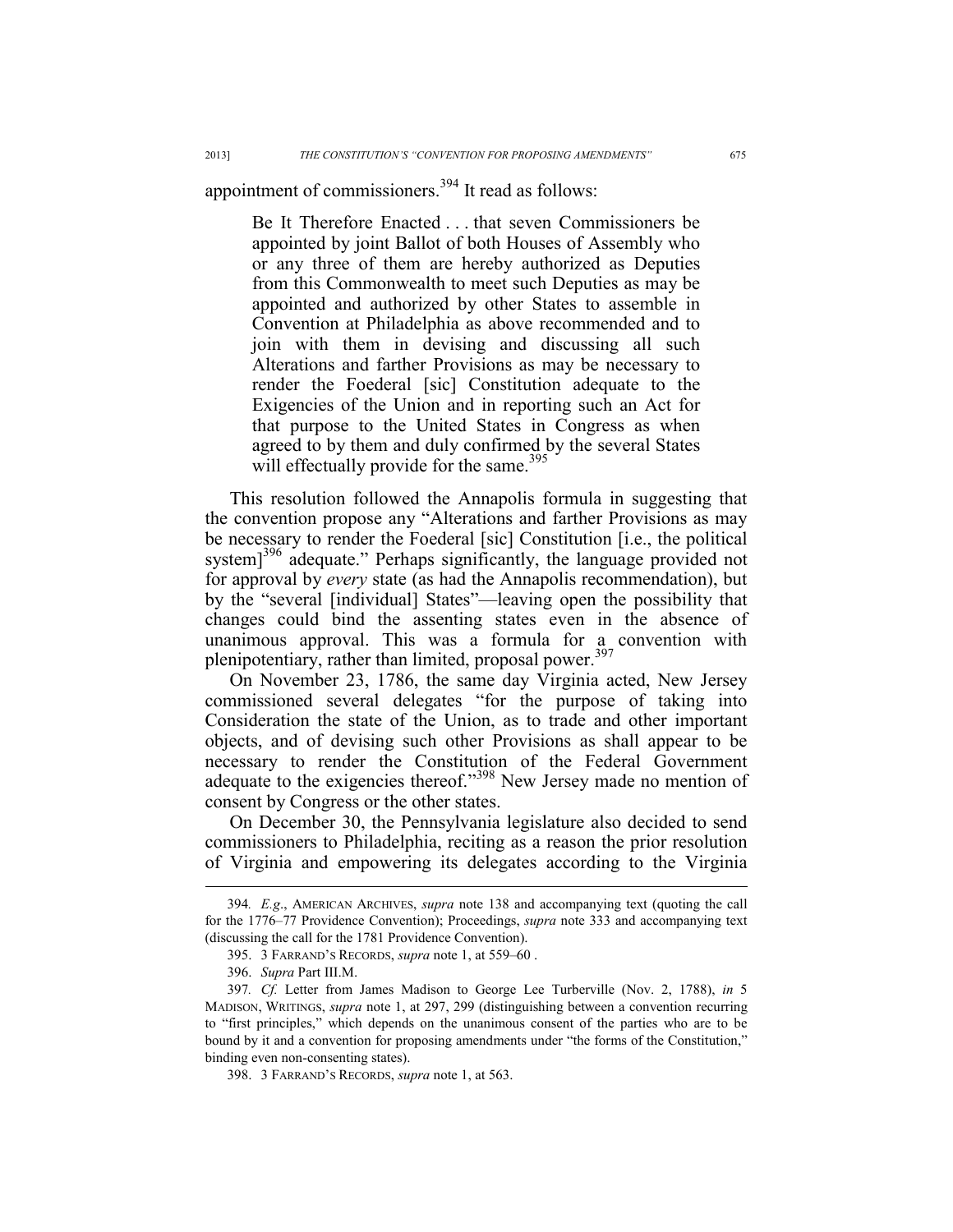formula.399 By mid-February of the following year, North Carolina, New Hampshire, Delaware, and Georgia (in that order) also had selected commissioners, or authorized the selection of commissioners.400 All granted them broad power to propose reform, and none limited them to merely proposing changes in the Articles.<sup>401</sup> Thus, seven states already had enlisted in the cause, and none had restricted its delegates to revising the Articles.

On February 21, 1787, the congressional committee to which Dickinson's Annapolis letter had been entrusted moved that Congress "strongly recommend" to the states that they send delegates to a convention that would devise "such farther provisions as shall render the same adequate to the exigencies of the Union."<sup>402</sup> At that point, the New York congressional delegates, citing their instructions, objected. They moved to postpone the committee report, and they offered a resolution by which Congress would recommend to the states a convention only "for the purpose of revising the Articles of Confederation."403 Their insistence on that wording confirms that people understood that the convention recommended by the delegates at Annapolis, endorsed by seven states, and promoted by the congressional committee was *not* limited to proposing changes in the Articles.

 <sup>399.</sup> *Id.* at 565–66 (directing commissioners "to meet such Deputies as may be appointed and authorized by the other States, to assemble in the said Convention at the City aforesaid, and to join with them in devising, deliberating on, and discussing, all such alterations and further Provisions, as may be necessary to render the foederal [sic] Constitution fully adequate to the exigencies of the Union").

 <sup>400. 3</sup> *id.* at 567–77.

 <sup>401.</sup> *E.g.*, *id.* at 568 (showing that North Carolina elected its delegates in January 1787); *id.*  at 571–72 (showing the New Hampshire resolution passing on January 17, 1787); *id.* at 574 (showing the Delaware authorization as passing on February 3, 1787); *id.* at 576–77 (reproducing the Georgia ordinance, adopted February 10, 1787).

The wording of each commission varied somewhat, with some phrases repeating themselves:

*North Carolina*: "for the purpose of revising the Foederal [sic] Constitution . . . To *hold*, exercise and enjoy the appointment aforesaid, with all Powers, Authorities and Emoluments to the same belonging or in any wise appertaining." *Id.* at 567–68.

*New Hampshire*: "devising & discussing all such alterations & further provisions as to render the federal Constitution adequate to the Exigencies of the Union." *Id.* at 572.

*Delaware*: "deliberating on, and discussing, such Alterations and further Provisions as may be necessary to render the Foederal [sic] Constitution adequate to the Exigencies of the Union." *Id.* at 574.

*Georgia*: "devising and discussing all such Alterations and farther Provisions as may be necessary to render the *Federal Constitution* adequate to the exigencies of the Union." *Id.* at 56– 77.

 <sup>402. 32</sup> J. CONT. CONG., *supra* note 1, at 71–72 (Feb. 21, 1787).

 <sup>403.</sup> *Id.* at 72.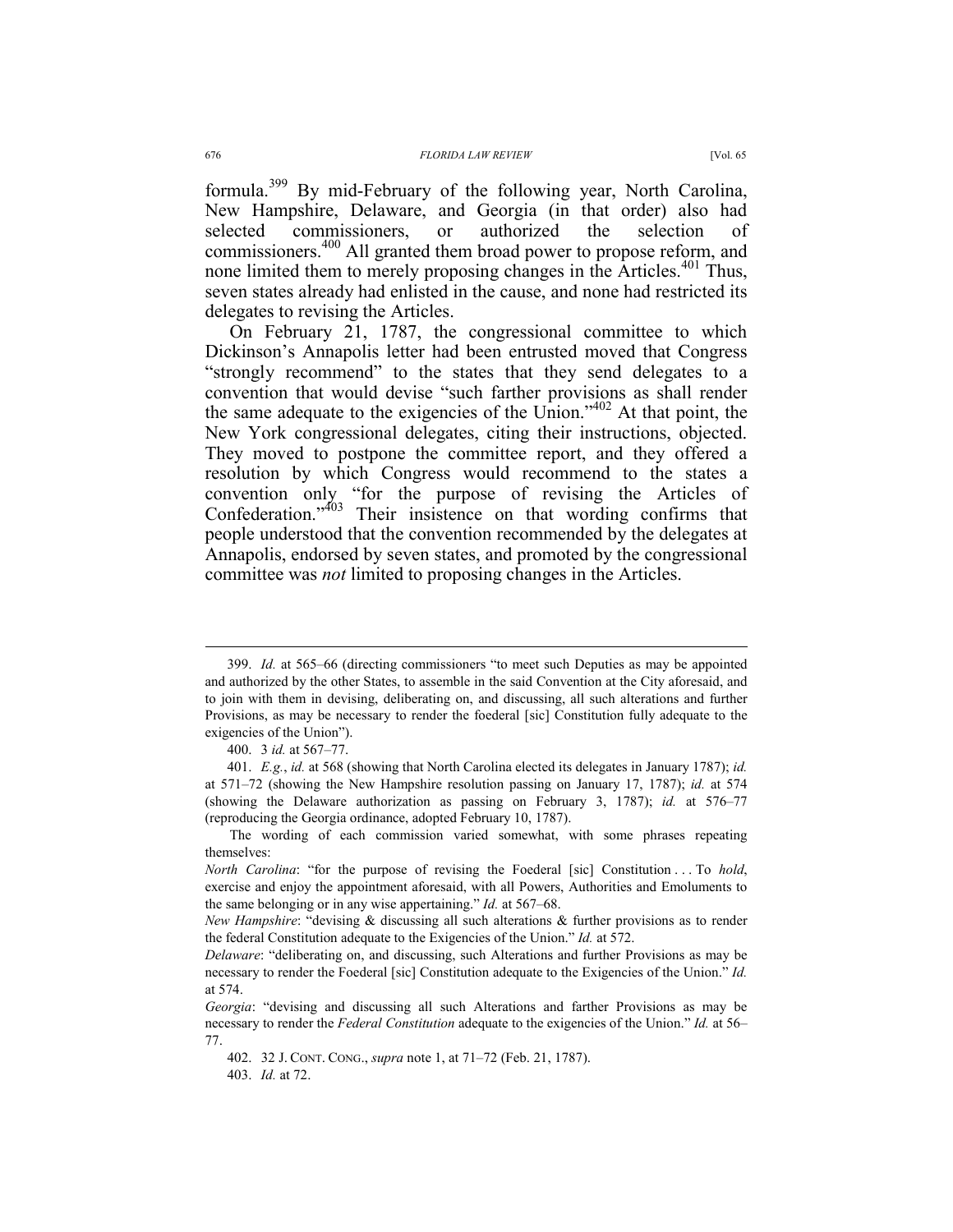New York's motion to postpone was defeated, with only three states voting in favor.<sup>404</sup> However, Massachusetts then successfully obtained a postponement, and offered a substitute resolution.<sup>405</sup> This resolution was adopted.<sup>406</sup>

Notably, the successful resolution neither "called" a convention nor made a recommendation. In fact, it omitted the language of recommendation in the committee proposal and in the New York motion. The adopted resolution merely asserted that "in the opinion of Congress it is expedient" that a convention be

held at Philadelphia for the sole and express purpose of revising the Articles of Confederation and reporting to Congress and the several legislatures such alterations and provisions therein as shall when agreed to in Congress and confirmed by the States render the federal Constitution adequate to the exigencies of Government and the preservation of the Union.<sup>407</sup>

It is, perhaps, truly extraordinary that so many writers have repeated the claim that Congress called the Constitutional Convention and legally limited its scope. First, the Confederation Congress had no power to issue a legally-binding call.<sup>408</sup> If the states decided to convene, as a matter of law they—not Congress—fixed the scope of their delegates' authority.409 Second, the Articles gave Congress no power to limit that scope. To be sure, Congress, like any agent, could recommend to its principals a course of action outside congressional authority. But this is not the same as legally restricting the scope of a convention. Third, by its specific wording the congressional resolution was not even a *recommendatory* call or restriction. As shown above, Congress *dropped* the formal term "recommend" in favor of expressing "the opinion of Congress."

Despite Congress's expression of its "opinion," none of the seven states that had decided to participate in the convention narrowed their commissions. On the contrary, the list of states favoring a plenipotentiary proposing convention continued to grow. Connecticut, Maryland, and South Carolina all gave their delegates broad authority to

 <sup>404.</sup> *Id.* at 73.

 <sup>405.</sup> *Id.* at 73–74.

 <sup>406.</sup> *Id.* at 73.

 <sup>407.</sup> *Id.* at 74 (internal footnote omitted).

 <sup>408.</sup> ARTICLES OF CONFEDERATION of 1778, art. II ("Each State retains its sovereignty, freedom, and independence, and every power, jurisdiction, and right, which is not by this confederation, expressly delegated to the United States, in Congress assembled.").

<sup>409</sup>*. See* CAPLAN, *supra* note 1, at 97; *see also* THE FEDERALIST NO. 40, *supra* note 1, at 199 (James Madison).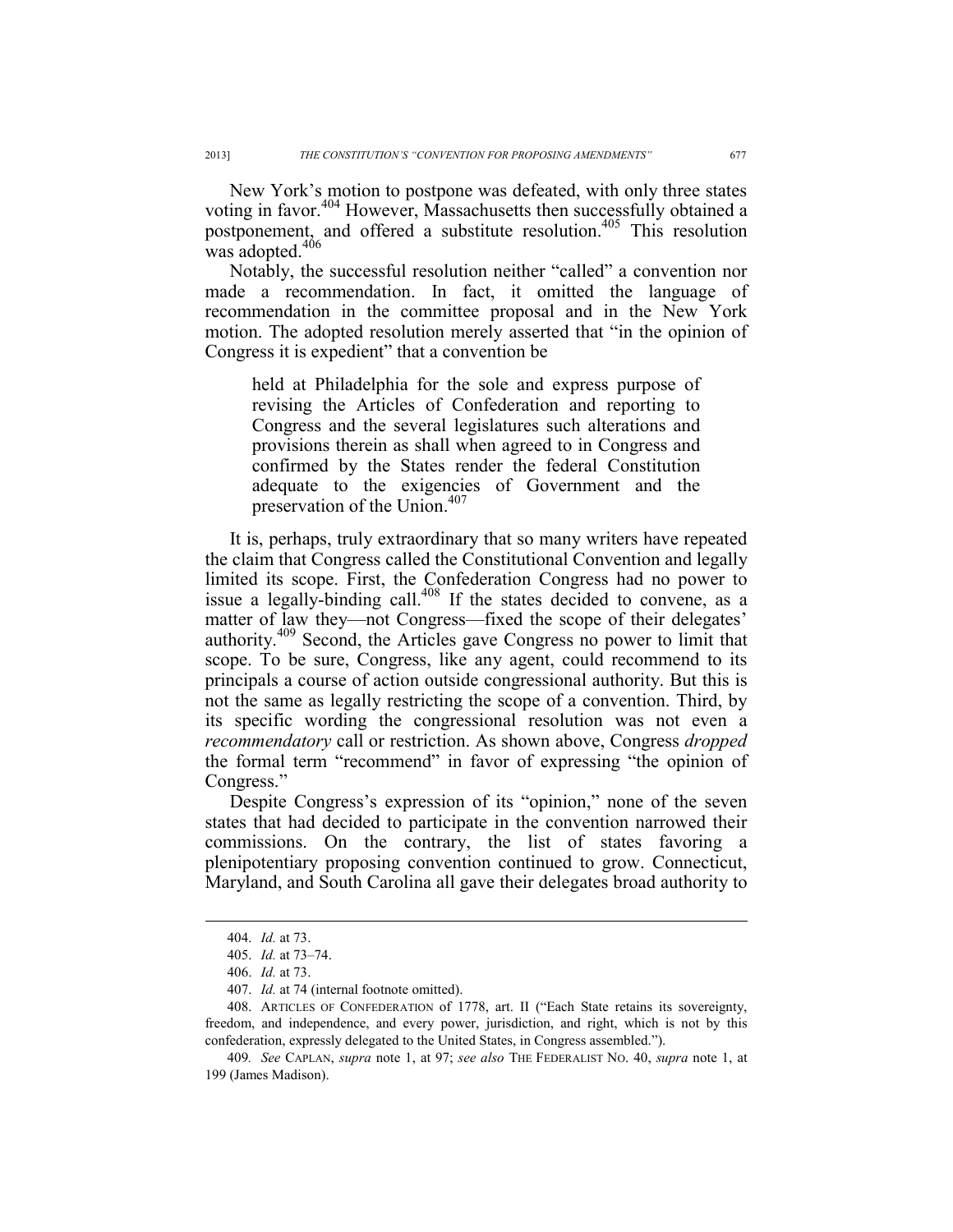propose.<sup>410</sup> Only Massachusetts and New York restricted their commissions to amending the Articles. $411$  This is why, during the convention proceedings it was a Massachusetts delegate, Elbridge Gerry, who questioned to that assembly's authority venture beyond changes in the Articles,<sup>412</sup> and why two of the three New York delegates left early.<sup>413</sup> Of the  $39$  delegates who signed the Constitution, only three—Rufus King and Nathaniel Gorham of Massachusetts and Alexander Hamilton of New York<sup>414</sup>—could be charged credibly with exceeding their powers.

The credentials of the Delaware commissioners, while broad enough to authorize scrapping most of the Articles, did impose an important limitation: they were not to agree to any changes that altered the rule that "in the United States in Congress Assembled each State shall have one Vote."<sup>415</sup> However, the Constitution's bicameral Federal Congress was a very different entity with very different powers than the Confederation's "United States, in Congress Assembled,"416 so the Delaware delegates could maintain that they had stayed within their commissions. Moreover, any convention delegate could point out that the law permitted an agent to recommend to his principals a course of action outside the agent's sphere of authority; such recommendations merely had no legal effect.<sup>417</sup> As James Wilson summed up the delegates' position, they were "authorized to conclude nothing,

3 FARRAND'S RECORDS, *supra* note 1, at 585 (emphasis added). Maryland gave its delegates authority to "consider[] such Alterations and further Provisions as may be necessary to render the Foederal [sic] Constitution adequate to the Exigencies of the Union." *Id.* at 586. Finally, South Carolina granted authority for "devising and discussing all such Alterations, Clauses, Articles and Provisions, as may be thought necessary to render the Foederal [sic] Constitution entirely adequate to the actual Situation and future good Government of the confederated States." *Id.* at 581.

 411. *Id.* at 584–85 (reproducing Massachusetts credentials); *id.* at 579–80 (reproducing New York credentials).

413. *See* 1 *id.* at xiv (editor's comments).

 414. The charge is less credible with respect to Hamilton than with respect to King and Gorham. Because the majority of his delegation had gone home, arguably Hamilton no longer could act as a commissioner from New York and signed, therefore, only as an individual.

415. 3 FARRAND'S RECORDS, *supra* note 1, at 574–75 (internal quotation marks omitted).

- 416. ARTICLES OF CONFEDERATION of 1778, art. II.
- 417. Natelson, *Rules*, *supra* note 1, at 723.

 <sup>410</sup>*.* Connecticut resolved that

for the purposes mentioned in the said Act of Congress that may be present and duly empowered to act in said Convention, *and to discuss* upon such Alterations and Provisions agreeable to the general principles of Republican Government as they shall think proper to render the federal Constitution adequate to the exigencies of Government and, the preservation of the Union.

 <sup>412.</sup> *See* 2 *id.* at 42–43.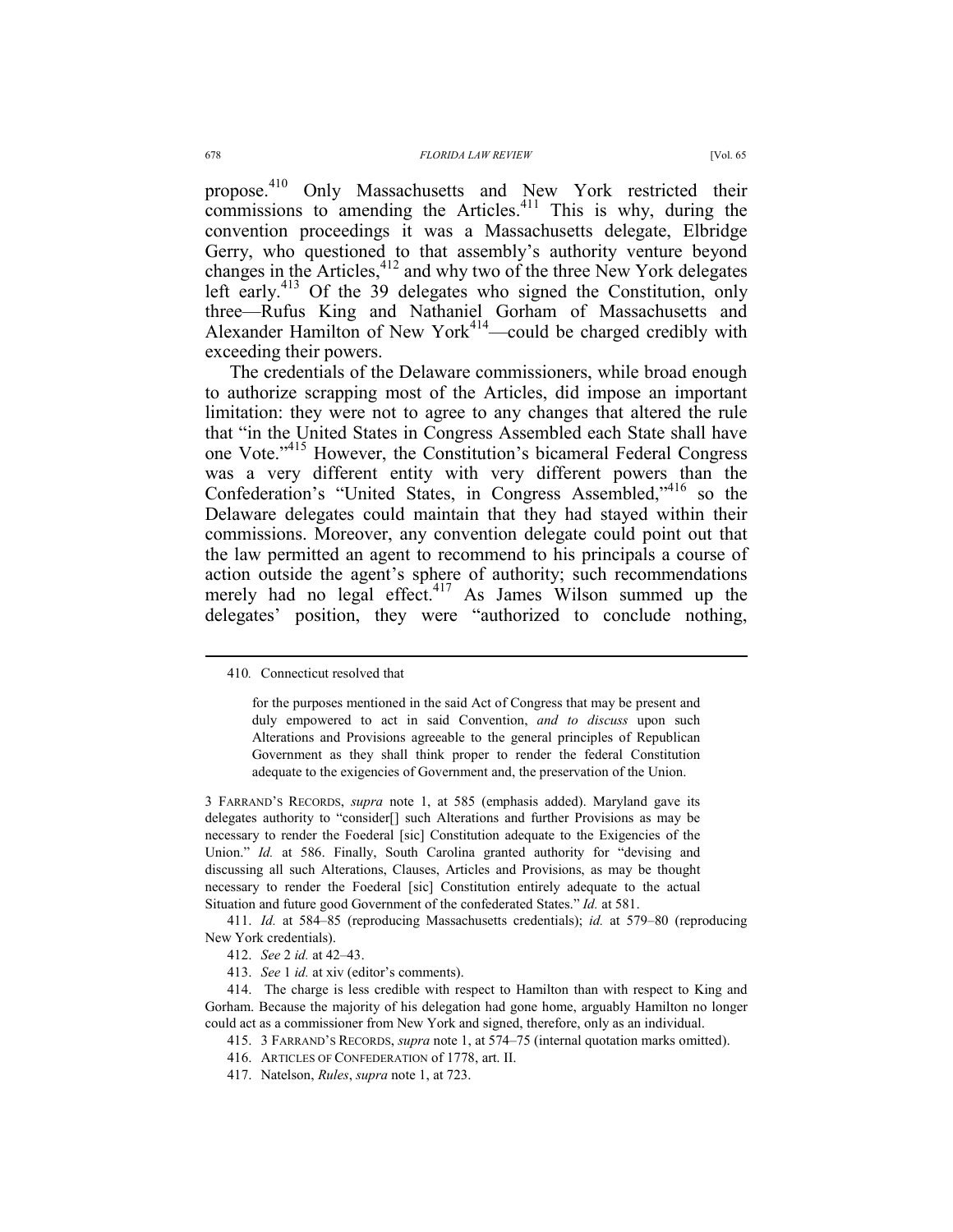# but . . . at liberty to propose any thing."<sup>418</sup>

The Philadelphia Convention of 1787 was the largest meeting its kind since the First Continental Congress, including 55 commissioners from 12 states.<sup>419</sup> It also lasted more than three and a half months, longer than any other American eighteenth century multi-government convention.420 Because of the quality of its deliberation, the completeness of its record, and the quality of its product, it deservedly has become the most famous meeting of its kind.

Yet in other ways it was unremarkable. The composition, protocols, rules, and prerogatives of the convention were well within the pattern set by prior multi-colonial and multi-state gatherings. This was to be expected, since at least 17 commissioners in Philadelphia had attended prior multi-government conventions. Some particularly influential delegates, such as John Dickinson, Roger Sherman, and Oliver Ellsworth, were veterans of several.

As was true of prior assemblies of this kind, the overwhelming majority of delegates at Philadelphia were selected by the state legislatures.421 The only exception occurred when Governor Edmund Randolph of Virginia selected James McClurg to replace Patrick Henry (who had refused to serve), in accordance with a legislative authorization to the governor to fill vacancies.<sup>422</sup> As at prior conventions, the delegates all were empowered through commissions issued by their respective states, and were subject to additional state instructions. All but a handful of delegates remained within the scope of their authority or, if that was no longer possible, returned home.<sup>423</sup>

As in prior multi-government conventions, the rule of suffrage was one vote per state committee. As at previous conventions, the journal listed states from north to south, and they voted in that order. As in all the previous conventions discussed in this Part III other than the Albany Congress, the assembly elected its own president from among the commissioners present—in this case, George Washington.<sup>424</sup> In accordance with established custom also, the Constitutional Convention

 <sup>418. 1</sup> FARRAND'S RECORDS, *supra* note 1, at 253. Wilson's use of "proposed" here means "recommend." This should not be confused with the technical term employed in Article V. *See* Natelson, *Rules*, *supra* note 1, Part XI.A.

 <sup>419. 3</sup> FARRAND'S RECORDS, *supra* note 1, at 557–59.

 <sup>420. 1</sup> *id.* at xi (introductory notes).

 <sup>421. 3</sup> *id.* at 559–86 (reproducing credentials).

 <sup>422. 2</sup> *id.* at 562–63.

 <sup>423.</sup> Thus, Robert Yates and Robert Lansing, two of the three commissioners from New York (which had granted them only limited authority) returned home early. ROSSITER, *supra* note 1, at 252. Caleb Strong from Massachusetts, another state granting only limited authority, also left early. *Id.* at 211

 <sup>424. 1</sup> FARRAND'S RECORDS, *supra* note 1, at 1–2.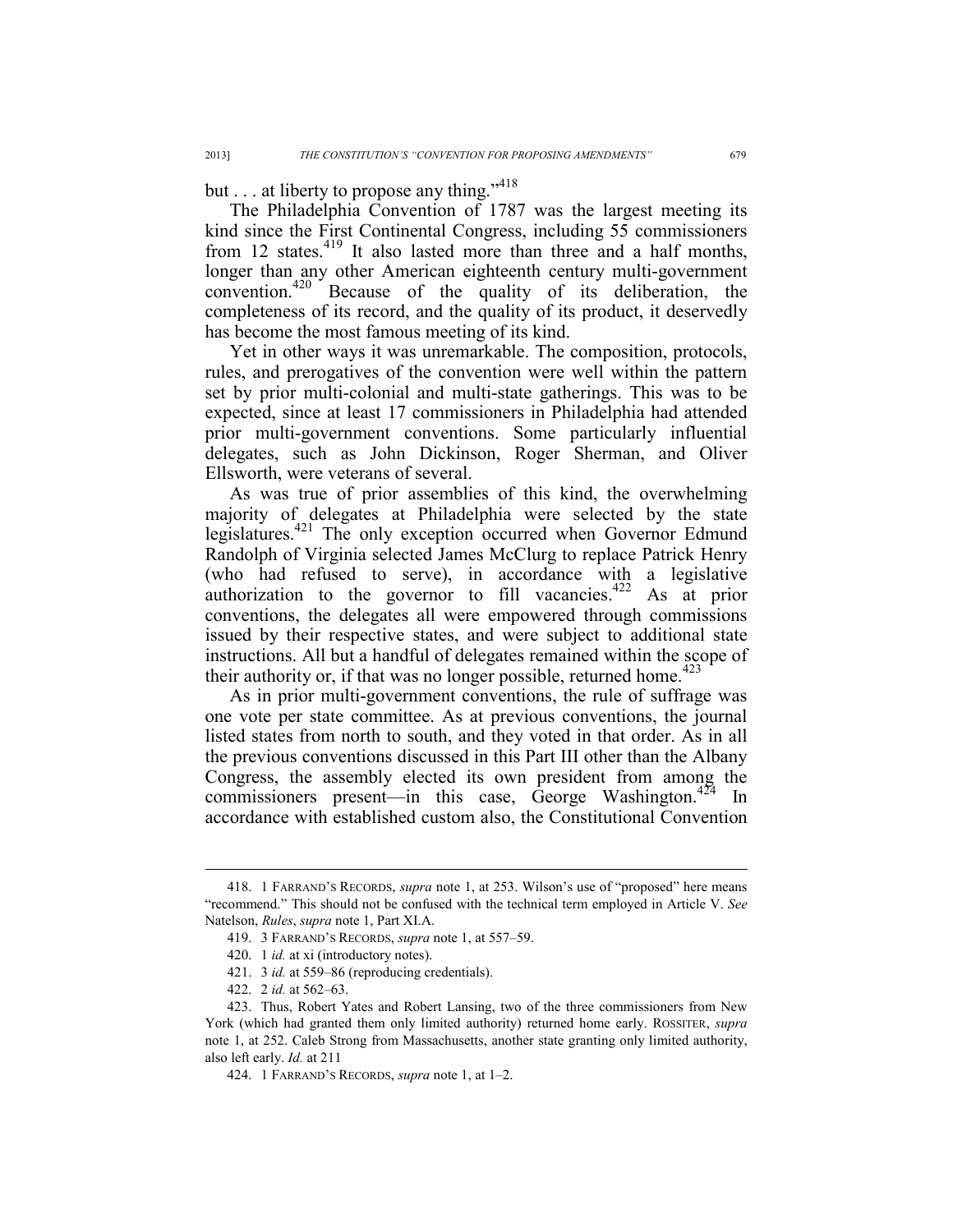elected its own secretary, William Jackson, and other officers.<sup>425</sup> In choosing a secretary, it followed the usual practice of selecting a nondelegate.

As previous gatherings had done, the Constitutional Convention adopted its own rules,<sup>426</sup> kept its own journal, established and staffed its own committees,<sup>427</sup> and fixed its periods of recess and adjournment. In fundamental structure, protocol, and practices, there were few, if any, innovations.

## IV. DID PRIOR MULTI-GOVERNMENT CONVENTIONS FORM THE CONSTITUTIONAL MODEL FOR THE AMENDMENTS CONVENTION?

The legal force of the Constitution's words and phrases depends, at least in part (and some would argue "entirely"), on the meaning of the words communicated to the ratifiers when they approved the document.<sup>428</sup> What the words communicated included not only their strict meaning, but the attributes and incidents implied by them. Hence the modern observer needs to consult contemporaneous customs and usages to understand the words fully.

The phrase "Convention for proposing Amendments" denoted a general convention.<sup>429</sup> To be "general" it was not necessary that every state participate, or even that every state be invited. The founding generation had experienced four gatherings then called general conventions—the Stamp Act Congress, the First Continental Congress, the Constitutional Convention, and the Philadelphia Price Convention, and none included every British colony in North America nor every state. The criterion that rendered a convention "general" rather than "partial" was not that every colony or state participated, but that the convention was not limited by region (at least not entirely) $430$ —and that most colonies or states did take part.

This renders it easier to understand that in all attributes other than inclusivity, a general convention was the same creature as a regional or "partial" convention. The critical line of distinction was not between

 <sup>425.</sup> *Id.* at 2. As befits the relatively large size and long duration of the convention, the delegates also selected a doorkeeper and messenger. 15 PA. RECORDS, *supra* note 1, at 351.

 <sup>426.</sup> *See generally* 1 FARRAND'S RECORDS, *supra* note 1, at 8–13, 15–16 (listing rules and James Madison recounting rulemaking proceedings).

<sup>427</sup>*. E.g.*, *id.* at 16 (resolving into committee of the whole).

 <sup>428.</sup> *See generally* Robert G. Natelson, *The Founders' Hermeneutic: The Real Original Understanding of Original Intent*, 68 OHIO ST. L.J. 1239 (2007) (arguing that standard Founding-Era methods of interpretation would require that the Constitution be interpreted according to the understating or the ratifiers, if coherent and available; and if not according to the original public meaning of the document).

<sup>429</sup>*. Supra* note 63 and accompanying text (defining "general convention").

 <sup>430.</sup> The call to the Philadelphia Price Convention included the southern states of Maryland and Virginia, but excluded the Carolinas and Georgia. *Supra* Part III.H.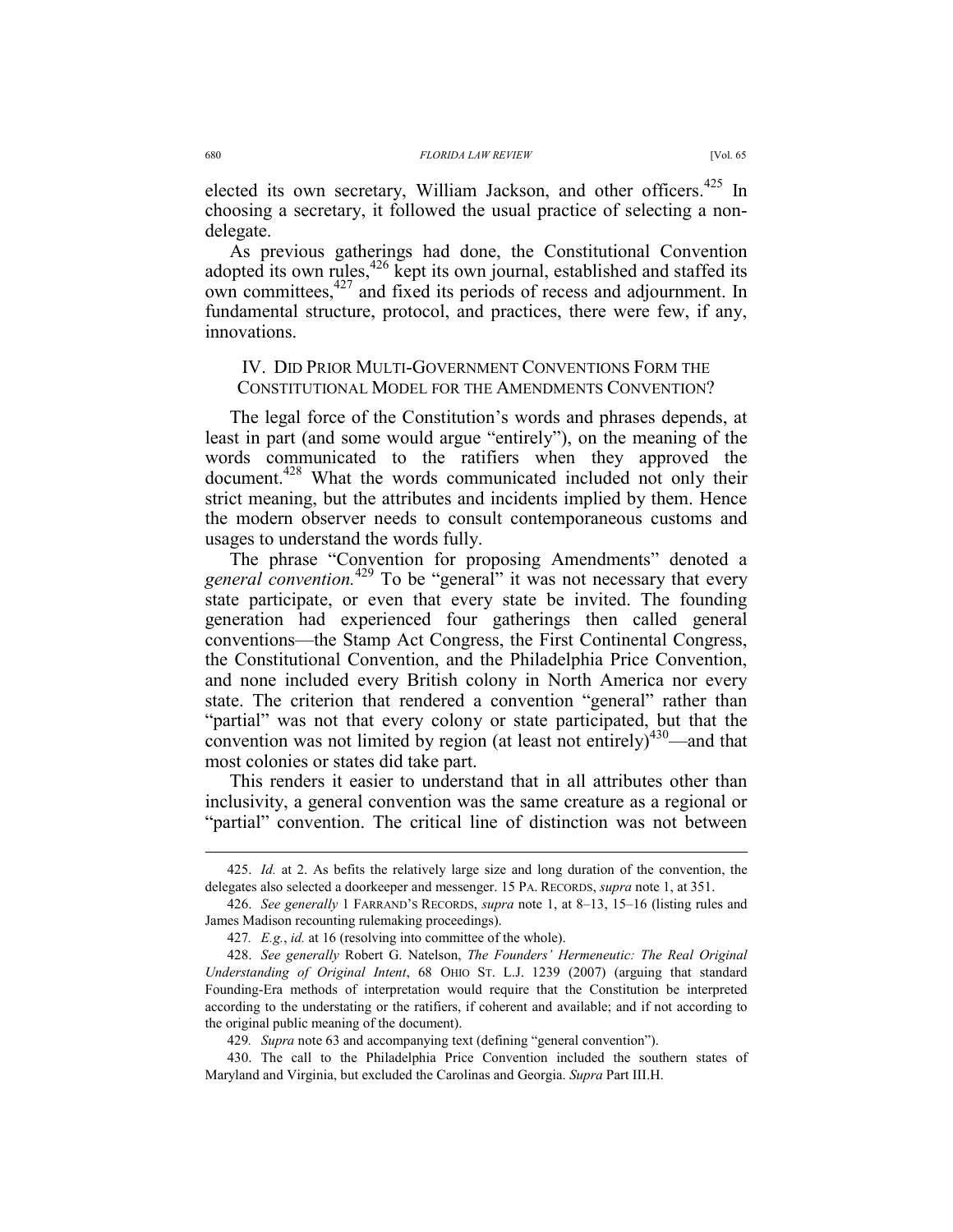general and partial, but between multi-government and intragovernmental. Multi-government conventions were diplomatic meetings of commissioners empowered by their respective governments, and they had common characteristics (such as "one committee/one vote") that distinguished them from intrastate meetings.

Whether those common characteristics were incorporated into the Constitution's phrase "Convention for proposing Amendments" depends on whether the "Convention for proposing Amendments" was based on its multi-government predecessors. Put another way, was the amendments convention to be same sort of entity that prior multigovernment conventions had been? Or did the Framers and Ratifiers contemplate that the phrase "Convention for proposing Amendments" might permit procedures and protocols entirely new?

The historical record on this point is nearly as clear as historical records ever are: The Founders contemplated an amendments convention fitting the universally-established model.

The first reason for believing this is the fact that there *was* a universally-established model. The diplomatic meeting among committees commissioned by their respective governments was the only sort of multi-jurisdictional convention—general or partial—known to the Founders. This model was not only universal but very well ingrained. As noted throughout Part III, the attendance rosters of these meetings show considerable overlap, and included many leading Founders. Among the Framers at the Constitutional Convention, Roger Sherman of Connecticut was attending his fifth multi-government convention. Delaware's John Dickinson was attending his fourth. Sherman's Connecticut colleague Oliver Ellsworth, Dickinson's colleague George Read, South Carolina's John Rutledge, and Nathaniel Gorham of Massachusetts all were attending their third. At least eleven other Framers were serving at their second: Madison, Franklin, Washington, Richard Bassett, Elbridge Gerry, Alexander Hamilton, William C. Houston, William Livingston, Thomas Miflin, Edmund Randolph, and William Samuel Johnson. These veterans influenced the Constitution to a degree disproportionate to their numbers,  $431$  and most were leaders in the ratification debates.

 <sup>431.</sup> Madison is usually accounted the delegate with the most impact. Among other convention alumni, Washington served as convention president; Gorham chaired the committee of the whole and was one of five members of the Committee of Detail, which prepared the Constitution's first draft; Randolph presented the Virginia Plan and served on the Committee of Detail; Rutledge chaired that committee; Johnson was on the Committee of Style, which prepared the final version of the Constitution; Franklin kept the gathering humane and civil; and Dickinson, Ellsworth, Johnson, and Sherman were all key convention moderates who negotiated crucial settlements such as the Connecticut ["Great"] Compromise.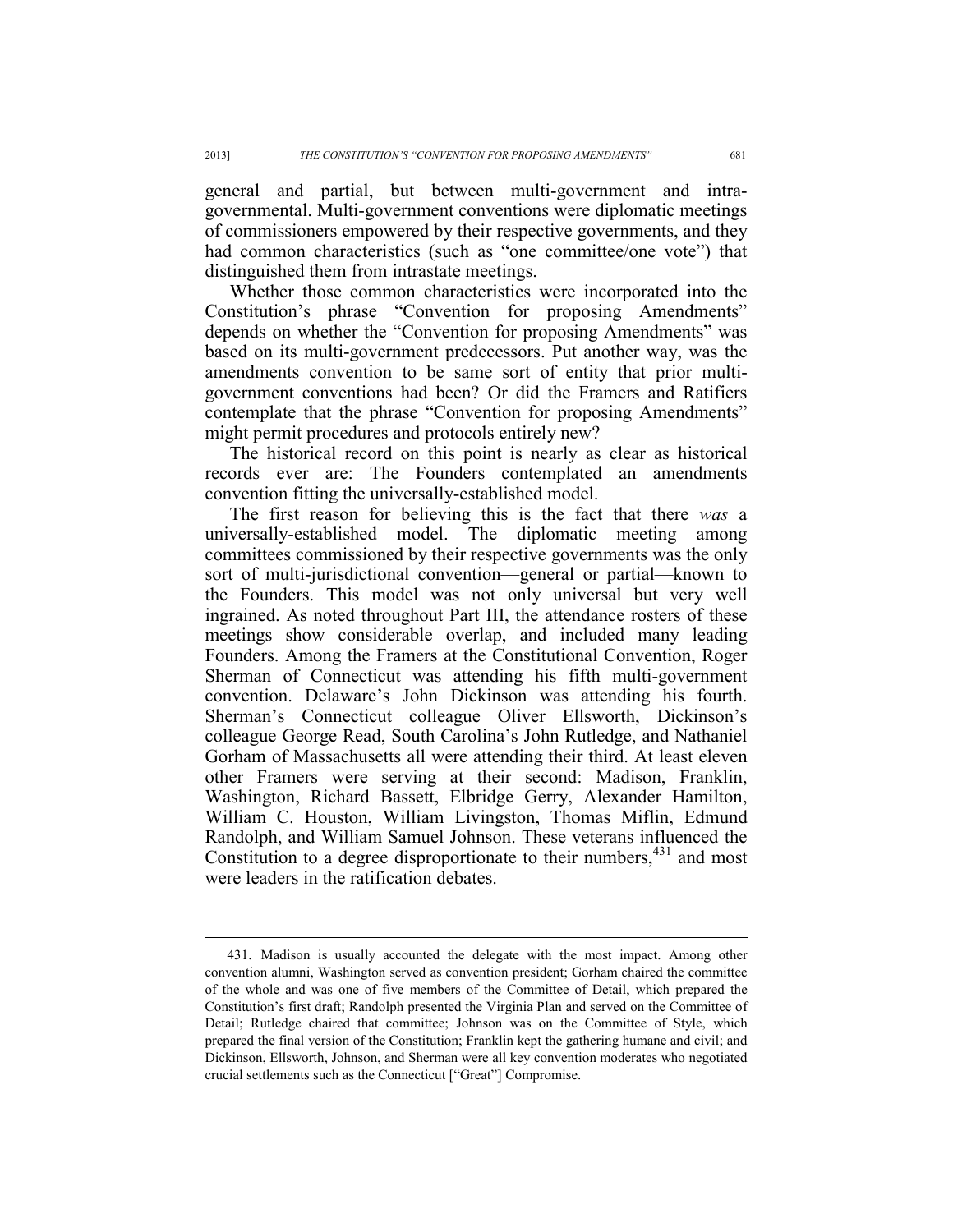#### 682 *FLORIDA LAW REVIEW* [Vol. 65

Many other leaders in the ratification debates were veterans of multigovernment conventions as well. Jabez Bowen, a prominent Federalist, had represented Rhode Island in the New Haven and second Providence conventions, and he chaired the latter meeting. William Paca of Maryland, a moderate Anti-Federalist and central figure in the fight for amendments, had attended the First Continental Congress and the Philadelphia Price Convention. Thomas McKean, second only to James Wilson as a Federalist spokesman at the Pennsylvania ratifying convention, had served in the Stamp Act Congress and with Paca at the New Haven and second Providence conclaves. Azor Orne (first Providence and second Hartford conventions) and Tristam Dalton (first Providence) served as delegates to the Massachusetts ratifying convention.432 Finally, ratifiers who had not attended multi-government gatherings but had served in Congress, in state legislatures, or in state executive office had been involved in convention selection procedures

Thus the Founders, either by personal experience or second-hand communication, all were familiar with a single multi-government model, and knew no other.

or had read convention reports.

Nor did anything in the Constitution suggest that a "Convention for proposing Amendments" would follow any other than the universallyestablished pattern. The Constitution says nothing to indicate that an amendments convention would be popularly elected like the House of Representatives, for example; or that Congress could set the rules or supervise its composition. On the contrary, where the Constitution does provide rules it does so *precisely* in those few areas where existing practice had permitted variations. This point is explored further below in the Conclusion.

Those facts should be sufficient to close the question, but there are still more indicators pointing in the same direction. One of these is the fundamental reason the convention-proposal method was included in Article V: as a way of proposing amendments without congressional interference. If an amendments convention were to follow any model other than that established by precedent, the model likely would have to be specified by Congress, presumably as part of the congressional call. But allowing Congress to determine the composition and rules of the convention would cede to Congress significant power over the convention-proposal method, thereby frustrating its central purpose. Departing from the Founding-Era model, therefore, makes no sense as a matter of constitutional interpretation.

That Congress would have only a ministerial role in the process was

 <sup>432. 6</sup> DOCUMENTARY HISTORY, *supra* note 1, at 1155 (listing Massachusetts ratifying convention delegates).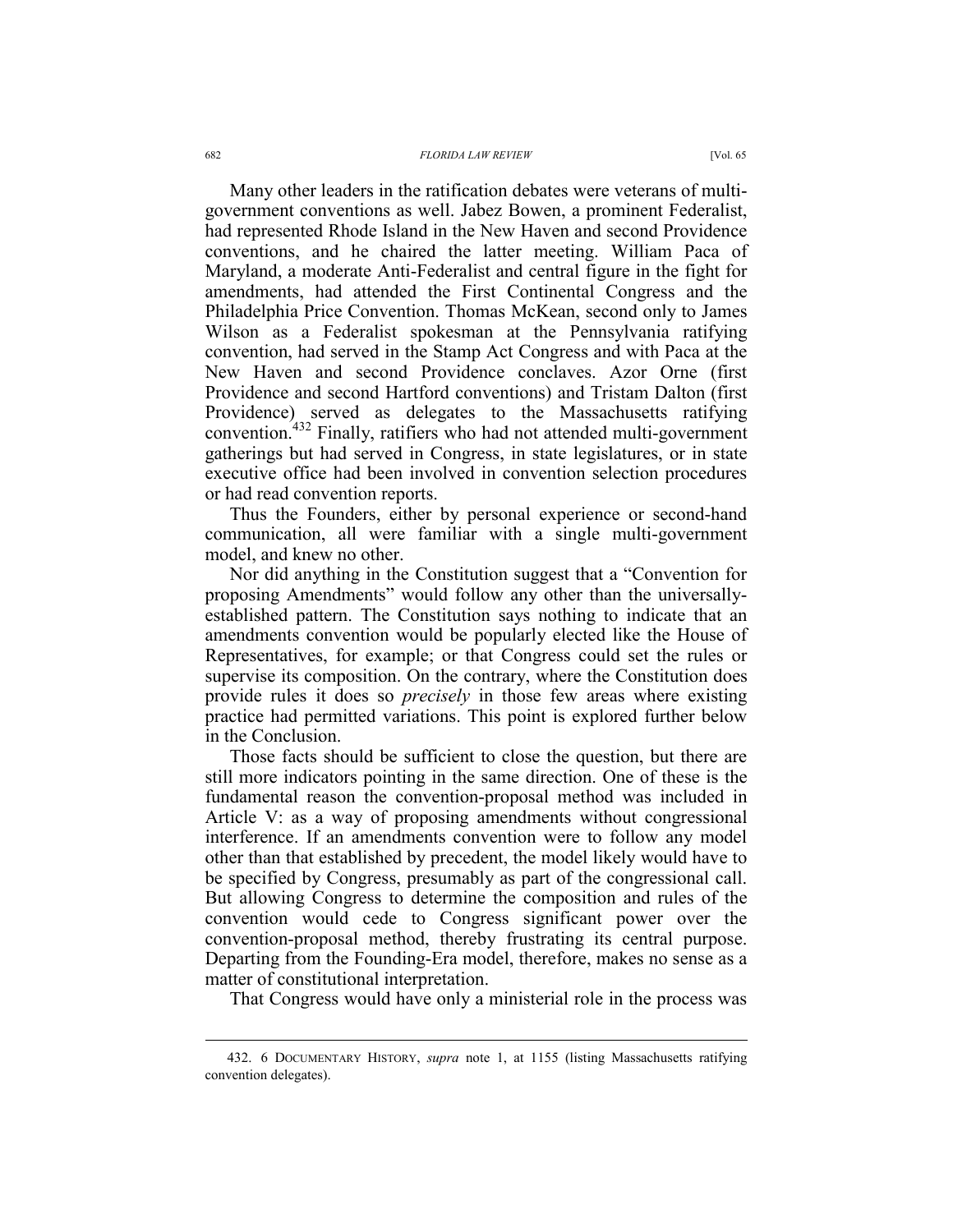confirmed during the ratification debates by the influential Federalist Tench Coxe. Through the state application and convention procedure, he wrote, the states could obtain amendments "although the President, Senate and Federal House of Representatives, should be *unanimously*  opposed to each and all of them."433 This representation was flatly inconsistent with a power in Congress to manipulate convention composition or rules.

Madison's *Federalist* No. 43 contains a comment also inconsistent with any but the traditional model. This is the observation that the Constitution "equally enables the general and the State governments to originate the amendment of errors, as they may be pointed out by the experience on one side, or on the other." $434$  Of course, the only way for the state governments to be "equally enable[d]" with Congress in the proposal process is if the convention is a meeting of representatives from those state governments. Mere power to apply for a convention outside state control would not fit Madison's criterion.

That the states in convention assembled were the true proposers is assumed in other ratification-era writings as well. A Federalist writing as "Cassius" asserted that "*the states may propose any alterations which they see fit*, and that Congress shall take measures for having them

 434. THE FEDERALIST NO. 43, *supra* note 1, at 275 (James Madison). Similarly, at the North Carolina ratifying convention, the following colloquy took place:

Mr. BASS observed, that it was plain that the introduction of amendments depended altogether on Congress.

Mr. IREDELL replied, that it was very evident that it did not depend on the will of Congress; for that the legislatures of two thirds of the states were authorized to make application for calling a convention to propose amendments, and, on such application, it is provided that Congress shall call such convention, so that they will have no option.

4 ELLIOT'S DEBATES, *supra* note 1, at 178.

 $\overline{a}$ 

During the debates in New York, John Lansing, Jr., a former delegate to the federal convention, gave additional reasons for the alternative routes to amendment:

In the one instance we submit the propriety of making amendments to men who are sent, some of them for six years, from home, and who lose that knowledge of the wishes of the people by absence, which men more recently from them, in case of a convention, would naturally possess. Besides, the Congress, if they propose amendments, can only communicate their reasons to their constituents by letter, while if the amendments are made by men sent for the express purpose, when they return from the convention, they can detail more satisfactorily, and explicitly the reasons that operated in favour of such and such amendments—and the people will be able to enter into the views of the convention, and better understand the propriety of acceding to their proposition.

23 DOCUMENTARY HISTORY, *supra* note 1, at 2522–24.

 <sup>433.</sup> Tench Coxe, *A Friend of Society and Liberty*, PA. GAZETTE, July 23, 1788, *reprinted in* 18 DOCUMENTARY HISTORY, *supra* note 1, at 277, 284 (emphasis in original).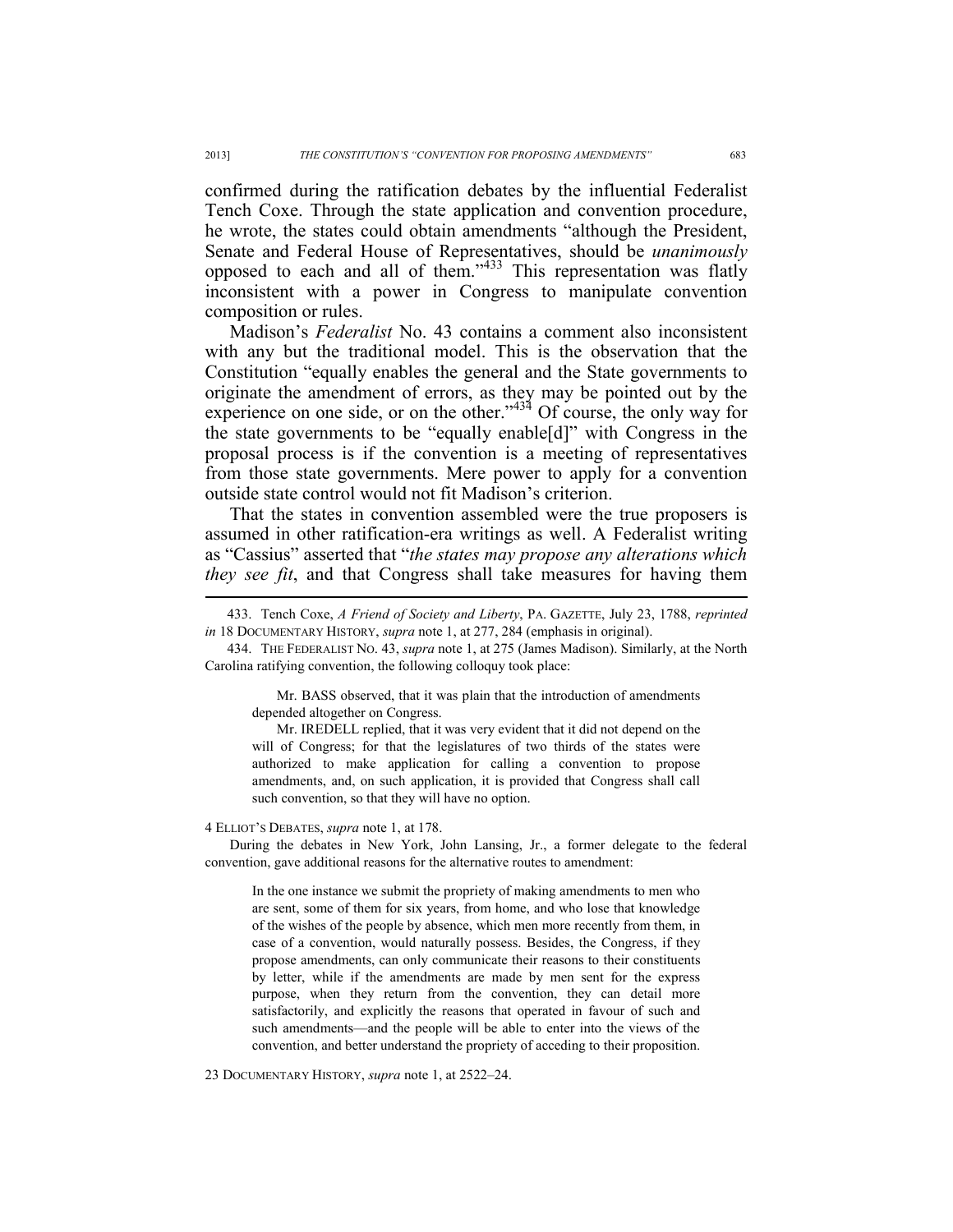carried into effect."<sup>435</sup> Again, for the states to "propose," the convention must be their instrumentality. Similarly, Samuel Jones, a supporter of the Constitution, explained Article V this way:

The reason why there are two modes of obtaining amendments prescribed by the constitution I suppose to be this—it could not be known to the framers of the constitution, whether there was too much power given by it or too little; they therefore prescribed a mode by which *Congress might procure more*, if in the operation of the government it was found necessary; and they prescribed *for the states a mode of restraining* the powers of the government, if upon trial it should be found they had given too much  $436$ 

Jones thus tells us that the procedure gives the states a "mode of restraining the powers of government." The states do not share that mode with others; the Constitution "prescribe[s]" that they have it. This can be true only if the convention is their assembly.

Further evidence on the point comes from the spring of 1789, when the First Federal Congress had assembled, eleven of the original thirteen states had ratified, but North Carolina and Rhode Island had not yet done so. Those two states, as well as Virginia and New York, were still unsatisfied with the Constitution as written, and wanted early action on amendments, particularly a Bill of Rights. Virginia and New York both applied for a convention to propose amendments. $437$  The Virginia application demanded

that a convention be immediately called, of *deputies from the several States*, with full power to take into their consideration the defects of this Constitution that have been suggested by the State Conventions, and report such amendments thereto as they shall find best suited to promote our common interests, and secure to ourselves and our latest posterity, the great and unalienable rights of mankind $438$ 

The italicized language reveals the assumption that an amendments convention was state-based, and was similar to language that long had

 <sup>435.</sup> *Cassius VI*, MASS. GAZETTE, Dec. 25, 1787, *reprinted in* 5 DOCUMENTARY HISTORY, *supra* note 1, at 511–12 (emphasis added).

 <sup>436. 23</sup> DOCUMENTARY HISTORY, *supra* note 1, at 2520–22 (Feb. 4, 1789) (emphasis added).

 <sup>437.</sup> *See* CAPLAN, *supra* note 1, at 35–39.

 <sup>438.</sup> H.R. JOURNAL, 1st Cong., 1st Sess. 28–29 (1789) (emphasis added) (internal quotation marks omitted).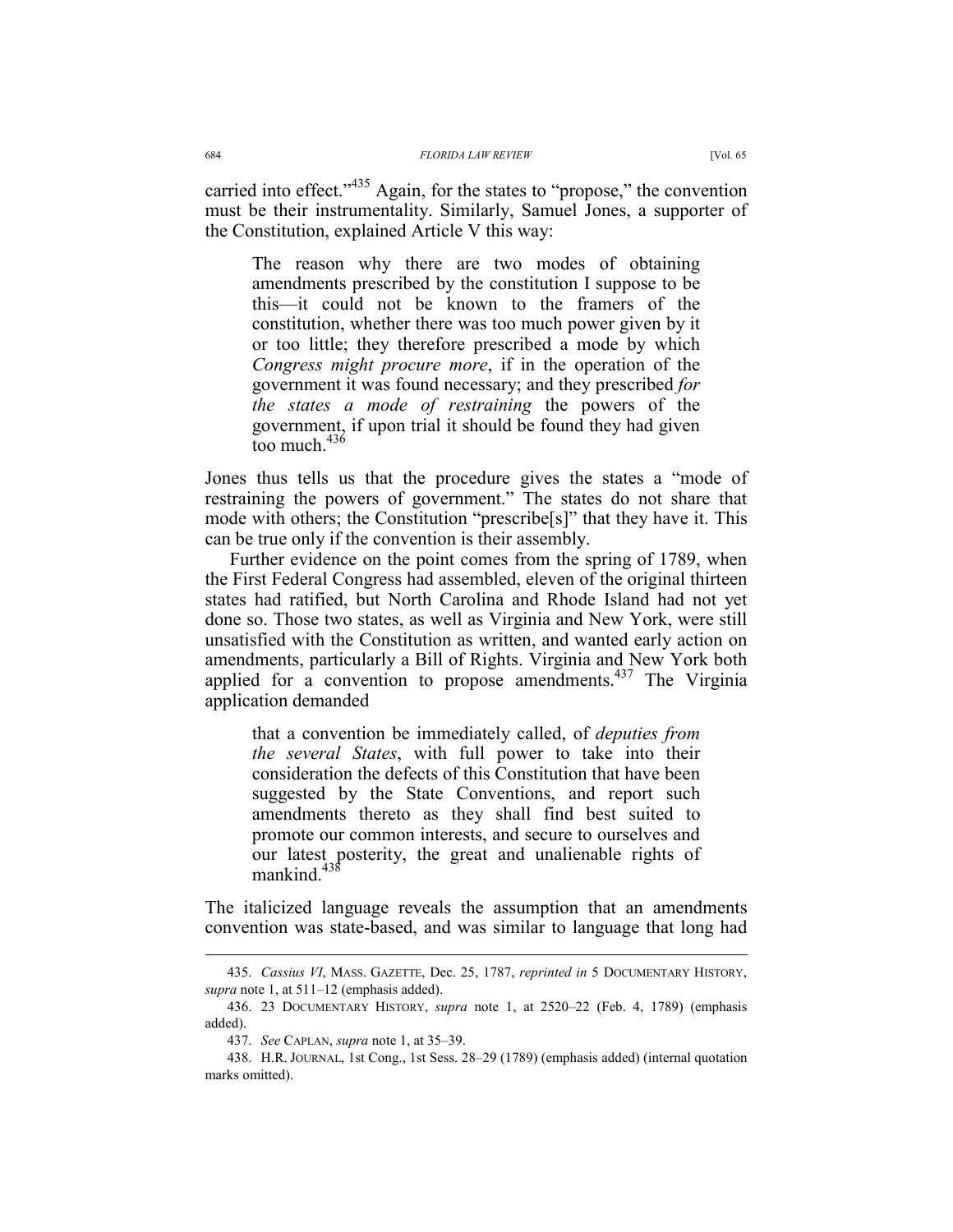been used to denominate an interstate convention.<sup>439</sup> It paralleled the language of the Massachusetts application and accompanying letter sent to Congress in 1785 ("Convention of Delegates from all the States" and "Convention of the States").440 Thus, in the view of the Virginia legislature, the Constitution had not changed the nature of a multigovernment convention.

The New York application similarly asked

that a Convention of *Deputies from the several States* be called as early as possible, with full powers to take the said Constitution into their consideration, and to propose such amendments thereto, as they shall find best calculated to promote our common interests, and secure to ourselves and our latest posterity, the great and unalienable rights of mankind<sup>441</sup>

One might, perhaps, argue that the view of Virginia and New York were atypical, but in fact they were not. Already quoted have been several corroborative comments from the ratification debates. The legislature of Federalist Pennsylvania declined to join the applications of Virginia and New York, but in its resolution doing so it also assumed the pre-constitutional model, referring to the proposed gathering as *a convention of the states.*<sup>442</sup> This remained for many years a common method of designating an amendments convention.<sup>443</sup> Over four decades later, the Supreme Court still referred to such a gathering an as "a convention of the states."<sup>444</sup>

I have been able to find no Founding-Era evidence suggesting that a convention for proposing amendments was anything else.

 <sup>439</sup>*. E.g.*, 2 CONN. RECORDS, *supra* note 1, at 578 (reproducing a resolution of the 1780 Philadelphia Price Convention, referring to it as a "meeting of the several States").

 <sup>440. 1784–1785</sup> MASS. RECORDS, *supra* note 1, at 666 (July 1, 1785) ("Convention of Delegates from all the States"); *id.* at 667 (accompanying letter to president of Congress describing the meeting as a "Convention of the States").

 <sup>441.</sup> H.R. JOURNAL, 1st Cong., 1st Sess. 29–30 (1789) (emphasis added).

 <sup>442.</sup> William Russell Pullen, The Application Clause of the Amending Provision of the Constitution 23 (1951) (unpublished dissertation, University of North Carolina) (on file with University Library, University of North Carolina and with author) ("[T]he calling of a convention of the states for amending the foederal [*sic*] constitution." (quoting MINUTES OF THE GEN. ASSEMBLY OF PA., 58–61, (1789))). By contrast, a convention *within* a state was referred to as a "Convention of the people." *Id.* at 26 (quoting a South Carolina report recommending against applying for an Article V convention).

 <sup>443.</sup> Pullen, *supra* note 372, at 528; *see also* Natelson, *First Century*, *supra* note 1, at 5, 7, 12 (providing other examples).

 <sup>444.</sup> Smith v. Union Bank of Georgetown, 30 U.S. (1 Pet.) 518, 528 (1831).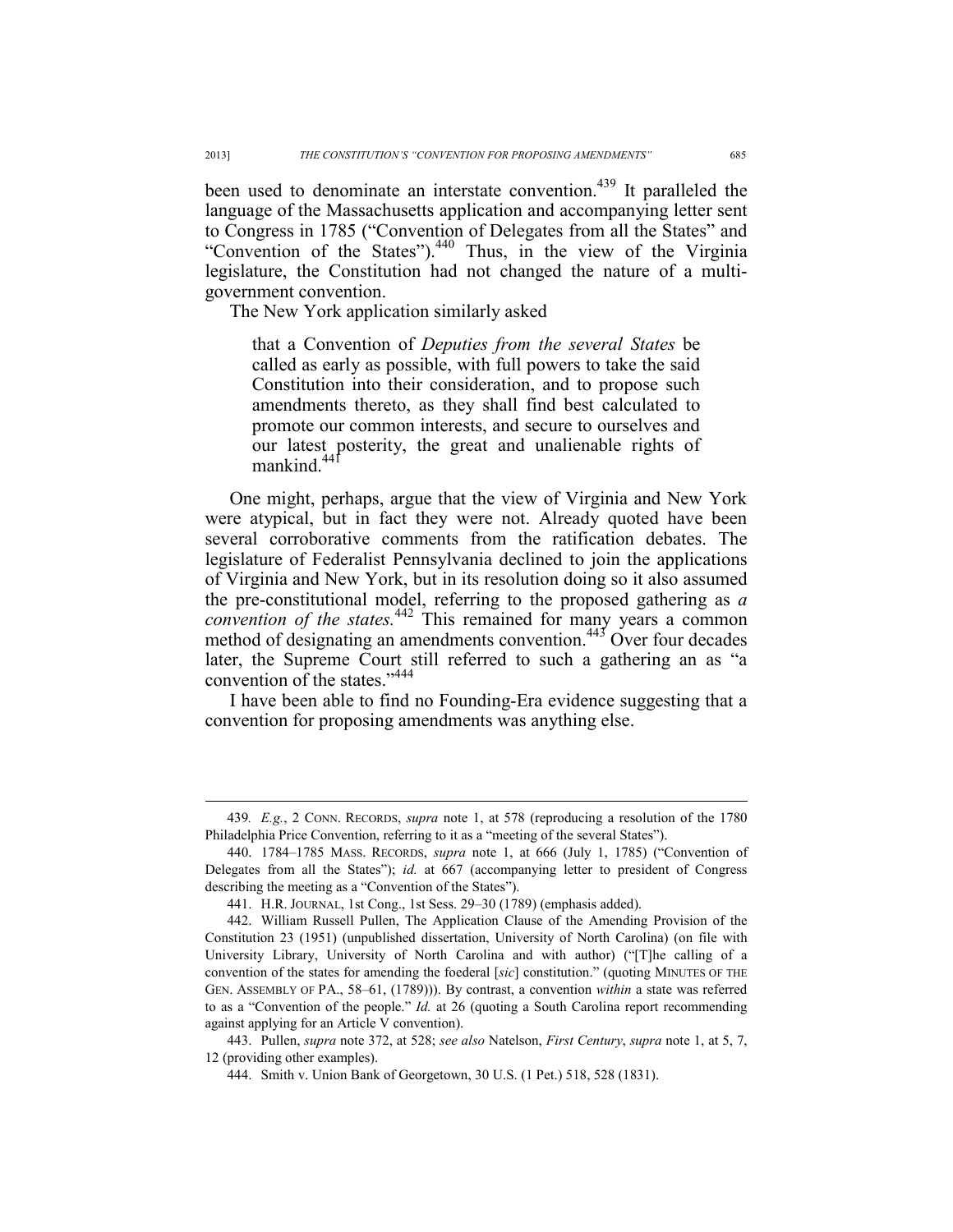## CONCLUSION: WHAT PRIOR CONVENTIONS TELL US ABOUT THE CONVENTION FOR PROPOSING AMENDMENTS

As noted above, Founding-Era customs assist us in understanding the attributes and procedures inherent in a "convention for proposing amendments," and the powers and prerogatives of the actors in the process.<sup>445</sup> This Conclusion draws on the historical material collected above, together with the brief constitutional text, to outline those attributes and procedures.

The previous record of American conventions made it clear that a convention for proposing amendments was to be, like its immediate predecessors, an inter-governmental diplomatic gathering—a "convention of the states" or "convention of committees." It was to be a forum in which state delegations could meet on the basis of sovereign equality. Its purpose is to put the "states in convention assembled" on equal footing with Congress in proposing amendments.<sup>446</sup>

Founding-Era practice informs us that Article V applications and calls may ask for either a plenipotentiary convention or one limited to pre-defined subjects. Most American multi-government gatherings had been limited to one or more subjects, and the ratification-era record shows affirmatively that the Founders expected that most conventions for proposing amendments would be similarly limited.<sup>447</sup> Founding-Era practice informs us also that commissioners at an amendments convention were to operate under agency law and remain within the limits of their commissions.<sup>448</sup> Neither the record of Founding Era conventions nor the ratification debates offer significant support for the modern claim<sup>449</sup> that a convention cannot be limited.

 <sup>445.</sup> *Supra* notes 15 and 16 and accompanying text.

 <sup>446.</sup> The modern perception that the Constitution does not give the states parity with Congress in the amendment process has induced some commentators to propose abolishing the convention system in favor of a system in which a certain number of states directly propose an amendment by agreeing on its precise language. *See, e.g., Why the Medison Amendment?*, THE MADISON AMENDMENT, http://www.madisonamendment.org (last visited Jan. 25, 2013). A correct understanding of the convention process makes clear that the states already occupy an equal position.

 <sup>447.</sup> *See* Natelson, *Rules*, *supra* note 1, at 727–30.

<sup>448</sup>*. Supra* note 79 and accompanying text.

 <sup>449.</sup> Those pressing this claim invariably do so with little or no consideration of either the prior history of multi-government conventions or the ratification record. *See, e.g*., Bruce M. Van Sickle & Lynn M. Boughley, *A Lawful and Peaceful Revolution: Article V and Congress' Present Duty to Call a Convention for Proposing Amendments*, 14 HAMLINE L. REV. 1 (1990). This article does not discuss, or even reference, eighteenth century convention practice, and its treatment of the "limitability" issue in the ratification record is limited to a single quotation by Alexander Hamilton. *Id.* at 32–33 & 45–46. Its principal argument is that the applying states cannot limit a convention to one subject because the Constitution provides for the convention to propose "amendments" (plural). *Id.* at 28, 45. This is like saying that when a speaker seeks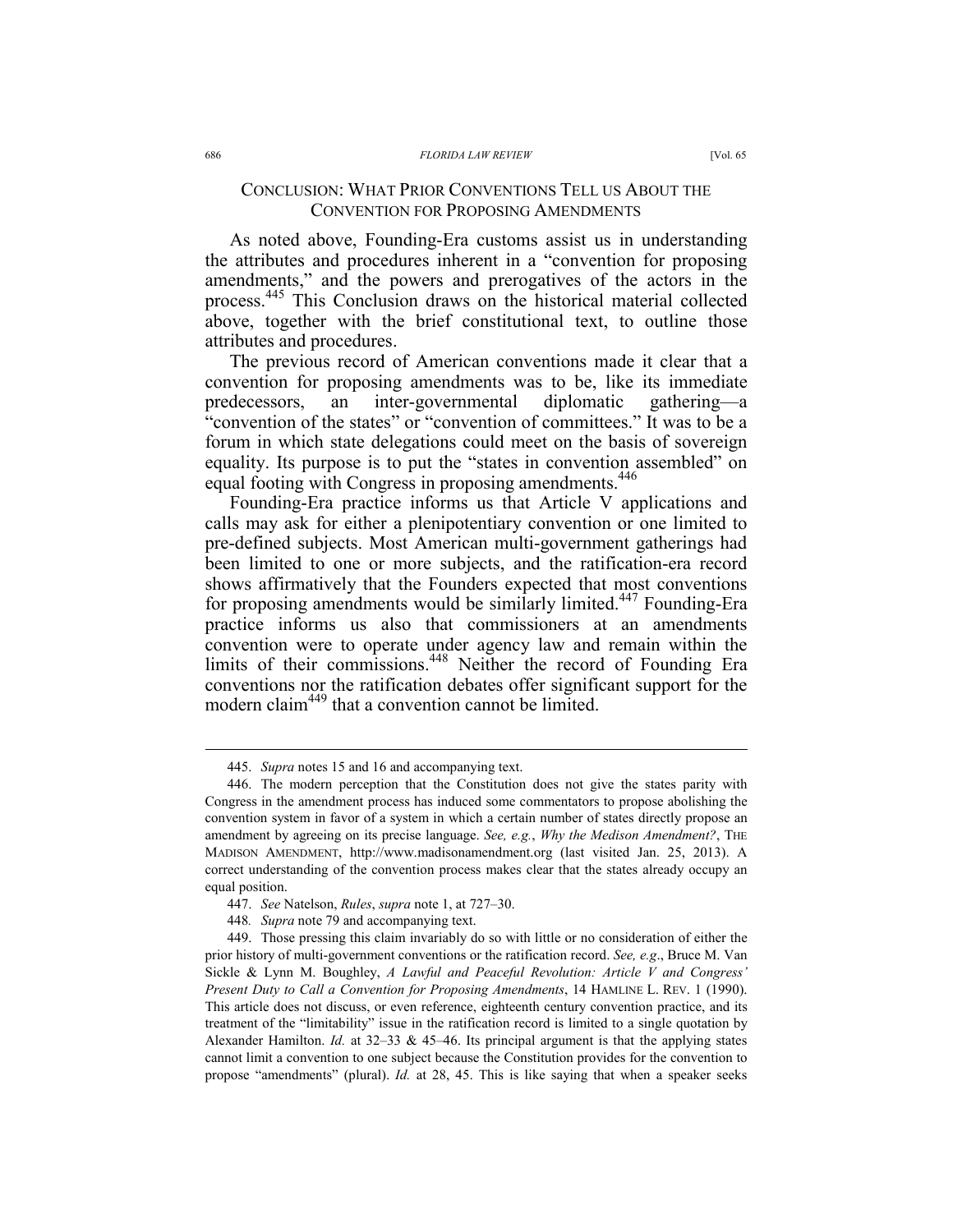The only Founding Era efforts to insert in a convention call prescriptions other than time, place, and subject-matter were abortive. When Massachusetts presumed to set the voting rules while calling a third Hartford convention, two of the four states invited refused to participate.<sup>450</sup> In the few instances in which convention calls suggested how sovereign governments should select their commissioners, some of those governments disregarded the suggestions, but their commissioners were seated anyway.<sup>451</sup> This record therefore suggests that a convention call, as the Constitution uses the term, may not include legally-binding terms other than time, place, and subject. However, the occasional Founding-Era practice of making calls and applications conditional and of rescinding them452 suggests that Article V applications and calls also may be made conditional or rescinded.<sup>453</sup> In accordance with Founding-Era practice, states are free to honor or reject calls, as they choose.

Universal pre-constitutional practice tells us that states may select, commission, instruct, and pay their delegates as they wish, and may alter their instructions and recall them. Although the states may define the subject and instruct their commissioners to vote in a certain way, the convention as a whole makes its own rules, elects its own officers, establishes and staffs its own committees, and sets its own time of adjournment.

All Founding-Era conventions were deliberative bodies. This was true to a certain extent even of conventions whose formal power was limited to an up-or-down vote. When Rhode Island lawmakers submitted the Constitution to a statewide referendum in town meetings rather than to a ratifying convention, a principal criticism was that the referendum lacked the deliberative qualities of the convention.<sup>454</sup> Critics contended that a ratifying convention, unlike a referendum, provided a central forum for a full hearing and debate and exchange of information among people from different locales.<sup>455</sup> They further contended that the

 $\overline{a}$ 

 455. Report of Rhode Island Legislature, U.S. CHRON., Mar. 6, 1788, *reprinted in* 24 DOCUMENTARY HISTORY, *supra* note 1, at 131 (stating that the referendum, "though it gave

<sup>&</sup>quot;questions" from the audience, if those in the audience have only one question they may not ask it.

<sup>450</sup>*. Supra* Part III.M.

 <sup>451.</sup> *Supra* Parts III.B (Stamp Act Congress) & III.J (Boston Convention).

<sup>452</sup>*. Supra* notes 136, 305, & 310 (conditional calls) and 342 (rescinded call), and accompanying text.

<sup>453</sup>*. Cf*. Natelson, *Rules*, *supra* note 1, at 712 (conditions and rescissions probably permitted).

<sup>454</sup>*. E.g.*, Report of Rhode Island Legislature, U.S. CHRON., Mar. 6, 1788, *reprinted in* 24 DOCUMENTARY HISTORY, *supra* note 1, at 131–32; *A Freeman*, PROVIDENCE GAZETTE, Mar. 15, 1788, *reprinted in id.* at 137; *A Freeman*, NEWPORT HERALD, Apr. 3, 1788, *reprinted in id.* at 220–22; *A Rhode Island Landholder*, PROVIDENCE U. S. CHRON., Mar. 20, 1788, *reprinted in id.*, at 146–47; Providence Town Meeting: Petition to General Assembly of March 26, U.S. CHRON., Apr. 10, 1788, *reprinted in id.* at 193–98.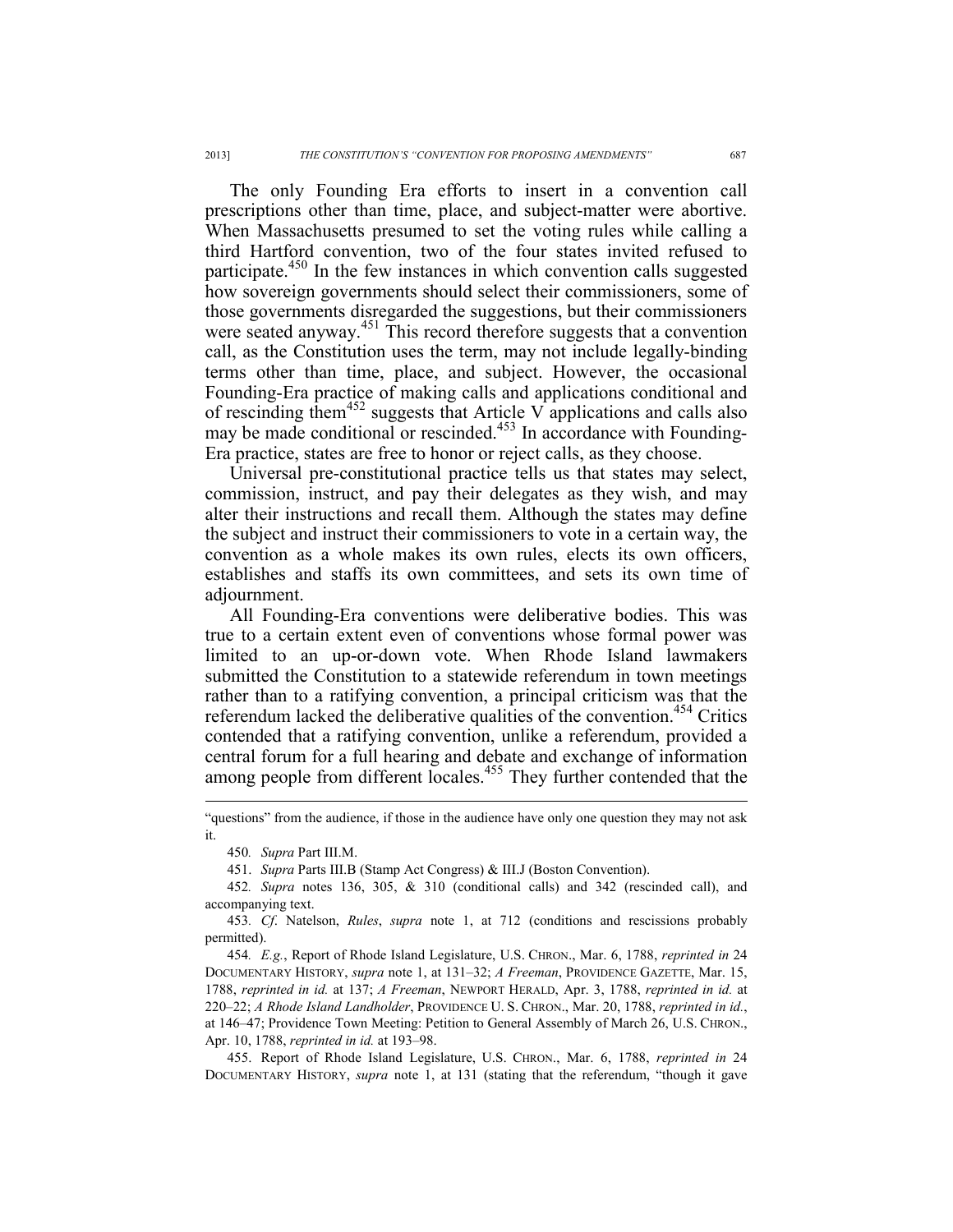convention offered a way to supplement the affirmative or negative vote with non-binding recommendations for amendments.<sup>456</sup>

Before and during the Founding Era, American multi-government conventions enjoyed even more deliberative freedom than ratifying conventions—as, indeed, befits the dignity of a diplomatic gathering of sovereignties. No multi-government convention was limited to an up-ordown vote. Each was assigned discrete problems to work on, but within that sphere each enjoyed freedom to deliberate, advise, consult, confer, recommend, and propose. Multi-government conventions also could refuse to propose.<sup>457</sup> Essentially, they served as task forces where delegates from different states could share information, debate, compare notes, and try to hammer out creative solutions to the problems posed to them.

History and the constitutional text inform us that a convention for proposing amendments is, like its direct predecessors, a multigovernment proposing convention. This suggests that an amendments convention is deliberative in much the same way its predecessors were.<sup>458</sup> This suggests further that when a legislature attempts in its

 456. Letter from James Madison to George Nicholas (Apr. 8, 1788), *in* 24 DOCUMENTARY HISTORY, *supra* note 1, at 226 (criticizing the referendum because it "precludes every result but that of a total adoption or rejection"); Report of Rhode Island Legislature, U.S. CHRON., Mar. 6, 1788, *reprinted in id.* at 132 (stating that Rhode Island lost the opportunity to deliberate at the Constitutional Convention, and also lost the opportunity to deliberate over amendments at a ratifying convention); *A Rhode Island Landholder*, PROVIDENCE U. S. CHRON., Mar. 20, 1788, *reprinted in id.* at 146–50; Providence Town Meeting: Petition to General Assembly of March 26, U.S. CHRON., Apr. 10, 1788, *reprinted in id.* at 193, 97; *see Amendment*, PROVIDENCE GAZETTE, Mar. 29, 1788, *reprinted in id.* at 218.

457*. Supra* notes 221 and accompanying text *See also supra* notes 181 & 182 and accompanying text (relating the York Town convention's failure to propose). Madison explicitly recognized an amendments convention's prerogative not to propose. Letter from James Madison to Philip Mazzei, Dec. 10, 1788, 11 THE PAPERS OF JAMES MADISON 388, 389 (Robert A. Rutland & Charles F. Hobson, eds. 1977).

 458. Modern case law is consistent in requiring that legislatures and conventions operating under Article V have some deliberative freedom. *See, e.g.*, Hawke v. Smith, 253 U.S. 221, 226– 27 (1920); Miller v. Moore, 169 F.3d 1119, 1123 (8th Cir. 1999); Gralike v. Cook, 191 F.3d 911, 924–25 (8th Cir. 1999), *aff'd on other grounds*, 531 U.S. 510, 527 (2001); Barker v. Hazetine, 3 F. Supp. 2d 1088, 1094 (D.S.D. 1998) ("Without doubt, Initiated Measure 1 brings to bear an undue influence on South Dakota's congressional candidates, and the deliberative and independent amendment process envisioned by the Framers when they drafted Article V is lost."); League of Women Voters v. Gwadosky, 966 F. Supp. 52, 58 (D. Me. 1997); Donovan v. Priest, 931 S.W.2d 119, 127 (Ark. 1996), *cert. denied*, 519 U.S. 1149 (1997) (requiring an assembly that can engage in "intellectual debate, deliberation, or consideration"); AFL-CIO v. Eu, 686 P.2d 609, 621–22 (Cal. 1984), *stay denied sub nom*. Uhler v. AFL-CIO, 468 U.S. 1310

 $\overline{a}$ 

every person an opportunity to enter his assent or dissent, precluded all the before-mentioned advantages arising from a general Convention, and excluded the light and information which one part of the State could afford to the other by means thereof"); Providence Town Meeting: Petition to General Assembly of March 26, U.S. CHRON., Apr. 10, 1788, *reprinted in id.* at 193, 196.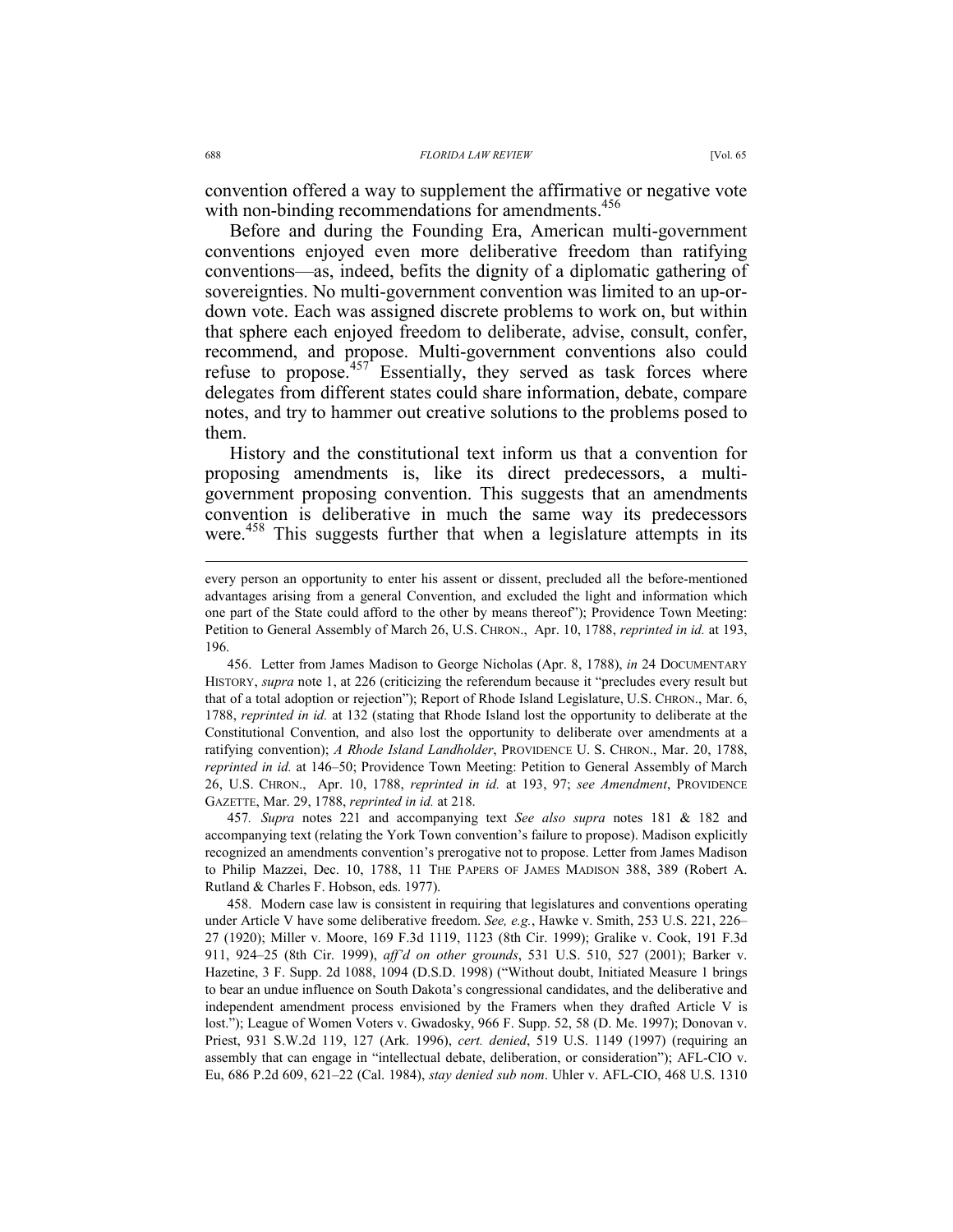application to compel the convention to merely vote up-or-down on prescribed language, $459$  it is not utilizing the application power in a valid way.

Prevailing convention practice during the Founding Era permitted a few procedural variations, and it is precisely in these areas that the text of Article V prescribes procedure. Specifically:

- During the Founding Era, multi-state conventions could be authorized merely to *propose* solutions for state approval, or, less commonly, to *resolve* issues; in the latter case each state "pledged its faith" to comply with the outcome. Article V clarifies that an amendments convention only may propose. At the Constitutional Convention, the Framers rejected proffered language to create an amendments convention that could resolve.<sup>460</sup>
- During the Founding Era, a proposing convention could be plenipotentiary or limited. Article V clarifies that neither the states nor Congress may call plenipotentiary conventions under Article V, because that Article authorizes only amendments to "this Constitution," and, further, it proscribes certain amendments.<sup>461</sup>
- During the Founding Era, an "application" for a multigovernment convention could refer either to (1) a request from a state to Congress to call, or (2) the call itself. Article V clarifies that an application has only the former meaning.<sup>462</sup>
- During the Founding Era a call could come from one or more states, from Congress, or from another convention. Article V prescribes that the call for an amendments convention comes only from Congress, but is mandatory when two thirds of the states have submitted similar applications.<sup>463</sup>

459*. E.g.*, 133 CONG. REC. S4183 (daily ed. Mar. 30, 1987) (reproducing Utah application specifying precise text of amendment).

460. Natelson, *Founders' Plan*, *supra* note 1, at 9.

 461. U.S. CONST. art. V ("Provided that no Amendment which may be made prior to the Year One thousand eight hundred and eight shall in any Manner affect the first and fourth Clauses in the Ninth Section of the first Article; and that no State, without its Consent, shall be deprived of its equal Suffrage in the Senate.").

 462. U.S. CONST. art. V ("[O]n the Application of the Legislatures of two thirds of the several States, [Congress] shall call.").

 463. U.S. CONST. art. V ("or, on the Application of the Legislatures of two thirds of the several States, [Congress] shall call a Convention for proposing Amendments").

 $\overline{a}$ 

<sup>(1984);</sup> State *ex rel*. Harper v. Waltermire, 691 P.2d 826, 829–30 (Mont. 1984); *In re* Opinion of the Justices, 167 A. 176, 180 (Me. 1933); *cf.* Kimble v. Swackhamer, 439 U.S. 1385, 1387 (1978) (Rehnquist, J.), *dismissing appeal from* 439 U.S. 1041 (upholding a referendum on an Article V question because it was advisory rather than mandatory); Dyer v. Blair, 390 F. Supp. 1291, 1308–09 (N.D. Ill. 1975) (Stevens, J.) (upholding a rule of state law on an Article V assembly, but only because the assembly voluntarily adopted it).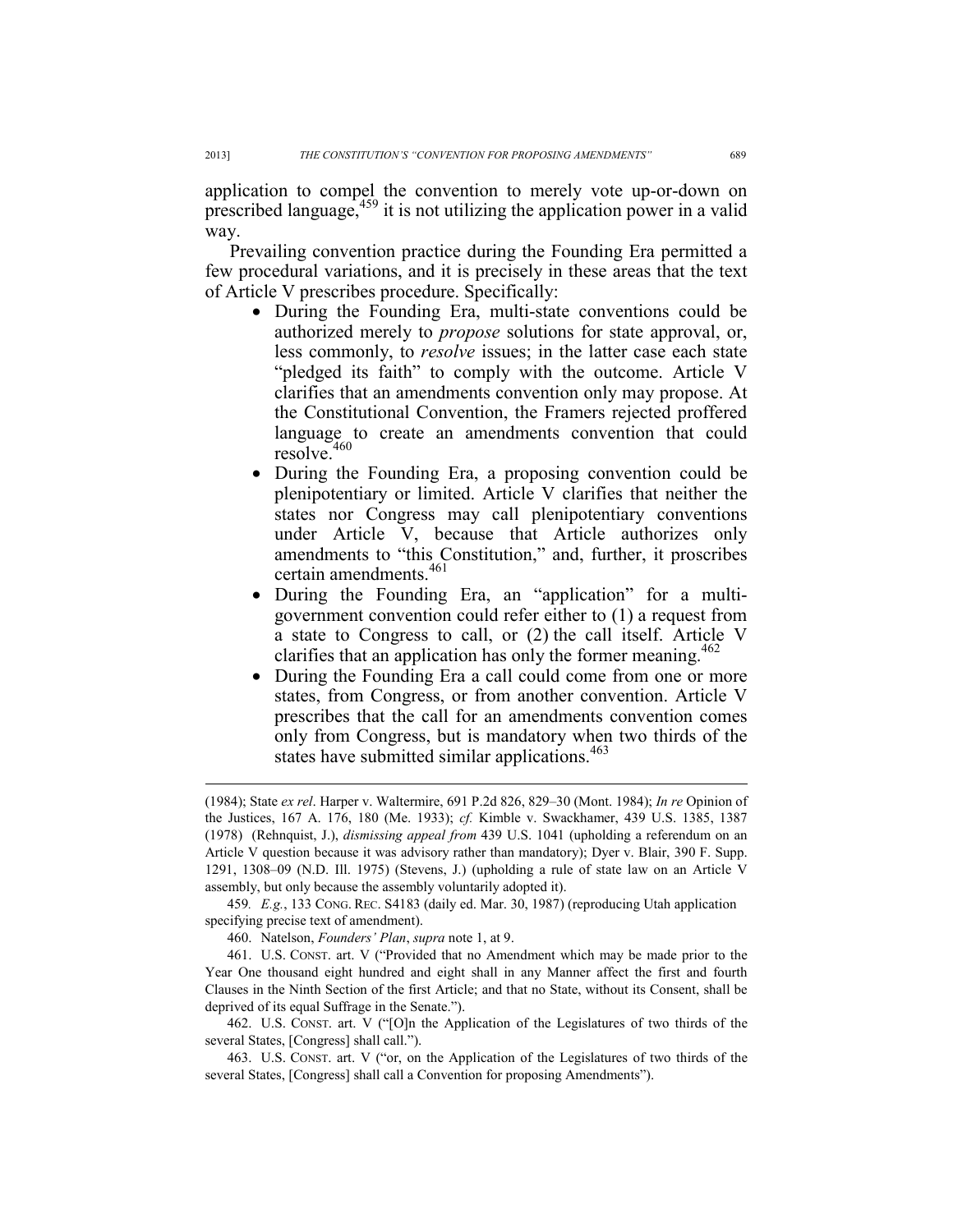• During the Founding Era, one proposing convention (that of 1787) had attempted to specify how the states were to review its recommendations. Article V clarifies that an amendments convention does not have this power.<sup>464</sup>

Thus do text and history fit together to guide us in the use of Article V.

 $\overline{a}$ 

 <sup>464.</sup> U.S. CONST. art. V ("[Congress's call for a convention], in either Case, shall be valid to all Intents and Purposes, as Part of this Constitution, when ratified by the Legislatures of three fourths of the several States, or by Convention in three fourths thereof, as the one or the other Mode of Ratification may be proposed by the Congress.").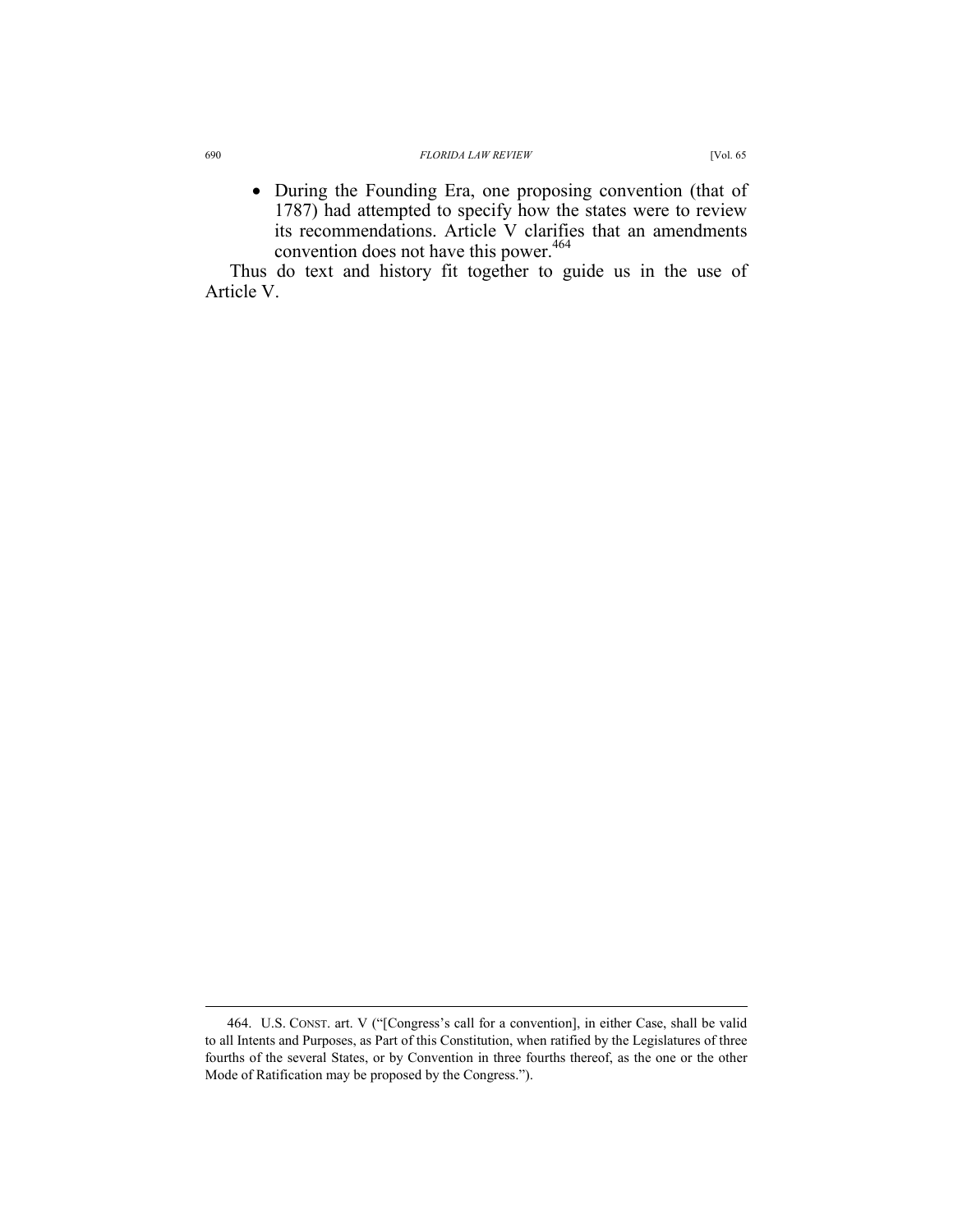## Appendix A

| Phila                         | 1787        |             |               |               |             |                    | ×                |                 |                  | ×               |                 | ×                     |                |             | ×           |                     |                | ×           |                |                |              |                 |              |              |
|-------------------------------|-------------|-------------|---------------|---------------|-------------|--------------------|------------------|-----------------|------------------|-----------------|-----------------|-----------------------|----------------|-------------|-------------|---------------------|----------------|-------------|----------------|----------------|--------------|-----------------|--------------|--------------|
| Anna-<br>polis                | 1786        |             |               |               |             |                    |                  |                 |                  | ×               |                 |                       | ×              |             |             |                     |                |             |                |                |              |                 |              |              |
| Provi-<br>dence               | 1781        |             |               |               |             |                    |                  |                 |                  |                 |                 |                       |                |             |             |                     |                |             |                |                | ×            |                 |              |              |
| Hart-<br>ford                 | 1780        |             |               |               |             |                    |                  |                 |                  |                 |                 |                       | ×              |             |             |                     |                |             |                |                |              |                 |              | ×            |
| Bos-<br>ton                   | 1780        |             |               |               |             |                    |                  |                 |                  |                 |                 |                       |                |             |             |                     |                |             |                |                |              |                 |              |              |
| Phila                         | 1780        |             |               |               |             |                    |                  |                 |                  |                 |                 |                       |                |             |             |                     |                |             |                |                |              |                 |              |              |
| Hart-<br>ford                 | 1779        |             |               |               |             |                    |                  |                 | ×                |                 |                 |                       |                |             |             |                     |                |             |                |                |              |                 |              |              |
| Haven<br>New                  | 1778        |             |               |               |             |                    |                  |                 |                  |                 |                 |                       |                |             |             | ×                   |                |             |                |                | ×            |                 |              |              |
| Provi- York- Spring-<br>field | 1777        |             |               |               |             |                    |                  |                 | ×                |                 |                 |                       |                |             |             |                     |                |             |                |                |              |                 |              | ×            |
| town                          | 1777        |             |               | ×             |             |                    |                  |                 |                  |                 |                 |                       |                |             |             |                     |                |             |                |                |              |                 | ×            |              |
| dence                         | 1776/<br>77 |             |               |               |             |                    |                  |                 | ×                |                 |                 |                       |                |             |             |                     |                |             |                |                |              |                 |              | ×            |
| Cont.<br>Cong.<br>lst         | 1774        | ×           | ×             |               | ×           |                    |                  |                 |                  |                 |                 |                       |                | ×           |             |                     | ×              |             | ×              |                |              |                 |              |              |
| Stamp<br>Cong.<br>Act         | 1765        |             |               |               |             |                    |                  |                 |                  |                 | ×               |                       |                |             |             |                     |                |             |                | ×              |              | ×               |              |              |
| Albany<br>Cong                | 1754        |             |               |               |             | ×                  |                  | ×               |                  |                 |                 |                       |                |             |             |                     |                |             |                |                |              |                 |              |              |
|                               | State       | MA.         | МА            | ۶A            | È           | 芝                  | З                | Ê               | Ë                | ㅂ               | È               | ㅂ                     | È              | Ã           | УA          | 夏                   | Ã              | ž           | È              | Σ              | N            | N               | Ê            | 囩            |
|                               | Name        | Adams, John | Adams, Samuel | Adams, Thomas | Alsop, John | Atkinson, Theodore | Baldwin, Abraham | Barnes, Abraham | Bartlett, Josiah | Basset, Richard | Bayard, William | Bedford, Gunning, Jr. | Benson, Egbert | Biddle, Edw | Blair, John | Blanchard, Jonathan | Bland, Richard | Blount, Wm. | Boernum, Simon | Borden, Joseph | Bowen, Jabez | Bowler, Metcalf | Braceo, John | Bradford, Wm |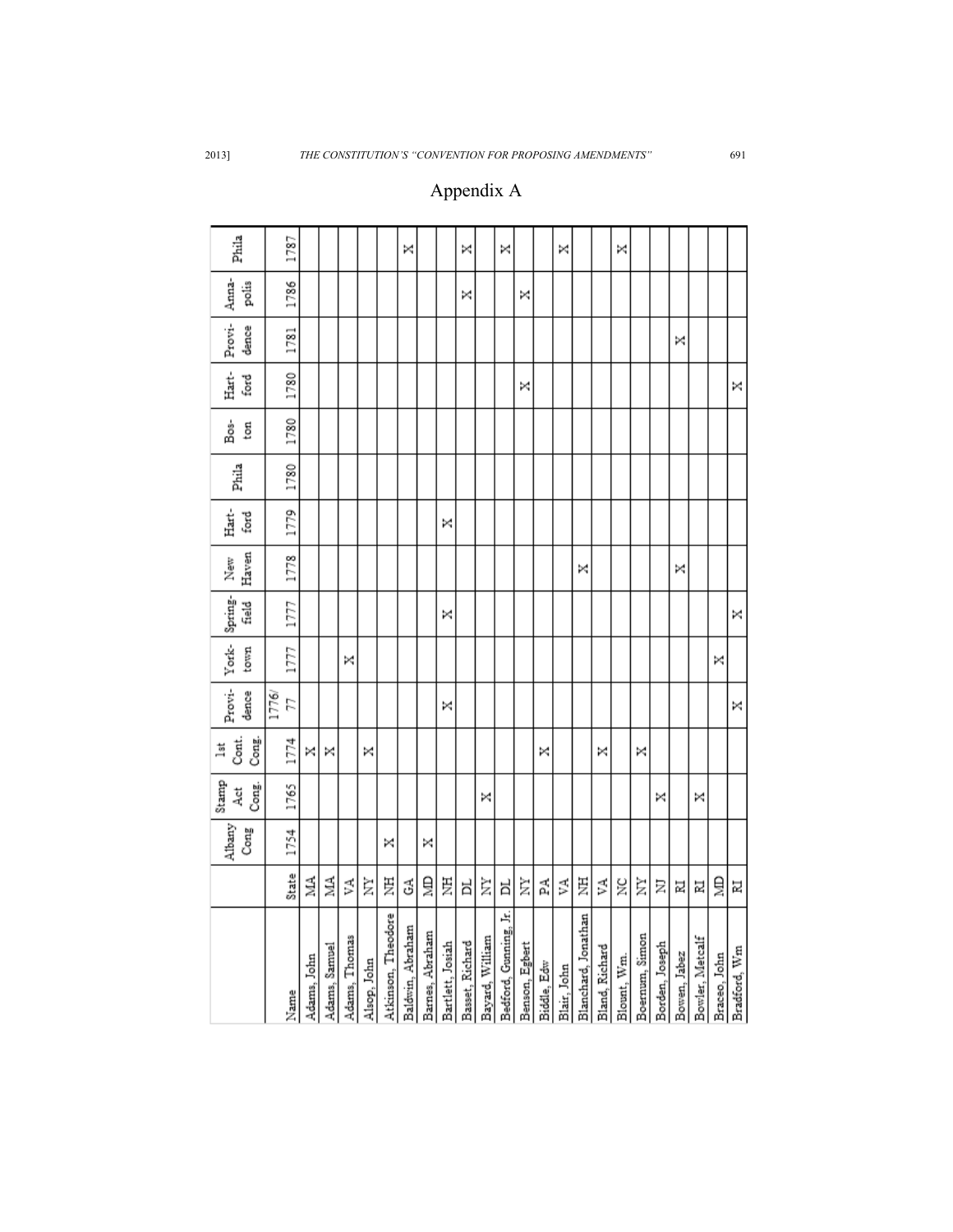| Phila                      |       | 1787  | ×              | ×            |               |               |            |                | ×              | ×               |                  |   |                                   |                |               |              |                | ×              |                 |                |             |                |              |                  |                     |
|----------------------------|-------|-------|----------------|--------------|---------------|---------------|------------|----------------|----------------|-----------------|------------------|---|-----------------------------------|----------------|---------------|--------------|----------------|----------------|-----------------|----------------|-------------|----------------|--------------|------------------|---------------------|
| Anna-<br>polis             |       | 1786  |                |              |               |               |            |                |                |                 |                  |   |                                   |                |               |              | ×              |                |                 |                | ×           |                |              |                  |                     |
| Provi-<br>dence            |       | 1781  |                |              |               |               |            |                |                |                 |                  |   | ×                                 |                |               |              |                |                |                 |                |             |                |              |                  |                     |
| Hart-<br>ford              |       | 1780  |                |              |               |               |            |                |                |                 |                  |   |                                   |                |               |              |                |                |                 |                |             |                |              |                  |                     |
| Bos-<br>ţg                 |       | 1780  |                |              |               |               |            |                |                |                 |                  |   |                                   |                |               |              |                |                |                 |                |             |                |              |                  |                     |
| Phila                      |       | 1780  |                |              |               |               | ×          |                |                |                 |                  |   |                                   |                |               |              |                |                |                 | ×              |             |                |              |                  |                     |
| ford<br>Ė                  |       | 1779  |                |              |               |               |            |                |                |                 |                  |   |                                   |                |               |              |                |                |                 |                |             |                |              |                  |                     |
| Haven<br>New               |       | 1778  |                |              |               |               |            |                |                |                 |                  |   |                                   |                |               |              |                |                |                 |                |             |                |              | ×                | ×                   |
| Spring-<br>field           |       | 1777  |                |              |               |               |            |                |                |                 |                  |   |                                   |                |               |              |                |                |                 |                |             |                |              |                  |                     |
| York-<br>town              |       | 1777  |                |              | ×             |               |            | ×              |                |                 |                  |   |                                   |                |               |              |                |                | ×               |                |             |                |              |                  |                     |
| Provi-<br>dence            | 1776/ | 57    |                |              |               |               |            |                |                |                 |                  |   |                                   |                |               | ×            |                |                |                 |                |             |                |              |                  |                     |
| Cont.<br>Cong.<br>lst      |       | 1774  |                |              |               |               |            |                |                |                 | ×                |   |                                   |                | ×             |              |                |                |                 |                |             | ×              |              |                  |                     |
| Stamp<br>Cong.<br>C<br>Åčt |       | 1765  |                |              |               | ×             |            |                |                |                 |                  |   |                                   |                |               |              |                |                |                 |                |             |                | ×            |                  |                     |
| Albany<br>Cong             |       | 1754  |                |              |               |               |            |                |                |                 |                  | × |                                   | ×              |               |              |                |                |                 |                |             |                |              |                  |                     |
|                            |       | State | Σ              | ă            | ã             | 덫             | Ã          | УA             | SC             | ğ               | ă                | È | Z                                 | ŽА             | ã             | Ë            | Ξ              | ᄞ              | Ħ               | Ξ              | 덫           | Σ              | ₿            | Ã                | È                   |
|                            |       | Name  | Brearly, David | Broom, Jacob | Bruce, Norman | Bryan, George | Bull, John | Burwell, Lewis | Butler, Pierce | Carroll, Daniel | Caswell, Richard |   | Chambers, John<br>Champion, Henry | Chandler, John | Chase, Samuel | Clap, Supply | Clark, Abraham | Clymer, George | Collins, Thomas | Condurt, Silas | Coxe, Tench | Crane, Stephen | Cruger, John | Cunningham, Jas. | Curtenius, Peter T. |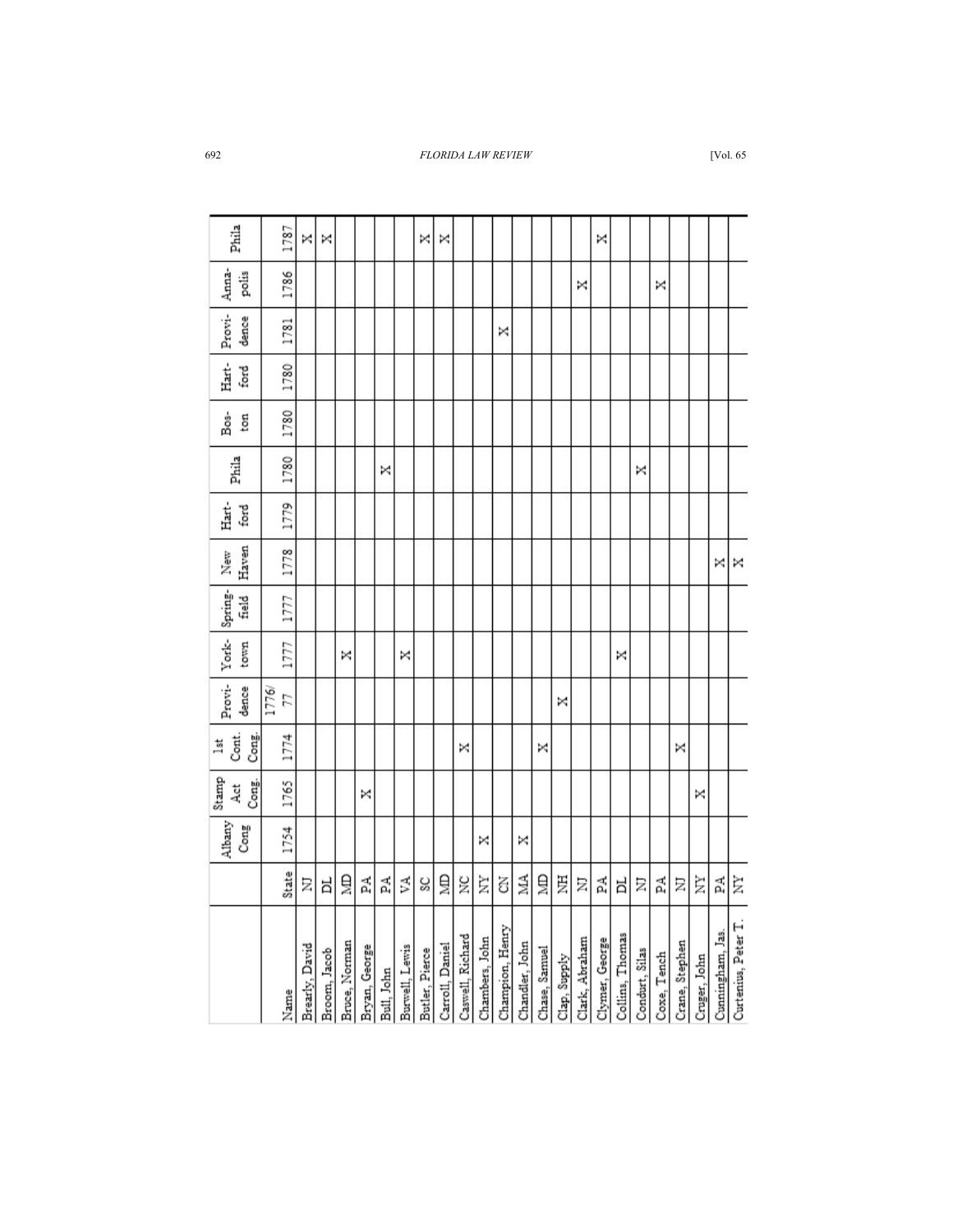2013] *THE CONSTITUTION'S "CONVENTION FOR PROPOSING AMENDMENTS"* 693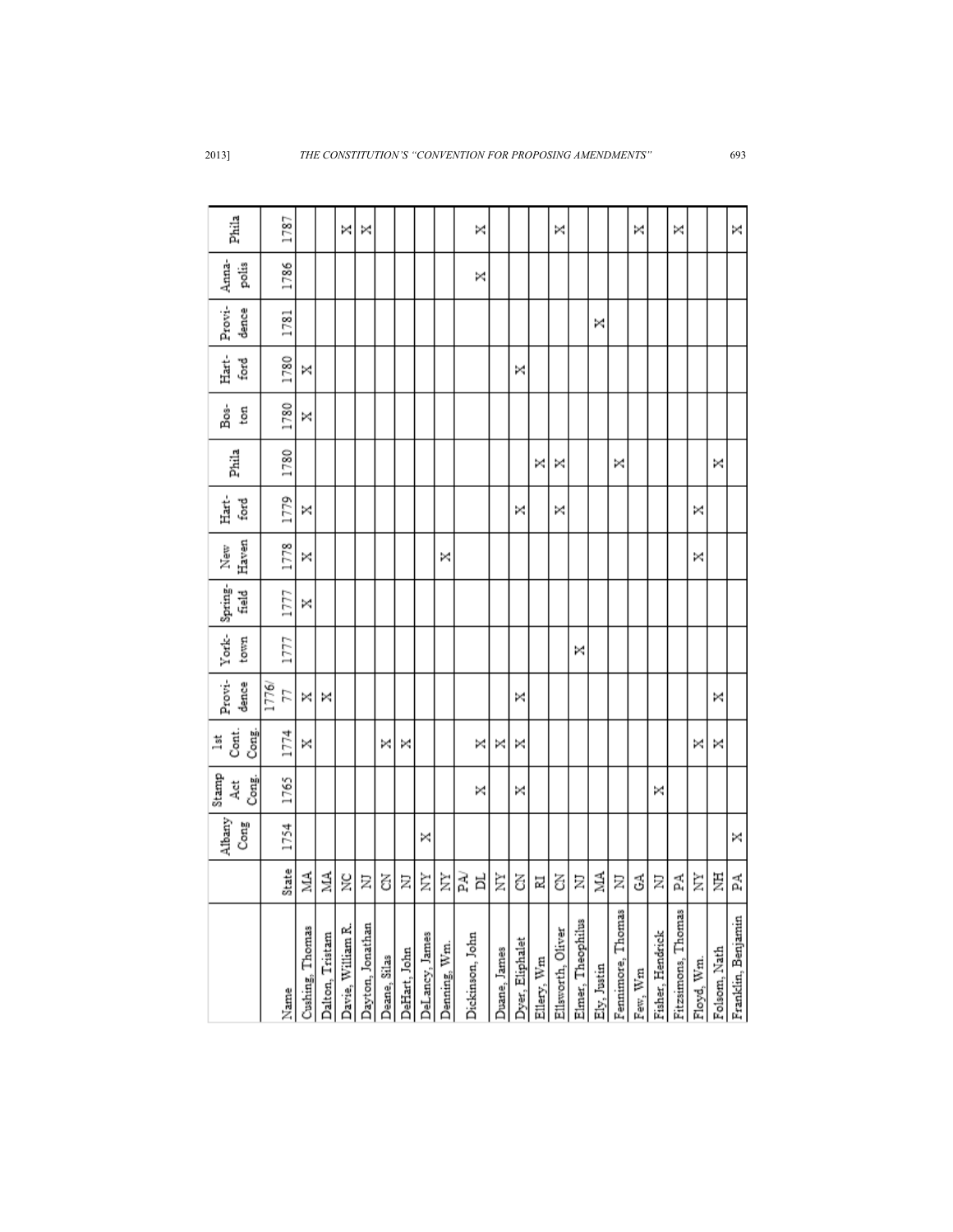| Phila                           | 1787        |          |             |                    |                  | ×               |                     | ×                |                |                    | ×                 |                |                 | ×                   |              |                    |               |             |                |           |            |              |                    |              |              |
|---------------------------------|-------------|----------|-------------|--------------------|------------------|-----------------|---------------------|------------------|----------------|--------------------|-------------------|----------------|-----------------|---------------------|--------------|--------------------|---------------|-------------|----------------|-----------|------------|--------------|--------------------|--------------|--------------|
| Anna-<br>polis                  | 1786        |          |             |                    |                  |                 |                     |                  |                |                    |                   |                |                 | ×                   |              |                    |               |             |                |           |            |              |                    |              |              |
| Provi-<br>dence                 | 1781        |          |             |                    |                  |                 | ×                   |                  |                |                    |                   |                |                 |                     |              |                    |               |             |                |           |            |              |                    |              |              |
| Hart-<br>ford                   | 1780        |          |             |                    |                  |                 | ×                   |                  |                |                    |                   |                |                 |                     |              |                    |               |             |                |           |            |              | ×                  |              |              |
| នំ<br>ton                       | 1780        |          |             |                    |                  |                 |                     |                  |                |                    | ×                 |                |                 |                     |              |                    |               |             |                |           |            |              |                    |              |              |
| Phila                           | 1780        |          |             |                    |                  | ×               |                     |                  | ×              |                    |                   |                |                 |                     |              |                    |               | ×           |                | ×         |            |              |                    |              |              |
| Hart-<br>ford                   | 1779        |          |             |                    |                  |                 |                     |                  |                |                    | ×                 |                |                 |                     |              |                    |               |             |                |           |            |              | ×                  | ×            |              |
| Haven<br>New                    | 1778        |          |             |                    |                  |                 |                     |                  |                |                    |                   | ×              |                 |                     |              |                    |               |             |                |           |            | ×            |                    |              |              |
| Spring-<br>feld<br>H            | 1777        |          |             |                    |                  |                 |                     |                  |                |                    |                   |                |                 |                     |              |                    |               |             |                |           |            |              | ×                  |              |              |
| York-<br>town                   | 1777        |          |             | ×                  |                  |                 |                     |                  |                |                    |                   |                | ×               |                     |              |                    | ×             |             |                |           |            |              | ×                  |              | ×            |
| Provi-<br>dence                 | 1776/<br>24 |          |             |                    |                  |                 |                     |                  |                |                    |                   |                |                 |                     |              |                    |               |             |                |           |            |              |                    |              |              |
| Cont.<br>Cong.<br>$\frac{1}{2}$ | 1774        |          | ×           |                    | ×                |                 |                     |                  |                | ×                  |                   |                |                 |                     | ×            | ×                  |               |             | ×              |           | ×          |              |                    |              |              |
| Stamp<br>Cong.<br>Act           | 1765        |          | ×           |                    |                  |                 |                     |                  |                |                    |                   |                |                 |                     |              |                    |               |             |                |           |            |              |                    |              |              |
| Albany<br>$\rm{Cong}$           | 1754        |          |             |                    |                  |                 |                     |                  |                |                    |                   |                |                 |                     |              |                    |               |             |                |           |            |              |                    |              |              |
|                                 | State       |          | ್ವ          | 됳                  | Ã                | 2A              | Ë                   | Ë                | Ê              | Ê                  | 2A                | N              | Ê               | È                   | è            | Ã                  | Ã             | Ê           | Á              | Ã         | ă          | ś            | è                  | N            | Ξ            |
|                                 | Name        | Gadsden, | Christopher | Galbreath, Bertram | Galloway, Joseph | Gerry, Elbridge | Gilman, John Taylor | Gilman, Nicholas | Gilpin, Joseph | Goldsborough, Robt | Gorham, Nathaniel | Green, William | Griffith, Henry | Hamilton, Alexander | Haring, John | Harrison, Benjamin | Henry, George | Henry, John | Henry, Patrick | Henry, Wm | Hewes, Jos | Hilhouse, Wm | Hobart, John Sloss | Holden, Chas | Holmes, Jos. |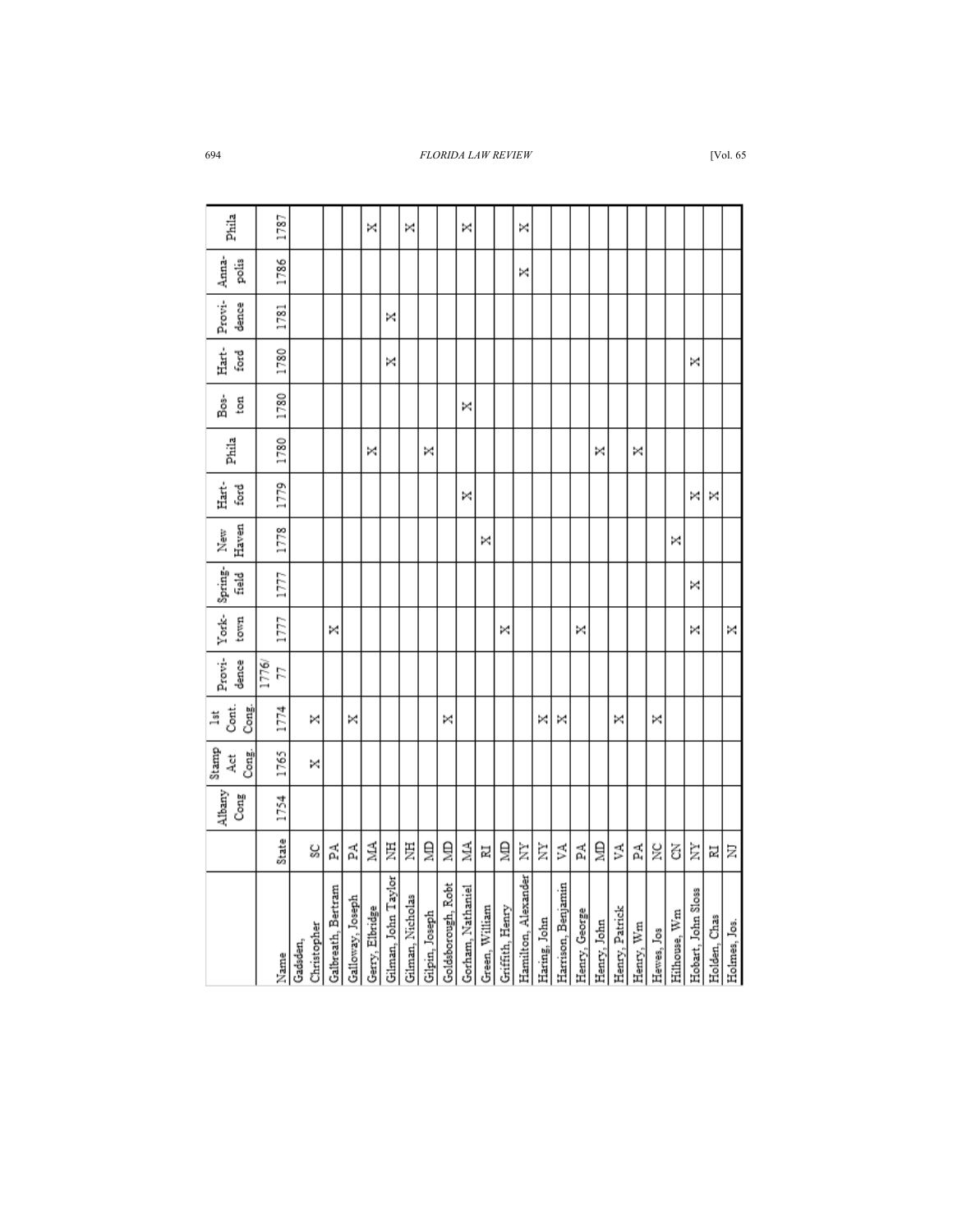|                                                  |       | Albany | Stamp<br>4d | Cont.<br>lst | Provi- | York- | Spring- | New   | Hart- | Phila | Bos- | Hart- | Provi- | Anna- | Phila |
|--------------------------------------------------|-------|--------|-------------|--------------|--------|-------|---------|-------|-------|-------|------|-------|--------|-------|-------|
|                                                  |       | Cong   | Cong.       | Cong.        | dence  | town  | field   | Haven | ford  |       | ton  | ford  | dence  | polis |       |
|                                                  |       |        |             |              | 1776/  |       |         |       |       |       |      |       |        |       |       |
| Name                                             | State | 1754   | 1765        | 1774         | 77     | 1777  | 1777    | 1778  | 1779  | 1780  | 1780 | 1780  | 1781   | 1786  | 1787  |
| Hooper, Wm                                       | ž     |        |             | ×            |        |       |         |       |       |       |      |       |        |       |       |
| Hopkins, Stephen                                 | N     | ×      |             | ×            | ×      |       | ×       |       | ×     |       |      |       |        |       |       |
| Hosmer, Titus                                    | ś     |        |             |              | ×      |       | ×       |       |       |       |      |       |        |       |       |
| Houston, Wm.                                     | З     |        |             |              |        |       |         |       |       |       |      |       |        |       | ×     |
|                                                  | Ξ     |        |             |              |        |       |         |       |       |       |      |       |        | ×     | ×     |
| Houston, Wm. C.<br>Howard, Martin                | N     | ×      |             |              |        |       |         |       |       |       |      |       |        |       |       |
| Humphreys, Charles                               | 돷     |        |             | ×            |        |       |         |       |       |       |      |       |        |       |       |
| Huntington, Benj                                 | Z     |        |             |              |        |       |         | ×     | ×     |       |      |       |        |       |       |
| Huntington, Samuel<br>Hutchinson, Thomas         | Z     |        |             |              |        |       | ×       |       |       | ×     |      |       |        |       |       |
|                                                  | NIA.  | ×      |             |              |        |       |         |       |       |       |      |       |        |       |       |
| Ingersoll, Jared                                 | Ξ     |        |             |              |        |       |         |       |       |       |      |       |        |       | ×     |
| Jay, John                                        | È     |        |             | ×            |        |       |         |       |       |       |      |       |        |       |       |
|                                                  | ê     |        |             | ×            |        |       |         |       |       |       |      |       |        |       |       |
| Johnson, Thos<br>Johnson, William<br>Johnson, Wm | È     | ×      |             |              |        |       |         |       |       |       |      |       |        |       |       |
|                                                  |       |        |             |              |        |       |         |       |       |       |      |       |        |       |       |
| Samuel                                           | ś     |        | ×           |              |        |       |         |       |       |       |      |       |        |       | ×     |
| King, Rufus                                      | MŅ    |        |             |              |        |       |         |       |       |       |      |       |        |       | ×     |
| Kinsey, James                                    | Σ     |        |             | ×            |        |       |         |       |       |       |      |       |        |       |       |
|                                                  | 芝     |        |             |              |        |       |         |       |       |       | ×    |       |        |       | ×     |
| Langdon, John<br>Lansing, John, Jr.              | È     |        |             |              |        |       |         |       |       |       |      |       |        |       | ×     |
| Latimore, George                                 | ᄇ     |        |             |              |        |       |         |       |       | ×     |      |       |        |       |       |
| Lattemore, Jas                                   | ă     |        |             |              |        | ×     |         |       |       |       |      |       |        |       |       |
| Law, Richard                                     | Z     |        |             |              | ×      |       |         |       |       |       |      |       |        |       |       |

2013] *THE CONSTITUTION'S "CONVENTION FOR PROPOSING AMENDMENTS"* 695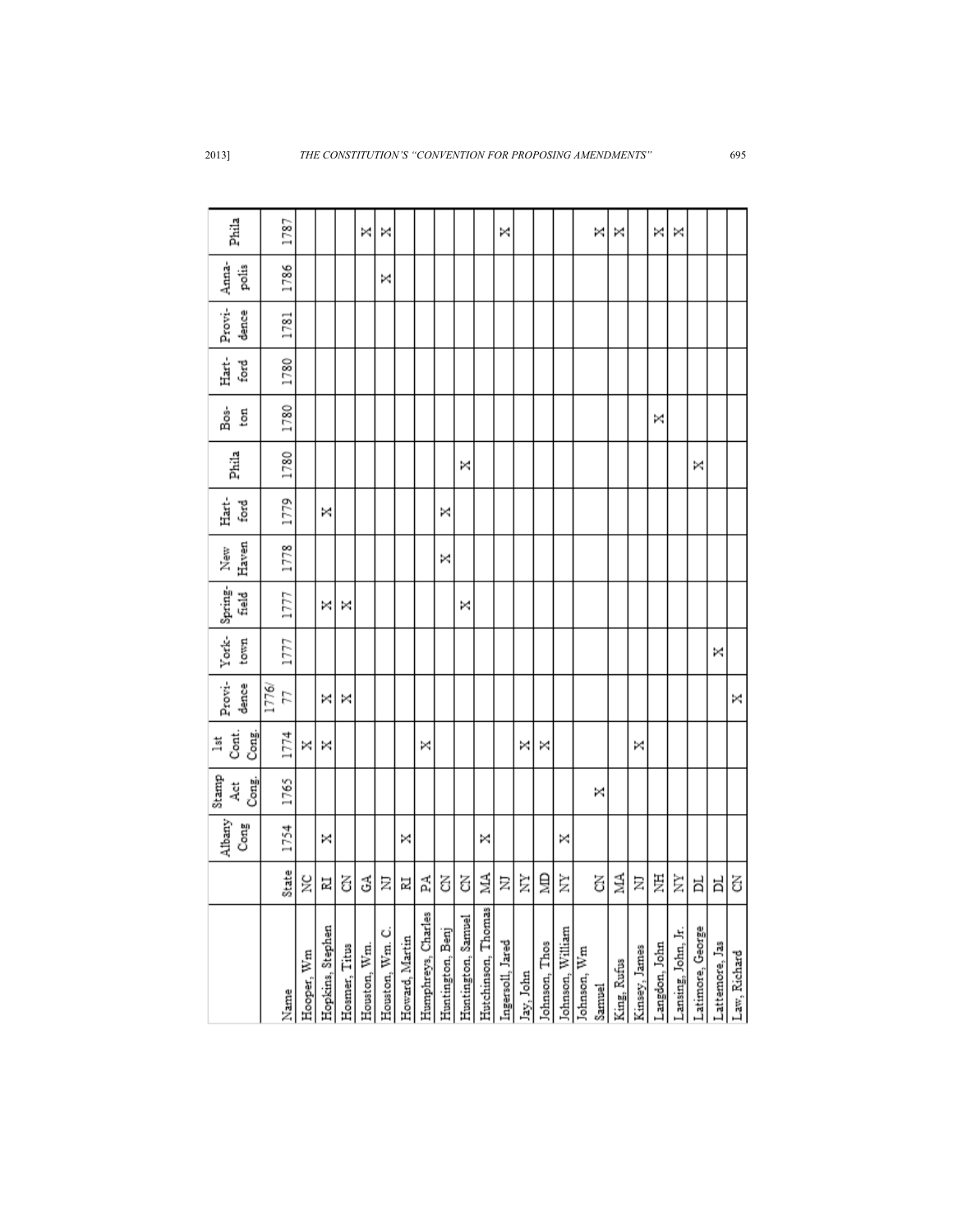| Phila                 |       | 1787  |                |                   |                    |   |                                                | ×              |            |              |                  | ×              | ×                 | ×              | ×          | ×             |                   |                 | ×              |              | ×               |                  | ×             |           |
|-----------------------|-------|-------|----------------|-------------------|--------------------|---|------------------------------------------------|----------------|------------|--------------|------------------|----------------|-------------------|----------------|------------|---------------|-------------------|-----------------|----------------|--------------|-----------------|------------------|---------------|-----------|
| Anna-<br>polis        |       | 1786  |                |                   |                    |   |                                                |                |            |              |                  | ×              |                   |                |            |               |                   |                 |                |              |                 |                  |               |           |
| Provi-<br>dence       |       | 1781  |                |                   |                    |   |                                                |                |            |              |                  |                |                   |                |            |               |                   |                 |                |              |                 |                  |               |           |
| Hart-<br>ford         |       | 1780  |                |                   |                    |   |                                                |                |            |              |                  |                |                   |                |            |               |                   |                 |                |              |                 |                  |               |           |
| Bos-<br>ton           |       | 1780  |                |                   |                    |   |                                                |                |            | ×            |                  |                |                   |                |            |               |                   |                 |                |              |                 |                  |               |           |
| Phila                 |       | 1780  |                |                   |                    |   |                                                |                |            |              |                  |                |                   |                |            |               |                   |                 |                | ×            |                 |                  |               | ×         |
| Hart-<br>ford         |       | 1779  |                | ×                 |                    |   |                                                |                |            |              |                  |                |                   |                |            |               |                   |                 |                |              |                 |                  |               |           |
| Haven<br>New          |       | 1778  |                |                   |                    |   |                                                |                |            |              |                  |                |                   |                |            |               |                   | ×               |                |              |                 |                  |               |           |
| Spring-<br>field      |       | 1777  |                |                   |                    |   |                                                |                |            |              |                  |                |                   |                |            |               |                   |                 |                |              |                 |                  |               |           |
| York-<br>town         |       | 1777  |                |                   |                    |   |                                                |                |            |              |                  |                |                   |                |            |               | ×                 |                 |                |              |                 |                  |               |           |
| Provi-<br>dence       | 1776/ | 24    |                |                   |                    |   |                                                |                |            |              |                  |                |                   |                |            |               |                   |                 |                |              |                 |                  |               |           |
| Cont.<br>Cong.<br>lst |       | 1774  | ×              |                   |                    | × |                                                | ×              | ×          |              | ×                |                |                   |                |            |               |                   |                 |                | ×            |                 | ×                | ×             |           |
| Stamp<br>Cong.<br>Åčt |       | 1765  |                |                   | ×                  | × | ×                                              |                |            |              | ×                |                |                   |                |            |               |                   |                 |                | ×            |                 |                  |               |           |
| Albany<br>Cong        |       | 1754  |                |                   |                    |   |                                                |                |            |              |                  |                |                   |                |            |               |                   |                 |                |              |                 |                  |               |           |
|                       |       | State | Š              | Ż                 | È                  | È | È                                              | Σ              | Ż          | МА           | S                | Š              | ž                 | 의              | УA         | Š             | Å                 | Ã               | ã              | Ħ            | ã               | S                | Ã             | Å         |
|                       |       | Name  | Lee, Richard H | L'Hommedieu, Ezra | Lispenard, Leonard |   | Livingston, Philip<br>Livingston,<br>Robert R. | Livingston, Wm | Low, Isaac | Lowell, John | Lynch, Thos, Jr. | Madison, James | Martin, Alexander | Martin, Luther | Mason, Geo | McClurg, Jas. | McConaughy, David | McDowell, James | McHenry, James | McKean, Thos | Mercer, John F. | Middleton, Henry | Mifflin, Thos | Moore, Wm |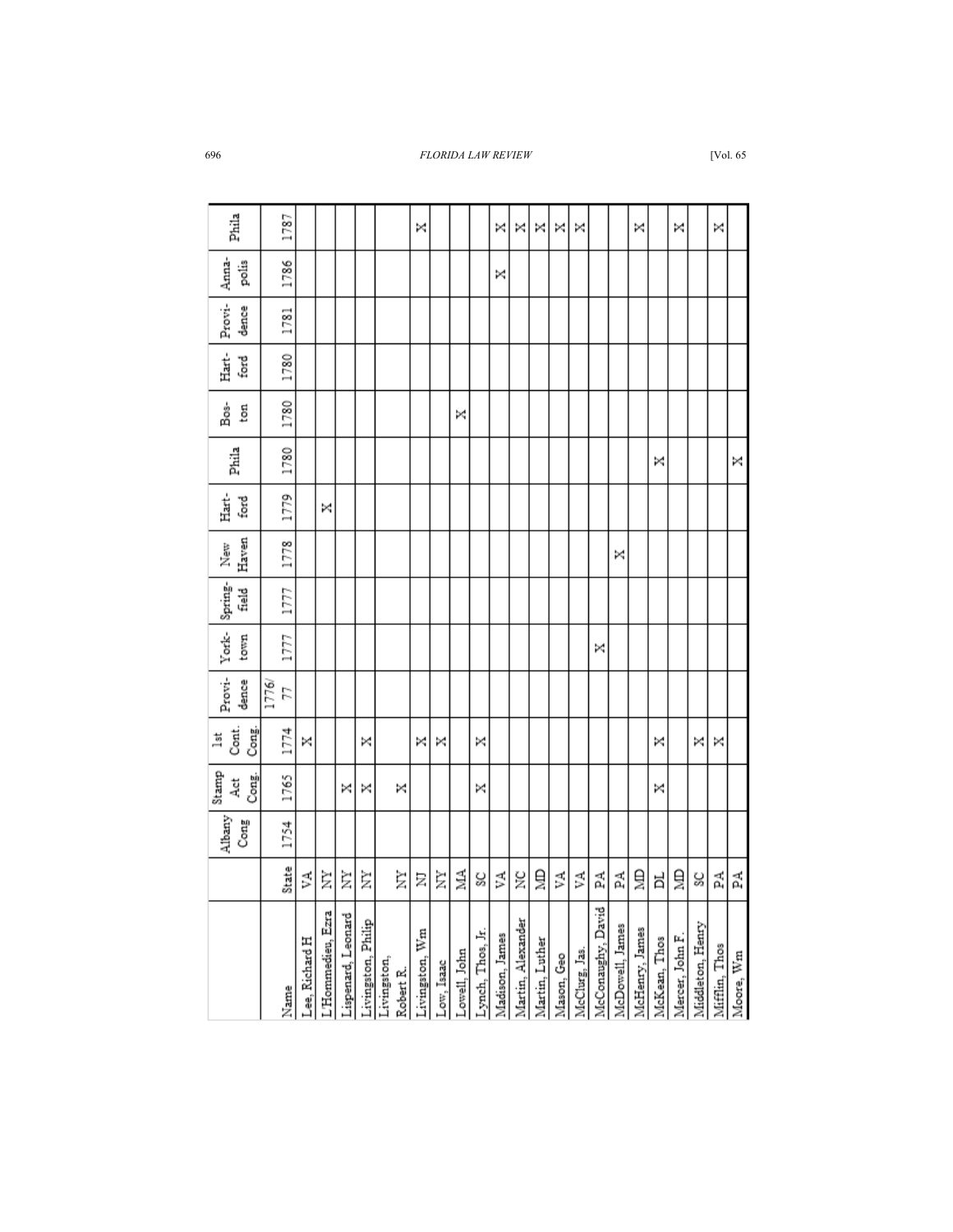| Phila                | 1787        | ×                  | × |                                                                                   |   |   |   |               |   |                                |    |                              |             |                  |                   |   |                                     | ×             |                    |   |                                                 |   |                | ×                  |
|----------------------|-------------|--------------------|---|-----------------------------------------------------------------------------------|---|---|---|---------------|---|--------------------------------|----|------------------------------|-------------|------------------|-------------------|---|-------------------------------------|---------------|--------------------|---|-------------------------------------------------|---|----------------|--------------------|
| Anna-<br>polis       | 1786        |                    |   |                                                                                   |   |   |   |               |   |                                |    |                              |             |                  |                   |   |                                     |               |                    |   |                                                 |   |                |                    |
| Provi-<br>dence      | 1781        |                    |   |                                                                                   |   |   |   |               |   |                                |    |                              |             |                  |                   |   |                                     |               |                    |   |                                                 |   | ×              |                    |
| Hart-<br>ford        | 1780        |                    |   |                                                                                   |   |   |   |               |   |                                | ×  |                              |             |                  |                   | × |                                     |               |                    |   |                                                 |   |                |                    |
| Bos-<br>ton          | 1780        |                    |   |                                                                                   |   |   |   |               |   |                                |    |                              |             |                  |                   |   |                                     |               |                    |   |                                                 |   |                |                    |
| Phila                | 1780        |                    |   |                                                                                   |   |   |   |               |   |                                |    | ×                            |             | ×                |                   |   |                                     |               | ×                  |   |                                                 |   |                |                    |
| Hart-<br>ford        | 1779        |                    |   |                                                                                   |   |   |   |               |   |                                |    |                              |             |                  |                   |   |                                     |               |                    |   |                                                 |   |                |                    |
| Haven<br>New         | 1778        |                    |   |                                                                                   |   |   |   | ×             |   |                                |    |                              |             |                  | ×                 |   |                                     |               | ×                  |   |                                                 |   |                |                    |
| Spring-<br>field     | 1777        |                    |   |                                                                                   | × |   |   |               |   |                                |    |                              |             |                  | ×                 |   |                                     |               | ×                  |   |                                                 |   |                |                    |
| York-<br>town        | 1777        |                    |   |                                                                                   |   |   |   |               |   |                                |    |                              |             |                  |                   |   |                                     |               |                    |   |                                                 |   |                |                    |
| Provi-<br>dence      | 1776/<br>22 |                    |   |                                                                                   |   |   |   |               |   |                                | ×  |                              |             |                  |                   |   |                                     |               |                    |   |                                                 |   |                |                    |
| Cont.<br>Cong.<br>莒  | 1774        |                    |   | ×                                                                                 |   |   |   |               |   |                                |    |                              |             | ×                | ×                 |   |                                     |               |                    | × |                                                 |   |                |                    |
| Stamp<br>Cong.<br>4d | 1765        |                    |   | ×                                                                                 |   | × |   |               |   | ×                              |    |                              | ×           |                  |                   |   | ×                                   |               |                    |   |                                                 |   |                |                    |
| Albany<br>Cong       | 1754        |                    |   |                                                                                   |   |   | × |               | × |                                |    |                              |             |                  |                   |   | ×                                   |               |                    |   | ×                                               | × |                |                    |
|                      | State       | 딫                  | Ã | 덫                                                                                 | N | ₿ | È | Ξ             | Ã | È                              | ŽА | É                            | Á           | ã                | МА                | É | ЙЙ                                  | Σ             | E                  | Š | 덫                                               | 덫 | É              | 3                  |
|                      | Name        | Morris, Gouverneur |   | Morris, Robt<br>Morton, John<br>Munford, Paul<br>Murray, Joseph<br>Murray, Joseph |   |   |   | Neilson, John |   | Norris, Isaac<br>Ogden, Robert |    | Orne, Azor<br>Osgood, Samuel | Otis, James | Paca, ${\rm Wm}$ | Paine, Robt Treat |   | Partridge, Geo<br>Partridge, Oliver | Paterson, Wm. | Peabody, Nathaniel |   | Pendleton, Edm<br>Penn, John<br>Peters, Richard |   | Phelps, Oliver | Pierce, William L. |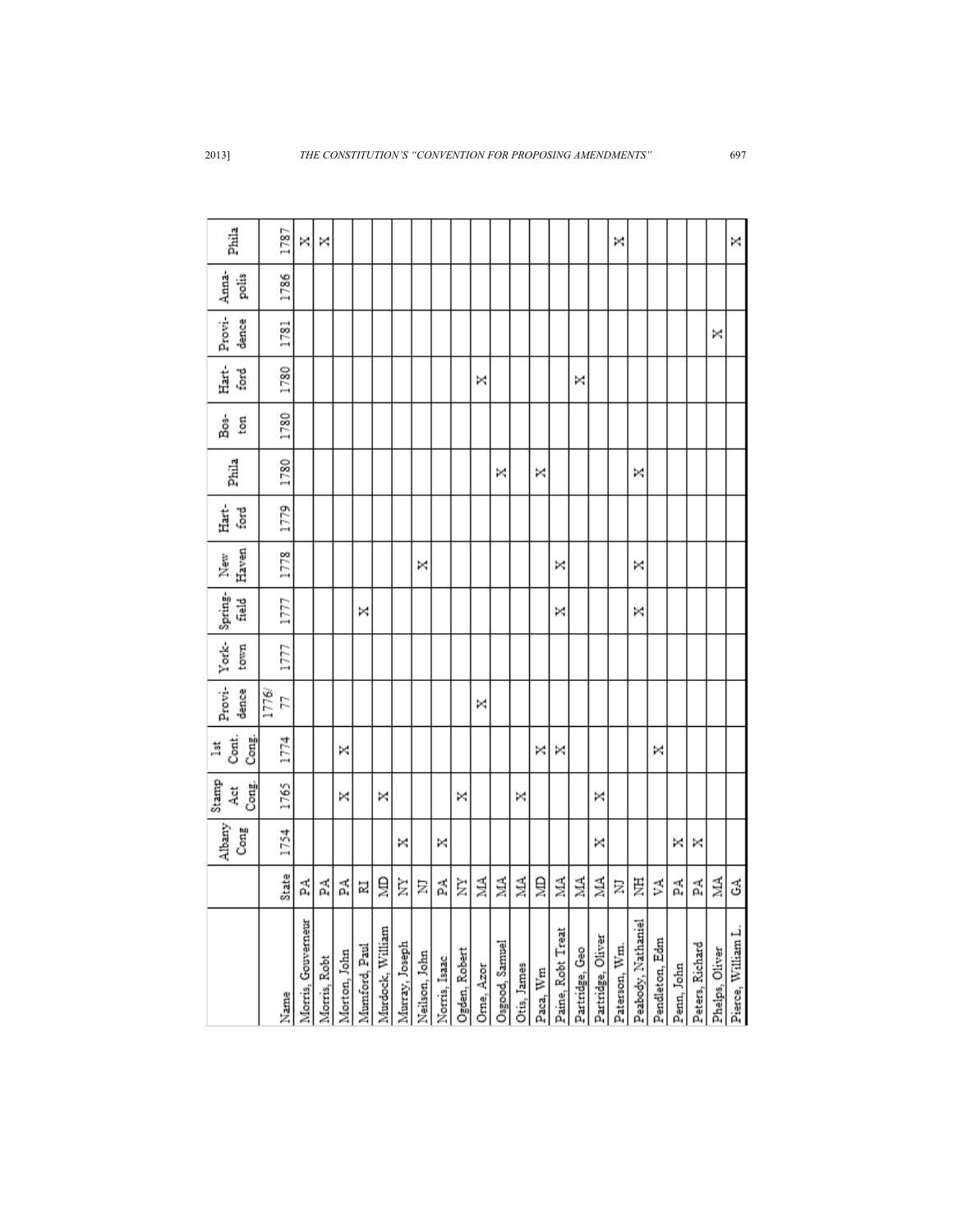|                      |       | Albany<br>Cong | Stamp<br>Cong.<br>Act | Cont.<br>Cong.<br>$\frac{1}{2}$ | Provi- York- Spring-<br>dence | town | field | Haven<br>New | Hart-<br>ford | Phila | Bos-<br>ton | Hart-<br>ford | Provi-<br>dence | Anna-<br>polis | Phila |
|----------------------|-------|----------------|-----------------------|---------------------------------|-------------------------------|------|-------|--------------|---------------|-------|-------------|---------------|-----------------|----------------|-------|
| Name                 | State | 1754           | 1765                  | 1774                            | 1776/<br>77                   | 1777 | 1777  | 1778         | 1779          | 1780  | 1780        | 1780          | 1781            | 1786           | 1787  |
| Pinckney, Chas       | ပ္တ   |                |                       |                                 |                               |      |       |              |               |       |             |               |                 |                | ×     |
| Pinckney, Chas C     | S)    |                |                       |                                 |                               |      |       |              |               |       |             |               |                 |                | ×     |
| Pitkin, William      | ś     | ×              |                       |                                 |                               |      |       |              |               |       |             |               |                 |                |       |
| Potter, Elisha       | ΝИ    |                |                       |                                 |                               |      |       | ×            |               |       |             |               |                 |                |       |
| Randolph, Edmund     | ۶A    |                |                       |                                 |                               |      |       |              |               |       |             |               |                 | ×              | ×     |
| Randolph, Peyton     | Š     |                |                       | ×                               |                               |      |       |              |               |       |             |               |                 |                |       |
| Read, Geo            | ă     |                |                       | ×                               |                               |      |       |              |               |       |             |               |                 | ×              | ×     |
| Rhoads, Sam          | Ã     |                |                       | ×                               |                               |      |       |              |               |       |             |               |                 |                |       |
| Ringgold, Thomas     | Ê     |                | ×                     |                                 |                               |      |       |              |               |       |             |               |                 |                |       |
| Rodney, Caesar       | ㅂ     |                | ×                     | ×                               |                               | ×    |       |              |               |       |             |               |                 |                |       |
| Root, Jesse          | Z     |                |                       |                                 |                               |      |       |              |               | ×     | ×           |               |                 |                |       |
| Ross, Geo            | Ã     |                |                       | ×                               |                               |      |       |              |               |       |             |               |                 |                |       |
| Rowland, David       | 3     |                | ×                     |                                 |                               |      |       |              |               |       |             |               |                 |                |       |
| Ruggles, Timothy     | 2     |                | ×                     |                                 |                               |      |       |              |               |       |             |               |                 |                |       |
| Rutledge, Edw        | Š     |                |                       | ×                               |                               |      |       |              |               |       |             |               |                 |                |       |
| Rutledge, John       | ల్ల   |                | ×                     | ×                               |                               |      |       |              |               |       |             |               |                 |                | ×     |
| Sands, Comfort       | È     |                |                       |                                 |                               |      |       | ×            |               |       |             |               |                 |                |       |
| Schuarman, Jas       | Ξ     |                |                       |                                 |                               |      |       |              |               |       |             |               |                 | ×              |       |
| Sherburne, Henry, Jr | 乭     | ×              |                       |                                 |                               |      |       |              |               |       |             |               |                 |                |       |
| Sherman, Roger       | Z     |                |                       | ×                               |                               |      | ×     | ×            |               | ×     |             |               |                 |                | ×     |
| Sim, Jos             | Ê     |                |                       |                                 |                               | ×    |       |              |               |       |             |               |                 |                |       |
| Smith, Richard       | Σ     |                |                       | ×                               |                               |      |       |              |               |       |             |               |                 |                |       |
| Smith, William       | È     | ×              |                       |                                 |                               |      |       |              |               |       |             |               |                 |                |       |
|                      |       |                |                       |                                 |                               |      |       |              |               |       |             |               |                 |                |       |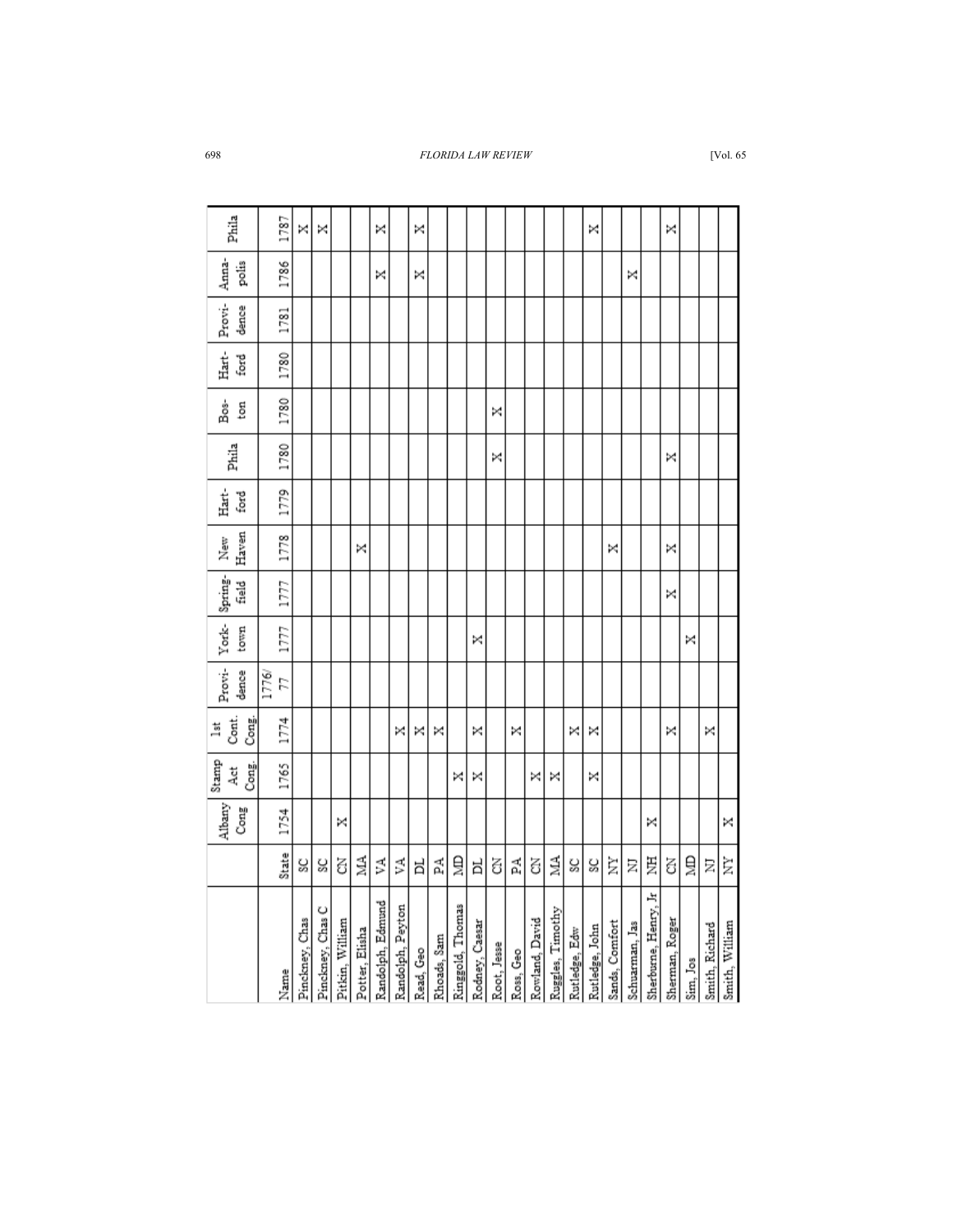|                      |       | Albany<br>Cong | Stamp<br>Cong.<br>4d | Cont.<br>Cong.<br>$\frac{1}{2}$ | Provi-<br>dence | York-<br>town | Spring-<br>field | Haven<br>New | Hart-<br>ford | Phila | Bos-<br>ton | Hart-<br>ford | Provi-<br>dence | Anna-<br>polis | Phila |
|----------------------|-------|----------------|----------------------|---------------------------------|-----------------|---------------|------------------|--------------|---------------|-------|-------------|---------------|-----------------|----------------|-------|
|                      |       |                |                      |                                 | 1776/           |               |                  |              |               |       |             |               |                 |                |       |
|                      | State | 1754           | 1765                 | 1774                            | 77              | 1777          | 1777             | 1778         | 1779          | 1780  | 1780        | 1780          | 1781            | 1786           | 1787  |
| Spaight, Richard     |       |                |                      |                                 |                 |               |                  |              |               |       |             |               |                 |                |       |
|                      | ž     |                |                      |                                 |                 |               |                  |              |               |       |             |               |                 |                | ×     |
| St. Thos Jenifer,    |       |                |                      |                                 |                 |               |                  |              |               |       |             |               |                 |                |       |
| Daniel               | ă     |                |                      |                                 |                 |               |                  |              |               |       |             |               |                 |                | ×     |
| Strong, Caleb        | Z,    |                |                      |                                 |                 |               |                  |              |               |       |             |               |                 |                | ×     |
| Sullivan, John       | 夏     |                |                      | ×                               |                 |               |                  |              |               |       |             |               |                 |                |       |
| Symmes, John         |       |                |                      |                                 |                 |               |                  |              |               |       |             |               |                 |                |       |
| Cleves               | Σ     |                |                      |                                 |                 |               |                  | ×            |               |       |             |               |                 |                |       |
| Tasker, Benjamin     | ă     | ×              |                      |                                 |                 |               |                  |              |               |       |             |               |                 |                |       |
| Thomas, Richard      | Ã     |                |                      |                                 |                 | ×             |                  |              |               |       |             |               |                 |                |       |
| Tilghman, Edward     | ă     |                | ×                    |                                 |                 |               |                  |              |               |       |             |               |                 |                |       |
| Tilghman, Matthew    | ã     |                |                      | ×                               |                 |               |                  |              |               |       |             |               |                 |                |       |
| Tucker, St. George   | ۶A    |                |                      |                                 |                 |               |                  |              |               |       |             |               |                 | ×              |       |
| VanDyke, Nicholas    | ă     |                |                      |                                 |                 |               |                  |              |               | ×     |             |               |                 |                |       |
| VanRennselaer, Robt  | È     |                |                      |                                 |                 | ×             |                  |              |               |       |             |               |                 |                |       |
| Wadsworth, James     | ś     |                |                      |                                 |                 |               |                  |              | ×             |       |             |               |                 |                |       |
| Wales, Nathaniel, Jr | ś     |                |                      |                                 | ×               |               |                  |              |               |       |             |               |                 |                |       |
| Ward, Henry          | N     |                | ×                    |                                 | ×               |               |                  |              |               |       |             |               |                 |                |       |
| Ward, Samuel         | N     |                |                      | ×                               |                 |               |                  |              |               |       |             |               |                 |                |       |
| Washington, Geo      | ۶A    |                |                      | ×                               |                 |               |                  |              |               |       |             |               |                 |                | ×     |
| Weave, Meshee        | 夏     | ×              |                      |                                 |                 |               |                  |              |               |       |             |               |                 |                |       |
| Wells, Samuel        | NIA.  | ×              |                      |                                 |                 |               |                  |              |               |       |             |               |                 |                |       |
| Wentworth, Joshua    | 夏     |                |                      |                                 |                 |               |                  |              | ×             |       |             |               |                 |                |       |
| Whitehill, John      | Ã     |                |                      |                                 |                 | ×             |                  |              |               |       |             |               |                 |                |       |
| Wibbird, Richard     | 夏     | ×              |                      |                                 |                 |               |                  |              |               |       |             |               |                 |                |       |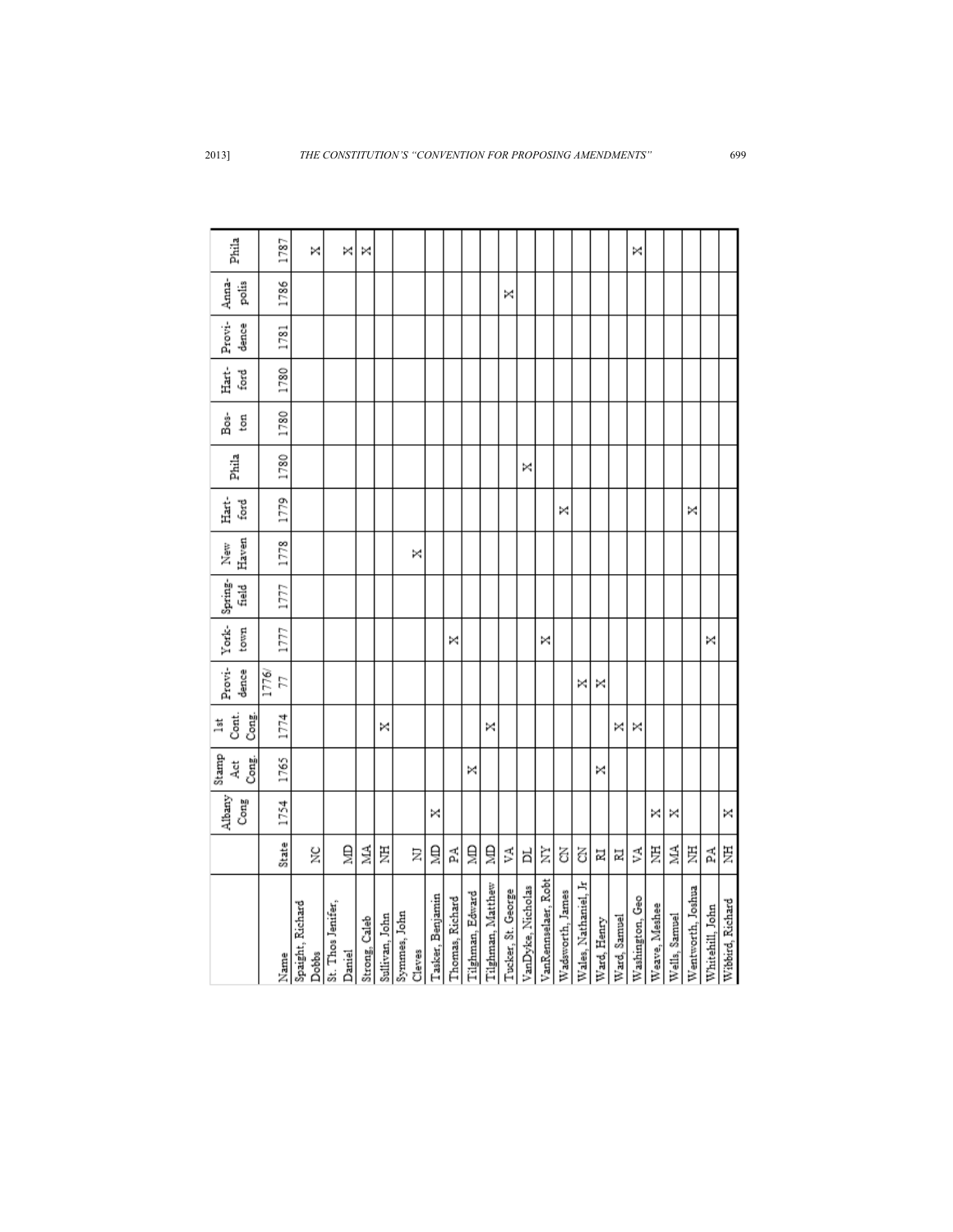|              | Albany<br>Cong | Stamp<br>Cong.<br>过 | Cont.<br>Cong.<br>嶌 | dence          | town          | Provi-York-Spring-<br>field | Haven<br>New  | Hart-<br>ford  | Phila     | Bos-<br>ton | Hart-<br>ford | Provi-<br>dence | Anna-<br>polis | Phila |
|--------------|----------------|---------------------|---------------------|----------------|---------------|-----------------------------|---------------|----------------|-----------|-------------|---------------|-----------------|----------------|-------|
|              |                |                     |                     | 1776/          |               |                             |               |                |           |             |               |                 |                |       |
| State        | 1754           | 1765                | 1774                | 77             | 1777          | 1777                        | 1778          | 1779           | 1780      | 1780        | 1780          | 1781            | 1786           | 1787  |
| ś            | ×              |                     |                     |                |               |                             |               |                |           |             |               |                 |                |       |
| 3            |                |                     |                     |                |               |                             |               |                |           |             | ×             |                 |                |       |
| ž            |                |                     |                     |                |               |                             |               |                |           |             |               |                 |                | ×     |
| A.           |                |                     |                     |                |               |                             |               |                |           |             |               |                 |                | ×     |
| È            |                |                     | ×                   |                |               |                             |               |                |           |             |               |                 |                |       |
| Z            | ×              |                     |                     |                |               |                             |               |                |           |             |               |                 |                |       |
| ЙД           | ×              |                     |                     |                |               |                             |               |                |           |             |               |                 |                |       |
| УA           |                |                     |                     |                |               |                             |               |                |           |             |               |                 |                | ×     |
| È            |                |                     |                     |                |               |                             |               |                |           |             |               |                 |                | ×     |
|              | 25             |                     | Š                   | $\frac{8}{11}$ | $\frac{8}{1}$ | $\Xi$                       | $\frac{8}{1}$ | $\frac{8}{11}$ | 20        | w١          | o,            | w١              | 2              | S     |
|              | Albany         | Stamp               | 茑                   | Provi-         |               | York-Spring-                | New           | Hart-          |           | Bos-        | Hart-         | Provi-          | Anna-          |       |
|              | Cong           | Cong.<br>4ct        | Cont.<br>Cong.      | dence          | town          | field                       | Haven         | ford           | Phila     | ton         | ford          | dence           | polis          | Phila |
|              |                |                     |                     | 1776/          |               |                             |               |                |           |             |               |                 |                |       |
| <b>State</b> | 1754 1765      |                     | 1774                | 77             | 1777          | 1777   1778   1779          |               |                | 1780 1780 |             | 1780          | 1781            | 1786           | 1787  |
|              |                |                     |                     |                |               |                             |               |                |           |             |               |                 |                |       |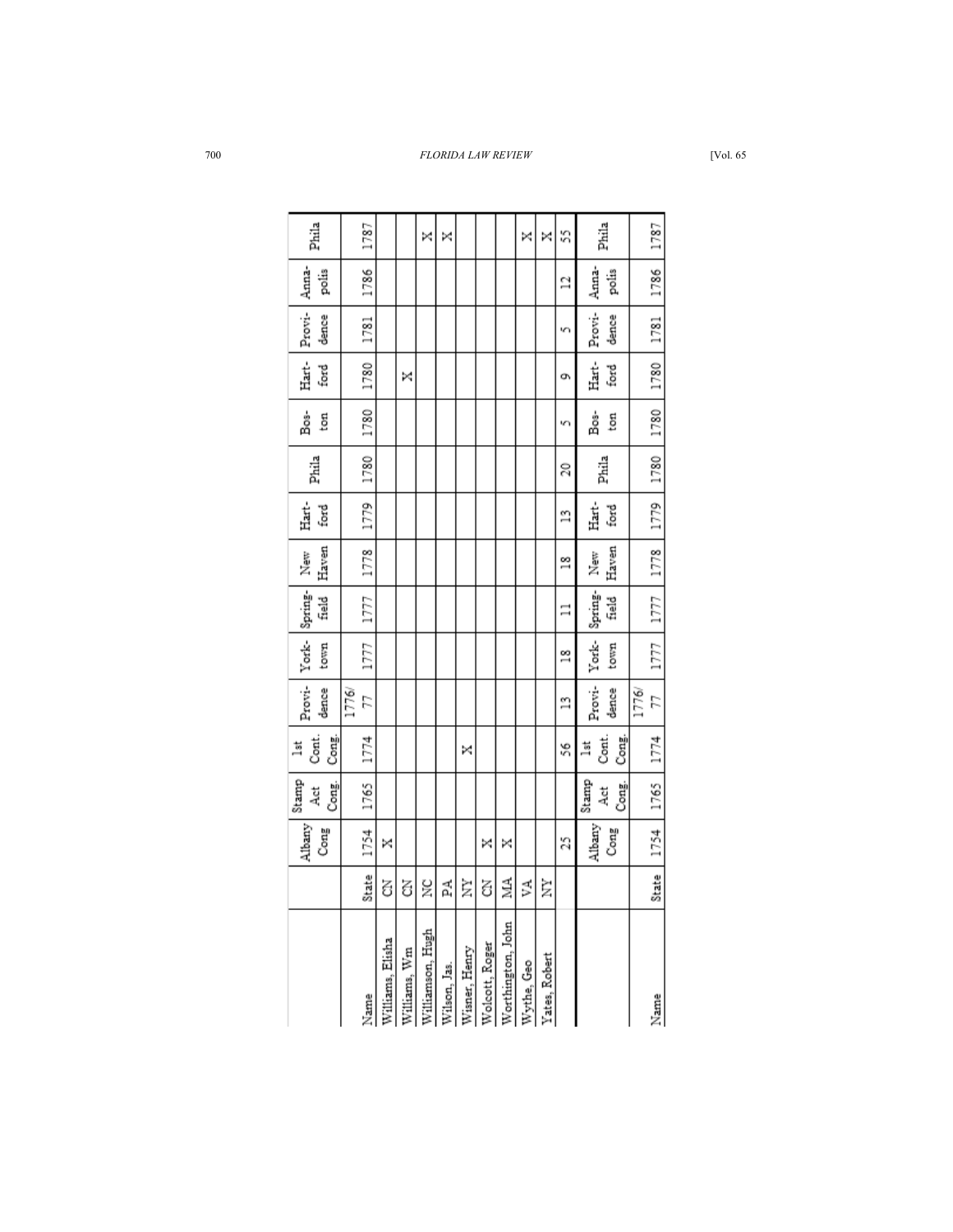| Phila                 | 1787        |                 |              |                 | ×                         |              |               |                  |                    |             | ×      |              |                 |             |                | ×              |                  |                      |                  |              |                | ×               | ×                     | ×            |
|-----------------------|-------------|-----------------|--------------|-----------------|---------------------------|--------------|---------------|------------------|--------------------|-------------|--------|--------------|-----------------|-------------|----------------|----------------|------------------|----------------------|------------------|--------------|----------------|-----------------|-----------------------|--------------|
| Anna-<br>polis        | 1786        |                 |              |                 |                           |              |               |                  |                    |             |        |              |                 |             |                |                |                  |                      |                  |              |                | ×               |                       |              |
| Provi-<br>dence       | 1781        | ×               |              |                 |                           |              |               |                  |                    |             |        |              |                 |             |                |                |                  |                      |                  |              |                |                 |                       |              |
| Hart-<br>ford         | 1780        |                 |              | ×               |                           |              |               |                  |                    |             |        |              |                 |             |                |                |                  |                      |                  | ×            |                |                 |                       |              |
| Bos-<br>ton           | 1780        |                 |              |                 |                           |              |               |                  |                    |             |        |              |                 | ×           |                |                |                  |                      |                  |              |                |                 |                       |              |
| Phila                 | 1780        |                 |              |                 | ×                         |              |               |                  | ×                  |             |        |              |                 | ×           |                | ×              |                  |                      |                  |              |                |                 |                       |              |
| Hart-<br>ford         | 1779        |                 |              | ×               | ×                         |              |               | ×                |                    |             |        |              |                 |             |                |                | ×                |                      |                  |              |                |                 |                       |              |
| Haven<br>New          | 1778        |                 |              |                 |                           | ×            |               | ×                |                    |             |        |              |                 |             |                | ×              |                  |                      |                  |              |                |                 |                       |              |
| Spring-<br>Feld       | 1777        |                 |              |                 |                           |              | ×             |                  | ×                  |             |        |              |                 |             |                | ×              |                  |                      |                  |              |                |                 |                       |              |
| York-<br>town         | 1777        |                 |              |                 |                           |              |               |                  |                    |             |        |              |                 |             |                |                |                  |                      |                  |              |                |                 |                       |              |
| Provi-<br>dence       | 1776/<br>24 |                 |              | ×               |                           |              | ×             |                  |                    |             |        | ×            |                 |             |                |                |                  | ×                    |                  |              |                |                 |                       |              |
| Cont.<br>Cong.<br>莒   | 1774        |                 | ×            | ×               |                           |              |               |                  |                    |             |        |              |                 |             |                | ×              |                  |                      |                  |              |                |                 |                       |              |
| Stamp<br>Cong.<br>Åct | 1765        |                 |              | ×               |                           |              |               |                  |                    |             | ×      |              |                 |             | ×              |                |                  |                      |                  |              |                |                 |                       |              |
| Albany<br>Cong        | 1754        |                 |              |                 |                           |              |               |                  |                    |             |        |              | ×               |             |                |                |                  |                      | ×                |              | ×              |                 |                       |              |
|                       | State       | Z               | Z            | Z               | g                         | Z            | Z             | 3                | 3                  |             | 3      | Z            | ś               | ś           | ś              | ś              | Z                | Z                    | 3                | Z            | 3              | ᄇ               | ă                     | Ħ            |
|                       | Name        | Champion, Henry | Deane, Silas | Yyer, Eliphalet | <b>Illsworth</b> , Oliver | Hilhouse, Wm | Hosmer, Titus | Huntington, Benj | Huntington, Samuel | Johnson, Wm | Samuel | .aw, Richard | Pitkin, William | Root, Jesse | Rowland, David | Sherman, Roger | Wadsworth, James | Wales, Nathaniel, Jr | Williams, Elisha | Williams, Wm | Wolcott, Roger | Basset, Richard | Bedford, Gunning, Jr. | Broom, Jacob |

## Appendix B

2013] *THE CONSTITUTION'S "CONVENTION FOR PROPOSING AMENDMENTS"* 701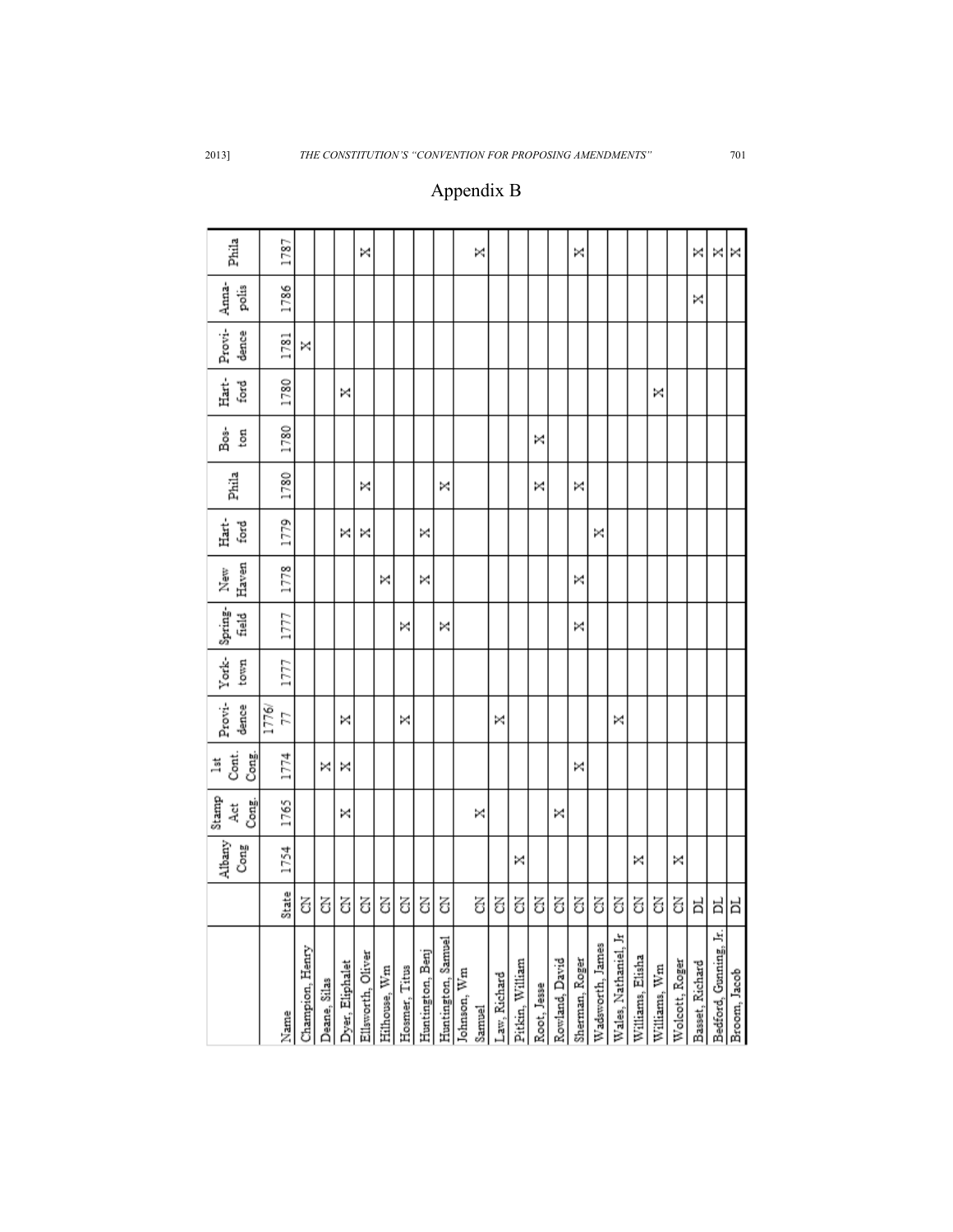|              |   |      |   |   | × |   |   |   |   |   |   |    |    |    |    |    |    |    |    |    |    | ×<br>×<br>×<br>×<br>×<br>×<br>×<br>×                                                                                                                                                                                                                                                                                                                                                              |
|--------------|---|------|---|---|---|---|---|---|---|---|---|----|----|----|----|----|----|----|----|----|----|---------------------------------------------------------------------------------------------------------------------------------------------------------------------------------------------------------------------------------------------------------------------------------------------------------------------------------------------------------------------------------------------------|
| 1781         |   | 1786 |   |   |   |   |   |   |   |   |   |    |    |    |    |    | ×  |    |    |    |    |                                                                                                                                                                                                                                                                                                                                                                                                   |
|              |   |      |   |   |   |   |   |   |   |   |   |    |    |    | ×  |    |    |    |    |    |    |                                                                                                                                                                                                                                                                                                                                                                                                   |
| 1780<br>1780 |   |      |   |   |   |   |   |   |   |   |   |    |    |    | ×  |    |    |    | ×  |    |    | ×                                                                                                                                                                                                                                                                                                                                                                                                 |
| 1779         |   |      |   |   |   |   |   |   |   |   |   |    |    |    | ×  |    |    |    | ×  |    |    |                                                                                                                                                                                                                                                                                                                                                                                                   |
| 1778         |   |      |   |   |   |   |   |   |   |   |   |    |    |    | ×  |    |    |    |    |    |    |                                                                                                                                                                                                                                                                                                                                                                                                   |
| 1777<br>1777 |   |      |   |   |   |   |   |   |   |   |   |    |    |    | ×  |    |    |    |    |    |    |                                                                                                                                                                                                                                                                                                                                                                                                   |
| 21           | × |      |   |   |   | × |   |   |   |   |   |    |    |    | ×  | ×  |    |    |    |    |    |                                                                                                                                                                                                                                                                                                                                                                                                   |
| 1774         |   |      |   | × | × | × |   |   |   |   |   | ×  | ×  |    | ×  |    |    |    |    |    |    |                                                                                                                                                                                                                                                                                                                                                                                                   |
| 1765         |   |      |   | × |   | × |   |   |   |   |   |    |    |    |    |    |    |    |    |    |    |                                                                                                                                                                                                                                                                                                                                                                                                   |
|              |   |      |   |   |   |   |   |   |   |   |   |    |    | ×  |    |    |    |    |    | ×  |    |                                                                                                                                                                                                                                                                                                                                                                                                   |
|              |   | ă    | ă | ă | ă | Þ | ă | З | 3 | 3 | 3 | ŽЙ | ŃА | ŃМ | МА | ŽА | МА | ŽЙ | ΝА | ΝА | МА | МА                                                                                                                                                                                                                                                                                                                                                                                                |
|              |   |      |   |   |   |   |   |   |   |   |   |    |    |    |    |    |    |    |    |    |    | Hutchinson, Thomas<br>Rodney, Caesar<br>VanDyke, Nicholas<br>Gorham, Nathaniel<br>Baldwin, Abraham<br>Pierce, William L<br>Latimore, George<br>Cushing, Thomas<br>Collins, Thomas<br>Dalton, Tristam<br>Gerry, Elbridge<br>Lattemore, Jas<br>McKean, Thos<br>Chandler, John<br>Adams, Samuel<br>Houston, Wm.<br>Adams, John<br>Lowell, John<br>Ely, Justin<br>King, Rufus<br>Read, Geo<br>Few, Wm |
|              | ă | ×    | × | × |   |   | × |   |   |   |   |    |    |    |    |    |    | ×  |    |    |    |                                                                                                                                                                                                                                                                                                                                                                                                   |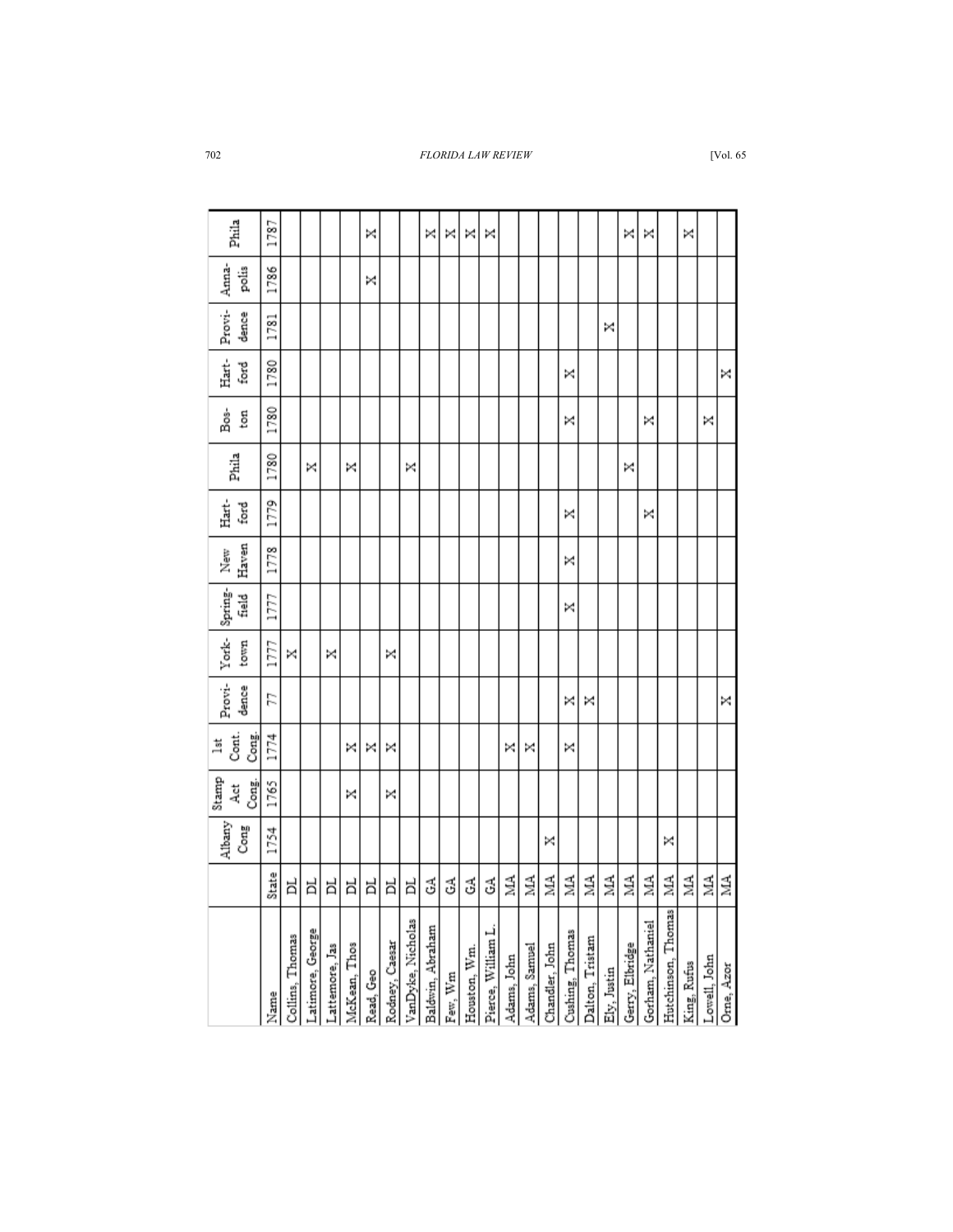|                                     |       | Albany | Stamp<br>4ct | Cont.<br>1st | Provi- | York- | Spring- | New   | Hart- | Phila | Bos- | Hart- | Provi- | Anna- | Phila |
|-------------------------------------|-------|--------|--------------|--------------|--------|-------|---------|-------|-------|-------|------|-------|--------|-------|-------|
|                                     |       | Cong   | Cong.        | Cong.        | dence  | town  | field   | Haven | ford  |       | ton  | ford  | dence  | polis |       |
| Name                                | State | 1754   | 1765         | 1774         | 22     | 1777  | 1777    | 1778  | 1779  | 1780  | 1780 | 1780  | 1781   | 1786  | 1787  |
| Osgood, Samuel                      | MN    |        |              |              |        |       |         |       |       | ×     |      |       |        |       |       |
| Otis, James                         | ŽА    |        | ×            |              |        |       |         |       |       |       |      |       |        |       |       |
| Paine, Robt Treat                   | ŽК    |        |              | ×            |        |       | ×       | ×     |       |       |      |       |        |       |       |
|                                     | Š     |        |              |              |        |       |         |       |       |       |      | ×     |        |       |       |
| Partridge, Geo<br>Partridge, Oliver | ЙА    | ×      | ×            |              |        |       |         |       |       |       |      |       |        |       |       |
| Phelps, Oliver                      | Á     |        |              |              |        |       |         |       |       |       |      |       | ×      |       |       |
|                                     | ÁN    |        |              |              |        |       |         | ×     |       |       |      |       |        |       |       |
| Potter, Elisha<br>Ruggles, Timothy  | Á     |        | ×            |              |        |       |         |       |       |       |      |       |        |       |       |
| Strong, Caleb                       | MA    |        |              |              |        |       |         |       |       |       |      |       |        |       | ×     |
| Wells, Samuel                       | ЙЙ    | ×      |              |              |        |       |         |       |       |       |      |       |        |       |       |
| Worthington, John                   | ŽЦ    | ×      |              |              |        |       |         |       |       |       |      |       |        |       |       |
| Barnes, Abraham                     | ğ     | ×      |              |              |        |       |         |       |       |       |      |       |        |       |       |
| Braceo, John                        | ê     |        |              |              |        | ×     |         |       |       |       |      |       |        |       |       |
| Bruce, Norman                       | ã     |        |              |              |        | ×     |         |       |       |       |      |       |        |       |       |
| Carroll, Daniel                     | ê     |        |              |              |        |       |         |       |       |       |      |       |        |       | ×     |
| Chase, Samuel                       | ₿     |        |              | ×            |        |       |         |       |       |       |      |       |        |       |       |
| Gilpin, Joseph                      | ₿     |        |              |              |        |       |         |       |       | ×     |      |       |        |       |       |
| Goldsborough, Robt                  | ⋚     |        |              | ×            |        |       |         |       |       |       |      |       |        |       |       |
| Griffith, Henry                     | ê     |        |              |              |        | ×     |         |       |       |       |      |       |        |       |       |
| Henry, John                         | ê     |        |              |              |        |       |         |       |       | ×     |      |       |        |       |       |
| Johnson, Thos                       | ã     |        |              | ×            |        |       |         |       |       |       |      |       |        |       |       |
| Martin, Luther                      | ã     |        |              |              |        |       |         |       |       |       |      |       |        |       | ×     |
| McHenry, James                      | ã     |        |              |              |        |       |         |       |       |       |      |       |        |       | ×     |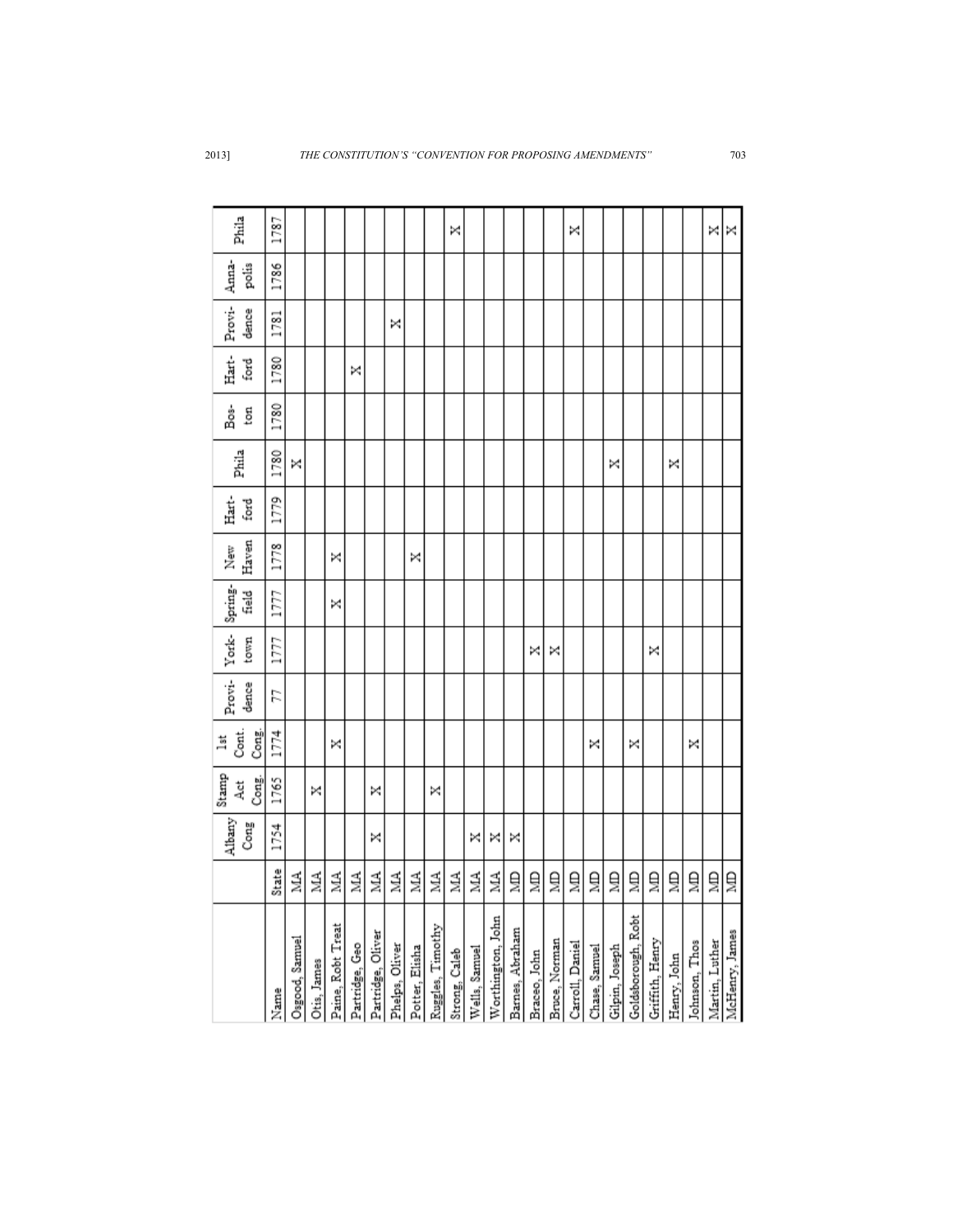| Phila                 | 1787  | ×               |                  |            |                  |          | ×      |                  |                  |                   | ×           |                  | ×                 |            |            | ×                 | ×                         | ×                |                    |                  |                     |              |              |
|-----------------------|-------|-----------------|------------------|------------|------------------|----------|--------|------------------|------------------|-------------------|-------------|------------------|-------------------|------------|------------|-------------------|---------------------------|------------------|--------------------|------------------|---------------------|--------------|--------------|
| Anna-<br>polis        | 1786  |                 |                  |            |                  |          |        |                  |                  |                   |             |                  |                   |            |            |                   |                           |                  |                    |                  |                     |              |              |
| Provi-<br>dence       | 1781  |                 |                  |            |                  |          |        |                  |                  |                   |             |                  |                   |            |            |                   |                           |                  |                    |                  |                     |              |              |
| Hart-<br>ford         | 1780  |                 |                  |            |                  |          |        |                  |                  |                   |             |                  |                   |            |            |                   |                           |                  |                    |                  |                     |              |              |
| Bos-<br>ton           | 1780  |                 |                  |            |                  |          |        |                  |                  |                   |             |                  |                   |            |            |                   |                           |                  |                    |                  |                     |              |              |
| Phila                 | 1780  |                 |                  | ×          |                  |          |        |                  |                  |                   |             |                  |                   |            |            |                   |                           |                  |                    |                  |                     |              | ×            |
| Hart-<br>ford         | 1779  |                 |                  |            |                  |          |        |                  |                  |                   |             |                  |                   |            |            |                   |                           |                  |                    | ×                |                     |              |              |
| Haven<br>New          | 1778  |                 |                  |            |                  |          |        |                  |                  |                   |             |                  |                   |            |            |                   |                           |                  |                    |                  | ×                   |              |              |
| Spring-<br>field      | 1777  |                 |                  |            |                  |          |        |                  |                  |                   |             |                  |                   |            |            |                   |                           |                  |                    | ×                |                     |              |              |
| York-<br>town         | 1777  |                 |                  |            |                  | ×        |        |                  |                  |                   |             |                  |                   |            |            |                   |                           |                  |                    |                  |                     |              |              |
| Provi-<br>dence       | 57    |                 |                  |            |                  |          |        |                  |                  |                   |             |                  |                   |            |            |                   |                           |                  |                    | ×                |                     | ×            | ×            |
| Cont.<br>Cong.<br>lst | 1774  |                 |                  | ×          |                  |          |        |                  |                  | ×                 |             | ×                |                   | ×          | ×          |                   |                           |                  |                    |                  |                     |              | ×            |
| Stamp<br>Cong.<br>Åct | 1765  |                 | ×                |            | ×                |          |        |                  | ×                |                   |             |                  |                   |            |            |                   |                           |                  |                    |                  |                     |              |              |
| Albany<br>Cong        | 1754  |                 |                  |            |                  |          |        | ×                |                  |                   |             |                  |                   |            |            |                   |                           |                  | ×                  |                  |                     |              |              |
|                       | State | ă               | ğ                | ğ          | ă                | ğ        | ğ      | ğ                | ă                | ğ                 | ž           | ă                | $\frac{1}{2}$     | X          | X          | ž                 | ž                         | X                | Ë                  | Ë                | 퇴                   | 罢            | 芝            |
|                       | Name  | Mercer, John F. | Murdock, William | Paca, $Wm$ | Ringgold, Thomas | Sim, Jos | Daniel | Tasker, Benjamin | Tilghman, Edward | Tilghman, Matthew | Blount, Wm. | Caswell, Richard | Davie, William R. | Hewes, Jos | Hooper, Wm | Martin, Alexander | Spaight, Richard<br>Dobbs | Williamson, Hugh | Atkinson, Theodore | Bartlett, Josiah | Blanchard, Jonathan | Clap, Supply | Folsom, Nath |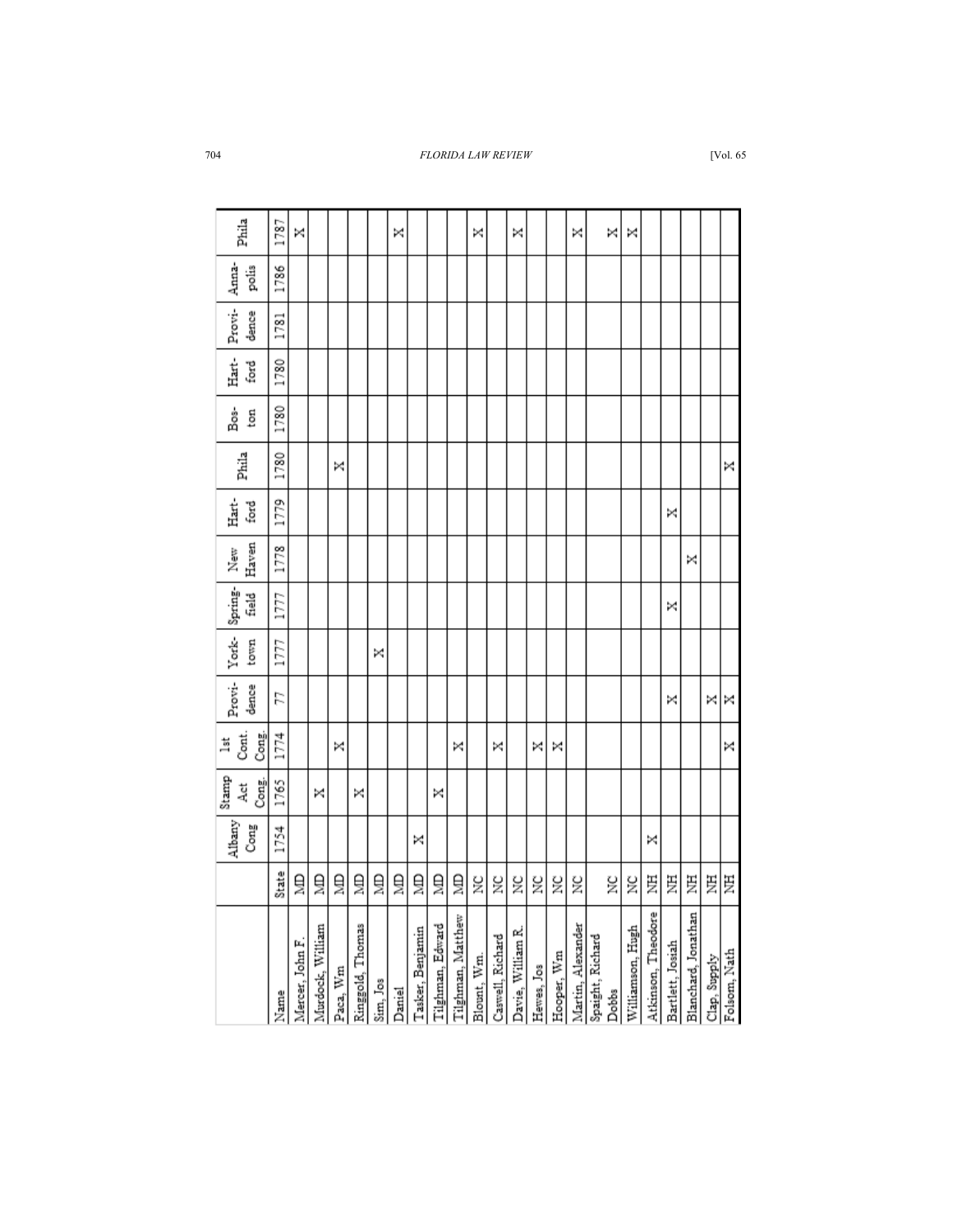| Phila                   | 1787  |                     | ×                | ×             |                    |                      |                |               |                   |                  |                | ×              |                |                |                | ×                |              |                   |                   |                  |              | ×               | ×                |
|-------------------------|-------|---------------------|------------------|---------------|--------------------|----------------------|----------------|---------------|-------------------|------------------|----------------|----------------|----------------|----------------|----------------|------------------|--------------|-------------------|-------------------|------------------|--------------|-----------------|------------------|
| Anna-<br>polis          | 1786  |                     |                  |               |                    |                      |                |               |                   |                  |                |                | ×              |                |                |                  |              |                   |                   |                  |              | ×               |                  |
| Provi-<br>dence         | 1781  | ×                   |                  |               |                    |                      |                |               |                   |                  |                |                |                |                |                |                  |              |                   |                   |                  |              |                 |                  |
| Hart-<br>ford           | 1780  | ×                   |                  |               |                    |                      |                |               |                   |                  |                |                |                |                |                |                  |              |                   |                   |                  |              |                 |                  |
| Bos-<br>ton             | 1780  |                     |                  | ×             |                    |                      |                |               |                   |                  |                |                |                |                |                |                  |              |                   |                   |                  |              |                 |                  |
| Phila                   | 1780  |                     |                  |               | ×                  |                      |                |               |                   |                  |                |                |                | ×              |                |                  |              |                   | ×                 |                  |              |                 |                  |
| Hart-<br>ford           | 1779  |                     |                  |               |                    |                      |                |               | ×                 |                  |                |                |                |                |                |                  |              |                   |                   |                  |              |                 |                  |
| Haven<br>New            | 1778  |                     |                  |               | ×                  |                      |                |               |                   |                  |                |                |                |                |                |                  |              |                   |                   |                  |              |                 |                  |
| Spring-<br><b>Field</b> | 1777  |                     |                  |               | ×                  |                      |                |               |                   |                  |                |                |                |                |                |                  |              |                   |                   |                  |              |                 |                  |
| York-<br>town           | 1777  |                     |                  |               |                    |                      |                |               |                   |                  |                |                |                |                |                |                  |              | ×                 |                   |                  | ×            |                 |                  |
| Provi-<br>dence         | 77    |                     |                  |               |                    |                      |                |               |                   |                  |                |                |                |                |                |                  |              |                   |                   |                  |              |                 |                  |
| Cont.<br>Cong.<br>lst   | 1774  |                     |                  |               |                    |                      | ×              |               |                   |                  |                |                |                |                | ×              |                  | ×            |                   |                   |                  |              |                 |                  |
| Stamp<br>Cong.<br>Act   | 1765  |                     |                  |               |                    |                      |                |               |                   |                  | ×              |                |                |                |                |                  |              |                   |                   | ×                |              |                 |                  |
| Albany<br>Cong          | 1754  |                     |                  |               |                    | ×                    |                | ×             |                   | ×                |                |                |                |                |                |                  |              |                   |                   |                  |              |                 |                  |
|                         | State | 芝                   | Ë                | Ę             | Ę                  | Ę                    | 耳              | Ë             | 芝                 | E                | Σ              | Σ              | Ξ              | Ξ              | Σ              | Σ                | Ξ            | Σ                 | Ξ                 | Σ                | Ξ            | Ξ               | Σ                |
|                         | Name  | Gilman, John Taylor | Gilman, Nicholas | Langdon, John | Peabody, Nathaniel | Sherburne, Henry, Jr | Sullivan, John | Weave, Meshee | Wentworth, Joshua | Wibbird, Richard | Borden, Joseph | Brearly, David | Clark, Abraham | Condurt, Silas | Crane, Stephen | Dayton, Jonathan | DeHart, John | Elmer, Theophilus | Fennimore, Thomas | Fisher, Hendrick | Holmes, Jos. | Houston, Wm. C. | Ingersoll, Jared |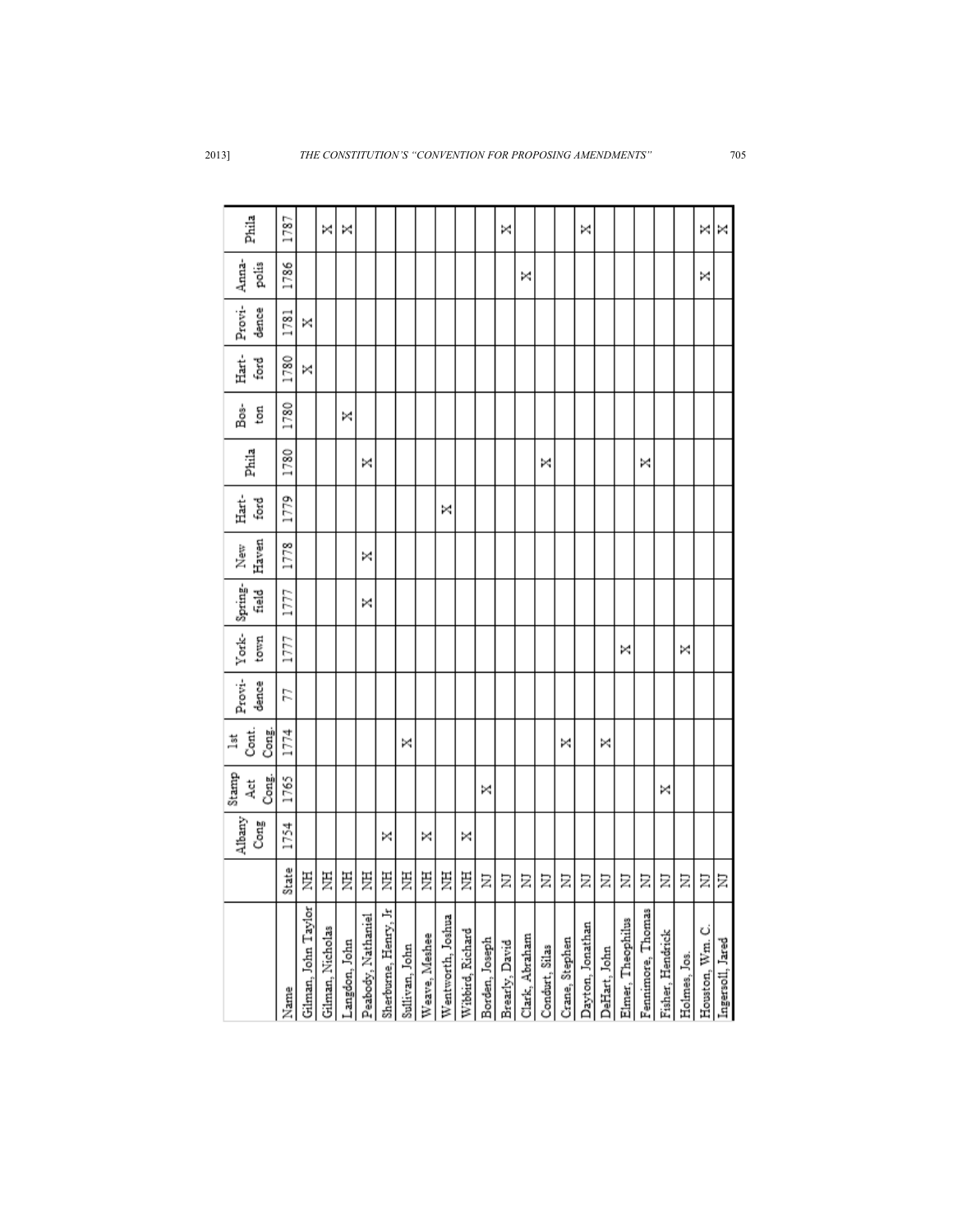| Phila                 | 1787  |               | ×              |               | ×             |                |                                |        |             |                 |                |                |                |              |                     |                |              |              |            | ×                   |              |                    |           |
|-----------------------|-------|---------------|----------------|---------------|---------------|----------------|--------------------------------|--------|-------------|-----------------|----------------|----------------|----------------|--------------|---------------------|----------------|--------------|--------------|------------|---------------------|--------------|--------------------|-----------|
| Anna-<br>polis        | 1786  |               |                |               |               | ×              |                                |        |             |                 | ×              |                |                |              |                     |                |              |              |            | ×                   |              |                    |           |
| Provi-<br>dence       | 1781  |               |                |               |               |                |                                |        |             |                 |                |                |                |              |                     |                |              |              |            |                     |              |                    |           |
| Hart-<br>ford         | 1780  |               |                |               |               |                |                                |        |             |                 | ×              |                |                |              |                     |                |              |              |            |                     |              | ×                  |           |
| Bos-<br>ton           | 1780  |               |                |               |               |                |                                |        |             |                 |                |                |                |              |                     |                |              |              |            |                     |              |                    |           |
| Phila                 | 1780  |               |                |               |               |                |                                |        |             |                 |                |                |                |              |                     |                |              |              |            |                     |              |                    |           |
| Hart-<br>ford         | 1779  |               |                |               |               |                |                                |        |             |                 |                |                |                |              |                     |                |              |              | ×          |                     |              | ×                  |           |
| Haven<br>New          | 1778  |               |                | ×             |               |                |                                | ×      |             |                 |                |                |                |              | ×                   |                | ×            |              | ×          |                     |              |                    |           |
| Spring-<br>field      | 1777  |               |                |               |               |                |                                |        |             |                 |                |                |                |              |                     |                |              |              |            |                     |              | ×                  |           |
| York-<br>town         | 1777  |               |                |               |               |                |                                |        |             |                 |                |                |                |              |                     |                |              |              |            |                     |              | ×                  |           |
| Provi-<br>dence       | 77    |               |                |               |               |                |                                |        |             |                 |                |                |                |              |                     |                |              |              |            |                     |              |                    |           |
| Cont.<br>Cong.<br>lst | 1774  | ×             | ×              |               |               |                | ×                              |        | ×           |                 |                | ×              |                |              |                     |                |              | ×            | ×          |                     | ×            |                    | ×         |
| Stamp<br>Cong.<br>Åct | 1765  |               |                |               |               |                |                                |        |             | ×               |                |                |                | ×            |                     |                |              |              |            |                     |              |                    |           |
| Albany<br>Cong        | 1754  |               |                |               |               |                |                                |        |             |                 |                |                | ×              |              |                     | ×              |              |              |            |                     |              |                    |           |
|                       | State | Σ             | Ξ              | Ξ             | Ξ             | Σ              | Σ                              | Σ      | È           | Ż               | È              | È              | È              | È            | È                   | È              | È            | È            | Ż          | Ż                   | È            | È                  | È         |
|                       | Name  | Kinsey, James | Livingston, Wm | Neilson, John | Paterson, Wm. | Schuarman, Jas | Smith, Richard<br>Symmes, John | Cleves | Alsop, John | Bayard, William | Benson, Egbert | Boernum, Simon | Chambers, John | Cruger, John | Curtenius, Peter T. | DeLancy, James | Denning, Wm. | Duane, James | Floyd, Wm. | Hamilton, Alexander | Haring, John | Hobart, John Sloss | Jay, John |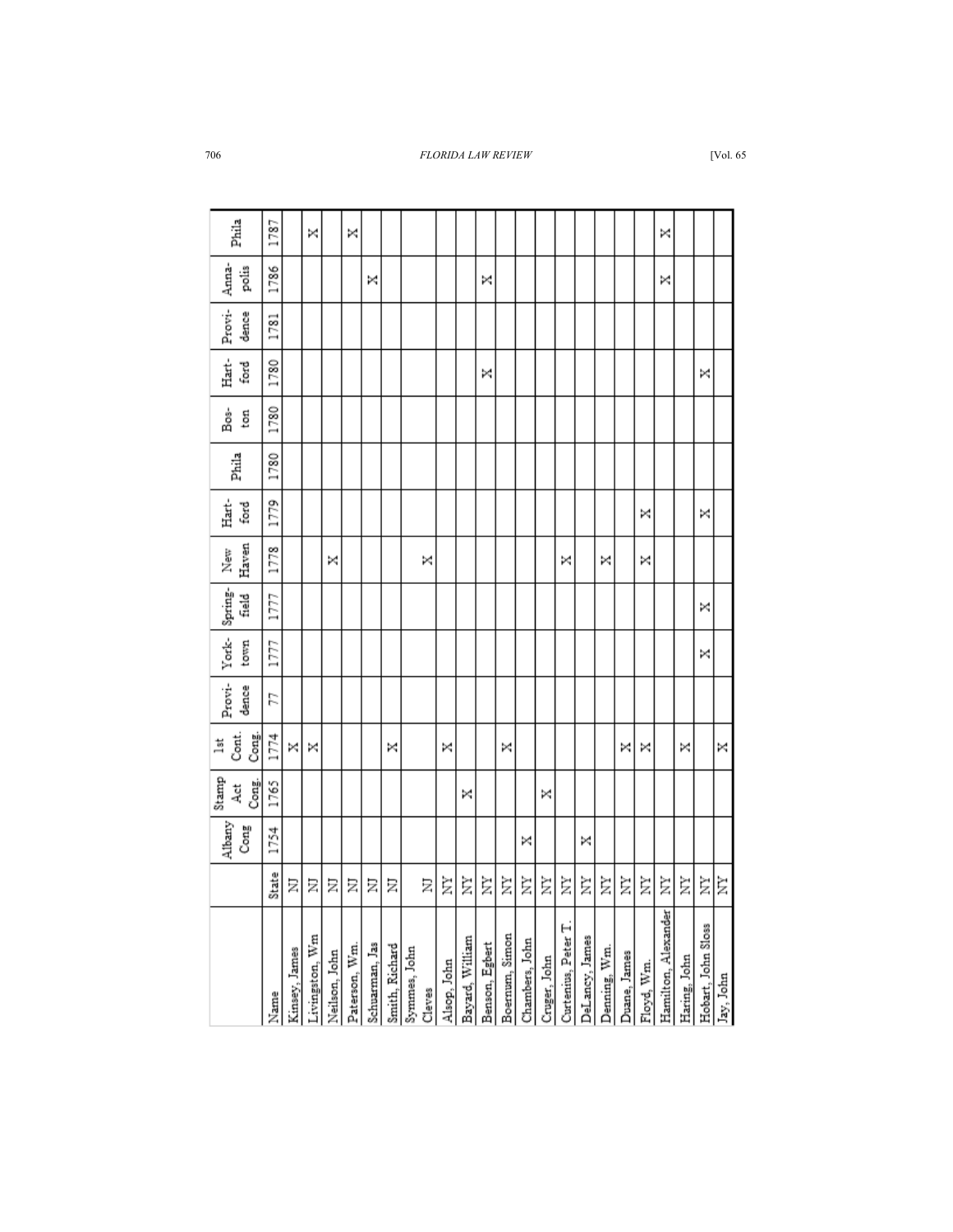|                                         |       | Albany | Stamp<br>4et | Cont.<br>$\frac{1}{3}$ | Provi- | York- | Spring- | New   | Hart- | Phila | Bos- | Hart- | Provi- | Anna- | Phila |
|-----------------------------------------|-------|--------|--------------|------------------------|--------|-------|---------|-------|-------|-------|------|-------|--------|-------|-------|
|                                         |       | Cong   | Cong.        | Cong.                  | dence  | town  | field   | Haven | ford  |       | ton  | ford  | dence  | polis |       |
| Name                                    | State | 1754   | 1765         | 1774                   | 57     | 1777  | 1777    | 1778  | 1779  | 1780  | 1780 | 1780  | 1781   | 1786  | 1787  |
| Johnson, William                        | È     | ×      |              |                        |        |       |         |       |       |       |      |       |        |       |       |
| Lansing, John, Jr.                      | È     |        |              |                        |        |       |         |       |       |       |      |       |        |       | ×     |
|                                         | È     |        |              |                        |        |       |         |       | ×     |       |      |       |        |       |       |
| L'Hommedieu, Ezra<br>Lispenard, Leonard | È     |        | ×            |                        |        |       |         |       |       |       |      |       |        |       |       |
| Livingston, Philip                      | È     |        | ×            | ×                      |        |       |         |       |       |       |      |       |        |       |       |
| Robert R.                               | È     |        | ×            |                        |        |       |         |       |       |       |      |       |        |       |       |
| Low, Isaac                              | È     |        |              | ×                      |        |       |         |       |       |       |      |       |        |       |       |
| Murray, Joseph                          | È     | ×      |              |                        |        |       |         |       |       |       |      |       |        |       |       |
| Ogden, Robert                           | È     |        | ×            |                        |        |       |         |       |       |       |      |       |        |       |       |
| Sands, Comfort                          | È     |        |              |                        |        |       |         | ×     |       |       |      |       |        |       |       |
| Smith, William                          | È     | ×      |              |                        |        |       |         |       |       |       |      |       |        |       |       |
| VanRennselaer, Robt                     | È     |        |              |                        |        | ×     |         |       |       |       |      |       |        |       |       |
| Wisner, Henry                           | È     |        |              | ×                      |        |       |         |       |       |       |      |       |        |       |       |
| Yates, Robert                           | È     |        |              |                        |        |       |         |       |       |       |      |       |        |       | ×     |
| Biddle, Edw                             | 덫     |        |              | ×                      |        |       |         |       |       |       |      |       |        |       |       |
| Bryan, George                           | Ã     |        | ×            |                        |        |       |         |       |       |       |      |       |        |       |       |
| Bull, John                              | Ã     |        |              |                        |        |       |         |       |       | ×     |      |       |        |       |       |
| Clymer, George                          | 덫     |        |              |                        |        |       |         |       |       |       |      |       |        |       | ×     |
|                                         | 덫     |        |              |                        |        |       |         |       |       |       |      |       |        | ×     |       |
| Coxe, Tench<br>Cunningham, Jas.         | 덫     |        |              |                        |        |       |         | ×     |       |       |      |       |        |       |       |
| Fitzsimons, Thomas                      | 덫     |        |              |                        |        |       |         |       |       |       |      |       |        |       | ×     |
| Franklin, Benjamin                      | 덫     | ×      |              |                        |        |       |         |       |       |       |      |       |        |       | ×     |
| Galbreath, Bertram                      | 덫     |        |              |                        |        | ×     |         |       |       |       |      |       |        |       |       |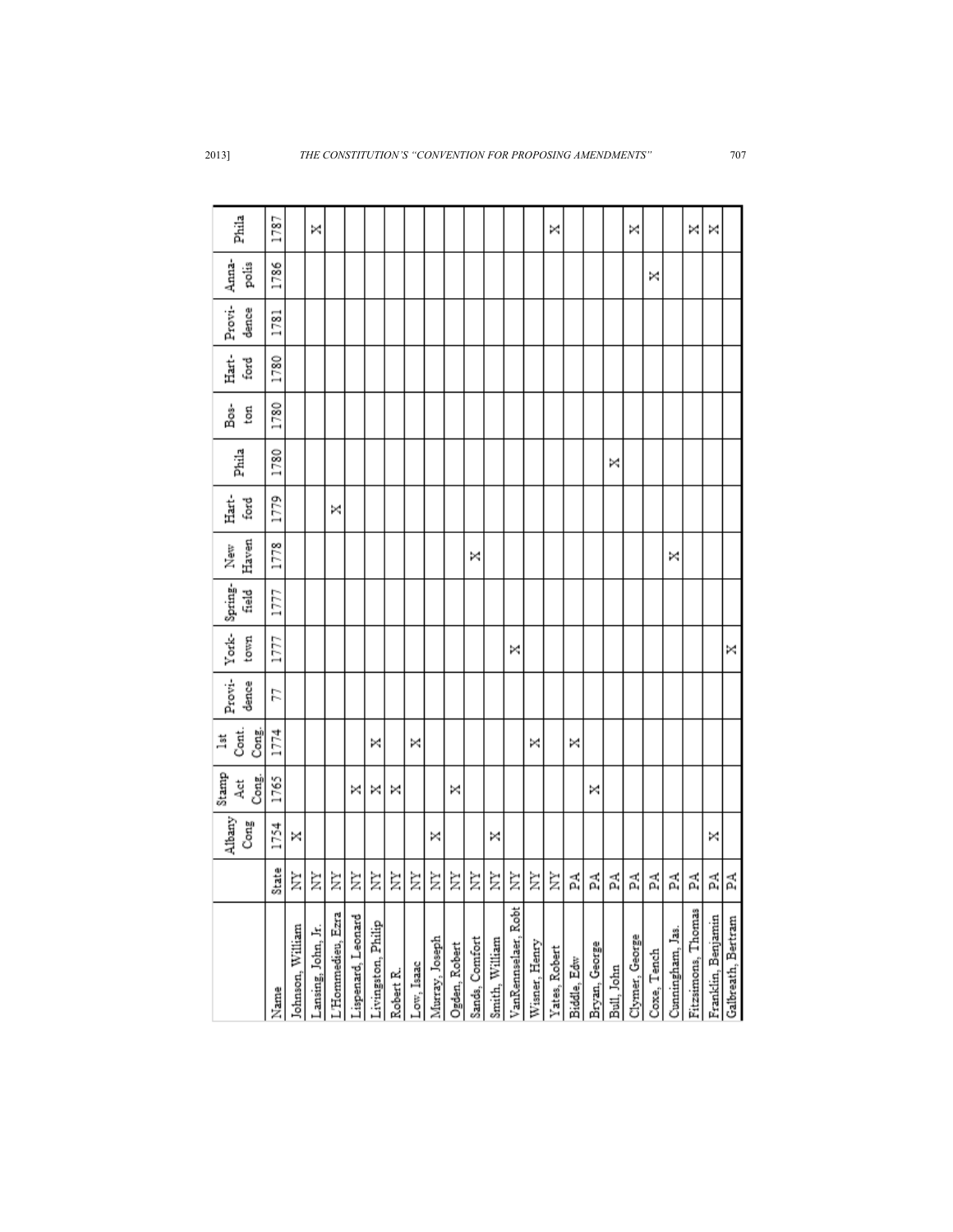|              |   |   |   |   |   |   | × |   | × | × |   |   |   |   |   |   |   |   | × | × |   |                                                                                                                                                                                                                                                                                                                                                                                            |
|--------------|---|---|---|---|---|---|---|---|---|---|---|---|---|---|---|---|---|---|---|---|---|--------------------------------------------------------------------------------------------------------------------------------------------------------------------------------------------------------------------------------------------------------------------------------------------------------------------------------------------------------------------------------------------|
| 1786         |   |   |   |   |   |   |   |   |   |   |   |   |   |   |   |   |   |   |   |   |   |                                                                                                                                                                                                                                                                                                                                                                                            |
| 1781         |   |   |   |   |   |   |   |   |   |   |   |   |   |   |   |   |   |   |   |   |   |                                                                                                                                                                                                                                                                                                                                                                                            |
| 1780<br>1780 |   |   |   |   |   |   |   |   |   |   |   |   |   |   |   |   |   |   |   |   |   |                                                                                                                                                                                                                                                                                                                                                                                            |
| 1780         |   |   | × |   |   |   |   | × |   |   |   |   |   |   |   |   |   |   |   |   |   |                                                                                                                                                                                                                                                                                                                                                                                            |
|              |   |   |   |   |   |   |   |   |   |   |   |   |   |   |   |   |   |   |   |   |   |                                                                                                                                                                                                                                                                                                                                                                                            |
|              |   |   |   |   |   | × |   |   |   |   |   |   |   |   |   |   |   |   |   |   | × |                                                                                                                                                                                                                                                                                                                                                                                            |
|              |   |   |   |   |   |   |   |   |   |   |   |   |   |   |   |   |   |   |   |   |   |                                                                                                                                                                                                                                                                                                                                                                                            |
|              |   | × |   |   | × |   |   |   |   |   |   |   |   |   |   |   | × | × |   |   |   |                                                                                                                                                                                                                                                                                                                                                                                            |
|              |   |   |   |   |   |   |   |   |   |   |   |   |   |   |   |   |   |   |   |   |   |                                                                                                                                                                                                                                                                                                                                                                                            |
|              | × |   |   | × |   |   | × |   |   |   | × |   |   |   | × | × |   |   |   | × |   |                                                                                                                                                                                                                                                                                                                                                                                            |
|              |   |   |   |   |   |   |   |   |   |   |   | × |   |   |   |   |   |   |   | × |   |                                                                                                                                                                                                                                                                                                                                                                                            |
|              | Ã | Ã | Ã | Ã | Ã | Ã | Ã | Ã | Ã | 덫 | Ã | Ã | 덫 | Ã | Ã | Ã | Ã | Ã | Ã | ă | N | N                                                                                                                                                                                                                                                                                                                                                                                          |
|              |   |   |   |   |   |   |   |   |   |   |   |   |   |   |   |   |   |   |   |   |   | McConaughy, David<br>Humphreys, Charles<br>Morris, Gouverneur<br>McDowell, James<br>Thomas, Richard<br>Galloway, Joseph<br>Dickinson, John<br>Bowler, Metcalf<br>Whitehill, John<br>Peters, Richard<br>Henry, George<br>Mifflin, Thos<br>Morton, John<br>Bowen, Jabez<br>Morris, Robt<br>Moore, Wm<br>Norris, Isaac<br>Rhoads, Sam<br>Henry, Wm<br>Wilson, Jas.<br>Penn, John<br>Ross, Geo |
|              |   |   |   |   |   |   |   |   |   |   | × |   | × | × |   |   |   |   |   | × | × | ×                                                                                                                                                                                                                                                                                                                                                                                          |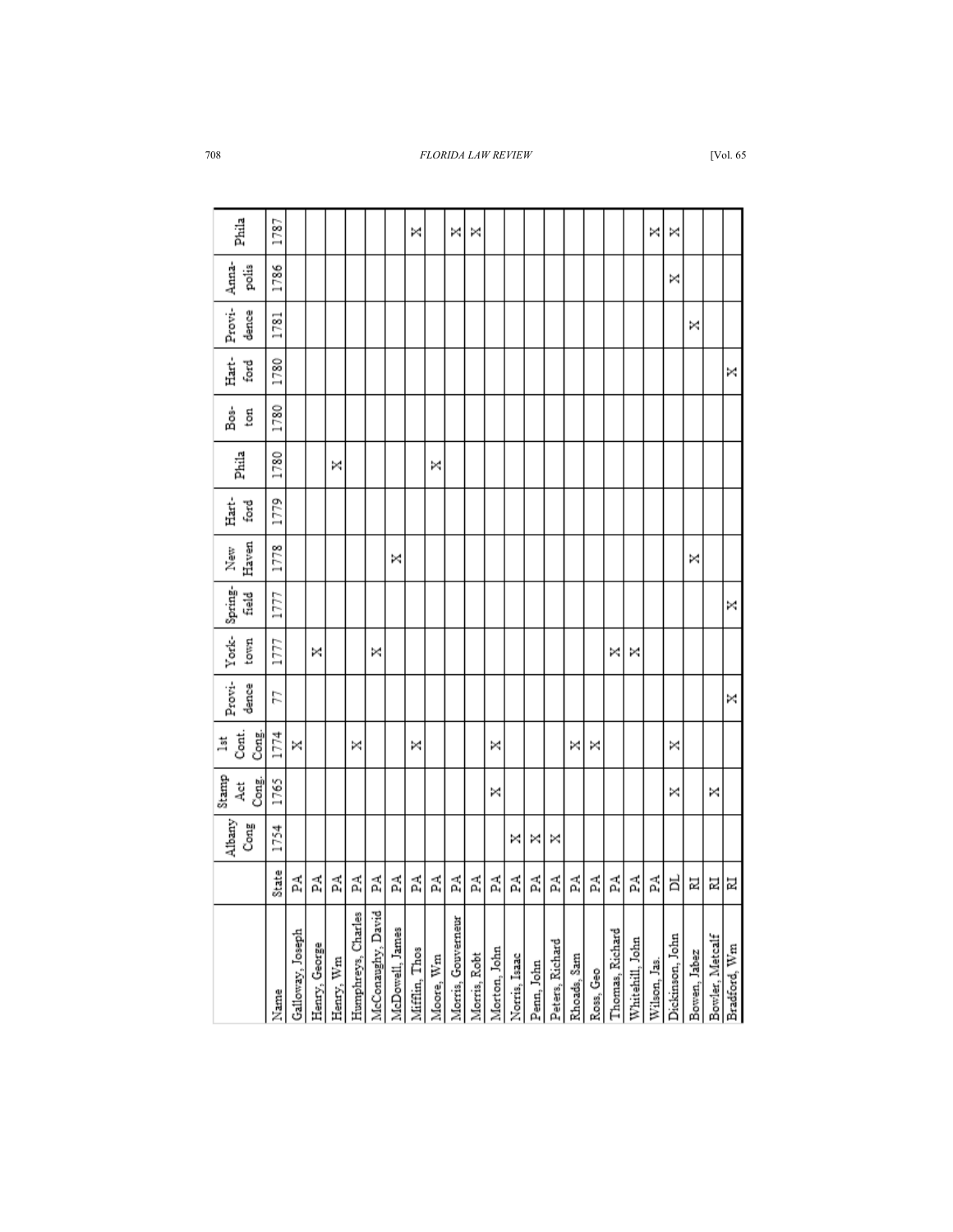|                    |       | Albany<br>Cong | Stamp<br>Cong.<br>Åct | Cont.<br>Cong.<br>1st | Provi-<br>dence | York-<br>town | Spring-<br>Fleid | Haven<br>New | Hart-<br>ford | Phila | Bos-<br>ton | Hart-<br>ford | Provi-<br>dence | Anna-<br>polis | Phila |
|--------------------|-------|----------------|-----------------------|-----------------------|-----------------|---------------|------------------|--------------|---------------|-------|-------------|---------------|-----------------|----------------|-------|
| Name               | State | 1754           | 1765                  | 1774                  | 22              | 1777          | 1777             | 1778         | 1779          | 1780  | 1780        | 1780          | 1781            | 1786           | 1787  |
| Ellery, Wm         | N     |                |                       |                       |                 |               |                  |              |               | ×     |             |               |                 |                |       |
| Green, William     | N     |                |                       |                       |                 |               |                  | ×            |               |       |             |               |                 |                |       |
| Holden, Chas       | N     |                |                       |                       |                 |               |                  |              | ×             |       |             |               |                 |                |       |
| Hopkins, Stephen   | N     | ×              |                       | ×                     | ×               |               | ×                |              | ×             |       |             |               |                 |                |       |
| Howard, Martin     | 冨     | ×              |                       |                       |                 |               |                  |              |               |       |             |               |                 |                |       |
| Mumford, Paul      | N     |                |                       |                       |                 |               | ×                |              |               |       |             |               |                 |                |       |
| Ward, Henry        | 冨     |                | ×                     |                       | ×               |               |                  |              |               |       |             |               |                 |                |       |
| Ward, Samuel       | 冨     |                |                       | ×                     |                 |               |                  |              |               |       |             |               |                 |                |       |
| Butler, Pierce     | ပ္တ   |                |                       |                       |                 |               |                  |              |               |       |             |               |                 |                | ×     |
| Gadsden,           |       |                |                       |                       |                 |               |                  |              |               |       |             |               |                 |                |       |
| Christopher        | ပ္တ   |                | ×                     | ×                     |                 |               |                  |              |               |       |             |               |                 |                |       |
| Lynch, Thos, Jr.   | S)    |                | ×                     | ×                     |                 |               |                  |              |               |       |             |               |                 |                |       |
| Middleton, Henry   | ပ္တ   |                |                       | ×                     |                 |               |                  |              |               |       |             |               |                 |                |       |
| Pinckney, Chas     | g     |                |                       |                       |                 |               |                  |              |               |       |             |               |                 |                | ×     |
| Pinckney, Chas C   | g     |                |                       |                       |                 |               |                  |              |               |       |             |               |                 |                | ×     |
| Rutledge, Edw      | ु     |                |                       | ×                     |                 |               |                  |              |               |       |             |               |                 |                |       |
| Rutledge, John     | ु     |                | ×                     | ×                     |                 |               |                  |              |               |       |             |               |                 |                | ×     |
| Adams, Thomas      | ₿     |                |                       |                       |                 | ×             |                  |              |               |       |             |               |                 |                |       |
| Blair, John        | ŠÃ    |                |                       |                       |                 |               |                  |              |               |       |             |               |                 |                | ×     |
| Bland, Richard     | УA    |                |                       | ×                     |                 |               |                  |              |               |       |             |               |                 |                |       |
| Burwell, Lewis     | УA    |                |                       |                       |                 | ×             |                  |              |               |       |             |               |                 |                |       |
| Harrison, Benjamin | ۶Ā    |                |                       | ×                     |                 |               |                  |              |               |       |             |               |                 |                |       |
| Henry, Patrick     | Ã     |                |                       | ×                     |                 |               |                  |              |               |       |             |               |                 |                |       |